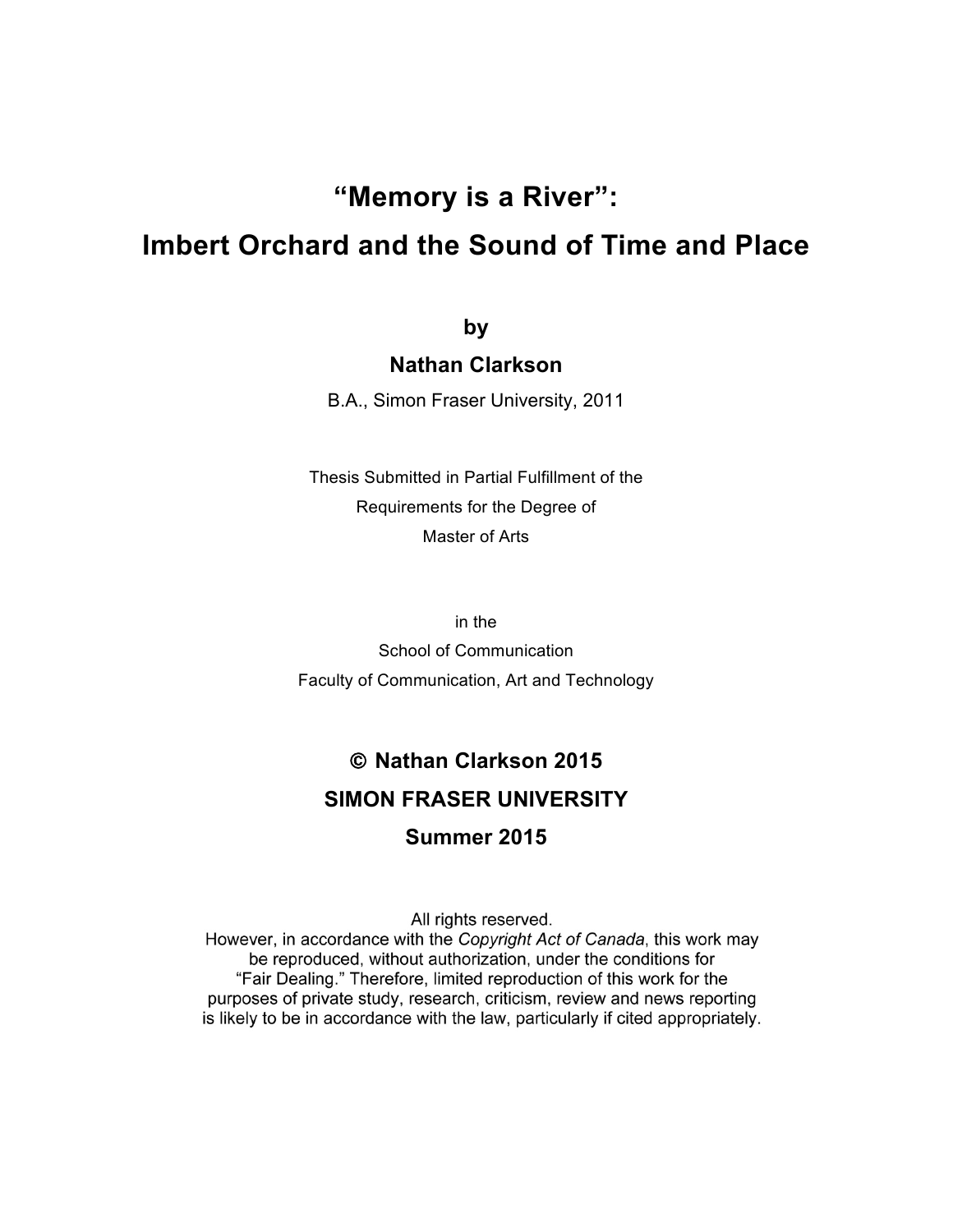# **Approval**

| Name:                                                                                                            |                                                                       | <b>Nathan Clarkson</b>                               |  |
|------------------------------------------------------------------------------------------------------------------|-----------------------------------------------------------------------|------------------------------------------------------|--|
| Degree:                                                                                                          | <b>Master of Arts</b>                                                 |                                                      |  |
| Title:                                                                                                           | "Memory is a River"<br>Imbert Orchard and the Sound of Time and Place |                                                      |  |
| <b>Examining Committee:</b>                                                                                      |                                                                       | <b>Chair: David Murphy</b><br><b>Senior Lecturer</b> |  |
| <b>Barry Truax</b><br><b>Senior Supervisor</b><br>Professor                                                      |                                                                       |                                                      |  |
| Zoë Druick<br>Supervisor<br><b>Assistant Professor</b>                                                           |                                                                       |                                                      |  |
| <b>Colin Browne</b><br><b>External Examiner</b><br><b>Professor Emeritus</b><br>School for the Contemporary Arts |                                                                       |                                                      |  |

**Date Defended/Approved:** April 14, 2015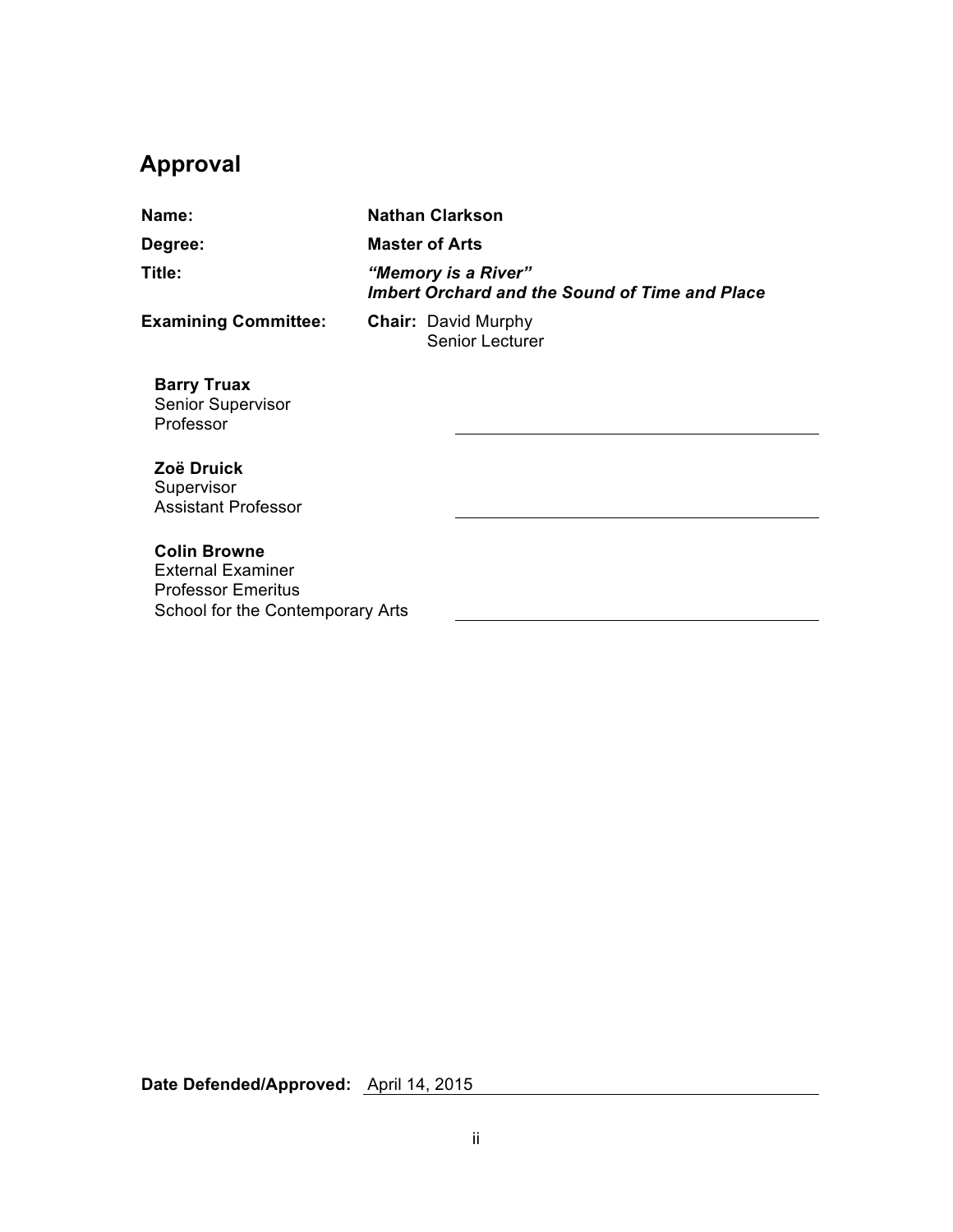## **Abstract**

This thesis is an examination of the radio production techniques and media theories of Canadian Imbert Orchard (1909-1991). Throughout his career at the CBC and a brief period as lecturer at Simon Fraser University, he championed notions such as 'aural history' and 'document in sound' over oral history and documentary. His system of 'levels of remove' intentionally employed acoustic impressions of time and place as a means of representing different historical perspectives within the radio format. Through a comparison with radio documentaries produced by his contemporaries, Glenn Gould (CBC) and the World Soundscape Project (CBC and SFU), the thesis makes apparent a theme of preservationist values with progressive techniques on CBC Radio. By analyzing archived materials and production techniques, the thesis aims to situate Orchard alongside these well-documented historical figures of Canadian sound studies in order to emphasize the importance of his concept of aural history.

**Keywords**: Aural History; CBC Radio; Audio Documentary; Imbert Orchard; Glenn Gould; World Soundscape Project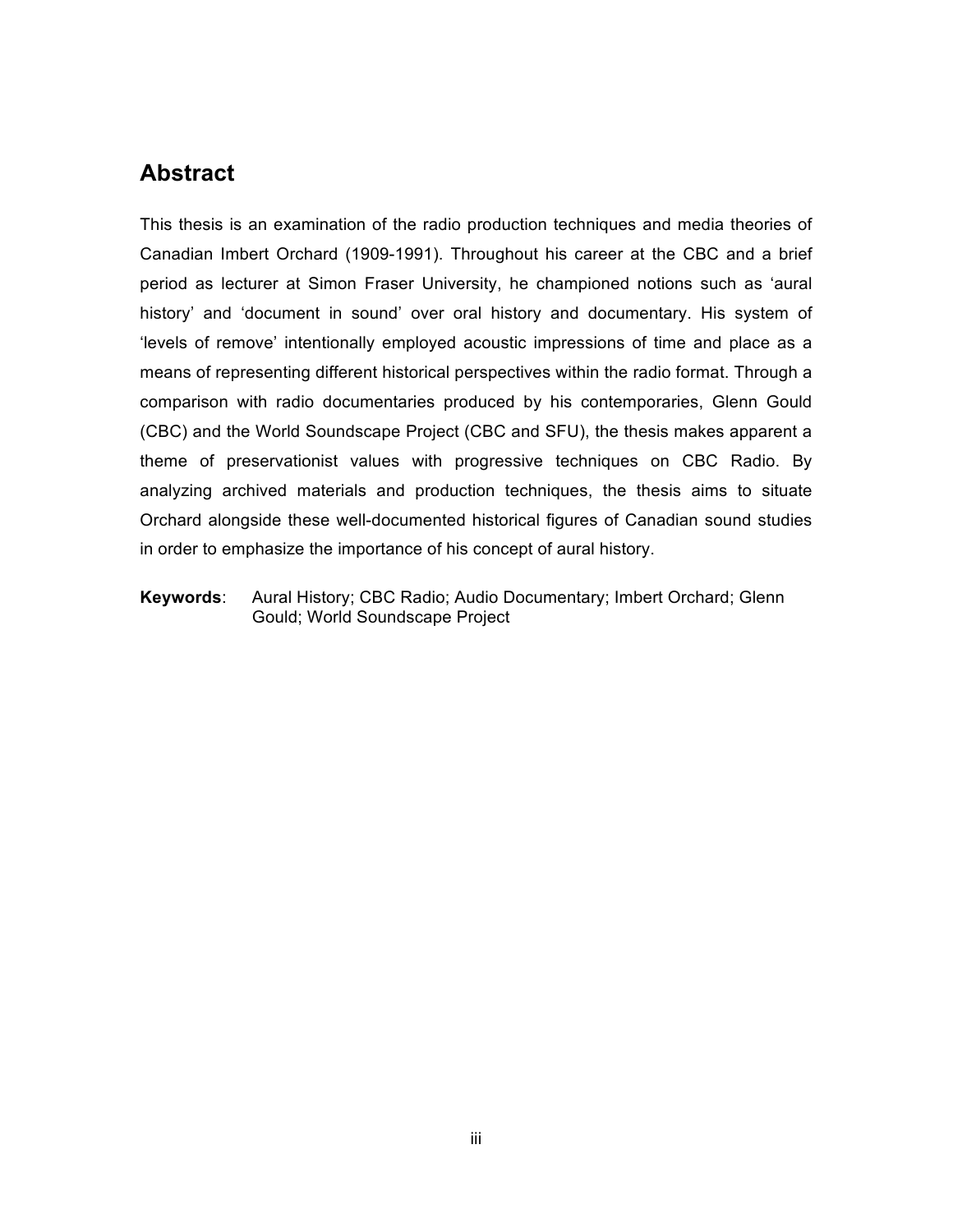*For Claire,* 

*my best friend who has always been there.*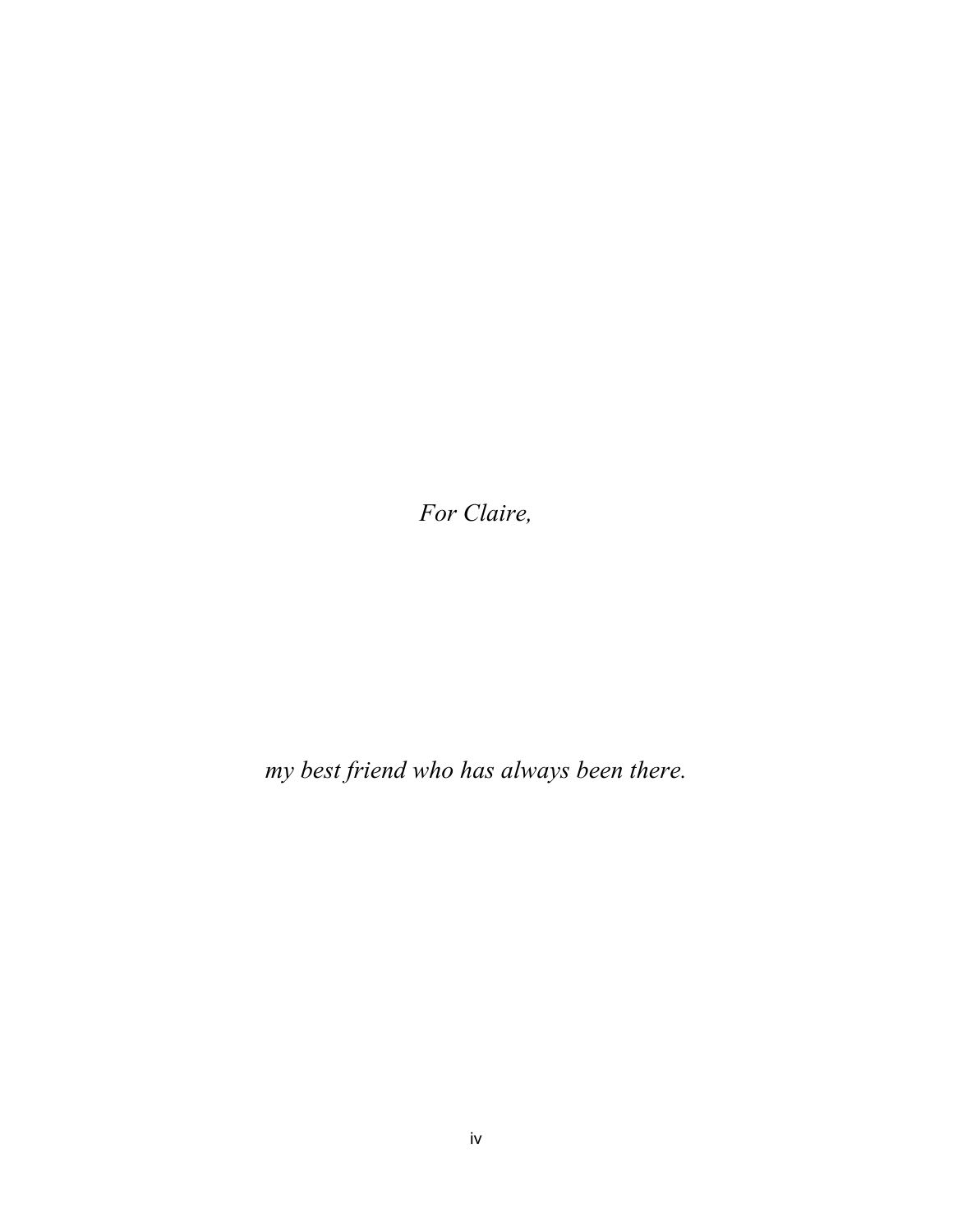#### **Acknowledgements**

There are many individuals who made this research possible. I would like to offer my most sincere appreciation to the 'Acoustic Crew' (Vincent Andrisani, Milena Droumeva, Jenni Schine, Andrew Czink, Pietro Sammarco and Randolph Jordan), whose discussions, comments, feedback, critique and friendship made this not only durable, but one of the most enjoyable experiences I have been fortunate to have.

I would also like to recognize the unconditional support I received from certain individuals. Jan Marontate for providing countless opportunities to explore research and production practices, as well as providing understanding to countless theoretical discussions. Megan Robertson for being such an amazing colleague, I cannot express how much your encouragement continually made things seem possible. Finally, Dave Murphy for being such an amazing person and friend, I am going to miss not seeing you so frequently.

I am honoured and humbled to have had such an esteemed committee for this project. Colin Browne's insightful comments and suggestions allowed me to consider this project from a completely different perspective. I hope that this version reflects that. I cannot express the gratitude I feel to my supervisor, Zoë Druick. From the discussions we've had on film and documentary, to comments and suggestions on my writing, your discernment and consideration has been incredibly on point, and appreciated.

Finally, to say that this project would not have been possible without Barry Truax is beyond an understatement. Many years ago when I was getting into computer music I discovered granular synthesis and kept noticing "Truax, 1988" in all the books I read. What started as a few computer music courses evolved into a music degree, as well as the wonderful experience of digitizing the World Soundscape Tape library, and finally led to this. To have been mentored by such a genuine scholar, teacher and friend is an honour that I will never forget.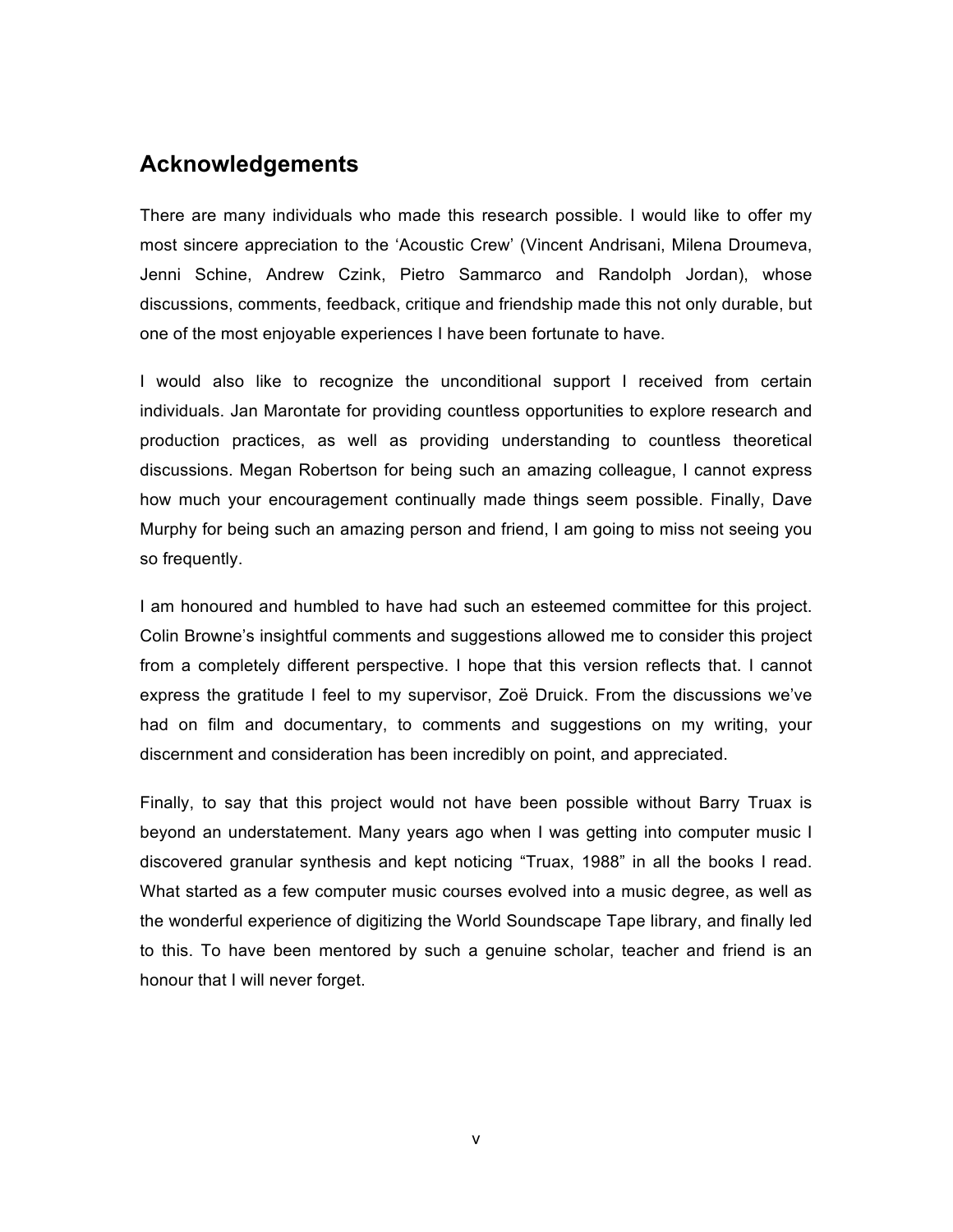# **Table of Contents**

| 1.4. The Massey Commission and the Establishment of a Mediated Tradition  8 |  |
|-----------------------------------------------------------------------------|--|
|                                                                             |  |

# 

|     | Chapter 4. Orchard, Gould and the WSP: Sounding Communities 57           |  |
|-----|--------------------------------------------------------------------------|--|
|     |                                                                          |  |
|     |                                                                          |  |
|     |                                                                          |  |
|     | 4.4. Critical Comparison of Orchard, Gould and the WSP: Voice, Music and |  |
|     |                                                                          |  |
|     |                                                                          |  |
|     |                                                                          |  |
|     |                                                                          |  |
|     |                                                                          |  |
| 442 |                                                                          |  |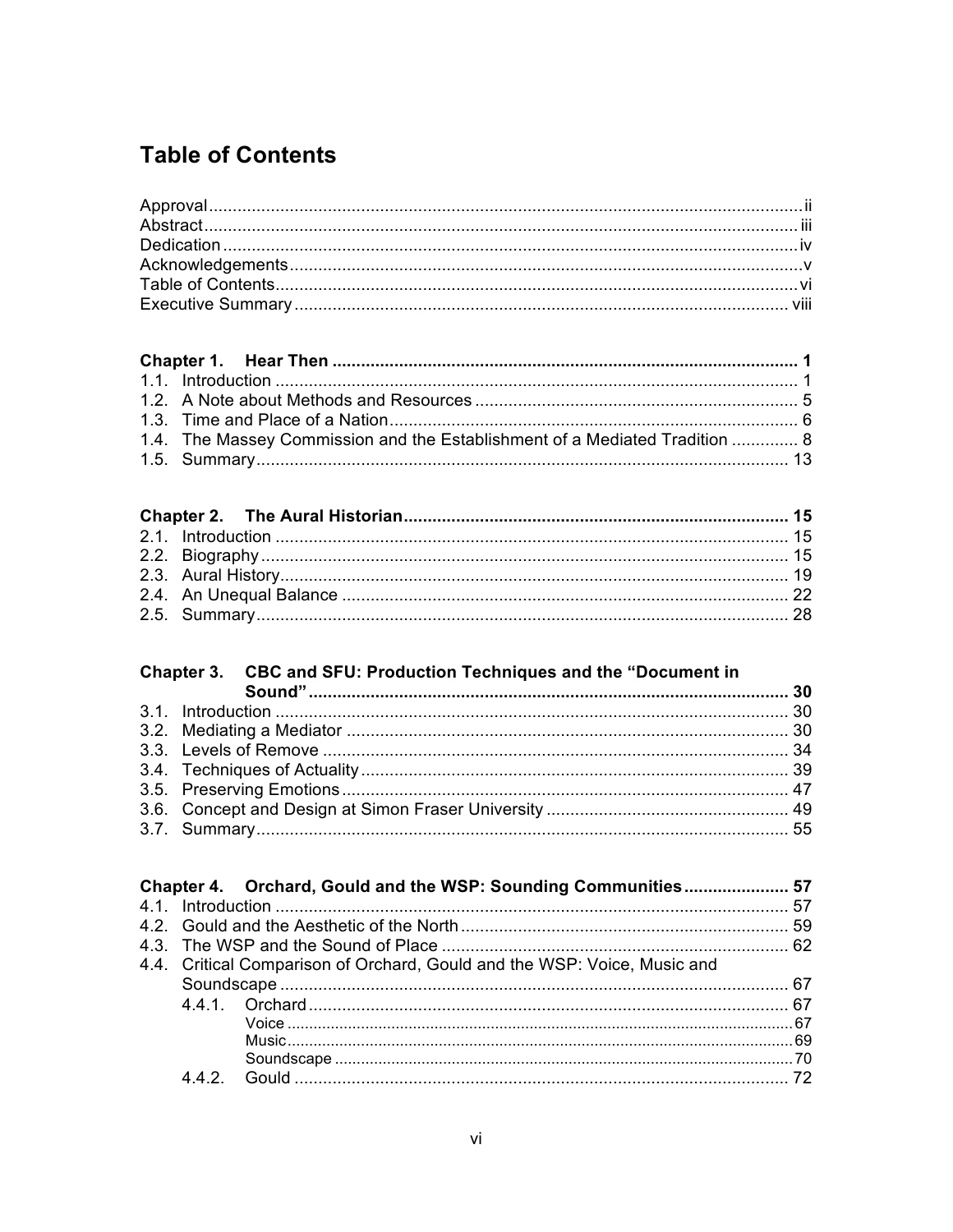| Appendix A. |  |
|-------------|--|
| Appendix B. |  |
| Appendix C. |  |
| Appendix D. |  |
| Appendix E. |  |
| Appendix F. |  |
| Appendix G. |  |
| Appendix H. |  |
| Appendix I. |  |
| Appendix J. |  |
|             |  |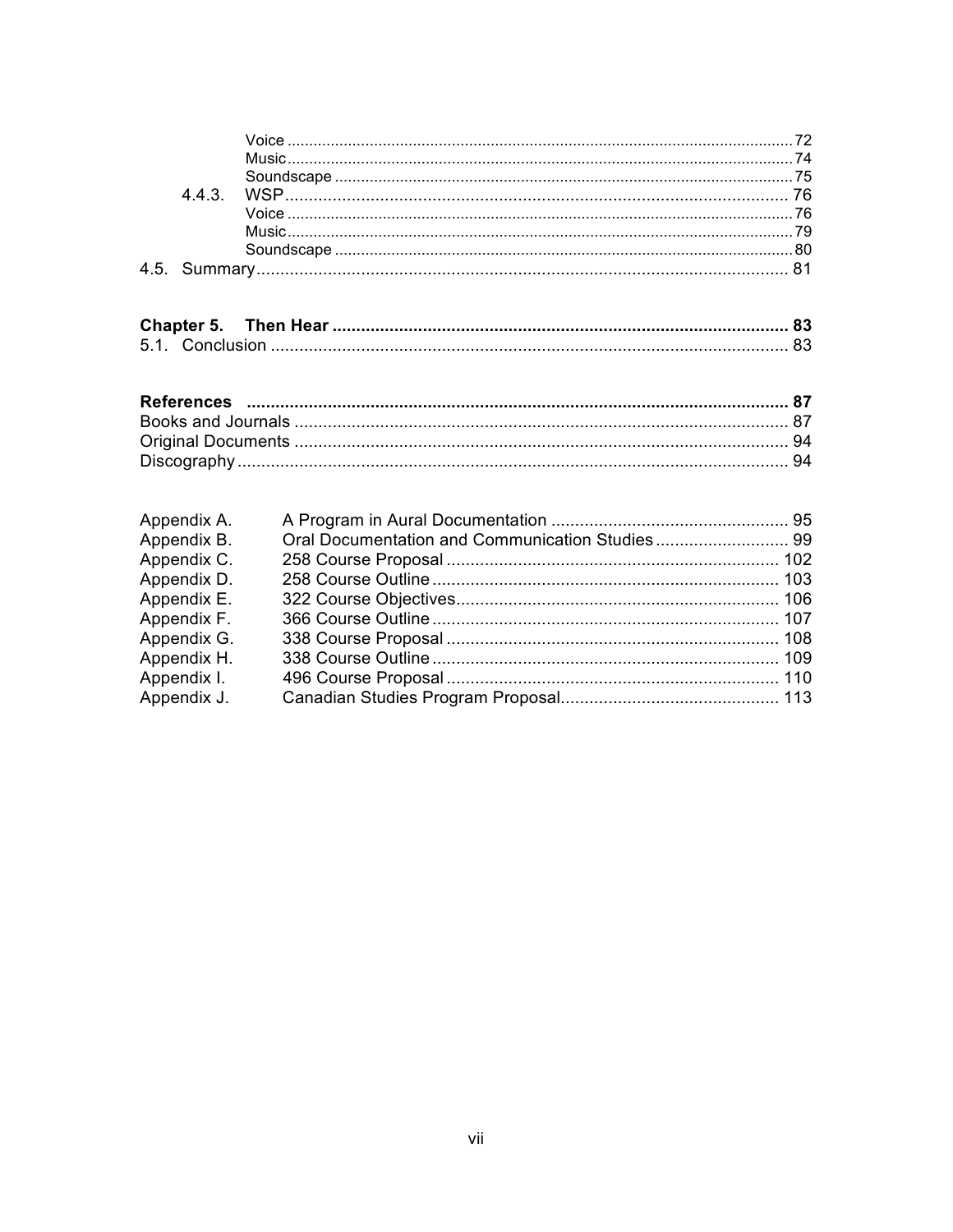#### **Executive Summary**

Through the advent of the portable tape recorder the sounds of life and place took on significant meaning in the context of Canadian broadcasting. The pulse of isolated communities and lives became embedded in households across the entire country, promoting the idea of a 'national consciousness'. An examination of the production techniques of Canadian radio producer Imbert Orchard (as well as the World Soundscape Project and Glenn Gould) highlights a unique point in time for radio broadcasting, the 1960s and 1970s, when unbound sound became an available resource for mediated representation.

The project is comprised of four chapters and a Conclusion, each exploring Orchard's contribution to the history of audio media in Canada.

Chapter 1 — *Hear Then*, a brief introduction to Orchard, the WSP and Gould, and a discussion of the CBC's role in establishing a 'national consciousness'. A discussion of Harold Innis' (1950; 1951; 1952) writings on time- and space-binding media establishes a framework for considering the significance of the appearance of portable audio media and the subsequent techniques of representation within Canadian broadcasting. This is connected to an overview of the Massey Commission and the resulting influence the policy had on national broadcasting throughout the 1960s and 1970s.

Chapter 2 *— The Aural Historian,* provides a biography of Orchard and presents him as aural historian. Given Orchard's omnivorous approach to audio media and production techniques, a discussion of his education and experiences provides a foundation from which to understand his approach to mediated representation. What distinguishes aural history from oral history is considered from Orchard's perspective, drawing from existing archival materials and a survey of literature from oral historians.

An overview of existing literature and discourse on the WSP and Gould demonstrates the prominence these figures enjoy today as cultural icons, both in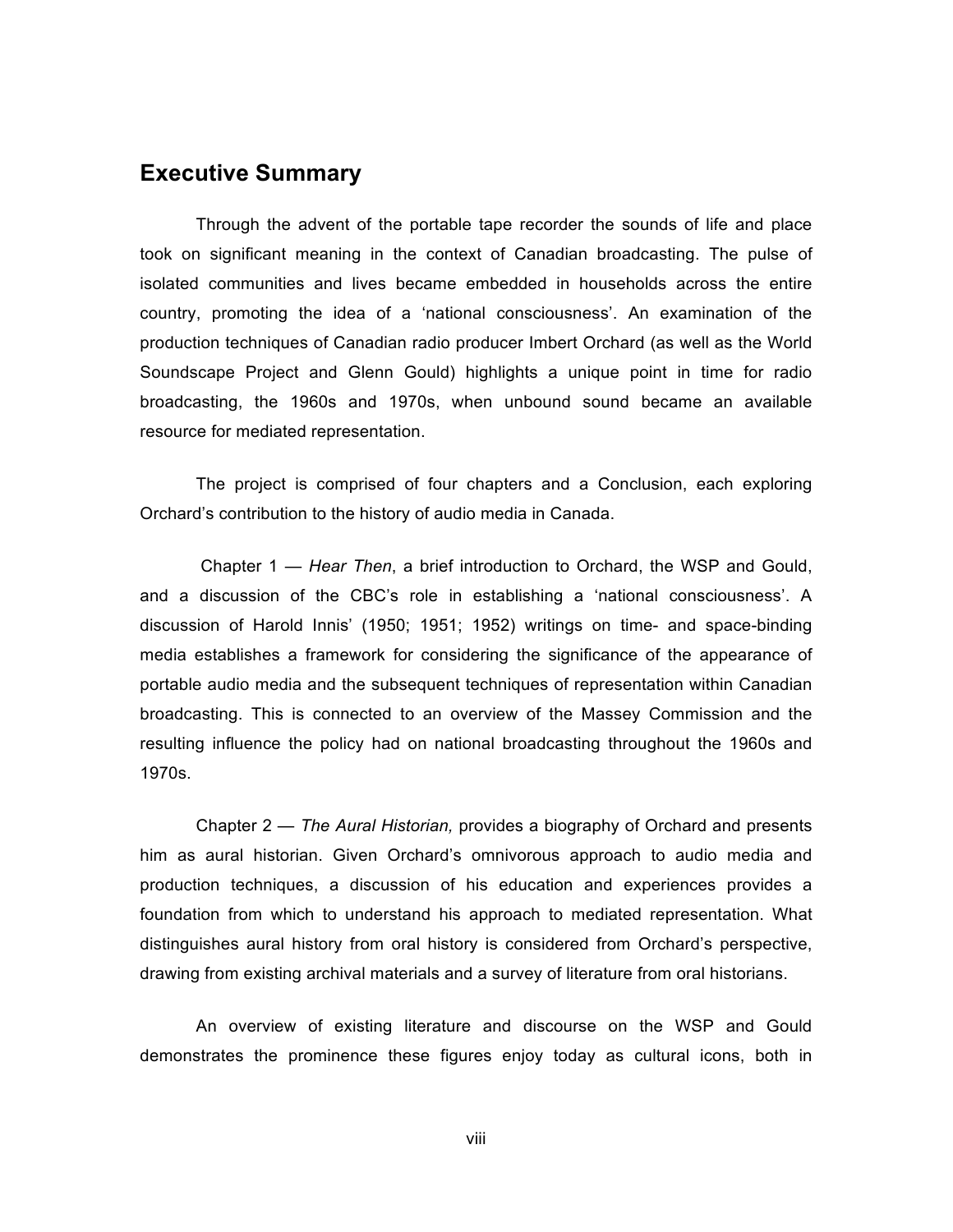Canada and around the world. This is compared to the nominal amount that can be found on Orchard, an issue this thesis aims to help resolve.

Chapter 3 — *CBC and SFU: Production Techniques and the "Document in Sound"*, considers Orchard's role as radio producer through an examination of his productions, writings, interviews and recorded lectures. The significance of the documentary format in Canada is discussed, providing the context from which Orchard established his system "levels of remove". A review of archival materials provides a rich understanding of Orchard's awareness of the potentials of recorded sound, specifically the ability to record emotions.

Orchard's brief period at Simon Fraser University provides unique insight into the producer's theorizations of audio media and aural history. Key to this is a survey of course proposals, both accepted and rejected, as they demonstrate the fundamentals of what Orchard considered to be "literate in sound".

Chapter 4 — *Orchard, Gould and the WSP: Sounding Communities,* a comparative analysis of the programs the three producers completed for the CBC. Gould and the WSP are presented in more detail, establishing the context in which each approached their contracts with the CBC. The analysis of produced works is based upon the voice, music, soundscape continuum, as presented in Truax (2001). This allows for a detailed comparison of methods and techniques (both in recording and production). The impact of environmental sound on audio media is vital to this analysis, as it highlights the different approaches found in the work of each producer.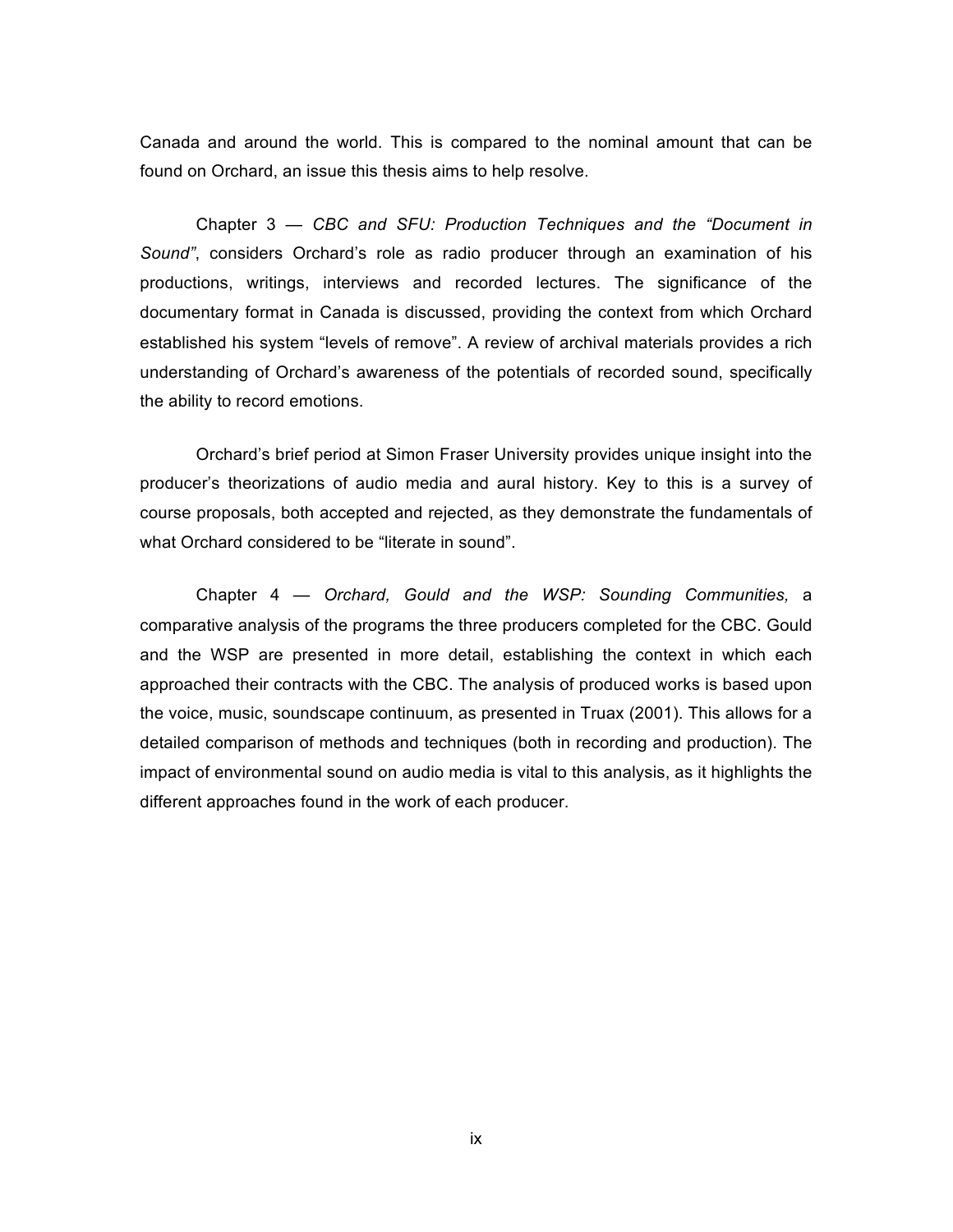## **Chapter 1.**

#### **Hear Then**

When a person is talking, the inflection, the rhythm, the pauses, the volume, the emphasis of different kinds are part of the meaning ... the sound itself becomes a factor, it becomes part of the fact. *The emotion becomes part of the fact.* (Orchard, 1978)

#### **1.1. Introduction**

That the name Imbert Orchard (1909-1991) is not synonymous with early acoustic communication or sound studies is an unfortunate oversight in Canadian history. He is responsible for over a hundred hours of radio programs for the Canadian Broadcasting Corporation (CBC) and generating one of the largest oral history collections in Canada, the *Living Memory* collection that now resides in the Provincial Archives (totaling 998 interviews and 2700 hours). He also developed and taught courses on aural documentation in the mid-1970s at Simon Fraser University (SFU). Orchard's sensitivity to sound, particularly his expansion of oral history to include broader aspects of aurality, indicates the key component of his legacy*.* By focusing on Orchard's techniques for representation, this thesis will demonstrate that Orchard's omnivorous approach to audio media situates him alongside the World Soundscape Project (WSP) and Glenn Gould, as a figure of importance within Canadian media. By including Orchard within the existing discourse of his contemporaries, this thesis aims to amplify the often obscured materials related to Orchard's career and his theorizations of aural history and audio media. Included in this discussion is a consideration of the impact of the portable tape recorder on national broadcasting, specifically how the creative uses of environmental sound fit neatly within the existing mandate of the CBC for the "creation of a national consciousness" (CBC, 1978). As well, I examine the concept of aurality within post-World War II media studies, specifically the work of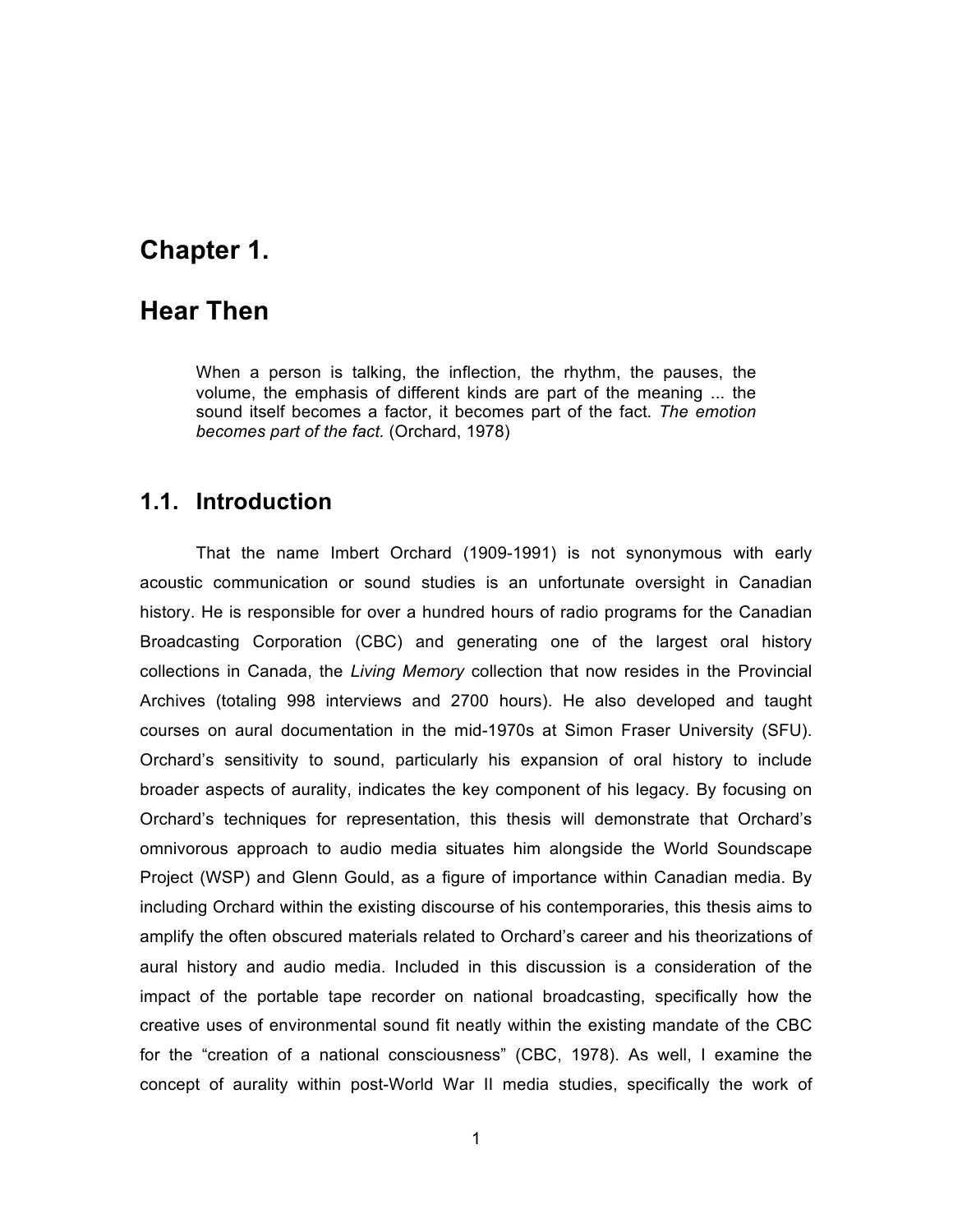Canadian media theorist Harold Innis (1895-1952), to argue that the documentation of sound in place can be used to highlight the relationship of time and place.

Orchard's first recorded interviews were conducted with the intention of contributing to a book. However, upon listening to recorded voices he shifted his focus to radio, producing what he would call "documents in sound" (Orchard, 1974). He found the tape recorder allowed for the imbedding of vital information that was often absent in written accounts. Without any background in audio production, he developed an ear for the qualities of voice and space. The sounds he considered of true historical value were often the very elements lost in transcription: the accent, tone, tempo, cadence, pitch, and inflections of the speaker's voice. As a radio producer, Orchard focused on documenting historical accounts and was interested in recording the sound of the voice as witnesses brought their memories of the past into the present. His attuned awareness to the potentials of sound as establishing context led him to adopt the role of aural historian. Over the course of his career at the CBC, he developed a distinct method of production for the construction of his radio programs, a system he called "levels of remove", a documentation method that highlights the subjective construction of the past through a mixing of multiple perspectives in relation to an event or place (Orchard, 1974; Truax, 2001). This method for structuring accounts allowed for the presentation of multiple temporal perspectives toward a theme or idea within the province's past. Not only did Orchard's production techniques engage the audience's awareness of the effects of mediation, they also highlighted the impact of perspective in the construction of the past.

One of the most striking details of Orchard's career at the CBC is that he had successfully convinced his supervisors at the CBC to fund a massive archive collection for the purpose of establishing an irreplaceable resource from which productions based upon historical account could be based. He argued that many of the province's "old timers", as he referred to the province's settlers, were nearing the end of their lives, and with them the "living memories" of the province's past (McColl, 1973). The collection, one of the largest oral history collections in Canada at the time, was motivated by two goals: the gathering of recordings with the intention of contributing to future broadcasts; and second, for the purpose of preservation. Although the goals of the CBC were focused around production, Orchard was also motivated by a desire to document the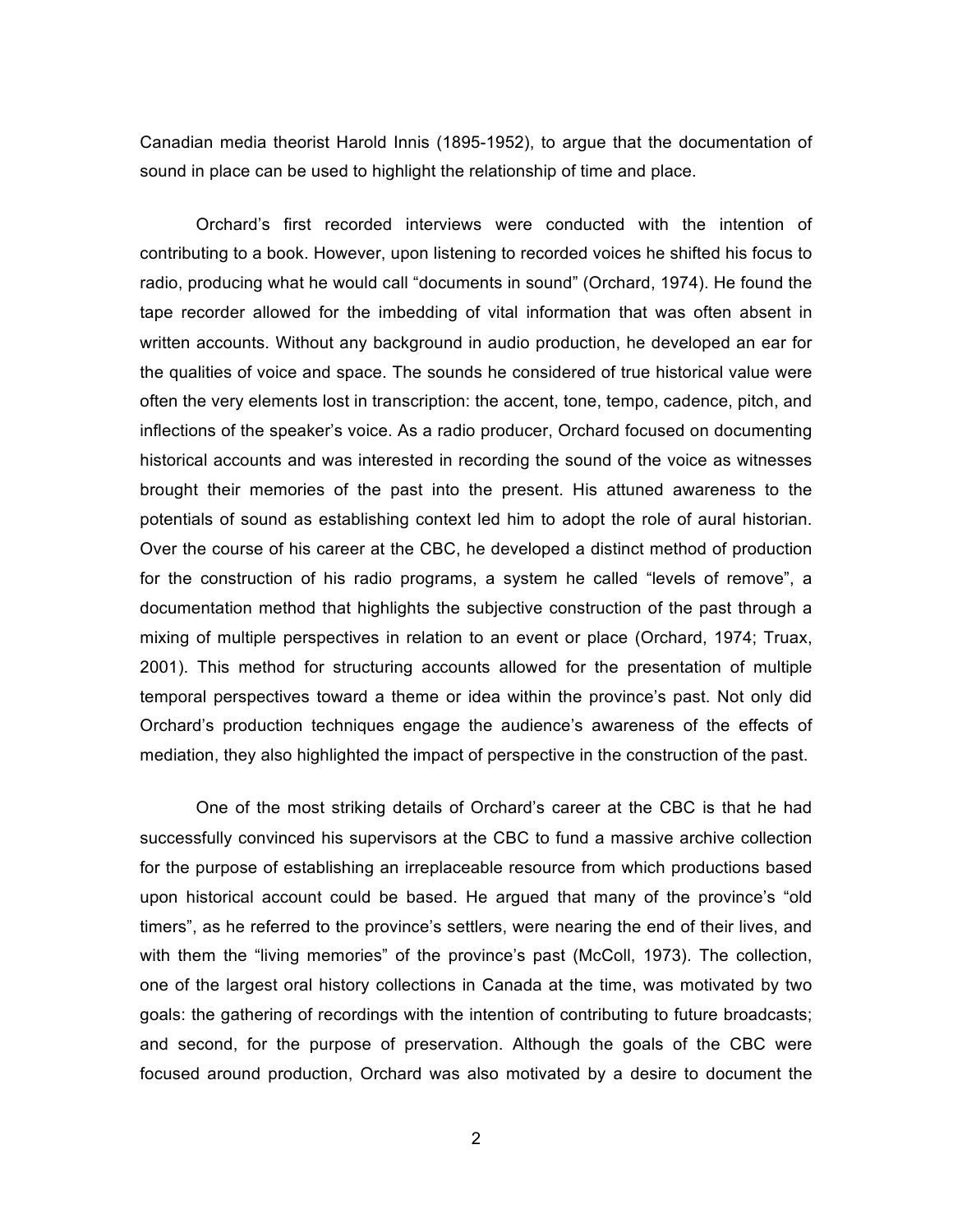unique period of the province's past, in the voices of those who were there. For Orchard, the significance of the tape recorder was that it had the ability to record emotions (Orchard, 1978). While the stories of the past were significant, his motivation to document how the story was told, the words that were chosen and how they were spoken influenced the types of individuals who were recorded. In other words, the aural history collection that now exists in the provincial archives was greatly influenced by the aesthetic choices of a media producer. Given the significance of the archive collection today, the more we understand about Orchard's contributing motivations, as historian and producer, the better situated we are for interpreting his archive and radio works as historical artifacts.

By placing Orchard alongside Gould and the WSP, this thesis is also an examination of the influence environmental sound had on the treatment of voice and music on national airwaves. An analysis of productions for the CBC will show that all three producers demonstrated, to varying degrees, radically experimental approaches to mediation while also revealing conservative ideals and values of Canadian identity and place. As Arthur Kroker suggested, while discussing Canadian Harold Innis' theorizations of the impact of the railway on Canadian life, "Technology is not something external to Canadian being; but on the contrary, is the necessary condition and lasting consequence of Canadian existence" (1984, 94). The study of the representation of place on national radio will demonstrate a manifestation of cultural policy initiated decades before through the work of the Massey Commission. In the context of this thesis, the significance the Massey Commission is how the policy was designed to simultaneously make use of broadcasting technology to promote Canadian values while neglecting the influence and reliance upon those very technologies (Druick, 2007b). In the middle  $20<sup>th</sup>$  century the portable tape recorder and the use of environmental sound greatly changed the mediated space of radio broadcast in Canada and around the world. It was a time when the quixotic notion of the Canadian wilderness and isolation was being promoted to an increasing urban population (Akiyama, 2014). As such, Orchard, Gould and the WSP demonstrate forms of tension between the utopic potentials (Benjamin, 1968) of the new media and the yearning for the preservation of something in transition. This was a unique point of time where the experimental approaches of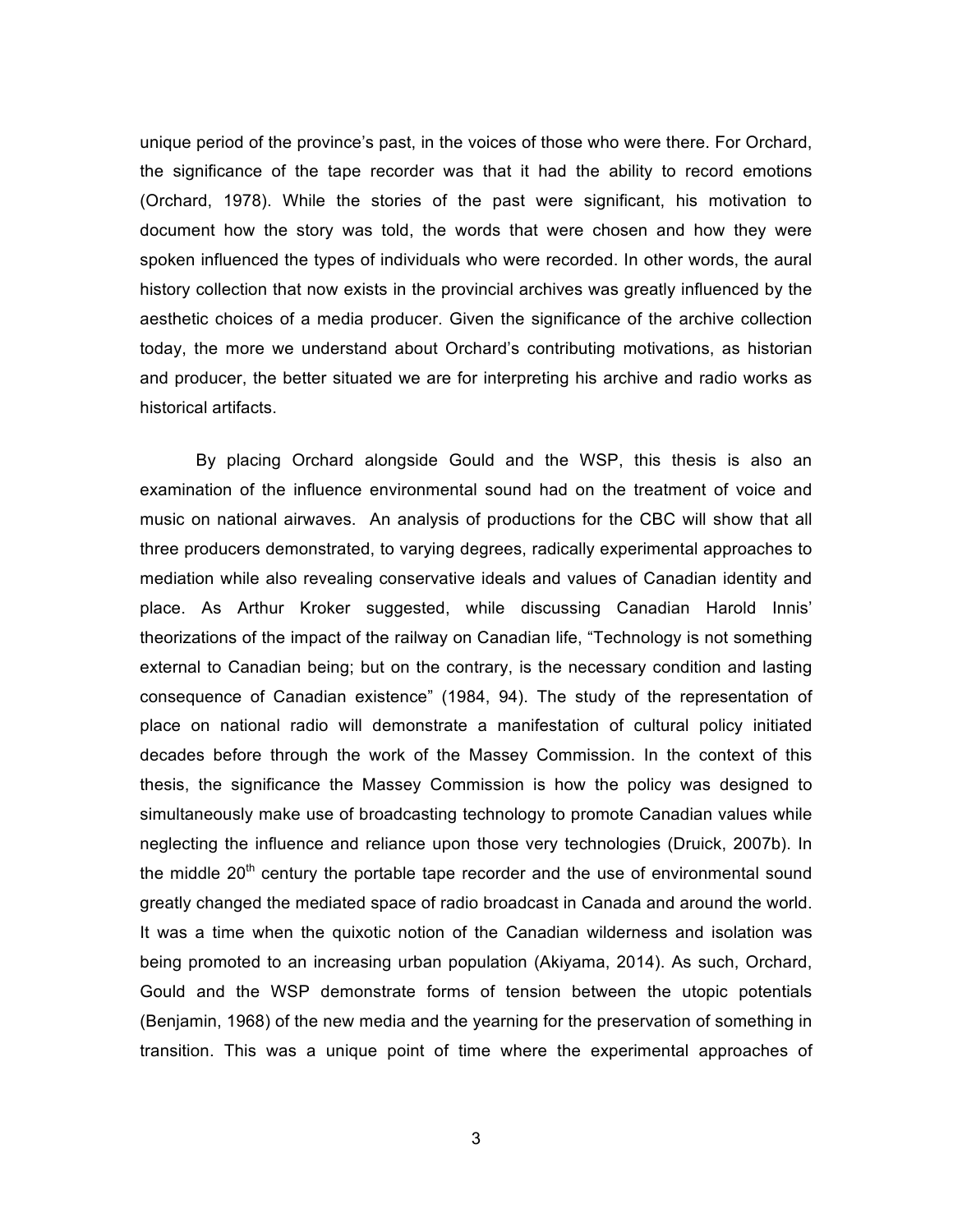particular CBC producers to new media fit neatly within the mandate of establishing and promoting cultural identity on national broadcasting stations.

As technologies continuously shape and are shaped by patterns of use (Sterne, 2011), I will demonstrate how Orchard's approach to the documentation of voice and sound was an attempt at preserving ephemeral elements of a region's unique cultural histories. Furthermore, it was this sensitivity to the qualities of sound and the possibilities he recognized in the sound recording that situate him alongside his more recognized and revered contemporaries. Chapter one continues with a discussion of Canadian media theorist Harold Innis' ideas of time and space binding media, particularly warnings about "the modern obsession with present-mindedness" (Innis, 1951, 76), in order to place Orchard's notion of aural history within post war communications theory. As well, an overview of the Massey Commission will demonstrate the relationship of policy and art in Canada by highlighting the conditions that made the works discussed in this thesis possible. Chapter two provides a brief overview of existing literature on Orchard, Gould and the WSP to demonstrate a gap that this thesis aims to help bridge, and presents Orchard as "Aural Historian". By providing a brief biography of Orchard, his motivations as both historian and producer are made apparent. Chapter three delivers an overview of Orchard's career at the CBC and SFU. Through an examination of his theories, motivations and techniques, the chapter establishes Orchard as a maverick within Canadian media studies. Finally, Chapter four presents a comparison of works produced for CBC Radio. An analysis of a selection of Orchard's productions from 1962 to 1974 provides insight into his developments and refinements throughout his career at the CBC; likewise, Gould's *Solitude Trilogy* (1967-1977) demonstrates an evolution of techniques realized with the advancements of technology; and, the WSP's *Soundscapes of Canada* (1974) explores the potentials of sonic representation as a pedagogical device. I compare each producer's use of voice, music and soundscape (environmental recordings). The voice-music-soundscape continuum (Truax, 2001, 50) provides an ideal framework for examining the varying relationships to media and 'actuality' of each producer. While each navigated this continuum uniquely, a sense of tension between techniques and values is made apparent amongst all. The analysis demonstrates the privileged role place plays in the construction of these radio works. I will argue that it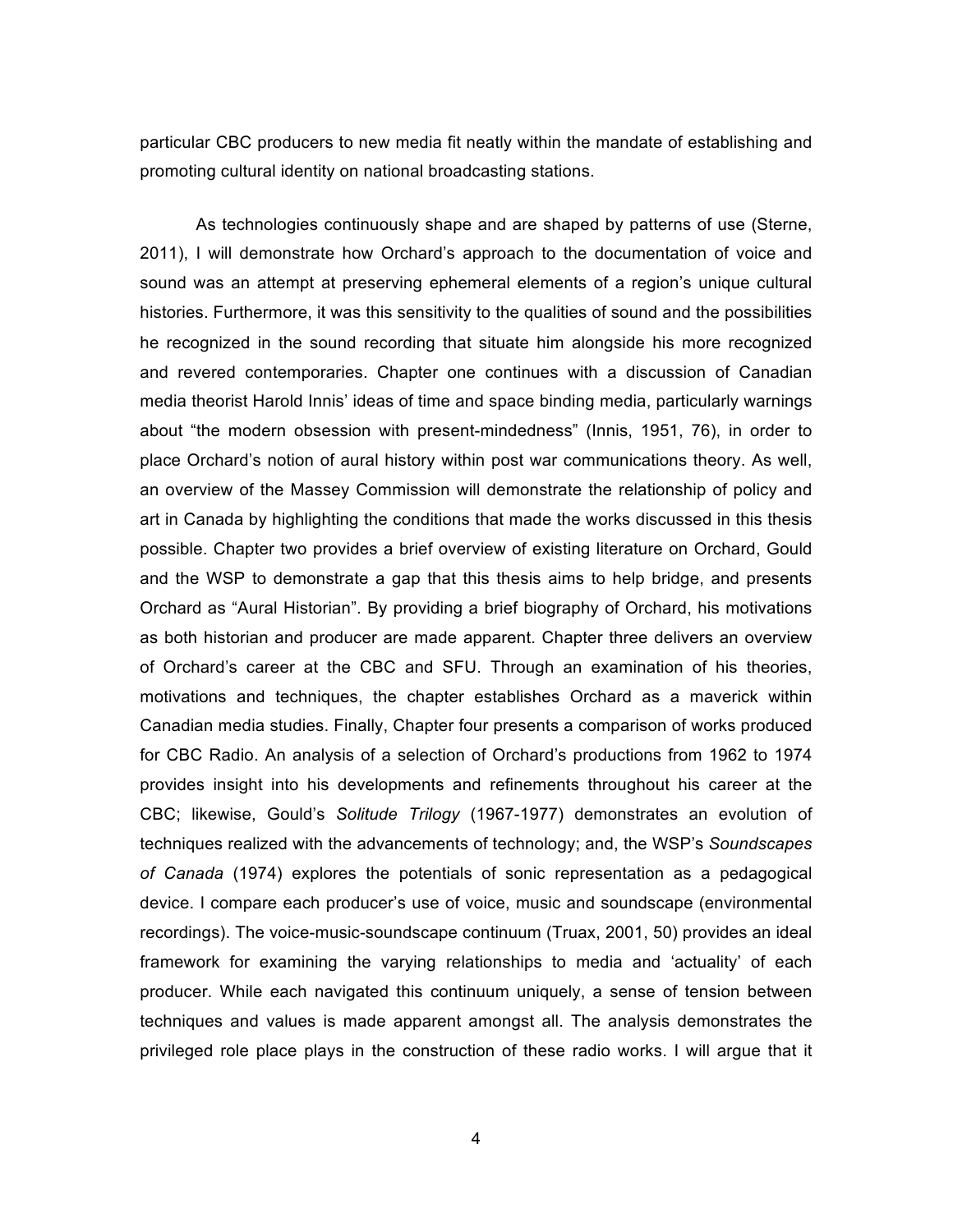was the inclusion of environmental sound that greatly blurred the distinction between voice and music within the audio documentary format.

#### **1.2. A Note about Methods and Resources**

As this thesis aims to rectify the obvious gap in literature that exists about Orchard and his legacy, most of my research was conducted through archival work. This was primarily conducted at the Provincial Archives in Victoria, where the *Living Memory* collection resides. Many of Orchard's documents (textual and audio) from the CBC can be found here and provide valuable insight into his approach, as well as demonstrating the genuine compassion he felt for his audience and subjects. A significant portion of this thesis, however, is drawn from a series of interviews conducted with Orchard by members of the CBC and Provincial Archive employees (1973-1978). This series of interviews represents a very thoughtful and reflexive approach as each builds on the previous one. While I did listen to each interview while at the archives, I relied primarily on the existing transcripts for much of my analysis.

As well as the Provincial Archives, the University of British Columbia also hosts a small amount of materials related to Orchard's career. Most significant are the research materials for one of the earlier CBC productions he worked on as script editor, "The Way of The Indian" (1961). There is also an early draft, titled "The Documentary in Sound", of his only single authored publication on sound recording, "Tape Recordings into Radio Documentaries" (1974). Considering that Orchard helped to develop and teach courses at SFU it is most unfortunate that the school's archives contain only a limited amount of material related to Orchard, particularly audio. Fortunately, my supervisor Barry Truax has been maintaining the WSP archives independently of the SFU Archives and through this collection I was able to find a recorded lecture from 1978 and original documents pertaining to course design at SFU. A document pertaining to a rejected course is particularly important as it demonstrates Orchard's unconventional approach to academia, as well as his progressive understanding of audio media. I have included all original documents I could find, in both the WSP collection and the Provincial Archives, pertaining to course description and proposals in the appendix. These range from course outlines, to course proposals (both successful and unsuccessful), to a letter I take to be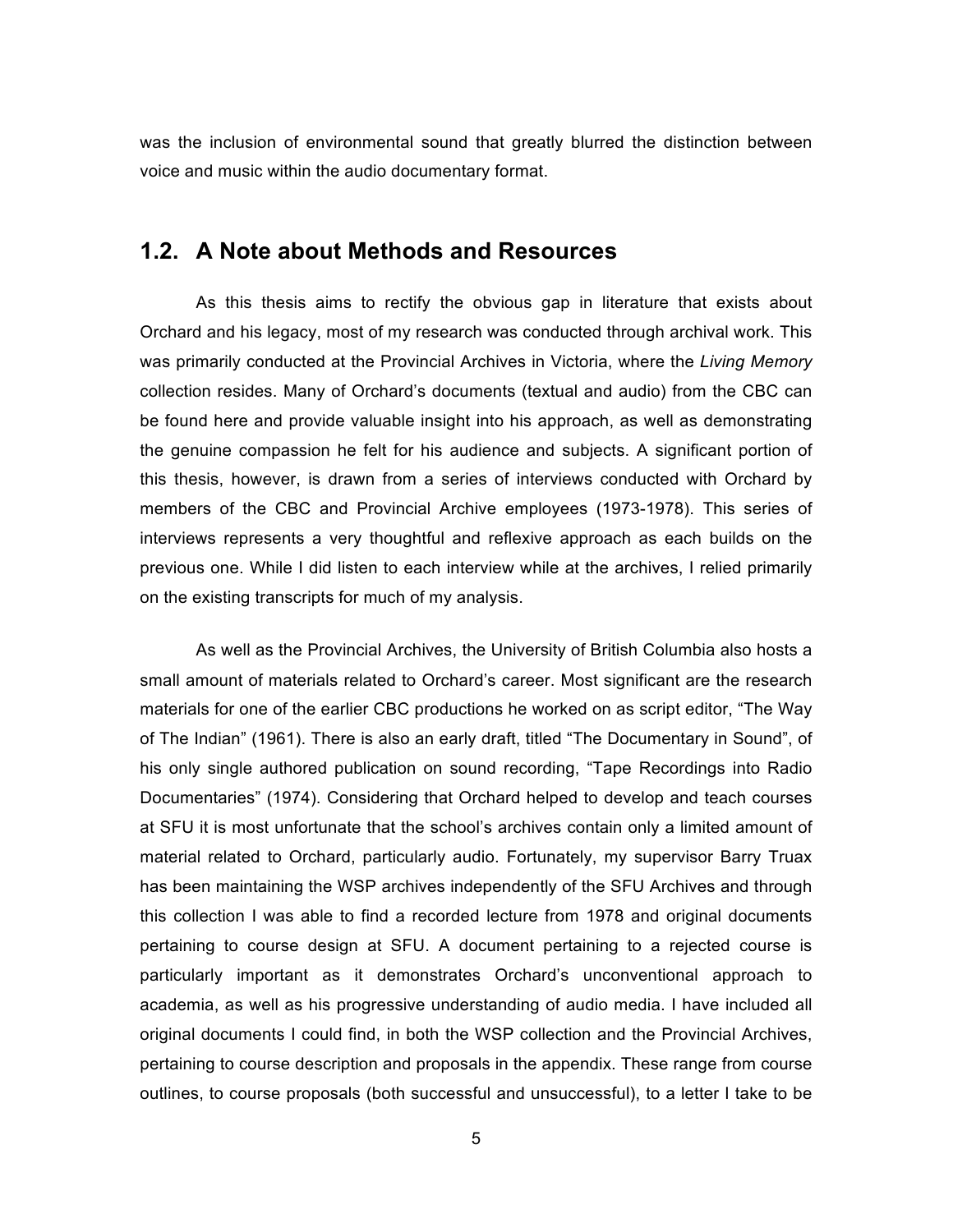Orchard's original communication to the Communication Studies Department explaining his objectives and goals for an aural history stream of courses. Also in the WSP archive is a collection of Orchard's CBC productions, recorded lectures given at SFU and the *Sound Heritage* journal, to which Orchard was a frequent contributor. Of particular interest to the *Sound Heritage* journal is issue 3(4), "The World Soundscape Project" (1974), which features contributions from Murray Schafer and Hildegard Westerkamp of the WSP, as well as a transcribed conversation between Orchard, Truax and Howard Broomfield (also of the WSP) comparing the motivations and practices of aural history with soundscape studies. I based the majority of my analysis of audio works on those available in the WSP collection, as I was able re-visit these works at my convenience as opposed to those retained in the Provincial Archives which required travelling to Victoria.

#### **1.3. Time and Place of a Nation**

In his studies of natural resources in Canada – *A History of the Canadian Pacific Railway* (1923), *The Fur Trade in Canada* (1930), and *The Cod Fisheries* (1940) – Innis examined the development of communication technologies in relation to ideological power exercised over broad geographic regions. Innis considered all methods of transportation to be media, as "the extraction or production of staples [natural resources] creates environments, or ecosystems, that *mediate* human relations and otherwise affect a people's thoughts or actions" (Babe, 2000, 59). Likewise, the study of each mode of communication was essential to understanding its effect on the circulation of information through space and time and to assess its influence within the connected community (Innis, 1951, 33). Just as the railway had negotiated the relationships between different cultures across Canada, the radio also contributed to the cultural ecosystem of a national consciousness.

To understand the potential impact of media on contemporary lives, Innis studied the developments of time-based and space-based media in *The Bias of Communication* (1951). Binding, Innis suggested, is the ability specific media demonstrate to transcend the limitations of time and space. For example, on the one hand, time-binding technology could be any lasting cultural artifact, such as a statue or a hand-copied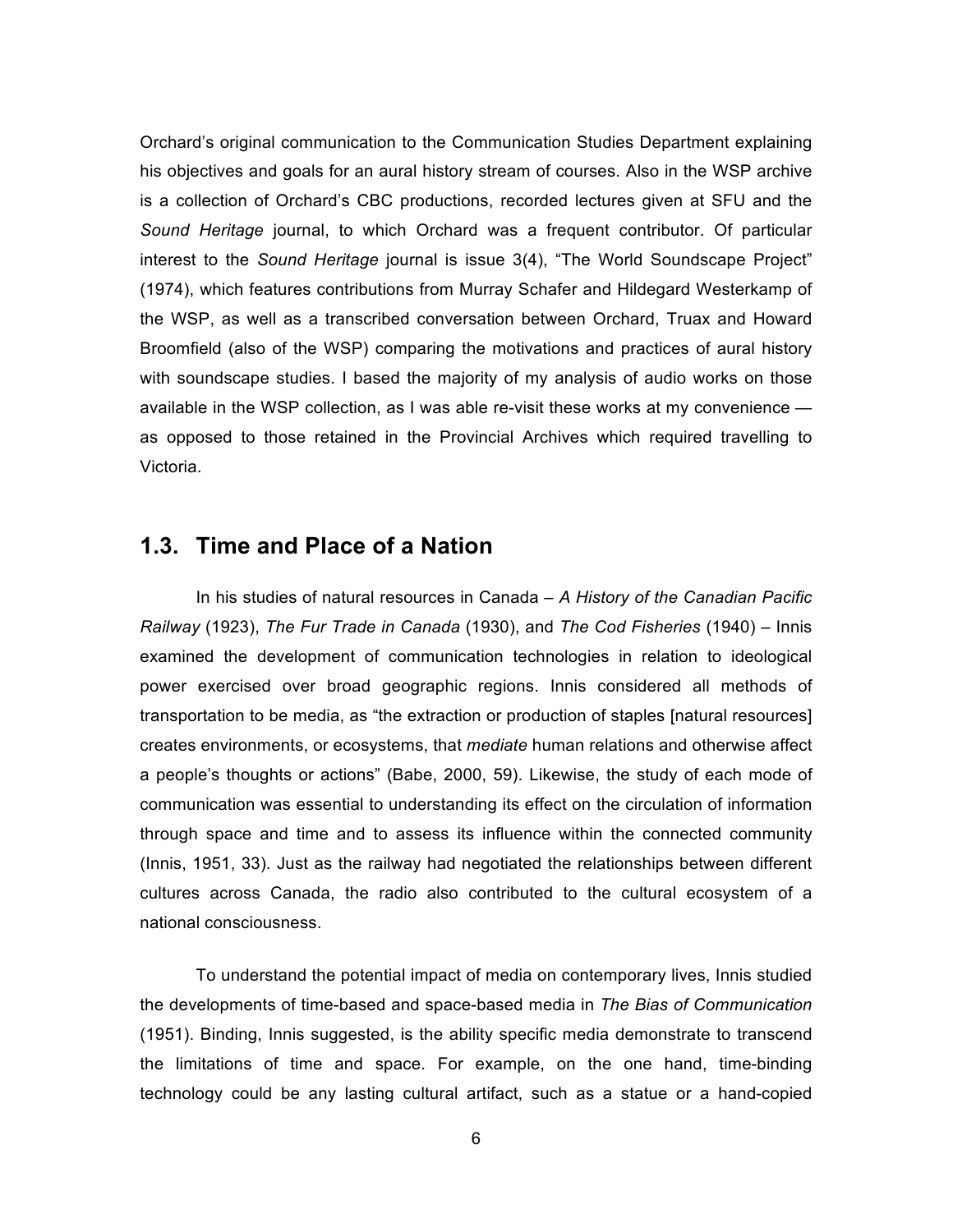manuscript (or arguably a film or tape housed within an archive), which has the characteristic of relating information over an extended period of time. On the other hand, space-binding technologies compress space, such as papyrus or rail (and radio). Innis mapped out, in a survey spanning 6000 years, the transition from what has been considered oral to technological societies of Western culture by researching the evolution of writing materials through to the emergence of the radio. The work considers and references an extensive reading of historical findings while also demonstrating how the emerging technologies influenced and shaped the development of societies and ruling powers by adapting potentials – most significantly, in Innis' view, the control and dissemination of information (Innis, 1951, 33).

The emerging technology of radio Innis saw as creating a new bias with its dominance of space, that would foster an obsession with "present-mindedness". This fixation, Innis argued, would greatly challenge traditional relationships to the past and future, leading ultimately to "ruthless destruction of elements of permanence essential to cultural activity. The emphasis on change is the only permanent characteristic" (Innis, 1952, 15). Innis argued that oral messages favour tradition and stability as well, by retaining value and meaning for generations. I suggest that Orchard's use of recording technology for historical documentation, particularly in the context of the public archive, situates these recordings in Innis' time-binding category. Through a discussion of Orchard as aural historian, I will show that his treatment of audio media demonstrates a resolution to Innis' concern of imbalanced uses of media.

According to Innis, members of time-bound societies tend to rely on physical memory, both personal and cultural, such as stories or carvings, to retain cultural identity and practice (Babe, 2000, 72). Space-bound societies, on the other hand, tend to cover expansive geographic locations and are united under monetary systems. Residents of space-bound societies tend to cohabit space with factions of other cultures, as the space they inhabit extends beyond their local physical community. It is with this definition of space-bound societies that the idea of a national consciousness becomes vital to understanding the early developments and motivations of the CBC. In an attempt to resolve the balance between time and space, Innis encouraged face-to-face dialogue and verbal (aural) dialogue, versus the dominant use of formal text (Innis, 1950). This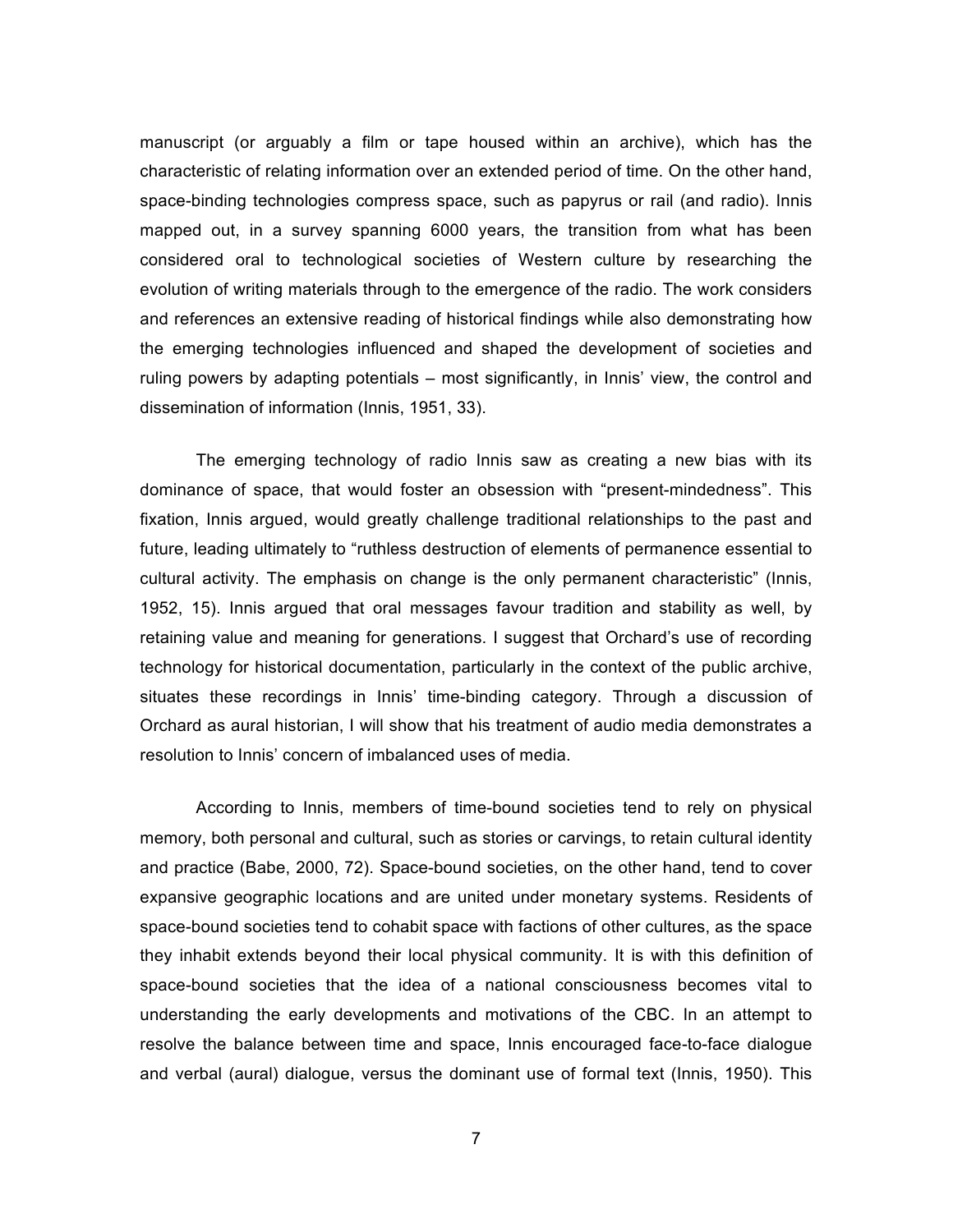emphasis suggests a traditionalist approach to communication. Through an emphasis of sound in place and the sound of place, and in parallel to a discussion on the preservationist values of archival work with the progressive techniques of radio producers, I will show how Orchard, the WSP and Gould shifted the space-binding bias of radio to include time-binding tendencies as a way of highlighting communities in transition across Canada.

## **1.4. The Massey Commission and the Establishment of a Mediated Tradition**

A brief examination of the CBC's role in nation-building after World War II will establish a framework for analyzing Orchard's placement as a local historian within a national context. To do so, I will focus on the Massey Commission, formally known as the Royal Commission on National Development in the Arts, Letters and Sciences, a government-appointed board that established national interest initiatives for education and the protection of culture, as related to broadcasting and universities. By way of securing continuous funding, the CBC adopted the role of educator and cultural protector, later claiming "broadcasting can be, must be, an instrument for the defense of our identity as a nation" (CBC, 1978). As this thesis is primarily focused on Orchard's epistemology of audio media, understating the CBC's agenda will demonstrate that its focus on public education and cultural protection is largely responsible for making his work possible.

By the time radio broadcasting reached a critical mass in the middle to late 1920s "almost every nation considered its usage a political issue with distinct social implications" (McChesney, 1999). Most Western countries, such as Britain, Germany, the Netherlands, adopted the social service role, guided largely by "non-profit and noncommercial broadcast" whereas the United States established an entirely commercially funded system, dominated by the National Broadcasting Company (NBC) and the Columbia Broadcasting System (CBS) (McChesney, 1999). A result of concerns over the future of broadcasting in Canada, and by extension the autonomy of Canadian citizens in the face of encroaching American culture, the Royal Commission on Radio Broadcasting (RCRB) was established by Parliament in 1928 to investigate the state of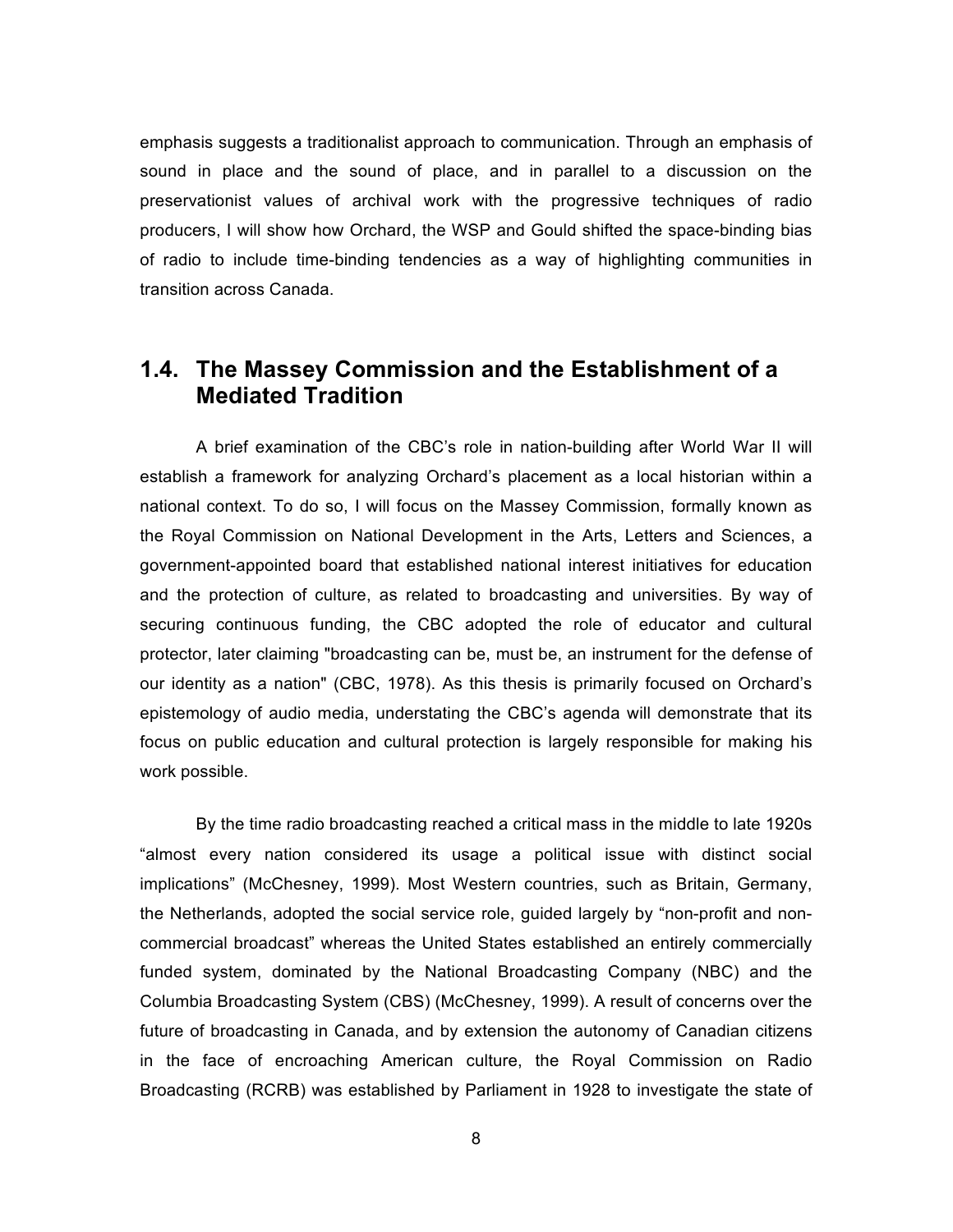broadcasting throughout Canada and to establish a framework for direction, organization, and financing of a national broadcasting system (Raboy, 1990). The primary focus of the Commission was to establish whether Canadians desired a national broadcaster, what its role would be as well as the degree of autonomy given to the provinces in programming materials attuned to the regional culture (Raboy, 1990). The overriding challenge of the Commission was to establish a unifying report that both spoke to and satisfied provincial needs for public communication. The mandate of national unity brought with it an emphasis on certain values and beliefs while maintaining support of marginalized voices or avoiding the outright silencing of those on the periphery (Raboy, 1990).<sup>1</sup> Members of the RCRB, later known as the Aird Commission (named after Sir John Aird, president of the Canadian Bank of Commerce and chair of the RCRB), conducted studies of US and European broadcasting agencies, recommending a policy drawn from both the British and German models — the latter because of the relative autonomy provided to regional broadcasters while still belonging to a unified system (McChesney, 1999).

The final report suggested that a resounding number of Canadians wanted a national broadcaster and it recommended that while the services should be publicly controlled and run from a national level, as with the Canadian National Railway (CNR), the provinces should be given complete independence in selecting and presenting materials (Raboy, 1990). The Commission's "trump card" (McChesney, 1999) was the threat of American commercial domination, as demonstrated through the writings of commission member Graham Spry who wrote: "At present, the advertisers pay the piper and call the tune  $\ldots$  The tune of America is that of the peddler boosting his wares" (Spry, 1931; cited in Babe, 2000, 41). The concern raised by the commission was that broadcasting should serve the public, and they felt that the system in America put the interests of business ahead of the listening public.

The Commission, however, was only set up to make recommendations. Following the report, lobbyists of both the private and public sectors began establishing

 $<sup>1</sup>$  As Innis wrote, "the economic history of Canada has always been dominated by the discrepancy</sup> between the centre and the margin" (1930, 385).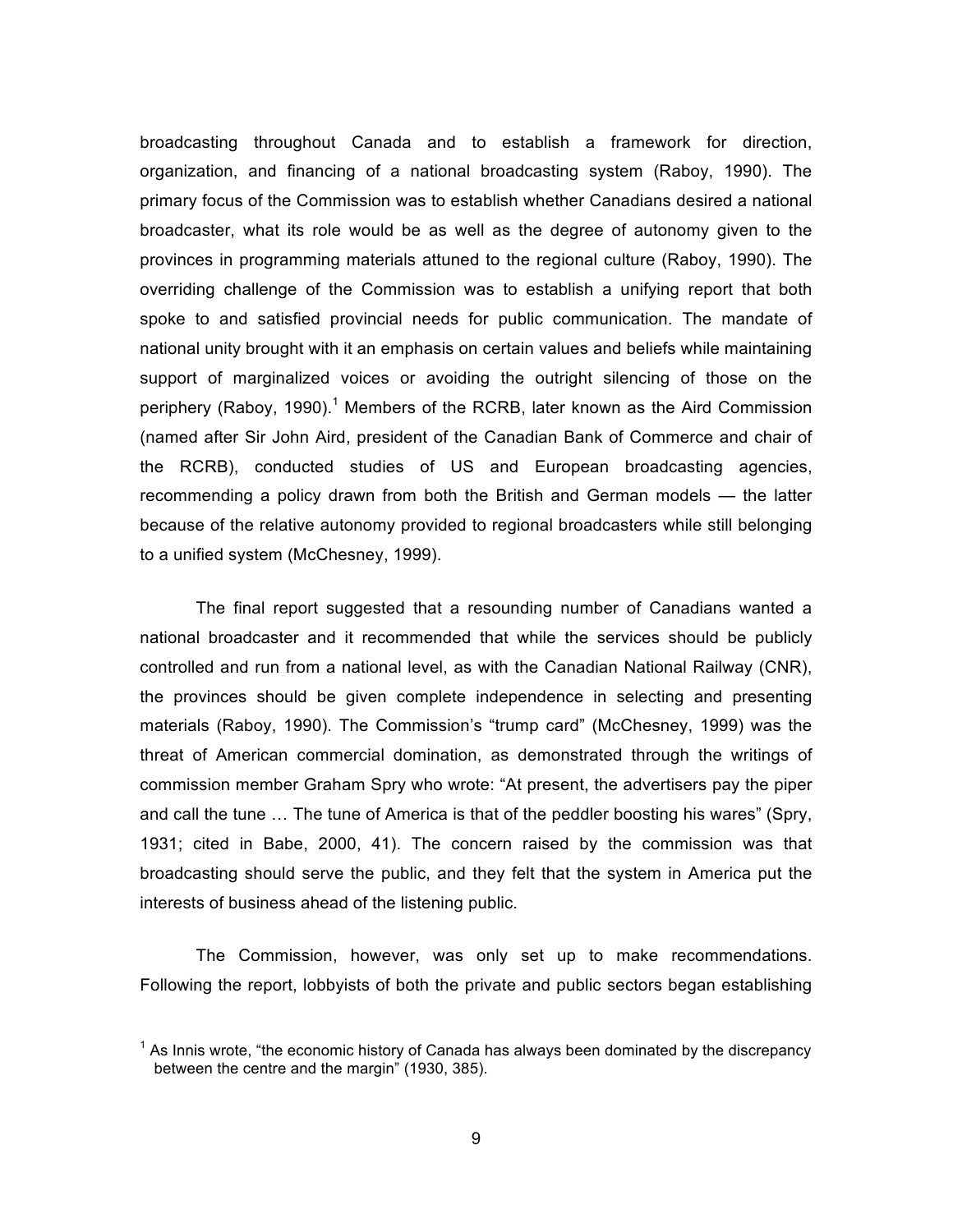arguments to acquire autonomy of broadcasts. On the public side was the newly established Canadian Radio League (CRL) initiated by Graham Spry and Alan Plaunt. The CRL was concerned with the private service of a national system and was wary of private venture exploitation. Spry was cautious of a commercially financed system that he argued would lead to diminished educational value and worse: programming "designed for serving principally companies desiring to advertise themselves and their products" (Spry, 1931; cited in Babe, 2000, 41).

While the role of radio broadcasting was touted as an educational tool by the CRL, it is understood today that many of the members of the board were nationalists with the intention of using the communication system to strengthen the dominion "against provincial encroachment" (Raboy, 1990, 34). Years later Spry would write "The activists of plus or minus thirty years who ran the Canadian Radio League were not thinking of broadcasting only for its sake; they were thinking of it very deliberately and consciously as an instrument of communication which could contribute to the easing of the problem of nationhood" (cited in Raboy, 1990, 37). Easing the tension between local and national interests as well as those of the private and the public demonstrate the variety of competing interests in establishing what role the concept of culture played in the development of Canadian nationalism. To counter this, where the Aird Commission presented an ideological argument aimed at nurturing the national identity in the face of an encroaching empire, the CRL proposed both a nationally run network of publicly owned stations as well as regional stations that were privately operated but nationally regulated (Raboy, 1990).

Following the establishment of the CBC and the end of the Second World War, the Massey Commission was assembled, in part to assess the role of public and private radio in Canada. The threat of American broadcasting and cultural values encroaching through the national airwaves still lingered. While the Massey Commission echoed many of the sentiments put forth by the Aird Commission, the economic and technical climate had changed. Following a series of 400 hearings throughout 1949 and 1950 it was determined that the relationship between public and private broadcasting had already taken shape, where the publicly owned station would cater to the nationalistic purpose while the private served regional needs (Raboy, 1990). The Canadian Association of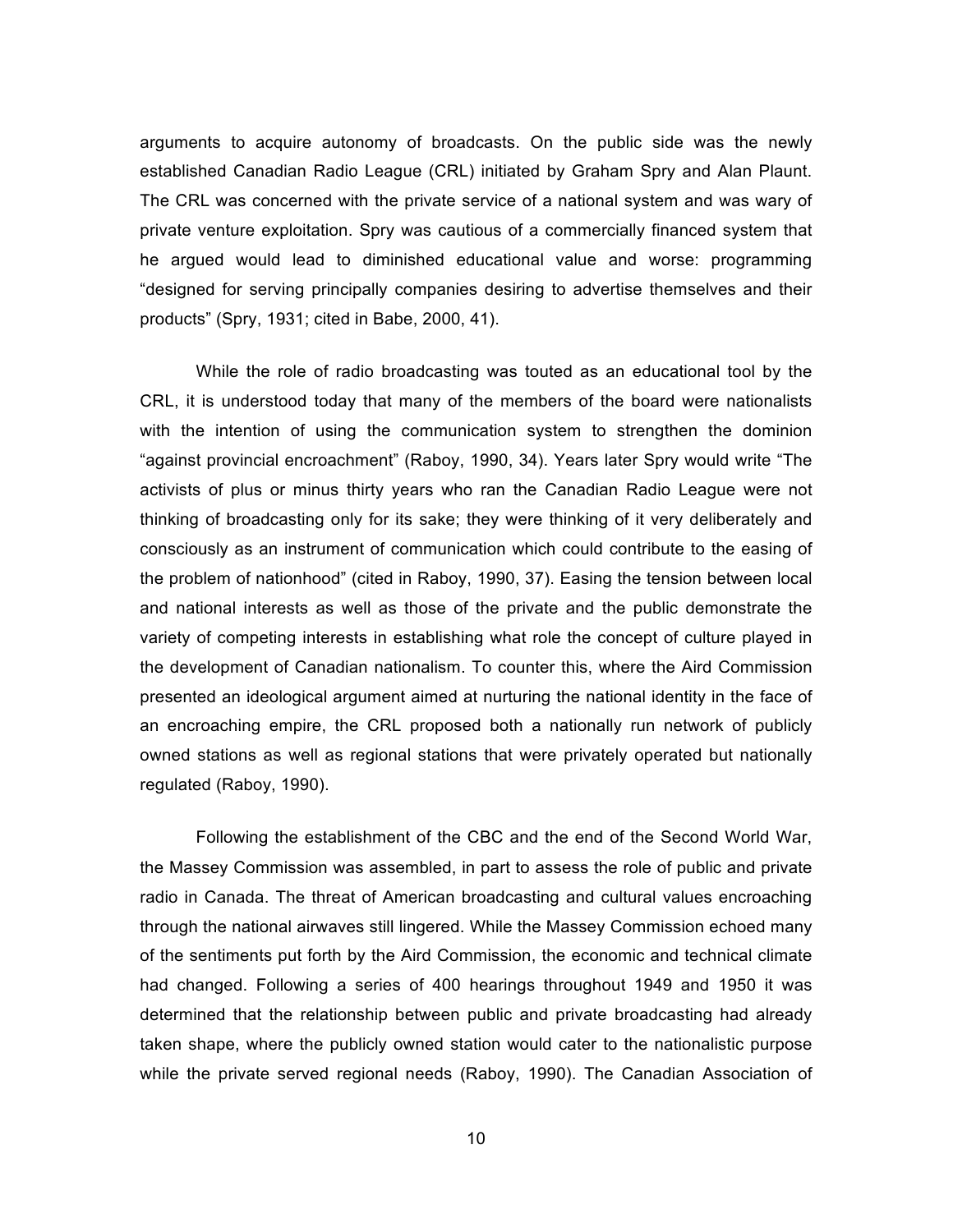Broadcasters (CAB), referred to as "free enterprise broadcasting stations", represented the private sector and argued that the public and private should not compete for advertising dollars. Rather, they argued, the CBC should focus on "'cementing the unification of Canada,' developing Canadian talent, and doing 'finer types of broadcasting'" (Raboy, 1990, 99).

Given the large number of Canadian homes with radio sets, "the sudden rise of commercial broadcasting forced the hand of Canada" (McChesney, 1999): either establish a national radio strategy or give way to American culture and values, as evidenced in the American-owned NBC's plans to include Canada as "part of the North American radio orbit" (Bowman, 1966, 124; cited in Raboy, 1990, 23). The solution, the Commission argued, was the promotion of 'high culture' programs to instill national values (Litt, 1992). This was in direct response to the fear that American broadcasting and advertising would impede upon the development of Canadian culture, particularly the English speaking parts (Litt, 1992). This policy is exemplified by the CBC's aggressive promotion of a national consciousness, or a Canadian identity, through the national airwaves in the mid  $20<sup>th</sup>$  century (Hogarth, 2001).<sup>2</sup>

One of the most important aspects of the Massey Commission is that it acknowledged the role and function of public broadcasting in Canada, arguing that the CBC was "the single greatest agency for national unity, understanding and enlightenment" (Litt, 1992, 215). The goal of the CBC, argued the Massey Commission, was to establish empathy amongst Canadians, as fostered through a collective communication system. While Canadian broadcasting had been embroiled in a selfappointed cultural war with the United States since the 1920s, $3$  particularly in the English speaking provinces, broadcasters had struggled to find a connection between the interests of the state and the interests of the individual. During the Commission's hearings, the CAB made the argument that "'Public interest' and '*the* Public interest' were not the same thing. The public may be greatly interested in a program which is not

 $2$  Druick (2007a) demonstrates similar objectives by the National Film Board.

<sup>3</sup> See for example: *The CBC - A Perspective: Submission to the Canadian Radio-Television and Telecommunications Commission in Support of Applications for Renewal of Network Licenses* (CBC, 1978, 1-2).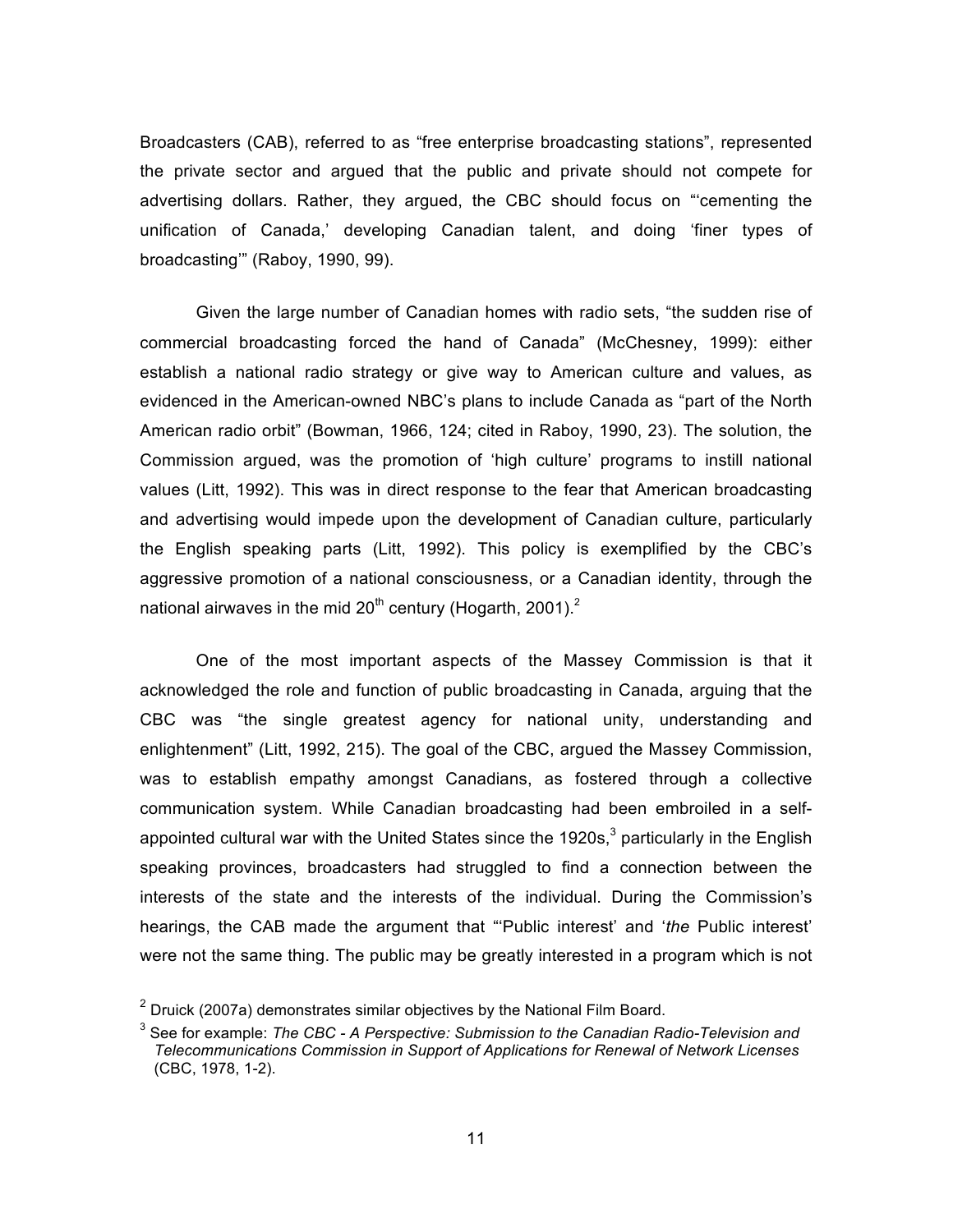in the public interest" (Raboy, 1990, 100). This demonstrates the cultural elitism that critics were quick to point out, the connection between "high culture with mass media" (Druick, 2007b, 172) as a stance against a "loss of community, of pervasive amateur culture, of clear-cut values and traditions tied to European culture and religion" (Druick, 2007b, 171). As Druick (2007b) highlights, the aim of the Massey Commission, somewhat paradoxically, presents an undertaking to deemphasize the influence and effects of media through its very use. In other words, this was an attempt to foster a national identity without the recognition of Canada being a mediated nation.

While the CBC was exempt from pandering to commercial influence, it did need to cater to the national interest. To do this, a balance between national and regional levels had to be developed, giving local producers jurisdiction over the production of content. In their 1978 submission to the CRTC entitled *The CBC - A Perspective,* representatives from the CBC wrote that while "each region...has its own history...and perspectives...our similar philosophical beginnings, our unique capacity to accept pluralism and diversity, our common psyche, shaped by terrain and climate are both our anthem and our adversary" (cited in Budd, 2005, 34). This statement recognizes the individual makeup of unique regions while ascribing a unified whole (the public and *the* public*).* 

The portable tape recorder allowed for intimate understandings of Canadian experience to be broadcast nationally, appeasing the Massey Commission's recommendations of a national broadcaster. When Orchard stated "I had this special interest and I was allowed to evolve it" (McColl, 1973, 9), he meant that not only had the CBC funded him to operate as an aural historian on the radio sharing historical accounts of British Columbia, but it had also allowed for his exploration of techniques in the representation of regional time and space on the national airwaves. By looking back at the cultural agenda of the CBC as both curator of national interest and entertainer we can better understand how local producers were afforded relative autonomy while dealing with representations of place and community. Producers like Orchard were vital to appealing to both political and public demand. Through a regional focus, Orchard collected historically based accounts from remote areas of BC. While the characters in his productions lived very different lives than many of those who heard the works

12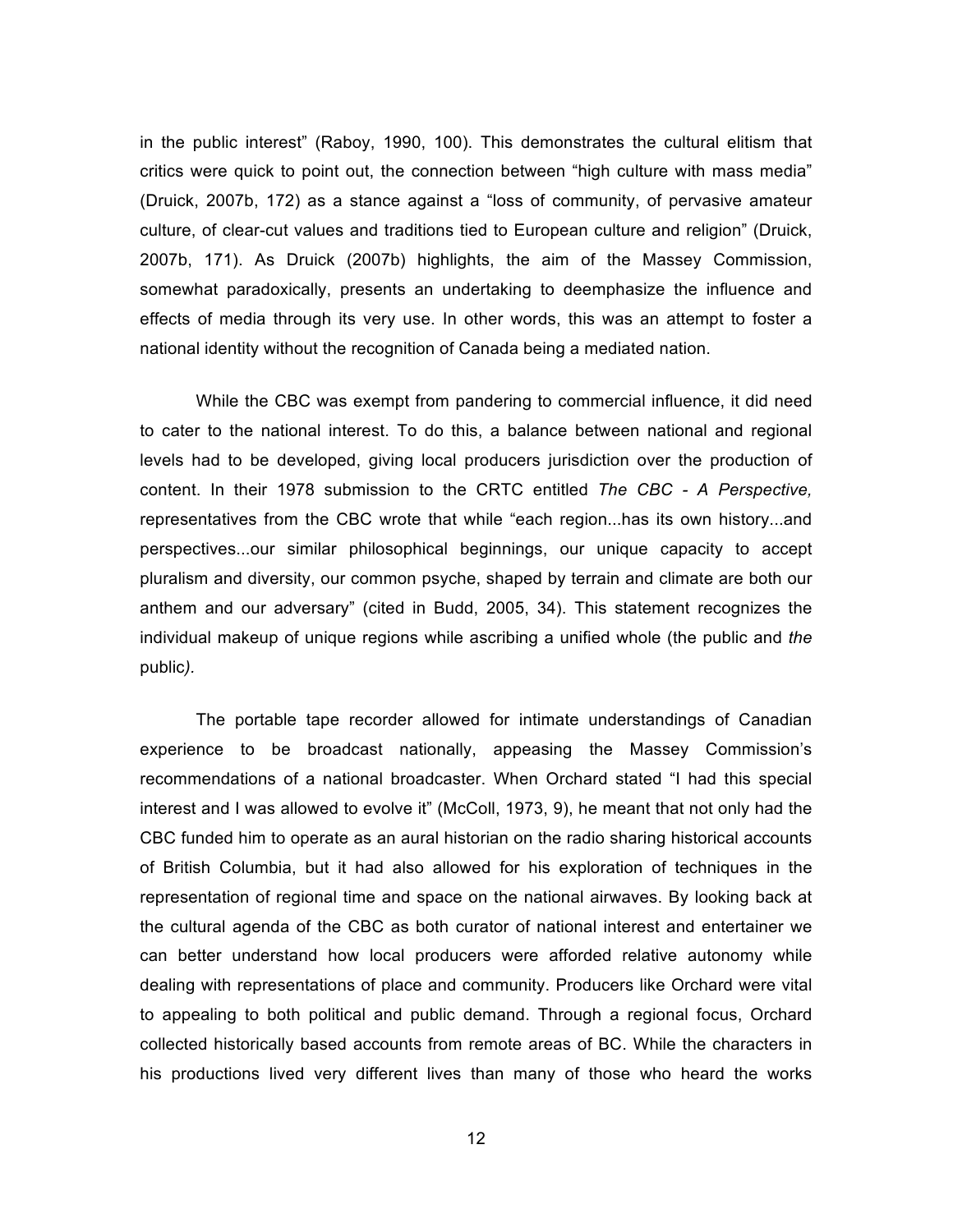broadcast on the radio, regional contributions contributed to a national discourse that evolved through the proliferation of mediating technologies.

#### **1.5. Summary**

The voice is a communicator of the body in space. Not only is the sound of the voice affected by the very space it activates (through reverberation and resonance), but the speaker's paralanguage, the non-linguistic aural characteristics of the speaker, is also influenced by the environment through lifestyle, culture and geography**.** Dialects are representational of specific times and places; as you move through time and/or space so too does the dialect of that region. Orchard was keenly aware of this and used the tape recorder to document the manner in which individuals recalled their experiences from the province's past. In doing so he collected accounts that are highly symbolic of both the time they reference and the time they were recorded. Not only did this fit into the CBC's mandate of promoting regional focus but it also constituted what was considered 'high culture'. While his system of levels of remove was designed to produce engaging and entertaining representations of the province's past, his programs foregrounded the effects of mediation to a degree that required a level of media competency amongst the listening public.

As Canada is a country that matured in direct relation to the evolution of broadcasting technologies, the impact of media on Canadian culture is undeniable. As a direct result of the Massey Commission, the CBC was able to secure funding in its formative years through the promotion of regionally focused cultural productions (Litt, 1992). It was this fertile environment of cultural production (not to mention, his privileged position as a white male producer) that allowed Orchard the agency to record, comment on and construct retellings of places, events and characters. Orchard's emphasis of the adjective *aural* over oral and his use of extemporary recordings, that is, "recordings of happenings...discussions and reminiscence" (Orchard, 1974, 28) demonstrate an experimental approach to recorded sound that fit within the mandate of establishing a national consciousness. While Orchard emphasized the effects of mediation (as will be discussed in detail in Chapter 3) through his system of levels of remove, his productions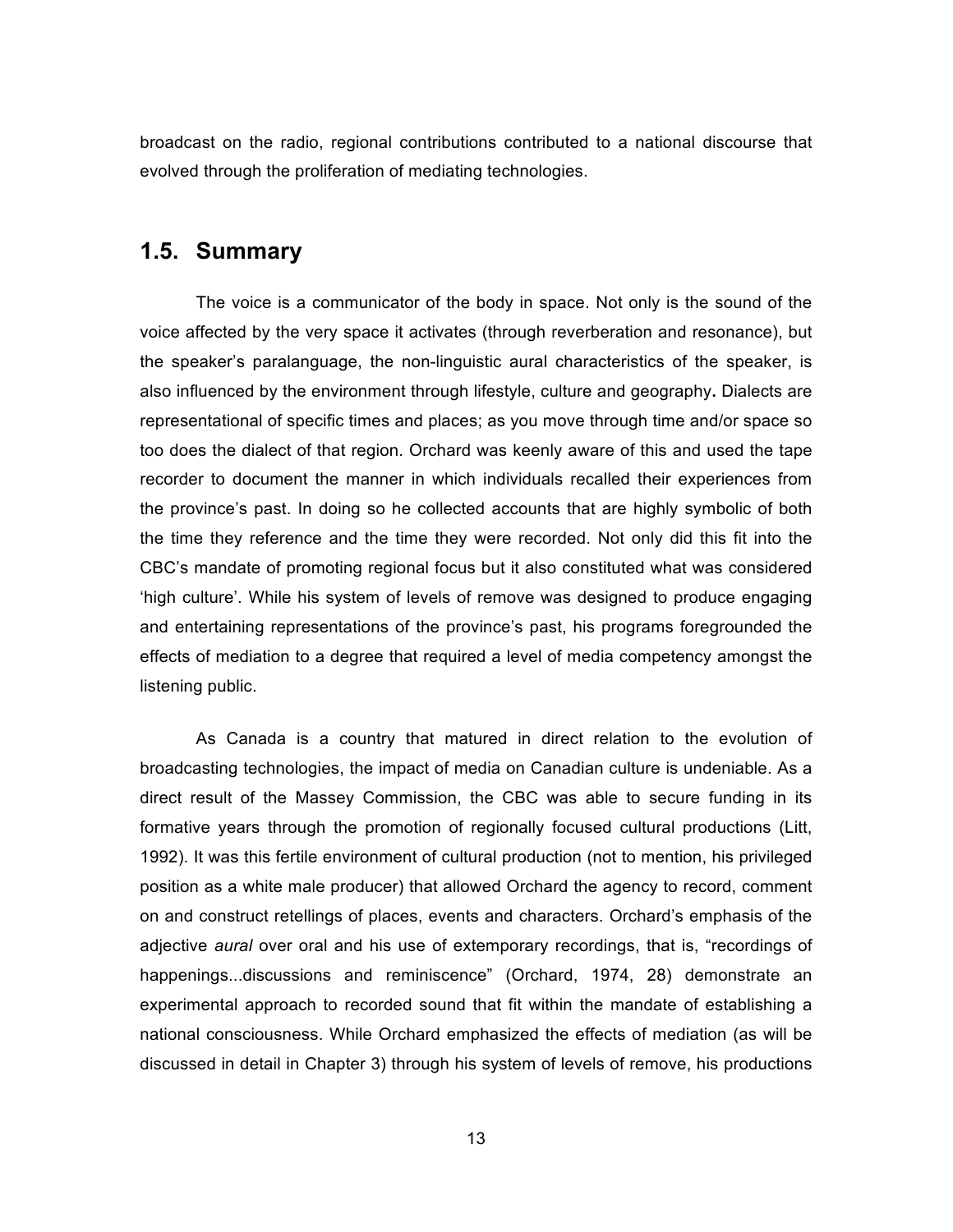for the CBC were made possible largely because they contributed to an increasingly mediated society.

Alongside Orchard, productions of the WSP and Gould likewise fit within the mandate of promoting a national consciousness over the public broadcast network. While the motivations and approaches of each were quite different, there is a significant amount of overlap that ties the three together. Key to this is the instruction about, and experimental approaches to, environmental sound and listening. Through this thesis I will suggest that the techniques demonstrates by Orchard, the WSP and Gould demonstrate a key period of time in which the boundaries of recorded sound began to blur. Furthermore, the unique approaches to the treatment of voice, music and soundscape recordings for broadcast and archiving work represent a potential for audio recordings to function as both time- and space-binding media.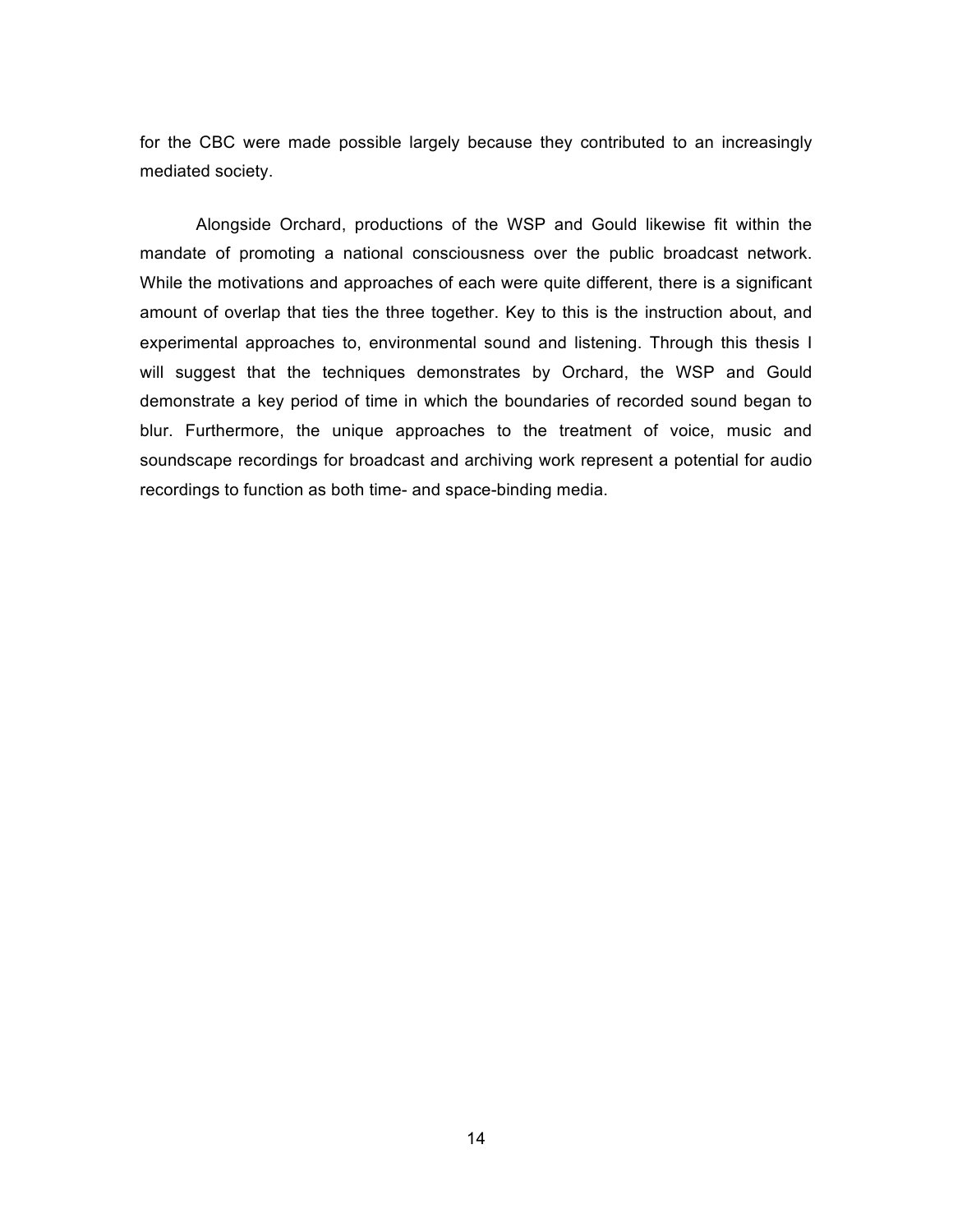## **Chapter 2.**

# **The Aural Historian**

#### **2.1. Introduction**

As Orchard's career is largely defined by his dual roles as historian and radio producer, examining the balance of temporal and spatial relationships is key to understanding his promotion of aural history. Following the discussion in the previous chapter of governmental influence on the mediated construction and representation of Canada, this chapter presents Orchard as aural historian by examining his life and the personal motivations that resulted in the development of his awareness of the potentials of recorded sound.

## **2.2. Biography**

Born Robert Henslow Orchard in Brockville, Ontario in 1909, Orchard spent his youth in both Canada and England. His formal studies included a degree in English Literature and History at Cambridge University. After returning to Canada, during the Second World War, Orchard made his first trip to BC while training with the Canadian Armed Forces. In an interview with David Mitchell and Dennis Duffy, of the Provincial Archives, Orchard stated, "I'll never forget the impression that British Columbia made on me ... I felt that I was in a completely different country, a country that I somehow felt was my own ... And I fell in love with it right away" (Mitchell and Duffy, 1979, 75). He felt that very little of quality had been written about the modernization of the province, a history that for Orchard was robust, vivid, and most importantly very much accessible. Compared to the eastern provinces, the westernmost province represented, for better or worse, a swift summarization of European settlement in Canada.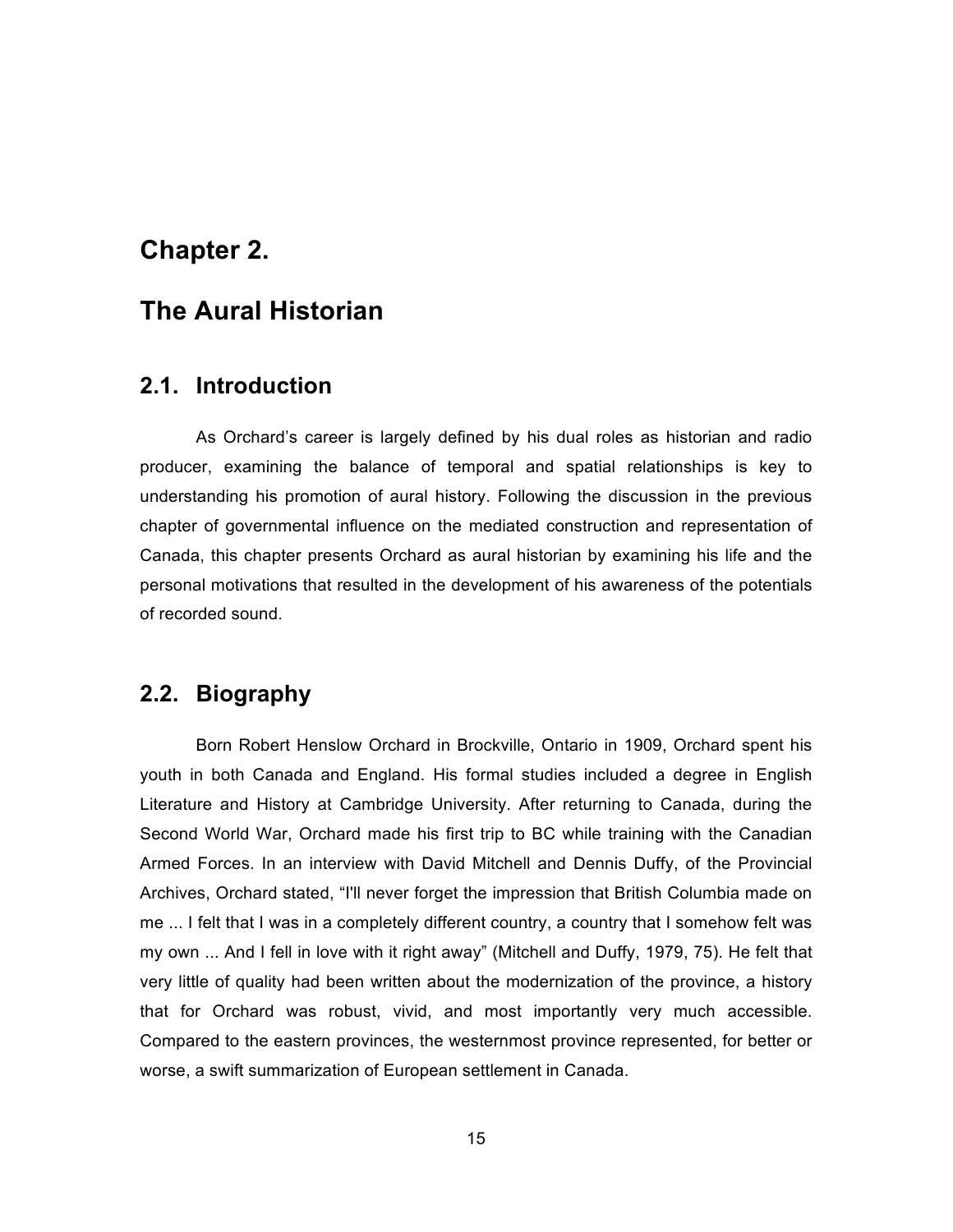I feel that Ontario is very rich ... the development that took [place at] that time in Ontario-from 1790 to 1970, if you like - that period is 'squeezed up' in BC. In about a hundred years of time, it's come from the bush to the big cities. This is a fantastic development. (Reimer, 1978, 6)

The impact of the rugged landscape on the settlers had, for Orchard, produced "different kinds" of people than he was used to in Ontario. The stories they told were often of epic proportions, as extreme conditions had generated unique experiences (Reimer, 1978). Most importantly, in the context of the story of Orchard, the rapid development period of the province had meant that many of the individuals who witnessed the changes were still alive with active "living memories".

One other major contributor to Orchard's unique skill set was his theatrical background. After the war Orchard moved to Edmonton to establish the Studio Theatre Program at the University of Alberta. $4$  While this background can be seen in his role as producer for various radio dramas done for the CBC, when considering the development of levels of remove the most significant factor is the use of "reenactments". This entailed the use of actors reading from diaries and journals of historical figures, often in the accent believed appropriate. The aural qualities (such as the imposed accent, lack of reverberation, the pronunciations) of the dramatic readings clearly distinguish the 'level' these recordings belong to.

In 1955 he returned to BC and began working at the CBC in Vancouver as a regional script editor for both television and radio. Orchard had little experience with tape recorders but took an ad hoc approach to learning their use when approached by a woman named Constance Cox (McColl, 1973, 3). The fact that her personal narrative of the Klondike Trail of 1898 was different to the description of the Klondike Trail she had seen in a program on CBC Television triggered Orchard's interest in using audio recording as a means of capturing Canadians' personal histories. Initially, he thought about writing a book based upon these interviews. However, months later when Orchard played the tapes to CBC producer John Edwards, Edwards suggested that Orchard

 $<sup>4</sup>$  While I was unable to find any specific reference to Orchard's theatrical background, he made</sup> numerous references to this background in interviews (Duffy, 1978; McColl, 1973; Reimer, 1978).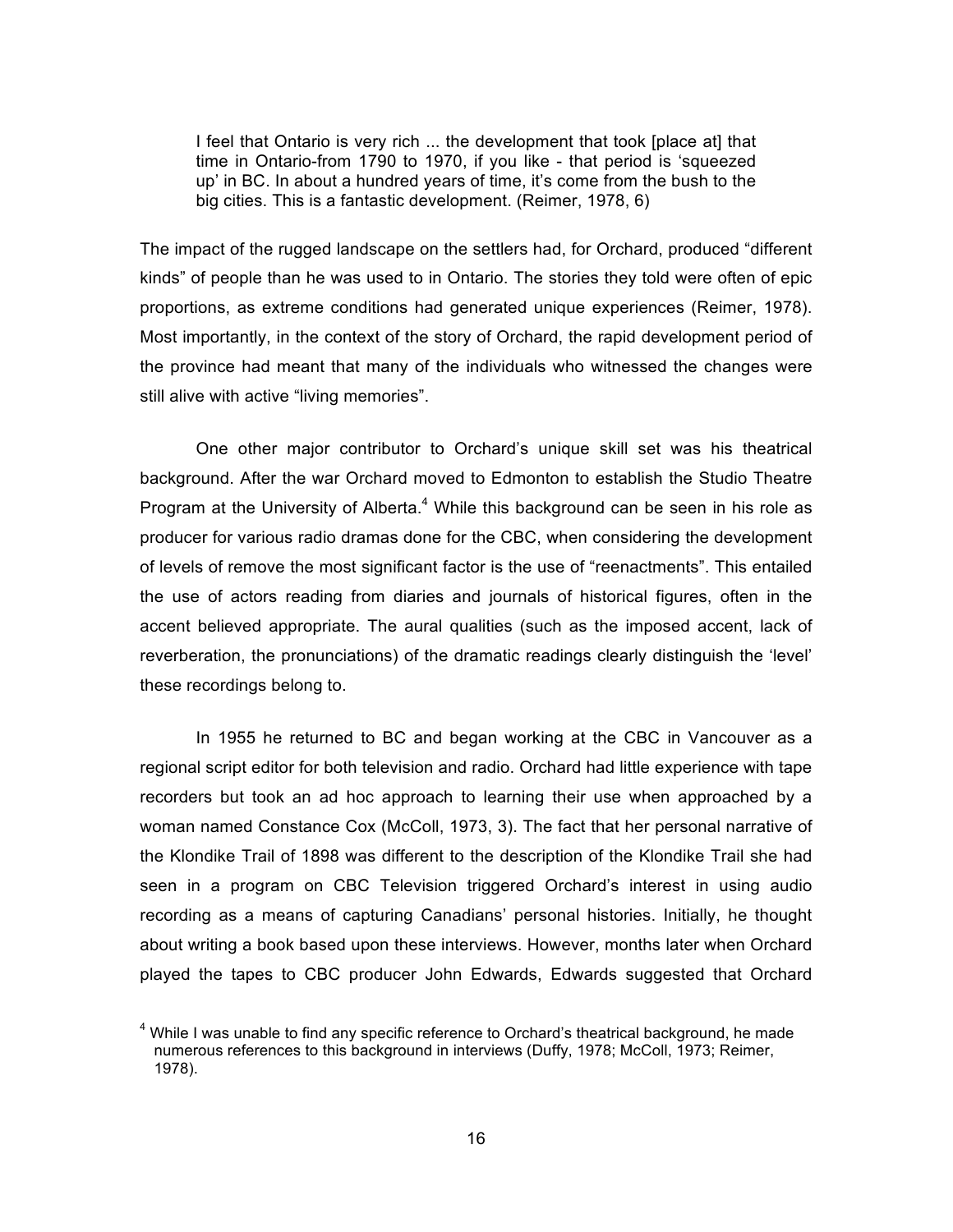should think about producing a radio program with the materials. The first *Living Memory* series was done in collaboration with Edwards in 1961 and was based around the recordings of Cox, along with two other 'old timers' of the Skeena River area. $5$  For these recordings Orchard had travelled to the valley to collect material for the radio works. Shortly after that was completed, he proposed a second series on Victoria, during the centennial year of the province's capital. Orchard would then go on to produce two more main series for the CBC, *The Mountains to the Sea* and *People in Landscape,* while also completing a number of documentaries for CBC programs such as *Tuesday Night* and *Between Ourselves*.

During his formative years at the CBC, due to "union regulations stemming from the early days of radio" (Orchard, 1974, 29) Orchard was required to work alongside a CBC technician for recording and editing. The method Orchard developed for gathering interviewees required that he first travel to the region in focus and scout out potential candidates. This often included going to public spaces such as the post office or library to ask about leads (McColl, 1973; cited in Budd, 2005, 44-45). Following this, he would return with his technician, most often his long-term partner Ian Stephen. Stephen would often set the microphone and recorder and then leave the room while Orchard and the interviewee talked. Upon returning to the studio with the materials, Orchard functioned as something along the lines of creative director.

[I]t was necessary to give elaborate instructions to a technician, which meant using his hands instead of my own, which was very frustrating for both of us unless what was required was very simple. It often meant that the raw material had to be turned into typescript, complete with 'ums' and 'ers', which had then to be marked with instructions. (Orchard, 1974, 30)

Once the policy was relaxed and Orchard was given more creative control and began to work with the materials in a more responsive manner: "It sharpened my ability to listen and to make quick decisions in matters such as timing" (Orchard, 1974, 30). Orchard's methodology as aural historian became informed through listening practices and by the techniques he developed in the studio. It was the realization that the "tape

 $5$  'Old timers' was the generic title Orchard would use for describing his interview subjects. My interpretation of his use of the term is that he used it endearingly, as a way of recognizing the historical significance of the individual.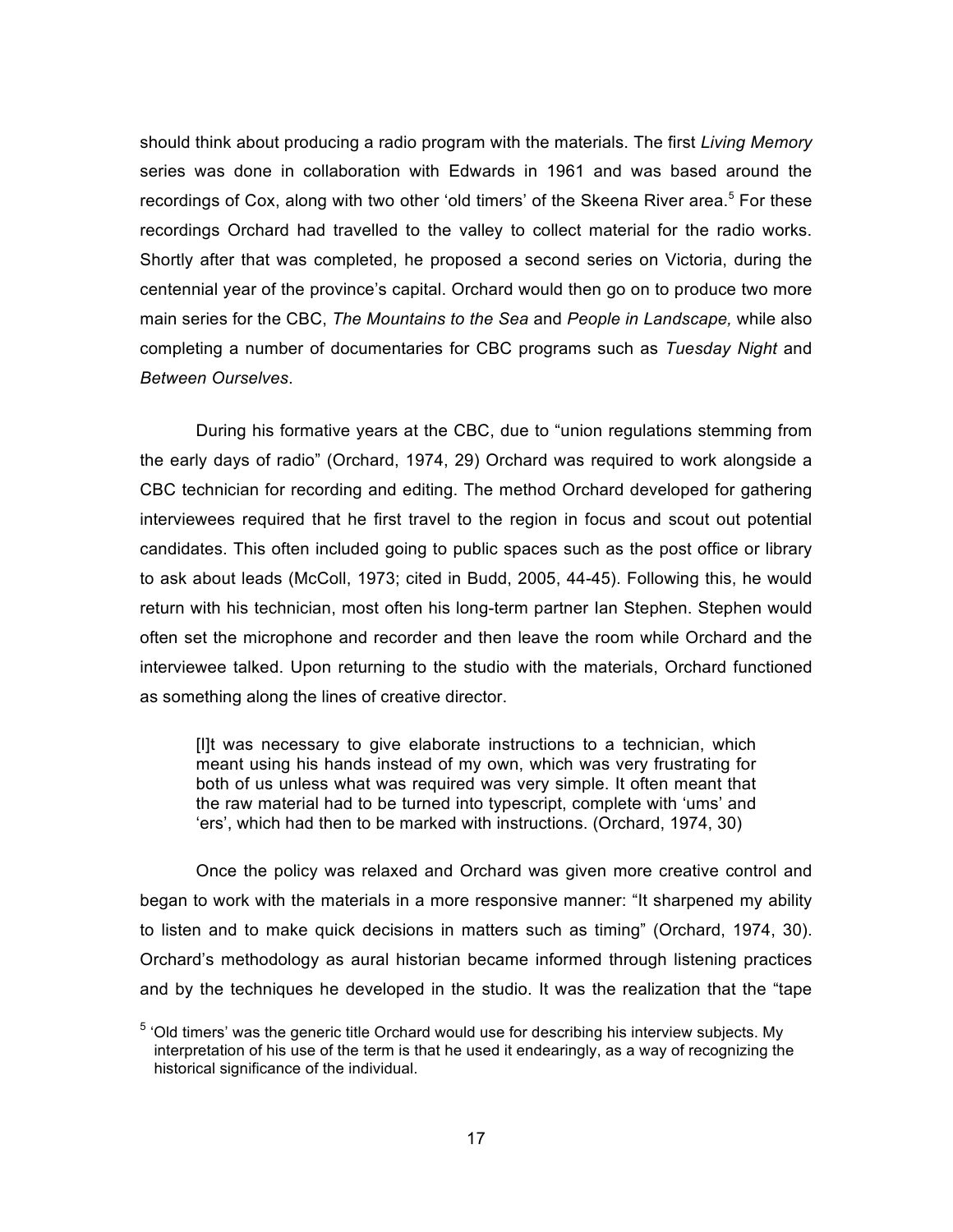itself became a medium" (Orchard, 1974, 30), that the assembly of different sounds could construct "the sum of its parts" (Orchard, 1974, 32). This led Orchard to record not only the sound of individuals in place, but the sounds of place as well. The collection is scattered with moments of silence at the beginning of end of tapes that were recorded to fill the silences between cuts with ambience. It is interesting that given Orchard's propensity towards the aural, he was not opposed to editing dialogue for his productions, "culling unnecessary words or pauses...rearranging sequences" (Orchard, 1974, 32). However, as will be discussed in Chapter 3, Orchard was willfully aware of the effects of mediation and his understanding of aural history evolved from this realization.

As a result of this work Orchard generated one of the largest oral history collections in Canada, 998 interviews totaling 2700 hours. While the *Living Memory* tape collection was greatly influenced by contemporary production aesthetics and economic and political factors (as a result of being funded by CBC Radio), it was also guided by a historical responsibility to collect and document the history of BC as told from those who were there. As such, Orchard developed unique techniques for amassing and assembling numerous reflections of specific junctures of BC's past. Orchard's goal was to provide an impression of the past as told through the voices of his interviewees, unique voices that retained a sense of autonomy and identity through recorded sound.

The interest was really in history, in the life, in the people that were able to bring this out of the past into our present and fix it onto tape to make this artifact, the new artifact which could then be replayed, and every time it's played it brings the past into our life. (Reimer, 1978, 13)

It was the relationship between past and present that Orchard was most interested in, the accounts of the past as brought into dialogue with the present. As an aural historian, he was aware that the recalling of events for the purpose of being recorded on tape had considerable impact on how the story would be listened to. Whether it was this awareness of the limitations of recording historical accounts that led him to adapt the aural moniker (and promotion of recording emotions) or the awareness of the potentials of phonographic sound which influenced this decision is unclear: it could have been both. What is certain is that Orchard was a historian and producer who "consider[ed] the tape to be the final product of their work" (Langlois, 1974a, 2). Orchard refined techniques of audio media production as a means of documenting the passing of time: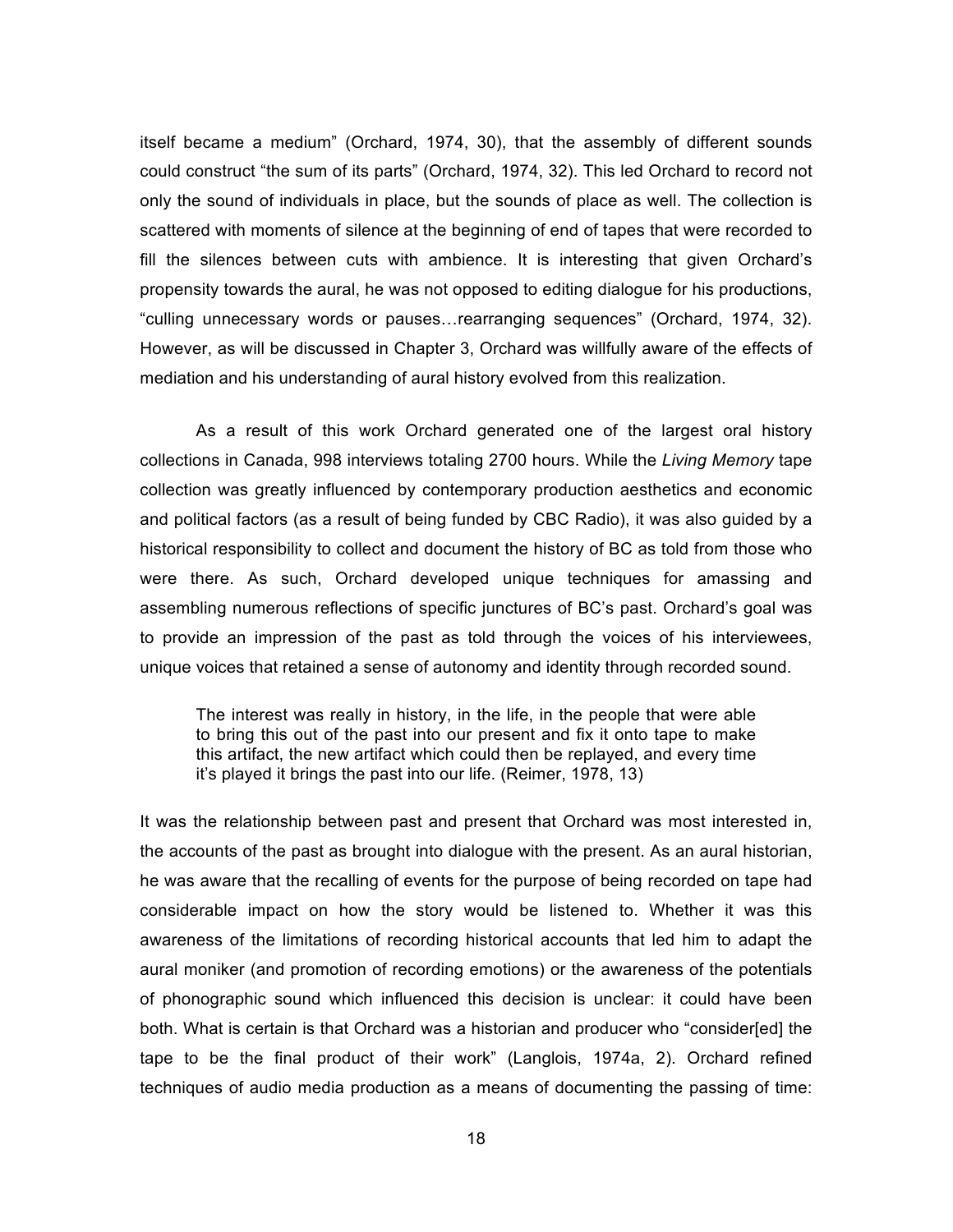someone who produced historical artifacts by exploiting the limitations of the available audio tools.

#### **2.3. Aural History**

While the fundamental difference between oral history and aural history is the resultant media that is produced (text – audio) (Langlois, 1974a), and debates between the differences can detract from the actual collection and production of works (Langlois, 1974b, 2), the methods employed in the collection of materials significantly impact upon the resultant 'raw' materials. The distinction between the two is, on the one hand, minimal as both aim to document and preserve a 'sense' of the past, while on the other hand it may be extensive as the words spoken can be reduced to a naturalized text or embodied with emotion and presence. Aural history applies the communicational qualities of radio to the preservationist values of oral history, and as such can be thought of as resulting from the meeting of those two fields. Take, for example, the more recent writing of American radio producer/aural historian Charles Hardy III:

Oral history interviews, as we all know, are performative, and each person's vocalizations – language, accent, intonation, sonority, cadence, tonality, vocabulary – the whole complex symphony of verbal expressions, is living history, a historical artifact, a vessel of culture forged over centuries of communal expression that emerges from the unique form of each of our bodies and lives. Listen to your grandparents, to any nonagenarian, to recordings of Jean Harlow, of Mussolini, or Martin Luther King, or Marilyn Monroe; there is no way for the imagined world of the written word or the best of actors of stage and screen to touch the authentic voices captured by aural historians. (Hardy III, 2009, 150-151)

Although this reads as a paraphrase of Orchard's theorizations, it is exemplary of the merits offered through audio media for the transference of personal account.

Oral history, as a practice, was designed to give authorship of historical events to those who experienced them firsthand (Sharpless, 2006). Writing on the justification of collecting oral history accounts, American historian W.T. Couch (1939) wrote "[t]he idea is to get life histories which are readable and faithful representations of living persons, and which, taken together, will give a fair picture of the structure and working of society"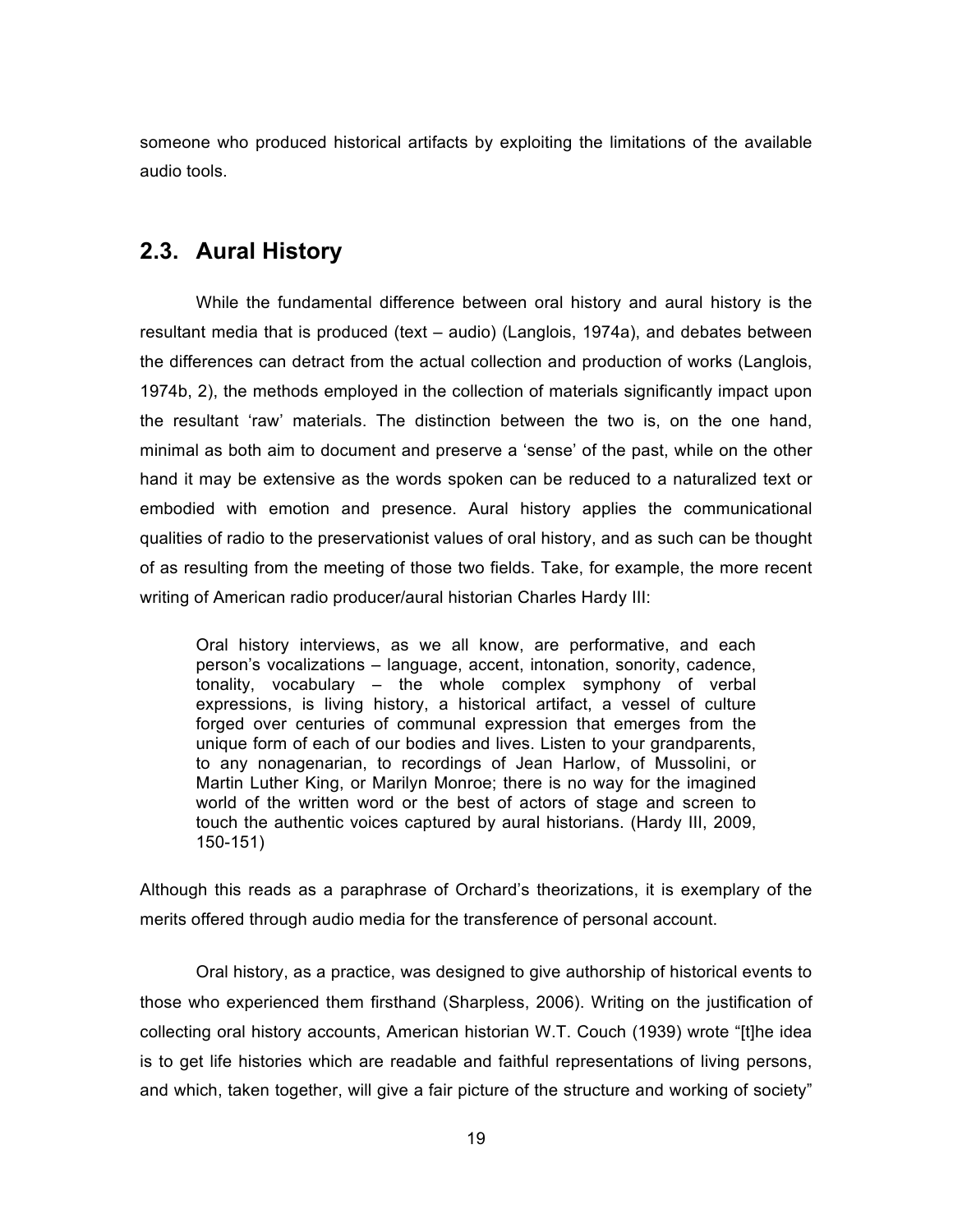(cited in Sharpless, 2006, 20-21). Often implied in the collection of stories, however, is that the assemblage only represents the voice of the interviewees. But these voices, while providing an account of the past, are only a part of the larger story, the story that also involves the recordists, the editors, the archivists, and countless others involved in the process of creation. This entrenched connection between recordist (researcher) and interviewee (subject) relates to all fields of social science. The history of the recorded document is not something that is unconnected from the cultures it was used to 'preserve,' but is rather an integral "part of that history" (Sterne, 2003, 321).<sup>6</sup> Orchard's interpretation of the historical account, the juncture of voice and memory, resulted from his adaptive use of recorded sound, which more than likely motivated his adoption of the title aural historian. As the audio document was the final product, the recorded voice offered not only the individual's narrative but also the emotions experienced during recollection. So as individuals today listen to the recorded voices of the *Living Memory* collection, the personal accounts of many of BC's founding pioneers are heard. But that is not all that is heard. Orchard's aesthetic biases and the influence of a public broadcaster producing an oral history collection can be detected as well.

In the introduction to *The Oral History Reader* (1998) editors Robert Perks and Alistair Thomson suggest that oral history is "the interviewing of eye-witness participants in the events of the past for the purposes of historical reconstruction" (Grele, 1996, 63; cited in Perks and Thomson, 1998, ix). While this definition recognizes that our interpretations of the past are based upon available sources and are an attempt to provide a representative portrayal, it exemplifies the visual bias that often dominates the discipline. While the definition of oral history is somewhat malleable, as Orchard was keen to demonstrate, it is generally understood as containing two areas of practice: oral reminiscence and oral tradition (Budd, 2005). The definition given above refers to oral reminiscence, the recollection of past events (Tosh, 1992). Oral tradition, on the other hand, is the embodied tradition as performed and spoken by members of a community and is understood as being "the collective property of the members of a given society"

 $<sup>6</sup>$  Sterne (2003) further emphasizes that the motivation for this audio preservation was very much</sup> the entombment of culture, the capture of 'dying cultures' which is a particular way of constructing and presenting ethnic identity.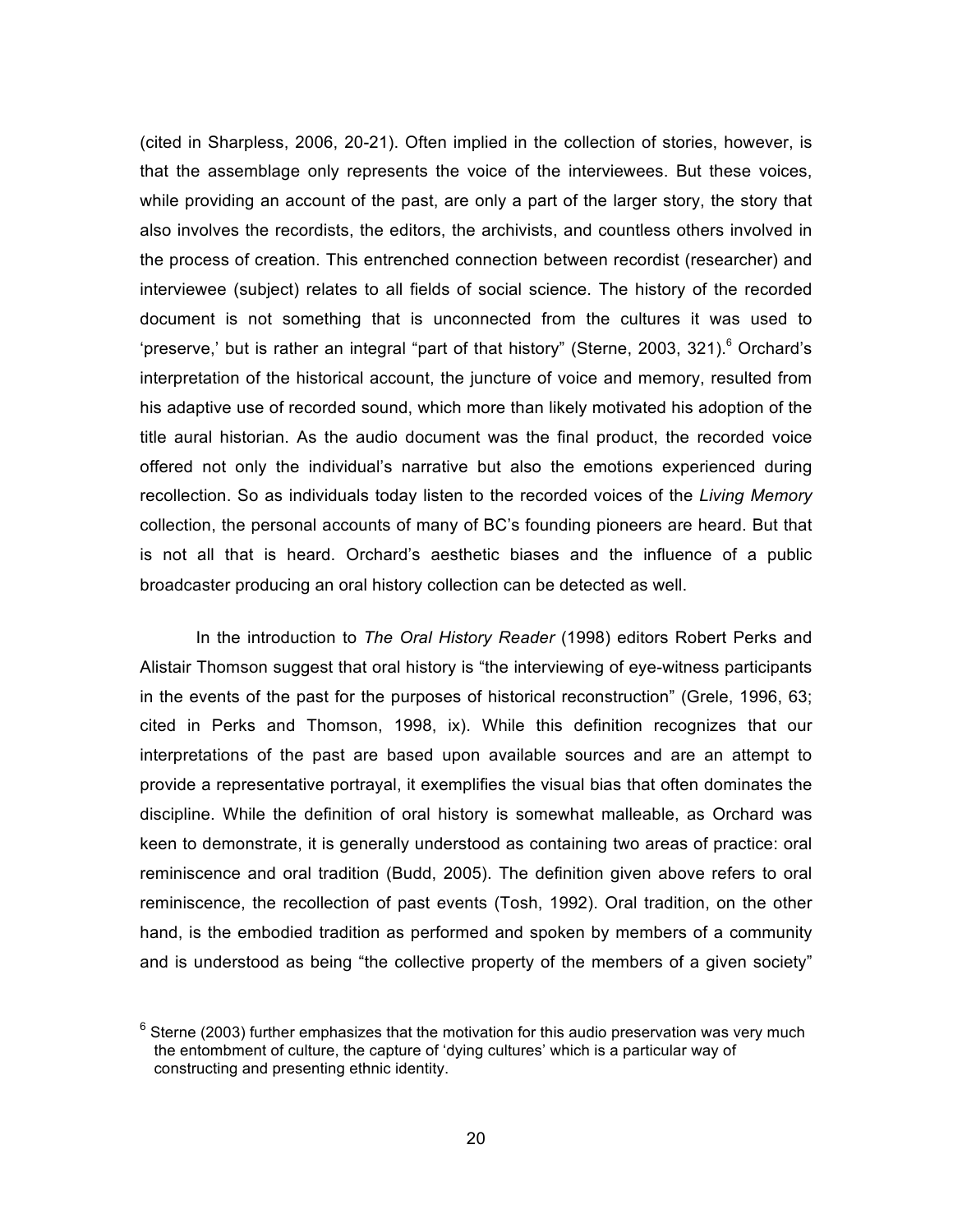(Tosh, 1992, 182). This distinction of recall and action is reminiscent of Cartesian thought, the division between the mind and the body. Orchard's approach to historical account through aural history avoids this division by approaching the individual in a more holistic manner — the sound of memory in action. Not surprisingly then, Orchard found the definitions of oral reminiscence and oral tradition inadequate. With regard to the recording of reminiscence, he stated: "It's only history as far as I'm concerned in a very limited way and that is as soon as you make this document, this recording, it becomes history. Five minutes after it is a historical thing, and fifty years from now it is going to be even more historical" (Orchard, 1978). Aural history, for Orchard, is found somewhere between oral reminiscence and oral tradition. It was the manner in which the individual spoke of the past that the tape recorder was able to document and preserve.

The oral label posed its own set of limitations, implying that "they [oral historians] just went for the content of the speech" (Orchard, 1978) rather than listening to the way the content was expressed, the paralanguage. Orchard's critique of the oral history discipline resulted from his view on the emphasis of transcription: text over speech.

Put it in the book, put it on a shelf where the academic can pick it out, the one who is all eyes and no ears ... As you know, if you have ever seen a transcription much, in the way you look at it, compared it with the original, you are missing half the meaning. (Orchard, 1978)

While ironic that the material of this thesis fits the description of the academic "who is all eyes and no ears", $7$  this raises the point of why transcriptions are relied upon for the dissemination of information: efficiency. This relates to the spatial bias discussed by Innis (1951), where the functionality of resourceful distribution allows for greater access to more materials but comes at a cost, and at an even greater cost for the aural historian. While each stage of transcription introduces levels of interpretation and transformation, and that this must be considered when exploring historical accounts, it is difficult to argue against the value of such easily produced and accessed material as a compressed text file. However, as Innis (1951) warned of the dangers of an imbalance between time- and space-binding media within a given society, Orchard was adamant in

 $<sup>7</sup>$  For reliance on written documents and lack of reference to the original, aural content.</sup>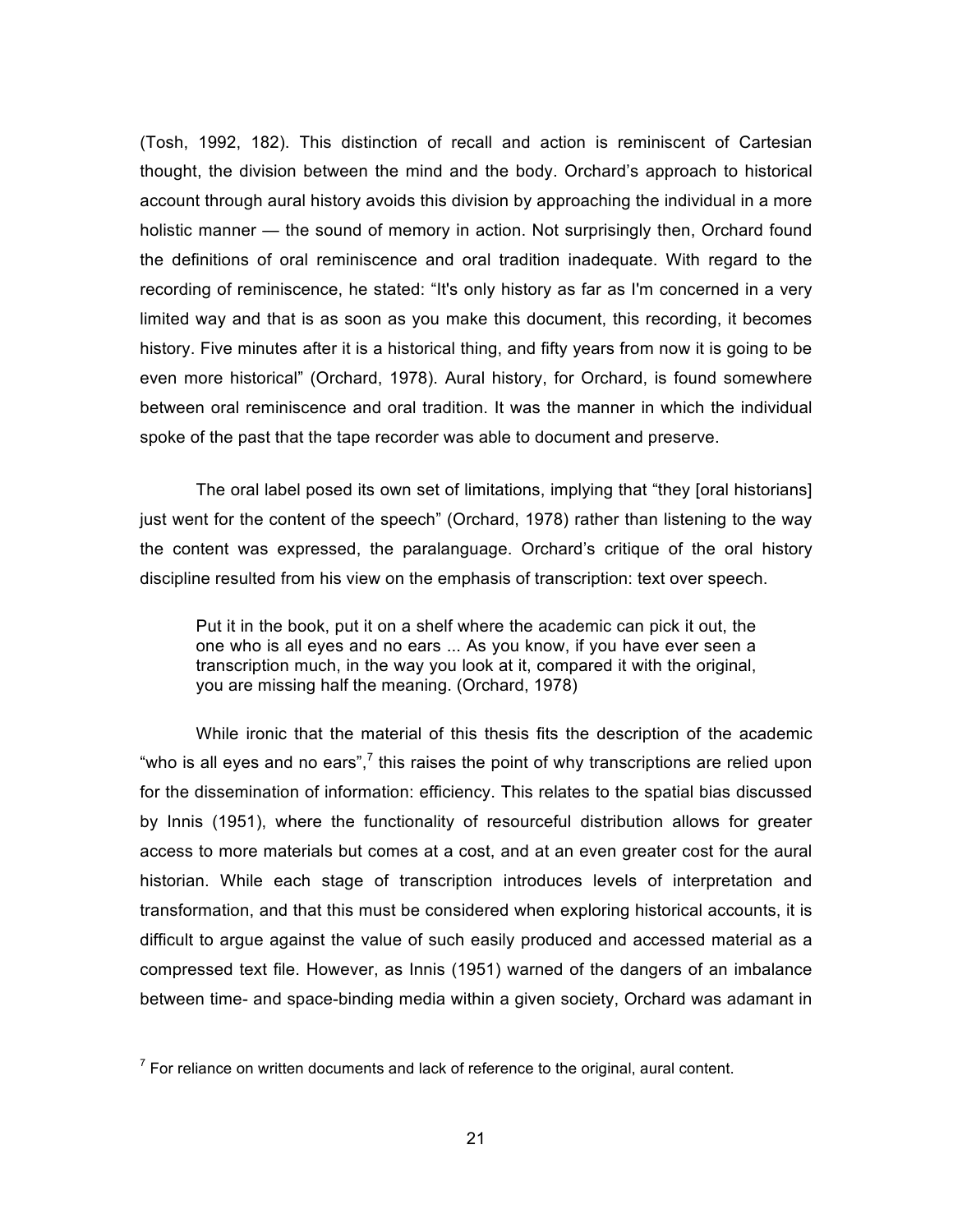fostering an awareness of the relationship between time and place in the province. Aural history offered, for Orchard and other aural historians, the ability to record physical impressions of time and place. Through his system of levels of remove, he adapted the potentials of aural history to the radio format. Where transcription obscures the stages of transformation, levels of remove highlight them. Rather than removing the complex path dialogue has taken from the speaker to the listener, levels of remove emphasize it. Aural history is a method designed to provide a sense of autonomy for the speaker while levels of remove presents those speakers in a dialogue with the mediated format.

# **2.4. An Unequal Balance**

Other than Orchard's article "Tape Recordings into Radio Documentaries" (1974), which currently exists as the only document on Orchard's media theory, it was only in 2005, when Robert Budd's thesis "'The Story of the Country': Imbert Orchard's Quest for Frontier Folk in BC, 1870-1914" was published that any form of scholarship provided a detailed account of Orchard's career. Prior to Budd's thesis, Orchard's name and programs had only appeared in a handful of articles and publications. Of these, Truax (2001), Hardy and Dean (2006), and Franklin (2009) all draw comparisons between Orchard and his contemporaries, American documentarist Tony Schwartz and British producers Charles Parker, Ewan MacColl and Peggy Seeger. Key to all of these comparisons is the discussion of foundational practices in the representation of place through sound. Schwartz, a media theorist who wrote *The Responsive Chord* (1973), recorded the sounds of New York City and from 1945 to 1976 broadcast them on his public radio program on WNYC. Parker, MacColl and Seeger wrote and produced the *Radio Ballads* (1958 – 1964) for the British Broadcasting Corporation. The series developed a groundbreaking approach by incorporating recordings of "actuality" with "songs and music written in the folk idiom...interwoven" (MacColl, 1981).

Budd's thesis provides a succinct account of Orchard's career that culminates with a systematic analysis of the *Living Memory* collection. Budd wrote his thesis in the History Department at the University of Victoria and draws his analysis from readings primarily in anthropology, ethnography and history. Although this provides valuable insight into Orchard's methods, the approach applies criticism drawn from other fields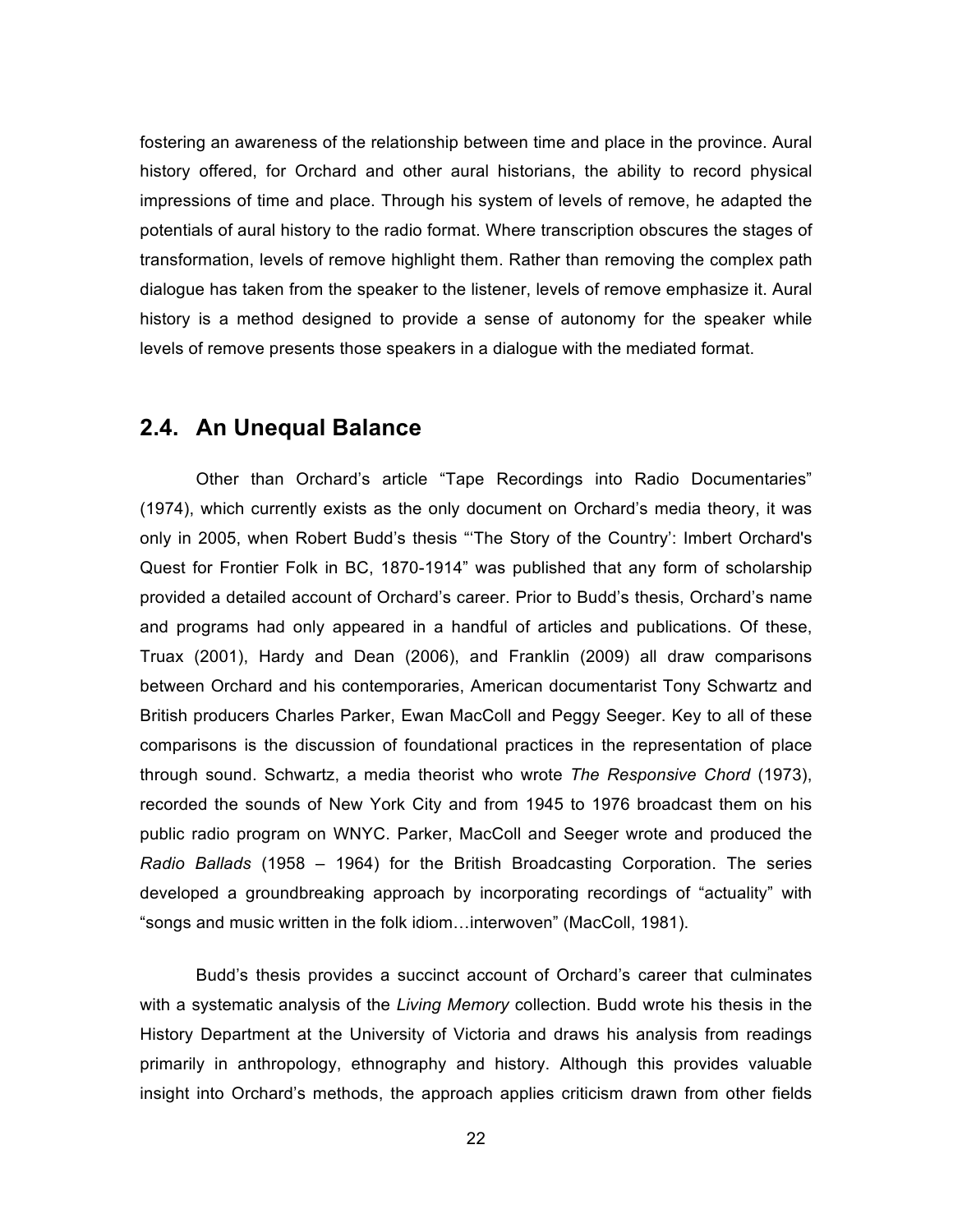that forces Budd's interpretation of Orchard into an existing academic paradigm. While I find the thesis to be an exceptional account, I take issue with Budd's (2005) suggestion that Orchard's work falls under the heading of "amateur salvage collector" (15), as he "believed that he was recovering an authentic past" (15) by "using oral history as a window on place and as a means of nourishing a community identity" (9). While I do agree with Budd that the title of salvage collector is somewhat applicable, particularly that Orchard "would transport salvage ethnography directly into the nation-building mandate of the CBC" (Budd, 2005, 43), I partially disagree with his rationale. In his writing, Budd cites Tosh's (1992) claim that in oral history "personal reminiscence is viewed as an authentic instrument for re-creating the past - the authentic testimony of human life *as it was actually experienced*" (16; my emphasis). As discussed here, Orchard's approach to recorded sound was in the aural characteristics of the past being brought in to the present. Whether the stories were factual or not was not nearly as important as the emotional response of the interviewee while recounting the stories of the past.

We can further dispel Budd's claim by recognizing that the act of recall is an act of mediation, and that the claim to authenticity is misleading, as, while the reminiscence of the witness does contain authority, the description is itself an artifact of the recollection process. Budd (2005) claims that "Orchard believed that he was uncovering the voice of the past", and providing an "unmediated view" (177). He supports this claim by citing an interview with Orchard who said, "I'm very interested in the fact that this way of doing things... you get them [the old-timers] to tell you the story of the country and the stories of their experiences in the country" (Budd, 2005, 45). So while the interviewee is speaking of their own experience (voice of the past), the process of recall is an act of mediation. In other words, Orchard was aware that these stories were personal accounts of people's experiences, but were not necessarily factual – this was his argument with historians who mistrusted such anecdotal evidence; he felt that the story remained true for the speaker and that was enough. So while Orchard did search out 'authentic' characters, he was aware that the recorded documents were artifacts of the recording process just as he argued "that the documented accounts were only historical through the passing of time" (Orchard, 1978). While I agree that Orchard could be considered as having practiced something akin to "salvage" ethnography, he was not trying to preserve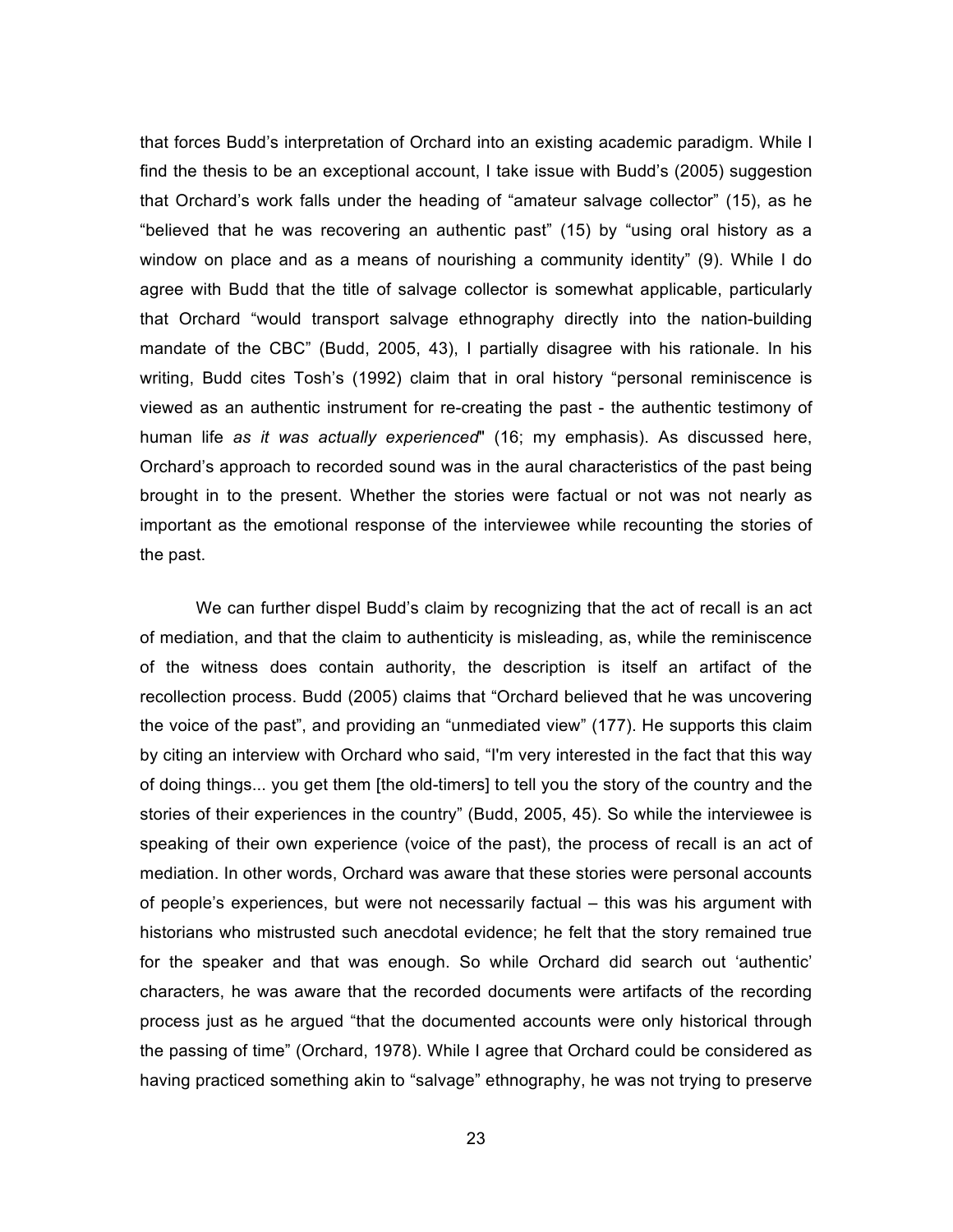culture, per se, rather he was documenting the impressions or interpretations of his interviewees' pasts. He was not recovering the past; rather, he was recording the resonance of the past as heard in the voices of those who experienced it.

Budd's thesis does provide an extensive analysis of the content contained within the *Living Memory* collection that clearly demonstrates Orchard's "selection process" (Budd, 2005, 68). Not only does this provide a list of topics discussed, but also discusses the gender and ethnic makeup of the collection. Most significant to Budd's analysis is his assertion that Orchard was keenly aware of the contributions each individual made to the development of the province, and that each interviewee was given the opportunity to "voice to their experiences" (Budd, 2005, 75).

An overview of the existing literature on Gould, the WSP and Orchard will demonstrate the need for further research to be conducted on Orchard's contributions. Any search, be it in a library catalogue or a web search, will turn up a sizeable number of references for both Gould and the WSP, yet there is a relative silence about Orchard. Gould's public figure generated extensive popular media coverage during his career and a legacy that continues to be theorized and critiqued in academic discourse (Carr, 2006). The WSP enjoyed a somewhat autonomous existence and, to a certain degree, wrote its own history for a good portion of the group's existence; a history that is shifting to a more contemporary discussion and analysis as various scholars are turning to the origins of the field (Akiyama, 2015; Bijsterveld, 2008; Marontate et al., forthcoming; Sterne, 2003). Compare this to a search for material about Orchard, which, other than links to archive collections, turns up one dedicated publication — the 2005 Master's thesis from historian Robert Budd.

It is difficult to think of a Canadian musician more iconic than Gould. For example, writings range from his relationship to his piano (and piano tuner) (Hafner, 2009), how the droning sound of a vacuum helped develop tactile techniques for performing specific pieces (Payzant, 1978), to his hidden sex life (Friedrich, 1989), his addiction to prescription pills (Ostwald, 1998), or to the significance the calculated manipulation of visual media played in the establishment of his fame (Carr, 2006). However, while his idiosyncrasies are documented in abundance, and their continued

24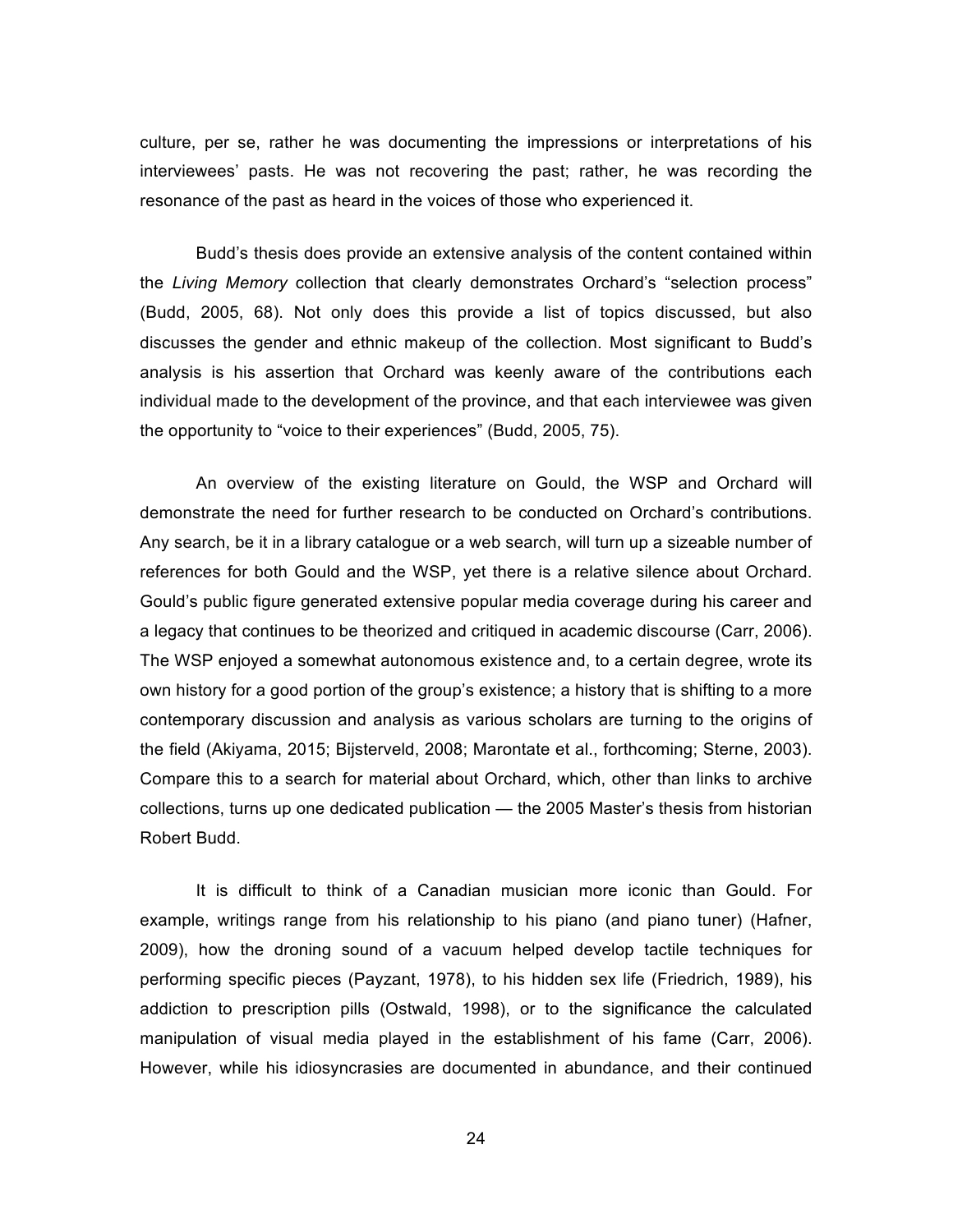discussion reinforces his legendary status, his uses of media and technology warrant an overview as it demonstrates a tension between isolation and communication that is foregrounded in his documentary series, the *Solitude Trilogy.* 

In the article "Counterpoint: Glenn Gould and Marshall McLuhan" (1986), Paul Théberge writes: "Glenn Gould was a quintessential 'McLuhanesque' figure, living as though technology was an 'extension' of himself" (110). The significance of this is made apparent when considering that Gould used technology to isolate himself from both the public and his friends, claiming to have entirely "telephonic" relationships with certain close friends (Cott, 1984). His use of the recording studio, and most importantly the ability to "splice" edits of multiple recordings to create otherwise impossible realizations (Gould, 1966), established Gould as a renegade performer in the classical recording world — enabled his transition from public concert-hall performer to a completely mediated one, something related to Pierre Schaeffer's idea of acousmatic music.<sup>8</sup> Throughout Théberge's article, the author makes multiple connections between the discourses of Gould and McLuhan, ultimately suggesting:

themes of isolation and technology are intimately linked to Canadians precisely because it was, in part, an attempt to overcome the problem of geographical isolation that made Canada so dependent on communications technologies. However, the contradiction embodied in mass media technologies — those based on a system of centralized production and individualized consumption — is that they simultaneously connect and isolate us. If Gould's ideas have been perceived as controversial it is because, by placing himself at the centre of the contradiction, he has revealed our own ambivalent relationship to media and technology. (125)

Théberge (1986) is implying that Gould's use of alienating technologies to isolate himself from and still maintain levels of communication with the public essentially embody the uncertainties many Canadians face when confronted with representations of a national identity. The paradox of Gould's public persona can be seen as a manifestation of the CBC's role as national voice, a voice so prevalent in the Canadian psyche that it often

<sup>&</sup>lt;sup>8</sup> The contemporary use of acousmatic is credited to Pierre Schaeffer and François Bayle, the French electro-acoustic musicians who challenged composers and listeners to think about sound only in the sonic domain, devoid of visual and real-world source.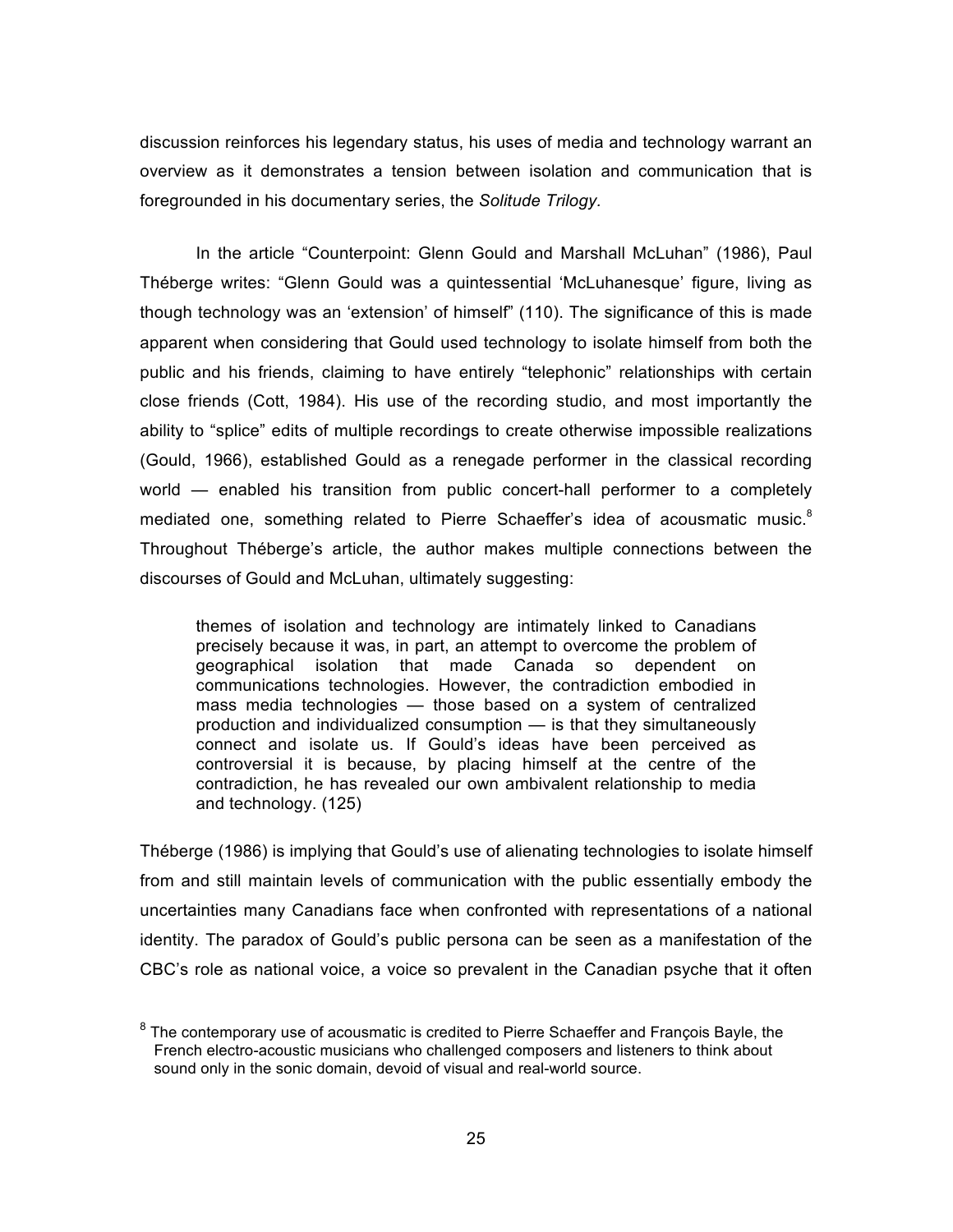goes unnoticed — that the use of technologies to connect the isolated individuals, simultaneously, is so customary that becomes difficult to imagine one without the other.

Through a contemporary lens, the WSP, like Gould, offers many contradictions that provide insight into the group's motivations and choices. For many years the majority of writing on the WSP was by the group's members, or affiliates. Some significant works are: Schafer's *Tuning of the World* ([1977] 1994), which is largely recognized as one of, if not *the*, foundational text in sound studies; Truax's *Acoustic Communication* ([1984] 2001) adapts many of Schafer's and the WSP's concepts by reducing some of the rhetoric and prescriptive terminology in favour of promoting the concept of "acoustic communication", the idea that sound is a mediator between the listener and the environment. Key to Truax's (2001) adaptation of the "soundscape" is the placement of the listener at the centre of a system of communication where sound is considered the mediator between the individual and the environment; finally, Keiko Torigoe's (1982) Master's thesis "A Study of the World Soundscape Project" provides a survey of the group's background, as well as its research and educational motivations. Throughout the 1990s and 2000s Truax (1995; 1996; 1999; 2002; 2008; 2012) and Westerkamp (2002; 2011) wrote and composed extensively in the field of soundscape composition — a field of research and composition that largely originated as a result of the group's archival recording project, the WSP library.

Today there is a growing amount of literature dedicated to Schafer, Truax and the WSP's legacy. By analogy, if the field of acoustic ecology were a torch relay, the WSP would have passed on to the World Forum for Acoustic Ecology (WFAE), an international collective of acoustic environment researchers. The WFAE publishes the journal *Soundscape,* an outlet for many of the group's diverse members. More advanced and contemporary uses of the WSP's concepts can be seen in the work of Vincent Andrisani (forthcoming) who uses sound and the notion of acoustic community to examine the changing political and social climate of Havana, Cuba; Jennifer Schine's (2013) work on memory walks as a methodology for aural ethnography examines how sound provides new ways of examining "a sense of belonging to place"; Milena Droumeva's (2014) studies of smartphone documentation of everyday soundscapes; or, Randolph Jordan (2010; 2012) who applies concepts from acoustic ecology to film

26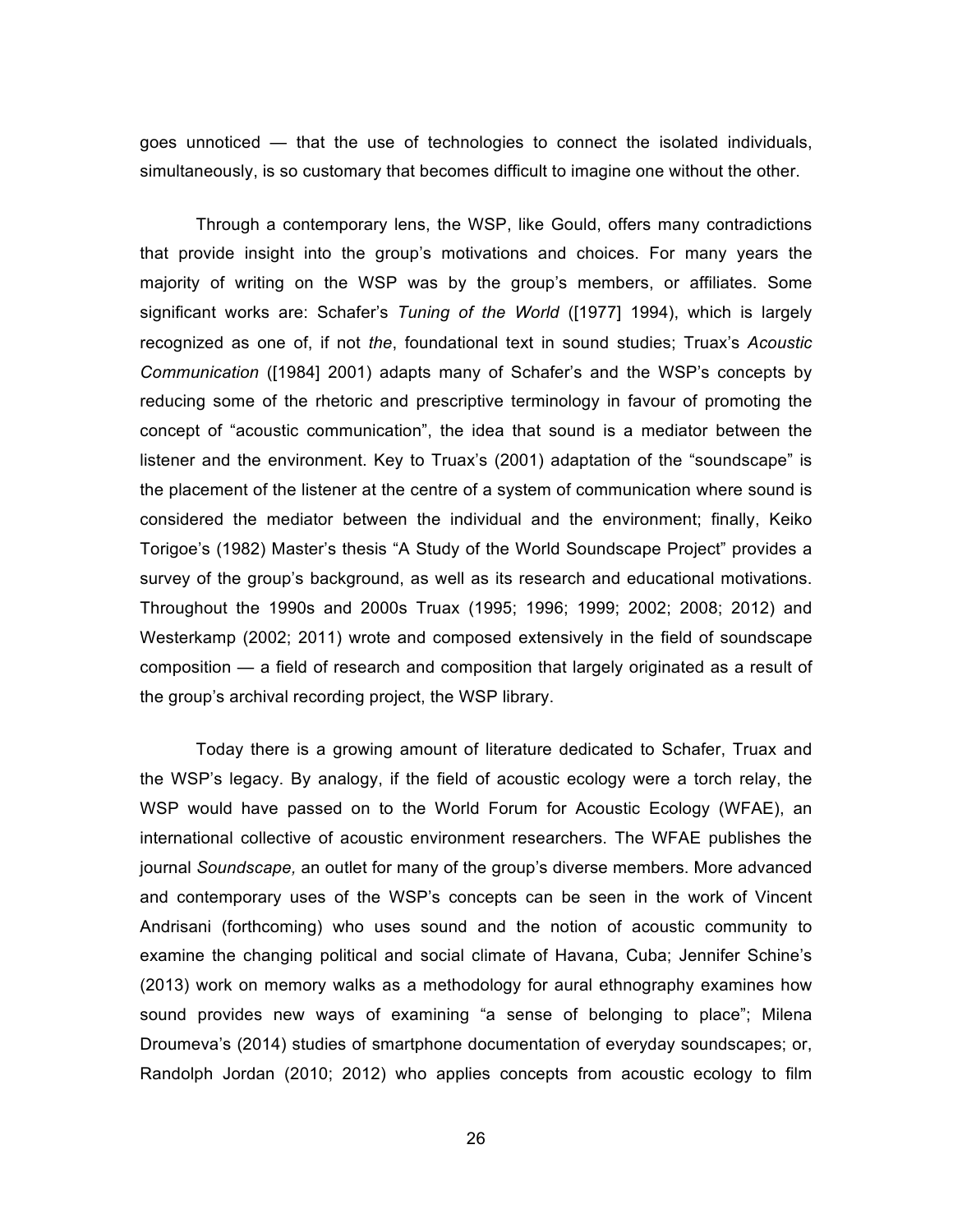studies as a way of examining the audio-visual relationship in cinema. Jordan has also spent time working with the WSP archive to develop longitudinal connections between the various eras of Vancouver recordings, and recently published the chapter "Seeing Then, Hearing Now: Audiovisual Counterpoint at the Intersection of Dual Production Contexts in Larry Kent's *Hastings Street*," which details the 2007 post-production addition of audio for a 1962 film shot in Vancouver (Jordan, 2014). In the chapter, Jordan compares the film's sound, constructed through foley and sound effects library, with recordings from the WSP archive (recorded around the same era). Jordan's work with the WSP archives is particularly interesting as it demonstrates the possibilities for longitudinally designed collections.

A more critical reading of the WSP can be found in Sterne (2003) who challenges some of the group's philosophies, particularly the idea of schizophonia. Schafer devised the term "schizophonic" to refer to a moment of disjuncture between sound and environment (Schafer, 1977, 88). While adapted from the etymology of the Greek *schizo,* "to split", Sabine Breitsameter has aptly pointed out that McLuhan used *schizophrenia* to describe literate societies, because "phonetic writing split apart thought and action, and passion and intellect" (Breitsameter, 2011, 19). In Schafer's discourse on sound reproduction there is a deeply embedded contradiction; on the one hand reproduced sound is unconstrained and possesses a very real potential for disrupting the balance of acoustic space. It maintains no reciprocal relationship to the surrounding upon which it encroaches. On the other hand, the recording and documenting of sound offers the ability to examine sound — being the result of actions in the environment — thus providing the listener with the potential for better understanding their environment. Ruth Benschop puts this another way: "The very technology that serves to preserve sound is at once guilty of destroying what it is employed to save" (2007, 487). While the contradiction of Schafer's stance arises from his perspective as an acoustic ecologist, it suggests a primacy of unmediated sound (Sterne, 2003), thus creating a hierarchy of mediation — an aesthetic value system that today is the most repeated critique of Schafer's work. In the article "Voices in the Soundscape: From Cellphones to Soundscape Composition"*,* Truax (2012) provides a more nuanced reading of Schafer's concept by examining the function of the voice in the contemporary soundscape. As he writes, "sounds are experienced in a place, but they are not necessarily *of* that place; we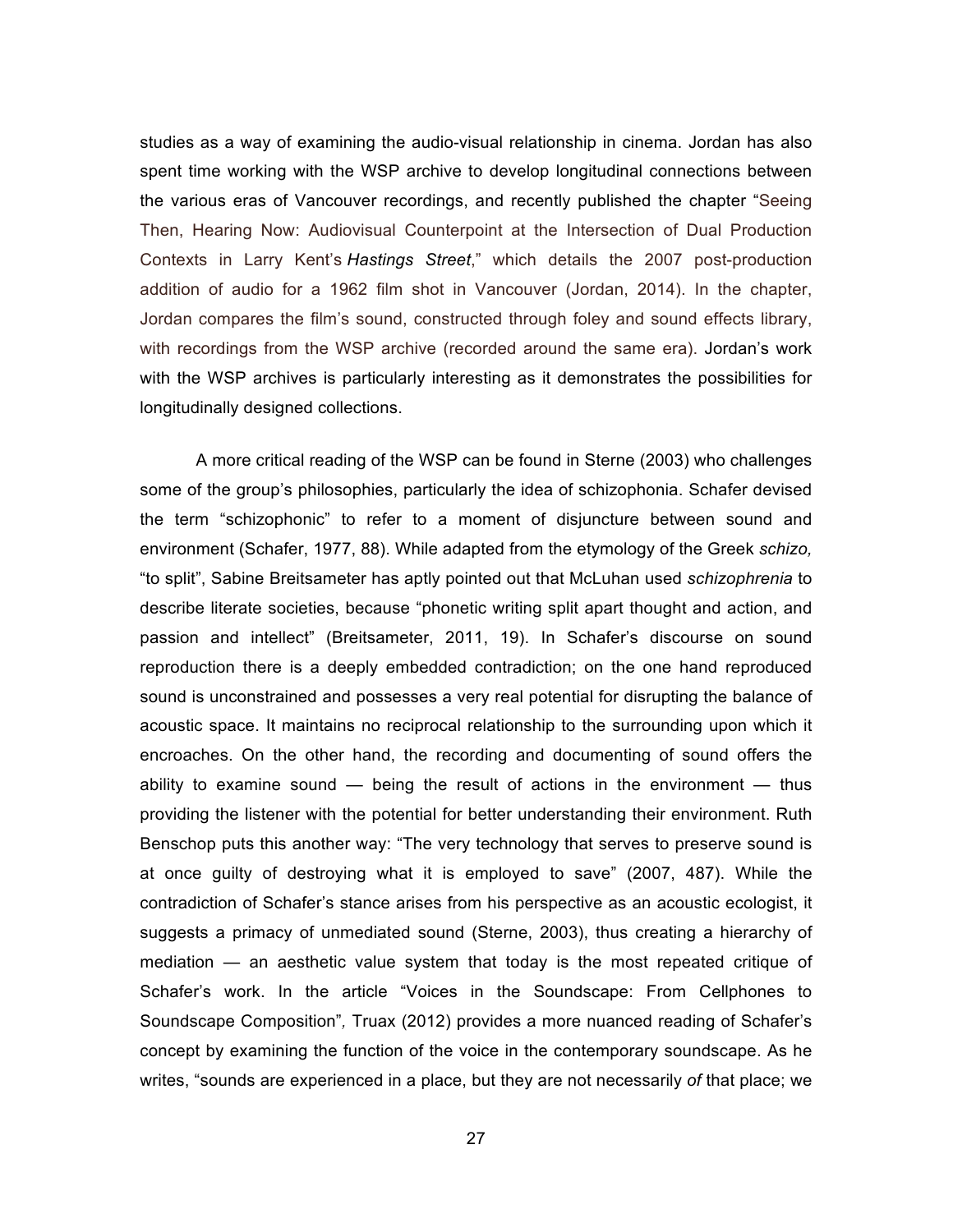can refer to them as displaced and disembodied, or perhaps more accurately, reembodied via the loudspeaker" (2012, 62; original emphasis). His article refers to a series of electroacoustic embeddings, which requires a listening competence to decipher, organize and navigate a given soundscape just as Orchard asked listeners to navigate his levels of remove.

# **2.5. Summary**

As the past is continuously being reconstructed, Orchard's notion of aural history is a way of creating engagement with the past, of complicating it. A brief survey of the Massey Commission in Chapter one has demonstrated the complex relationship Canada, as a nation, has with the mediation and idea of a national consciousness. However, we must remember that any technology or practice that permeates a culture becomes a part of that culture (Sterne, 2011). The cliché that being Canadian equates to being isolated within vast geographic space often ignores the fact that this understanding was largely encouraged through very intentional uses of media (Druick, 2007b). The "ambivalent" relationship many Canadians share with technology is highlighted through the realization that the same technologies used to connect individuals across time and space further encourages different forms of isolation (Théberge, 1986). This is to say that while the representation of communities on the CBC has become as much a part of Canadian identity as the communities they represent, those very communities were also influenced by the technologies used to preserve them. The sounds from Canadians, their voices and environments, became identifiers of a community that is 'plugged in' together, connected and sharing; the sounds of Canada were increasingly becoming mediated.

While Orchard was fortunate to be the type of person 'authorized' by the CBC to produce Canadian stories, he was motivated by giving such a 'voice' to almost forgotten members of Canadian society. He believed he was engaging in a pseudo-conversation with the listeners — a voice that would engage with the listener to highlight their placement in the grand narrative of Canadian history. If it were not for the national interest, it is questionable whether or not his radio programs would have been created; more significantly, whether or not the oral history collection would have even been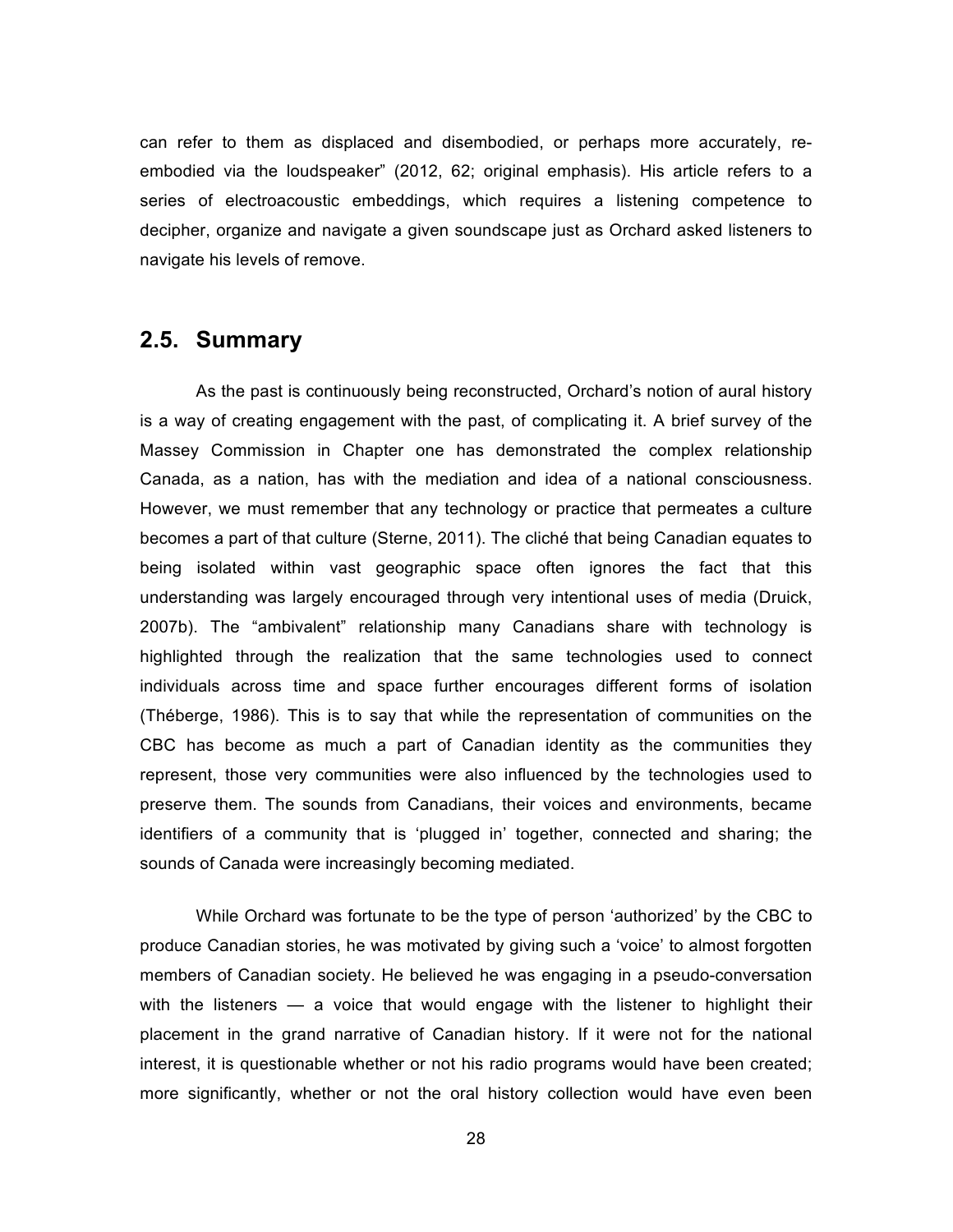possible. As with the story of all recording technologies when in the hands of a select few, this raises questions about power, ideology and value (axiology). As Druick (2007a) has demonstrated through the comparison between documentary and social sciences, these are fundamental questions of documentary practice that, along with epistemological views on history, culture, and ideology, will continue to evolve and change over time.

As Jody Berland (1997) writes: "Rather than celebrating or condemning the capacities of specific technologies, this paradigm suggests we seek a better balance among space- and time-biased technologies and knowledge forms" (78), Innis offers a comprehensive method for examining the effects of media on cultures in transition. In the following chapter, I will demonstrate that as a result of Orchard's motivations as an aural historian, his production work resulted in media practices that resolve some of the concerns Innis (1951) wrote about. I will demonstrate that Innis' theorization of spaceand time-binding media offers an insightful approach for examining the historical significance of the media practices developed by Orchard at the CBC and SFU.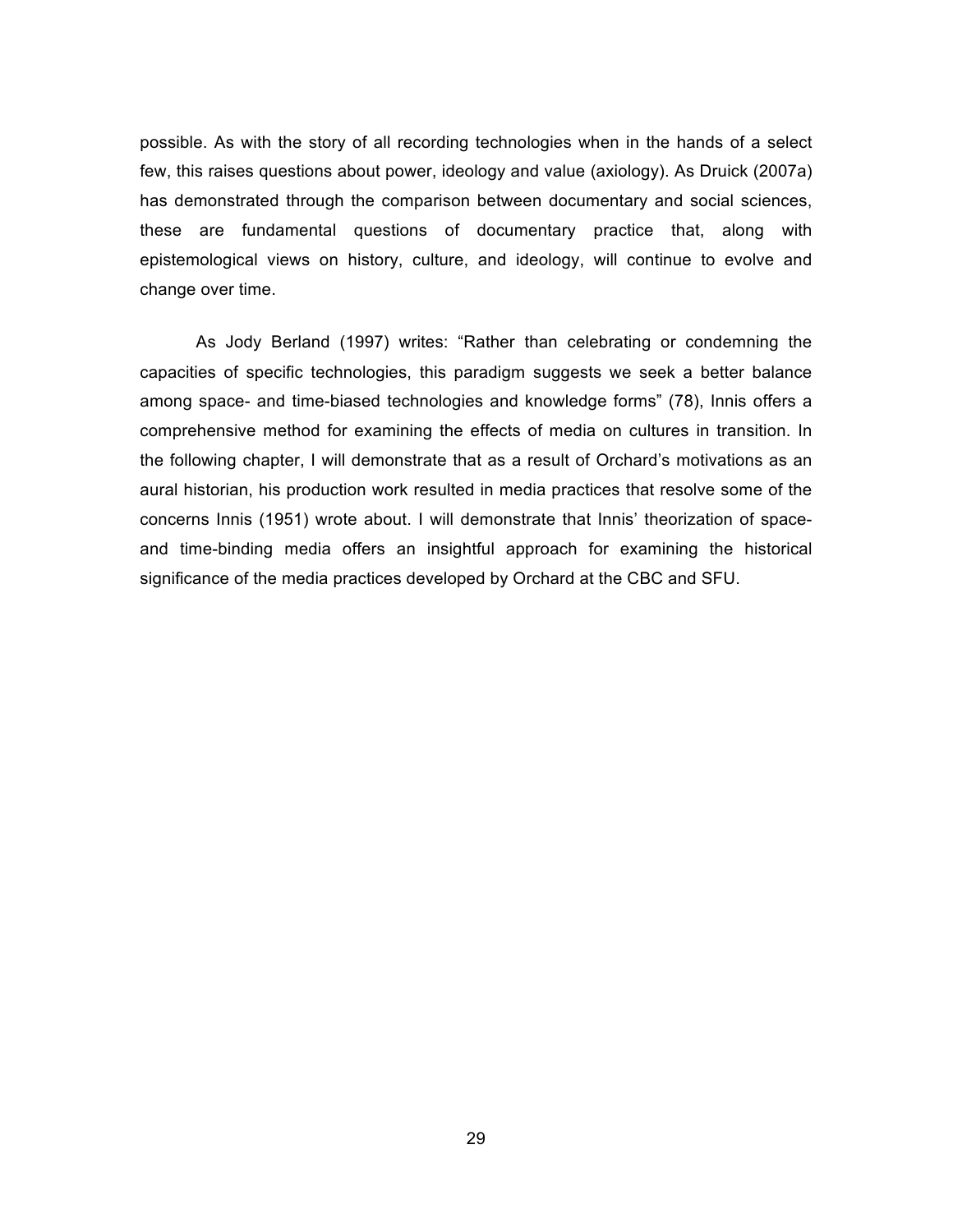# **Chapter 3.**

# **CBC and SFU: Production Techniques and the "Document in Sound"**

## **3.1. Introduction**

This chapter will consider the works Orchard produced for CBC Radio as well as his pedagogical contributions at SFU. Through an analysis of writings, interviews and lectures conducted by and with Orchard, this chapter will provide an overview of his production methods, by focusing on his levels of remove system. As Orchard was motivated by both his role as radio producer and aural historian, a discussion of his philosophies on sound and recording will demonstrate an advanced understanding of audio media.

# **3.2. Mediating a Mediator**

In the article, "Tape Recordings into Radio Documentaries" (1974), Orchard articulates his theorizations of, and methodologies for using recorded sound. There also exist a series of recorded lectures and interviews from around the same time (while working at SFU) that are available in print form (transcripts) and original audio recordings at the Provincial Archives. Throughout all of this discourse is the argument that the tape recorder provides the ability to "record feelings", and that he considered his works "documents in sound", as opposed to the more general description of "documentary". The inflections, tone, and tempo of the speaker, Orchard (1978) claimed, were all fundamental elements of the recording. It was the distinction that "emotions are historical" which compelled him to promote aural history over oral history. For Orchard, the historical quality of a recording was not only in the message the recording contained,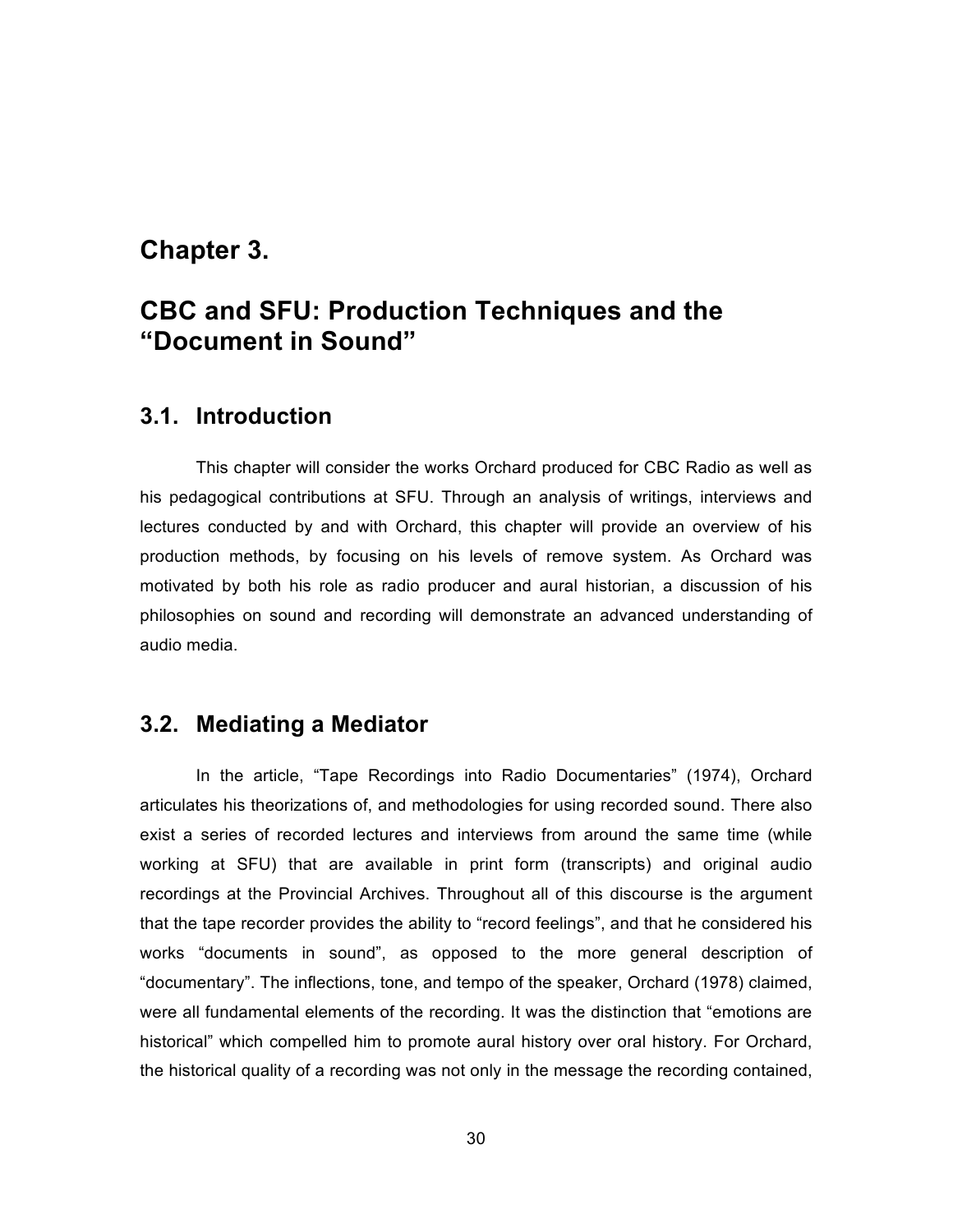but rather that the recording itself became a historical artifact by virtue of time (Orchard, 1978). He recognized that the document in sound was in itself an artifact of the production process, and believed that through playback the aural impression of the individual's "living memory" of the province's past allowed the emotions of his informants to be represented through audio media. In her discussion of the haptic potentials of cinema, Laura Marks (1999) argues that recorded media retains a fossil-like "trace of an object that once existed" (227), suggesting that the physical imprint on film allows the audience to "touch something [through film]...to be in contact, mediated by time" (Marks, 1999, 50). Similar to Marks' conception of media being a physical interaction, Orchard believed the tape recorder offered enhanced methods of representation for both historians and storytellers. As a lecturer at SFU he reasoned that "to edit tape" was "just like writing good English", and that it was not only beneficial for communication studies but would also benefit a number of sociological disciplines as well (Duffy, 1978, 8). Given his impassioned promotion of the capacities of recorded sound, his uneasiness towards the label of documentary is understandable. As an aural historian he believed he was providing more than a creative representation, he was documenting the emotional response to the past made audible through recorded discussions. This chapter will consider the permeable motivations of the aural historian and radio producer, and the influence Orchard's keen awareness to mediated sound had on the development of his system of levels of remove.

While the label 'documentary' has been a part of contemporary discourse since John Grierson ([1932] 1966) described it as "the creative treatment of actuality" (146; cited in Orchard, 1974, 29), many terms have been used in its place since. Within Grierson's definition is the understanding that the audience "is formally suspended between having access to reality and having an awareness of the filmmaker's enframing, as well as other limitations and constraints on the interpretation being shown" (Druick, 2007a, 12). This suggests an almost overwhelming possibility of options for rendering reality into mediated form, to the point that contemporary filmmakers like Werner Herzog see fiction and documentary as existing along a continuum (Herzog and Cronin, 2002, 95). So, while this understanding "undercuts the very claim to truth and authenticity on which the documentary depends" (Nichols, 2001, 24) it suggests a recognition towards the constructed nature of mediation. While Orchard preferred the label "document in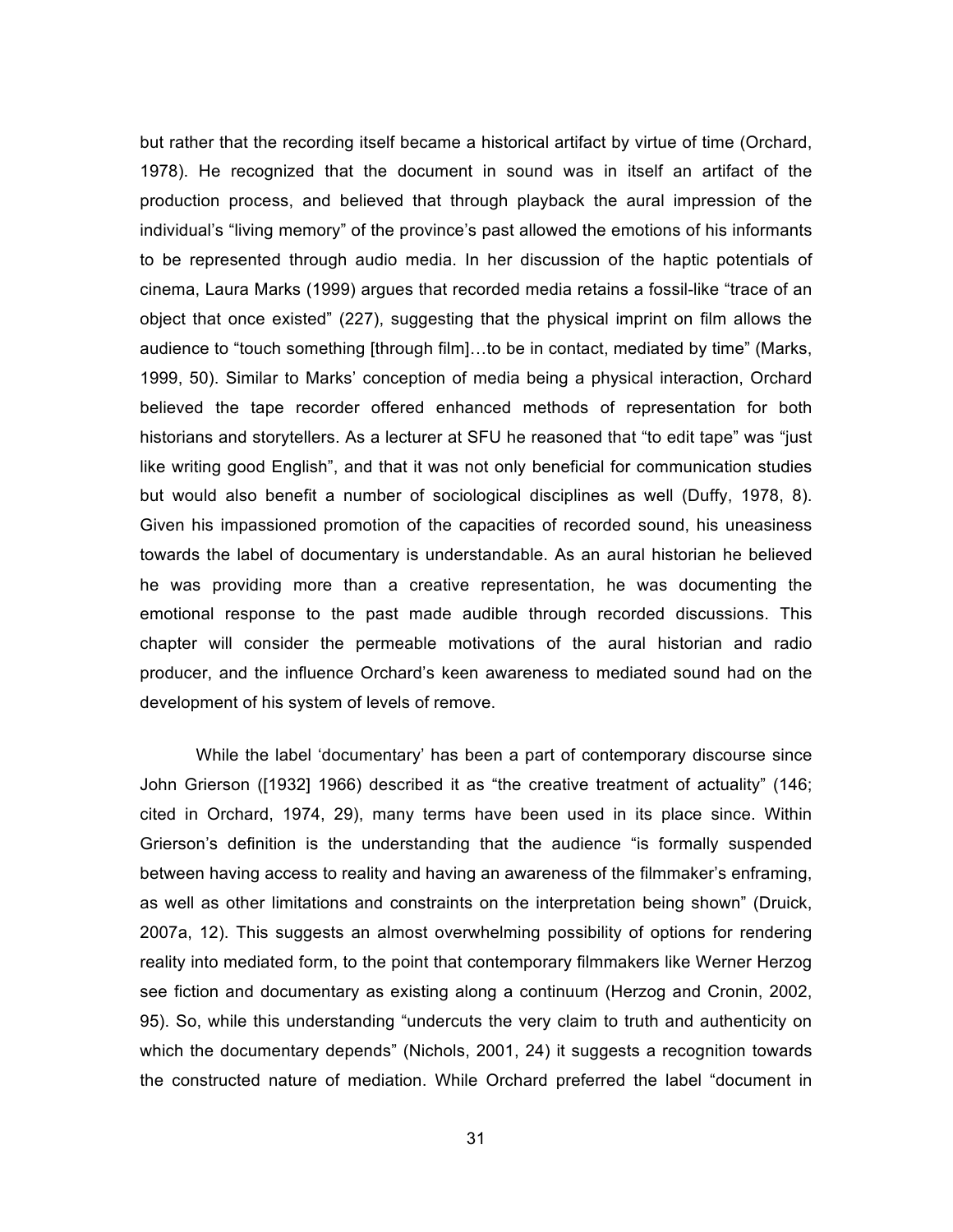sound" over "documentary", he felt that Grierson's "clumsy description" (1966, 145; cited in Orchard, 1974, 29) was appropriate. Orchard considered two modes of documentary, one that was "concerned with prepared material" where programs were researched, written and performed, and the other being "recordings of happenings and in particular from extempore comments, discussion and reminiscences" (Orchard, 1974, 28). His productions used both approaches (the prepared and the extempore), relying on the perspective of the speaker and the aural characteristics of each recording method to suggest to the listener the speaker's relationship to the historical event.

Early forms of audio documentaries can be traced to Germany in the early 1920s where young intellectuals such as Hans Flesch, Hans Bodensteedt, and Bertold Brecht experimented with new forms of representation in the relatively new medium. In 1929, Flesch, director of the Berlin Radio Hour, wrote: "We need to fashion not only a new medium, but a new content as well. Our program cannot be created at a desk" (cited in Hardy and Dean, 2006, 517). For example, Brecht's 'concert listening' expected the audience to participate collectively from remote locations. It was, however, the 'cinematic' exploration of actuality though sound that began even earlier with Russian Dziga Vertov in 1916 that originated the new sonic perspectivism. Vertov's "'laboratory of hearing' produced documentary compositions as well as musical-literary word montages" (Schöning and Cory, 1991, 316) that foreshadowed the potentials of aural representation that are still being explored today. With the ubiquitous nature of recording devices today, the 'imagined possibility' of sound technologies almost 100 years ago appears self-evident, but the story of how these techniques of representation came to be is anything but. In the (then) new format, Vertov "imagined the possibility of 'photographing sounds and noises' and of 'radio-film'—we might imagine these to be dreams of a future art of sound rather than any reality of the time" (Madsen, 2010, 395). Similarly, German director Walther Ruttmann, whose *Weekend (*1930) stands out as being one of only two sound collages of the time that can be heard today (Schöning and Cory, 1991), explored the potentials of sound montage by experimenting with the semantic meaning of environmental sound.<sup>9</sup> Ruttmann was able to avoid reliance upon

<sup>9</sup> Often, when a voice is heard *it* provides the context for the environmental sounds which accompany it. Ruttmann intentionally worked against this paradigm.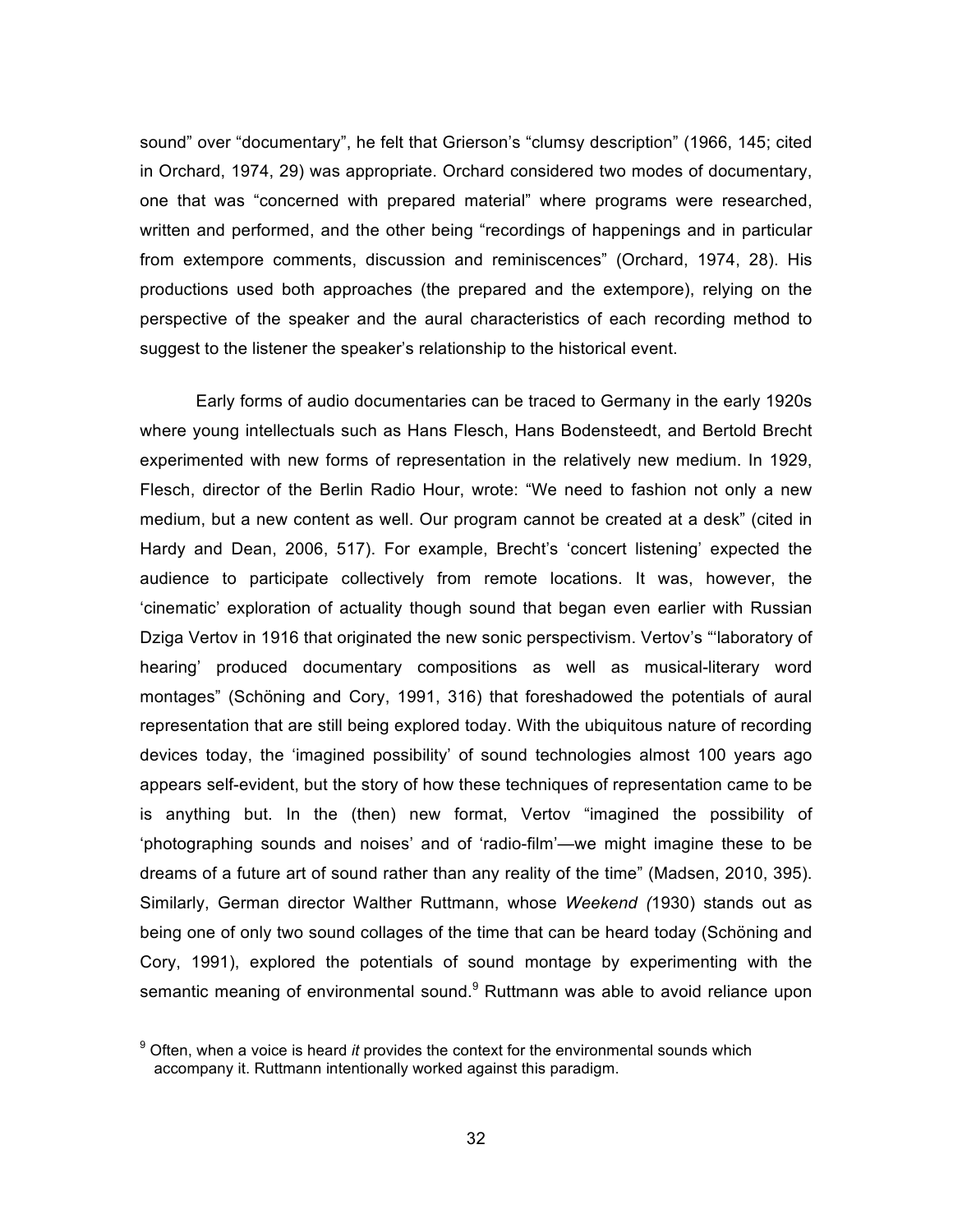the voice by sequentially editing sounds along an imagined timeline of a suggested place — a weekend getaway from the loud cityscape to the country farm. According to Russian filmmaker W. I. Podovkin, he "re-solved the problem of sound in the most spontaneous and basic way through his technique of associated montage" (cited in Schöning and Cory, 1991, 316). The chronological series of sounds orient the listener within a linear timeline and through the envisioned place. The early experiments in sound by noted film directors Vertov and Ruttmann represent the envisaged possibilities of the representation of place through sound.

The maturing relationship of sonic representation and techniques of affect developed significantly during the Second World War. Increased budgets of state funded broadcasters in England, the United States and Canada provided journalists with portable wire recorders that allowed for increased access to remote locations that had never before been heard in broadcast. Canadian reporters Matthew Halton and Marcel Ouimet used the sounds of "barrages great and small, the talk of tankmen over their radios, and the sounds of battles overheard" (Powley, 56-57; cited in Hogarth, 2010, 127) to demonstrate experiences of the front lines. In these cases "*actuality* was equated with location sound" (Hogarth, 2010, 127; original emphasis) and environmental recordings were emerging as part of the broadcast narrative. The use of recordings made outside of the studio connected listeners to the world in ways never before experienced through sound. Similar to how the camera had previously shifted the public's perspectives on major events, the portable tape recorder enabled the broadcasting of extemporaneous events. Most importantly, individuals of higher social status no longer dominated historical records; the lives of ordinary people became more accessible and, most importantly, part of the mediated collective memory.

In *Projecting Canada: Government Policy and Documentary Film at the National Film Board* Zoë Druick (2007a) compares the dominant world views of social scientists and documentary filmmakers throughout the 20th century, highlighting in particular the transition from singular to pluralistic understandings of the world. This shift relates to the "anthropological turn", wherein the "grand narratives" of "positivism and structuralism" were challenged in favour of a more "humanistic" approach to social studies (Kalb et al., 1996, 6) — this "turn" will also be discussed in relation to the field of history (and oral

33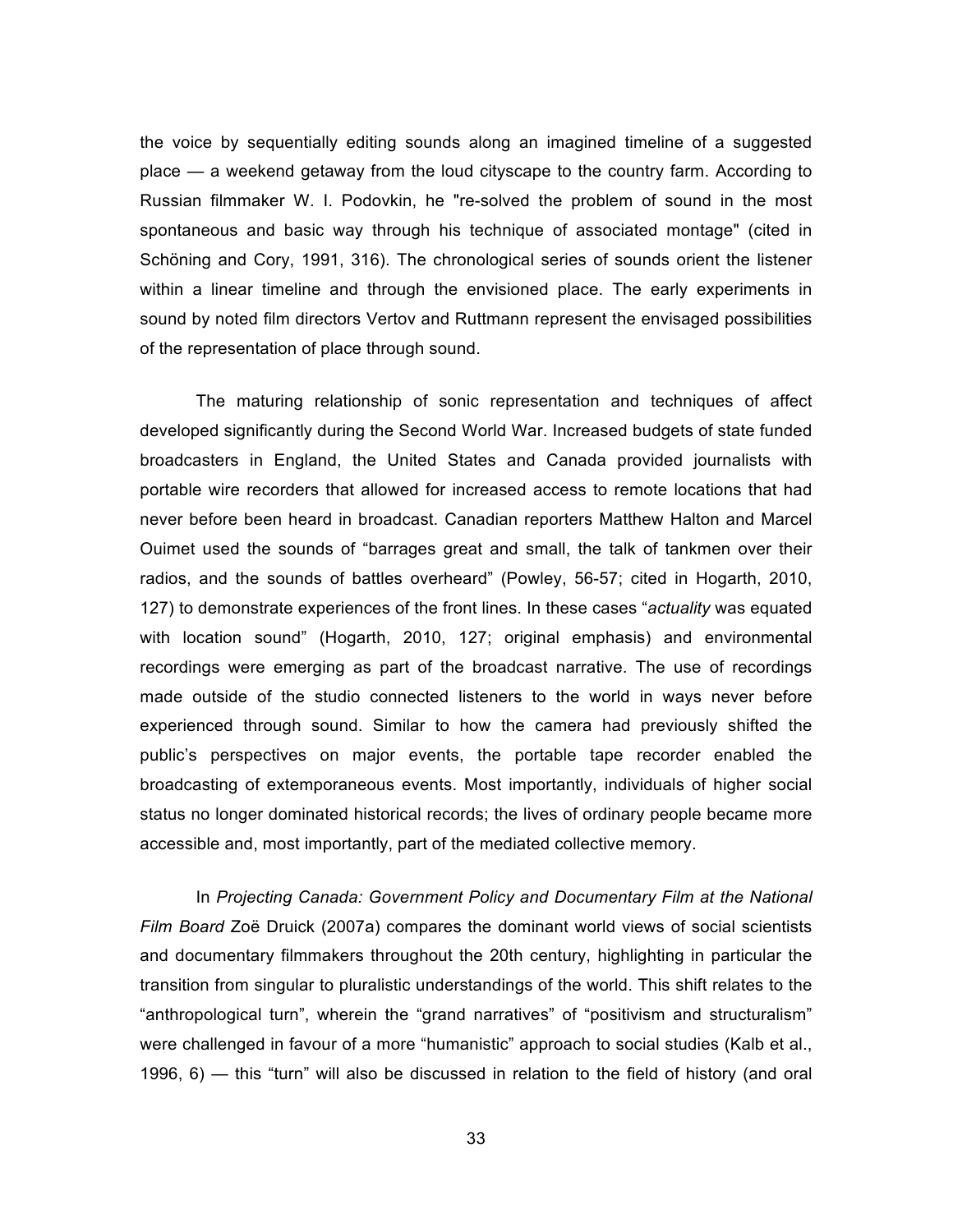history). While attitudes toward objectivity and subjectivity have greatly changed since Grierson coined the term 'documentary', the function of narration has largely remained the same: the construction of representation (Chamberlain, 2006). It is in this shift from a singular narrative to a pluralistic one that we begin to understand Orchard's emphasis of aural over oral, as oral history often ended as written history through transcribed text and paraphrasing to fit the historian's voice (in text) — the removal of the personal interaction in favour of efficiency that concerned Innis (1951). For Orchard, the qualities of the recorded voice were representative of the individual: "Because what is so frequently important is that we experience what lies behind the voice — namely the person" (Orchard, 1974, 39).

### **3.3. Levels of Remove**

Orchard's technique of employing the qualities of sound to further the stories' narrative developed over the years at the CBC, and while his early productions (such as the *Living Memory* series) could be considered primarily voice as text his later productions (*A Journey of Two Summer Moons* (1974) or the *People in Landscape* series) suggest a connection to soundscape studies through the inclusion of environmental sound as narrative element, a distinction that will be covered in the final chapter. Most important to Orchard's techniques of representation, however, is the inclusion of the reverberation of the speaker's voice in space, as his main technique of using environmental sound was the documentation of the individual in their own place, opposed to the artificial, acoustically isolated space of the recording studio. In his theorizations, there is a complex relationship between the individual and their environment. What drew him to so many people, the way they expressed themselves and their past, was that he believed that you could hear the impact of the environment in the way they spoke.

One of the more striking examples for highlighting the influence the tape recorder had on Orchard's development of narrative is found in the use of multiple voices to portray something of a single impression of the past. The program *Skeena: River of the Clouds* (1962; 1976) opens with a description by Orchard that can be considered something of a leitmotif to his entire career: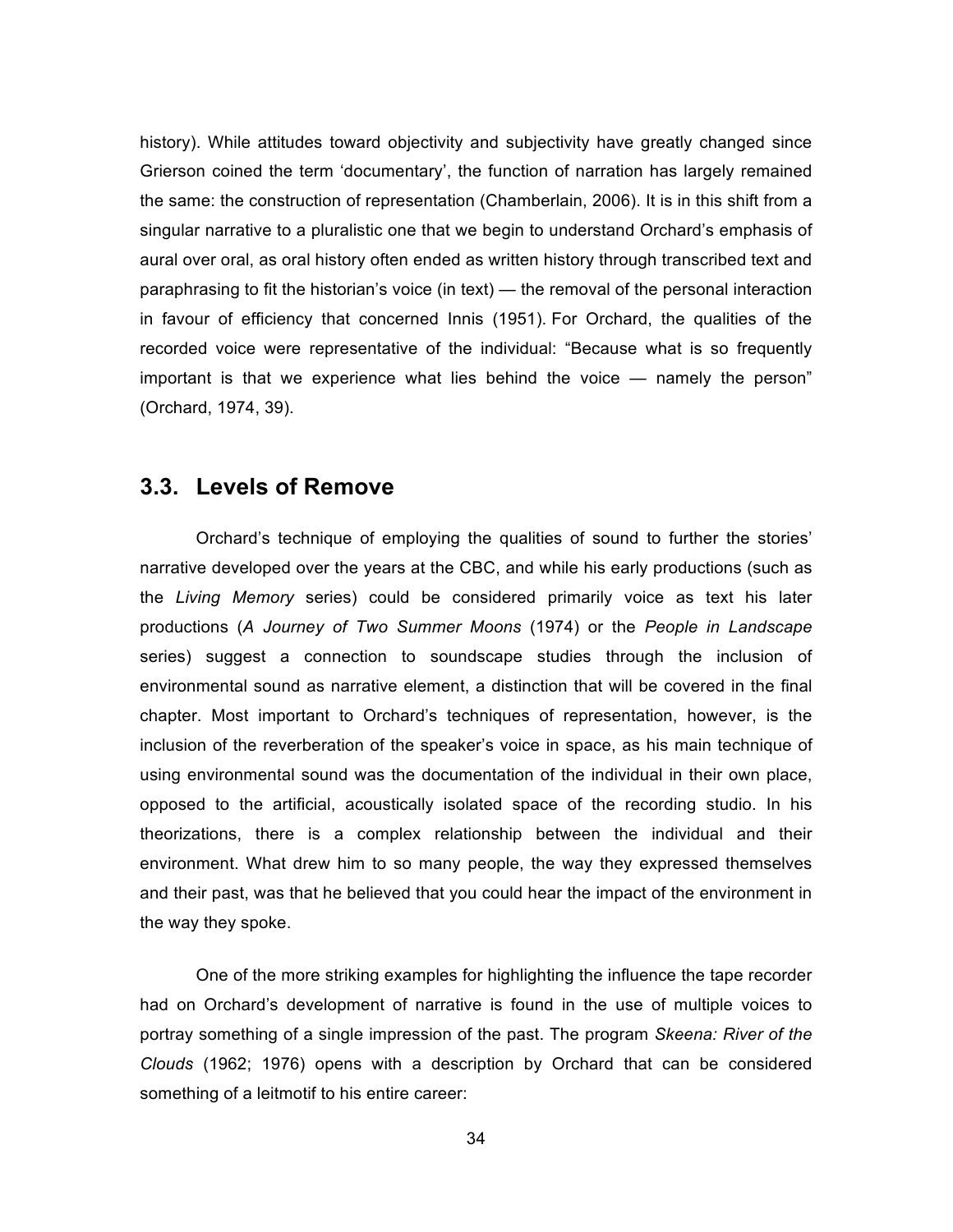Orchard: Memory is a river. It begins as a drop of cloud on a cool mountainside, and is lost in the sea. A river is memory.

Looking back today, the inversion of memory and river can be read as a clever reference to the potentials afforded by tape: the ability to splice, juxtapose, compare, or layer sound sources that would not likely happen without mediation. However, a more significant realization about the piece is found in Truax (2001), where the author suggests, "[Orchard] creates a flowing 'stream of consciousness' in sound by skillfully linking different speakers, sometimes with such smoothness that each seems to continue the thought of the previous one without a break. The river of voices flows as relentlessly as his geographical subject" (221-222). Truax's suggestion is that the program itself becomes a metaphor of the content, where the audience floats down the audio steam as voices approach like bends in the river, ever shaping the story of the river. Shortly after the introduction, interview subjects recorded at different times are heard intersecting one another's sentences.

- Orchard: And little Hazleton became the hub of all that North Country. A place where the pack trains waited for the big canoes to come up river. And these were Haida war canoes, used as freight canoes.
- Male 1: They were made from big cedar trees from the Queen Charlotte Islands, you know. And they ran everywhere from thirty to fifty, maybe sixty feet. They were huge, some of them, you know.
- Female 1: Oh, they were great big canoes. I remember them making them. They'd go way back in the woods and pick out a great big cedar tree. And they would just hew it out in the shape of a canoe and bring it out, and they would work on it right in the village there. And I remember waking up in the morning with the sound of the axes, or whatever they used.
- Male 1: They all hewed it out their little hands (sic), you know. It took them months to make a big canoe…
- Female 1: And when they were ready to spread out they'd put the water in the canoe and throw rocks, hot rocks in it and they'd steam and open it out. And I used to watch them as a child, you know, they would build holes and put a stick in there and that's how they measured how thick it was all over. And then they would put these crossbars in it, you know, where they would sit for paddling and (Male 1) they had a very high piece at the prow. Different to these canoes in the South, these are very flat. And then at the stern it rose way up again for the big steering-sweep.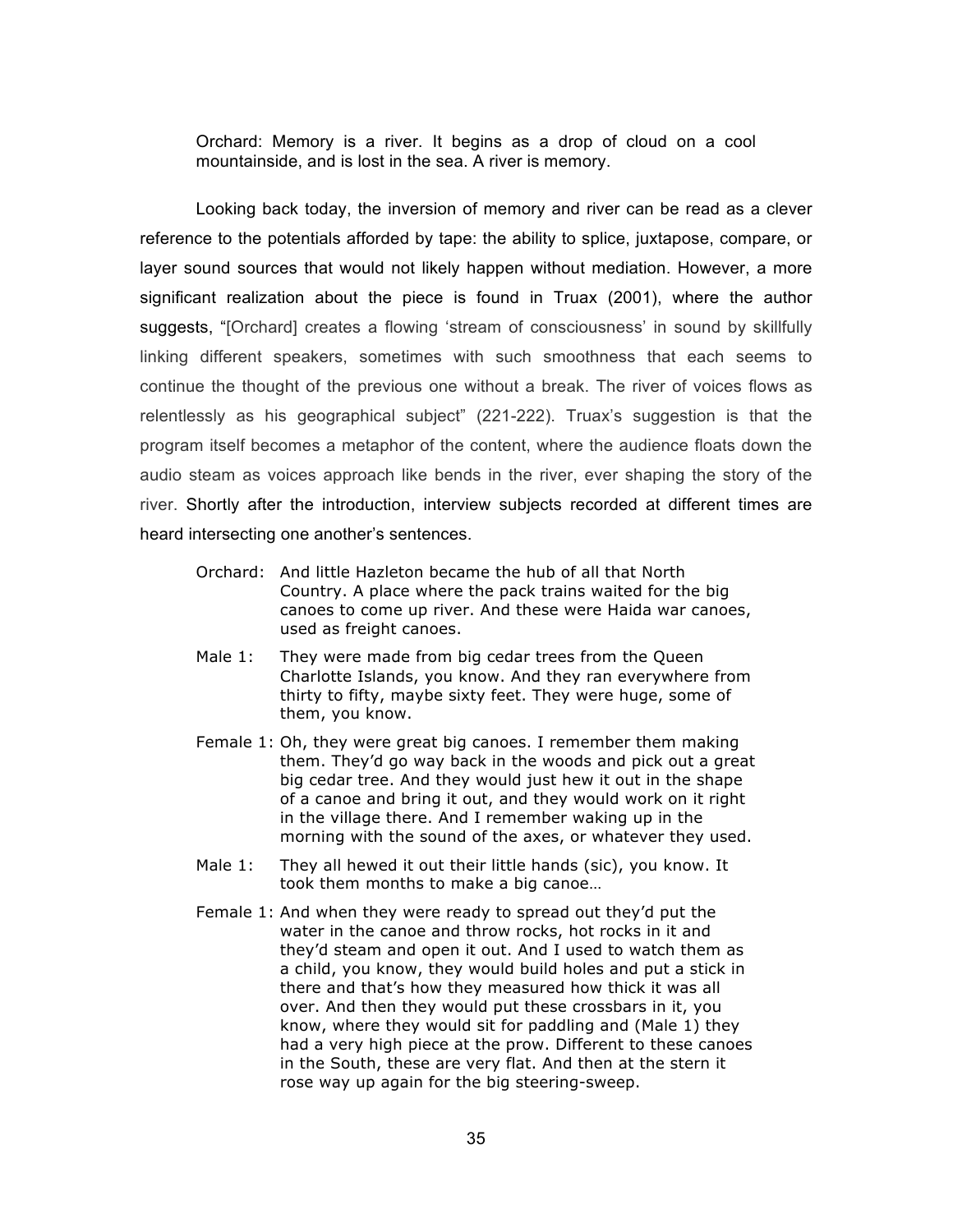After the section on the building of the canoes, Orchard describes the building of the Port Essington trading post at Spokeshoot, along the Skeena River, by Robert Cunningham.

- Orchard: So travellers for the interior would disembark there and hire one of these canoes and a crew of native people to take them up the river.
- Woman 2: I think it was September ninety for, when we left. Ken Cole (?), the father, had charge of the mission there. And things were being mismanaged at Hazelton so they sent for him. We went by canoe.
- Man 1: The average canoe, ah, carried a skipper and four men, like deck hands, you see, and five passengers as a rule. And they carried two tons head weight freight besides, so you can imagine they were pretty big ships.
- Woman 2: We had the centre of the boat, fixed up very comfortably, you know, the little canvas topping, there we sat the four children (laughs) and mother, cause father had gone ahead of us, you know.

By using different accounts of a related event Orchard was able to foster an impression of an era of time in British Columbia's past, as reflected upon by members of that original community. The juxtaposing of the male and female voices in what could be read (in transcription) as a single narrative highlight the importance aural characteristics played in Orchard's understanding of recorded audio's potential as a historical tool.

The nuanced understanding of sound, particularly the qualities of the voice, relates to Roland Barthes' essay "The Grain of the Voice" (2013 [1972]). In that essay, Barthes considers "*the encounter between a language and a voice"* (505; original emphasis) by exemplifying the significance of the act in the process of bringing a work to life: "the 'grain' is the body in the voice as it sings, the hand as it writes, the limb as it performs" (509). The essay considers the relationship between the script and its performance, and the autonomy of the individual through the realization. Barthes (2013 [1972]) refers to the "geno-song" as the point of exploration between performance and the material (performance, autonomy, originality), whereas the "pheno-song" is the necessary information to express cultural significance (script, core idea). It is when performers engage with the scripted material to create new interpretations, argues Barthes, that more significant communication occurs. Barthes' motivations for the essay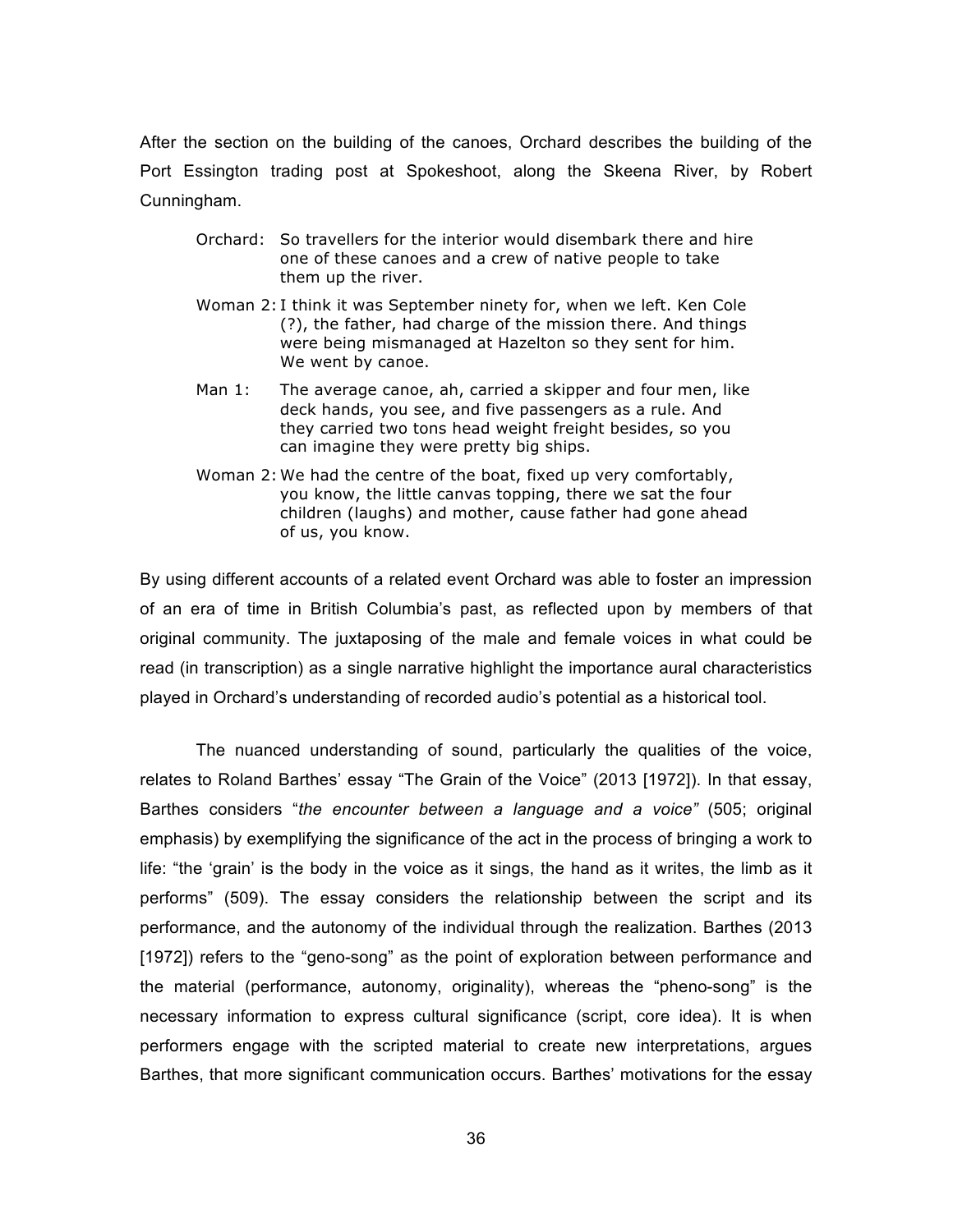was what he saw as individual culture being lost to commercial interests, "the 'truth' of language - not its functionality"  $-$  the grain of the voice  $-$  was essentially being removed from cultural practice (507). Returning to Orchard, it was specifically this quality of sound that compelled him to focus on the aural representation of his interviewees, how individuals used their audible presence to communicate their unique existence. Orchard did not consider the stories recorded on tape to be historical recordings,  $10$  but rather it was the geographic influence and the impact of living conditions (often in remote locations) on the way his interviewees spoke that was of historic value. In other words, the tape recording was a mediated imprint of the cultural and geographic impression made on the individual's memory: the presence of memory, as relayed through the voice, during the settlement period of BC. As with Orchard's concerns with oral history and the text, the words spoken were important because their retrieval evoked some form of an emotional response from the interviewees. It was the juncture of text and emotion, in the mind of the listener, that Orchard believed was an artifact of historical significance.

Orchard developed this interview technique by often asking his interviewees to explain what they heard, or smelled or saw while reminiscing. Not only did this help to revive memories for the speaker (directing) but also provided the listener with more vivid and tangible accounts that would develop as the recall became more descriptive. He was, after all, extremely selective (casting) in the type of people he would choose to record. As mentioned, individuals were selected based on two basic criteria: active memories with an ability to recount, as well as the knack of communicating those memories in a manner that was aesthetically pleasing. He sought interviewees, like his long time collaborator Martin Starret, who were "aware of the significance of history, where the time had passed ... [they] would try to describe it as vividly as possible to recall it and bring it into the present for us" (Orchard, 1978). Take, for example, this transcription of an interview with Starret:

And another time, it was after this Graham Bell, wasn't that the name of the man that got this telephone working first? Telephones installed in the

 $10$  Regarding the historical value of a recorded document, Orchard stated, "It's only history as far as I'm concerned in a very limited way and that is as soon as you make this document, this recording, it becomes history. Five minutes after it is a historical thing, and fifty years from now it is going to be even more historical" (Orchard, 1978).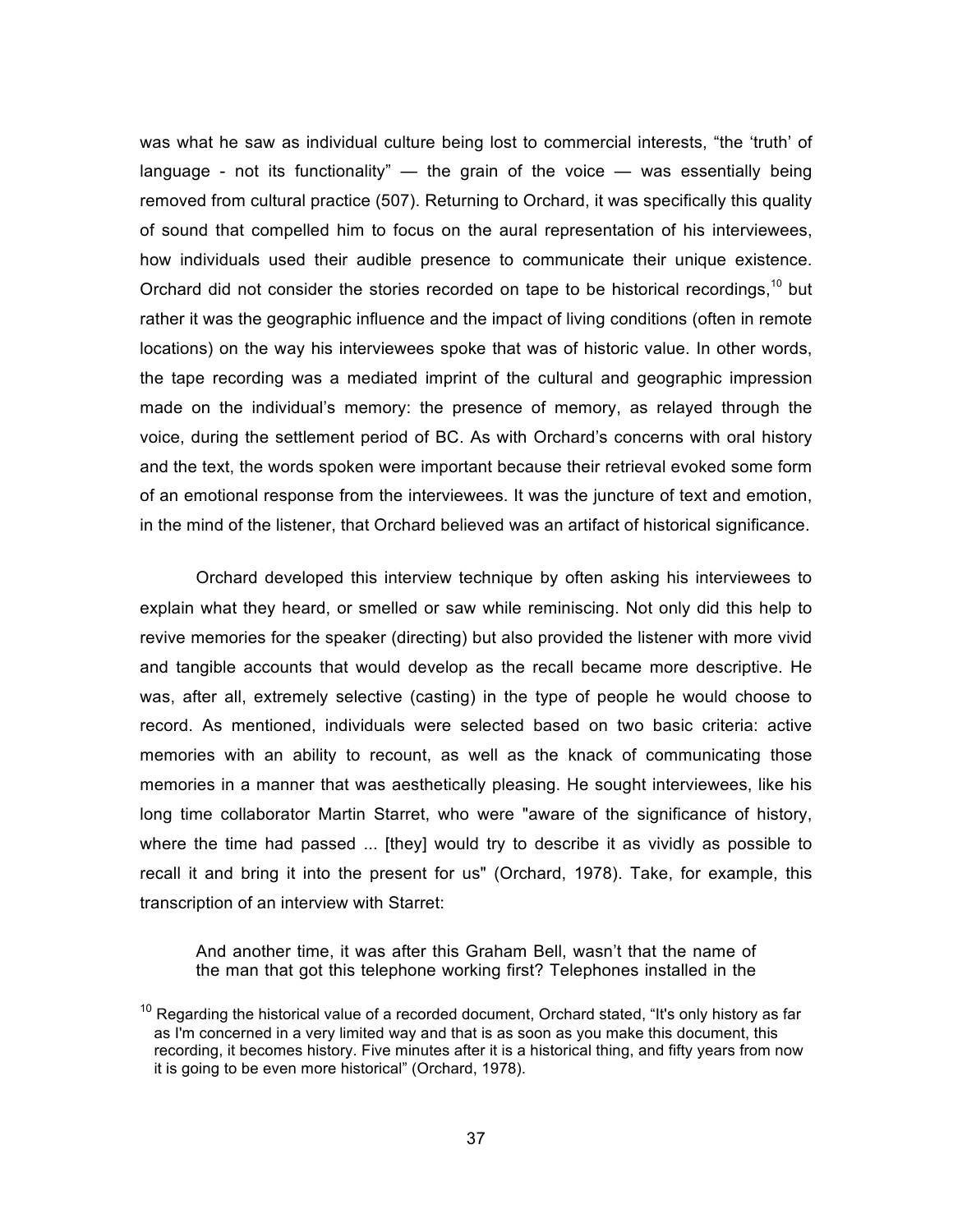store here and another one down in the hotel, I mean the Hudson's Bay store in the Fort Hope Hotel. And ah, they were gonna put a job up on this dad Yates and he didn't understand that how people could talk over wires could hear each other plainly. And he was outside or something fooling around and they had it fixed up, 'Now if the phone rings ten o'clock you put Yates on.' So this other fellow over here was a Scotchman at the other end, and uh, Fraser the store manager was busy, he said 'Hey Yates, answer that phone! I'm busy,' so Yates comes in, picks 'er up and listens. Never said a word and kept listening and listening, and then he dropped it 'Well I'll be damned', he says, 'that thing talks Gallic too!' This other fella was talking Gallic at him all the time as all put up and it just kept coming. He said 'if that darn machine doesn't talk Gallic too!' (Starret, 1963)

While the introduction of the telephone into communities was a significant moment in the process of modernization, for Orchard the significance of this was the way Starret was able to contextualize the introduction of the technology.

This simple observation that the manner in which we speak is different from how we write carries considerable weight when distinguishing between oral and aural history. Orchard was unwavering about this distinction, claiming that when we write we do so in such a way that compensates for the additional information such as tone, tempo, etc. (Orchard, 1978). It was this awareness that motivated his aesthetic choices as aural historian, which in turn influenced his radio techniques. Interestingly, oral/aural historians Hardy and Dean (2006) argue that Orchard's narration makes "extensive use of a formal male narrator and a prose that reads better than it speaks" (520). They, however, appear to be making their entire assumption about Orchard's career through an analysis of his first production, *Skeena: River of the Clouds,* the revised version which featured Orchard as narrator. The original version had featured Haida artist Bill Reid. While his insistence on one voice at a time (being in strict opposition to Gould's contrapuntal radio) did result in a narrative that appears linear, the levels of remove approach to commentary greatly shifted Orchard's role by situating the narration as another character from a particular vantage point of time and place, as opposed to an omniscient and anonymous narrator that stands apart from the event. Nevertheless, while this technique did challenge the traditional role of narrator as all knowing and objective, his productions did often contain narration that provided a compressed rendering of facts based on interpretations that were essentially Orchard's (whether these were read by Orchard or an actor is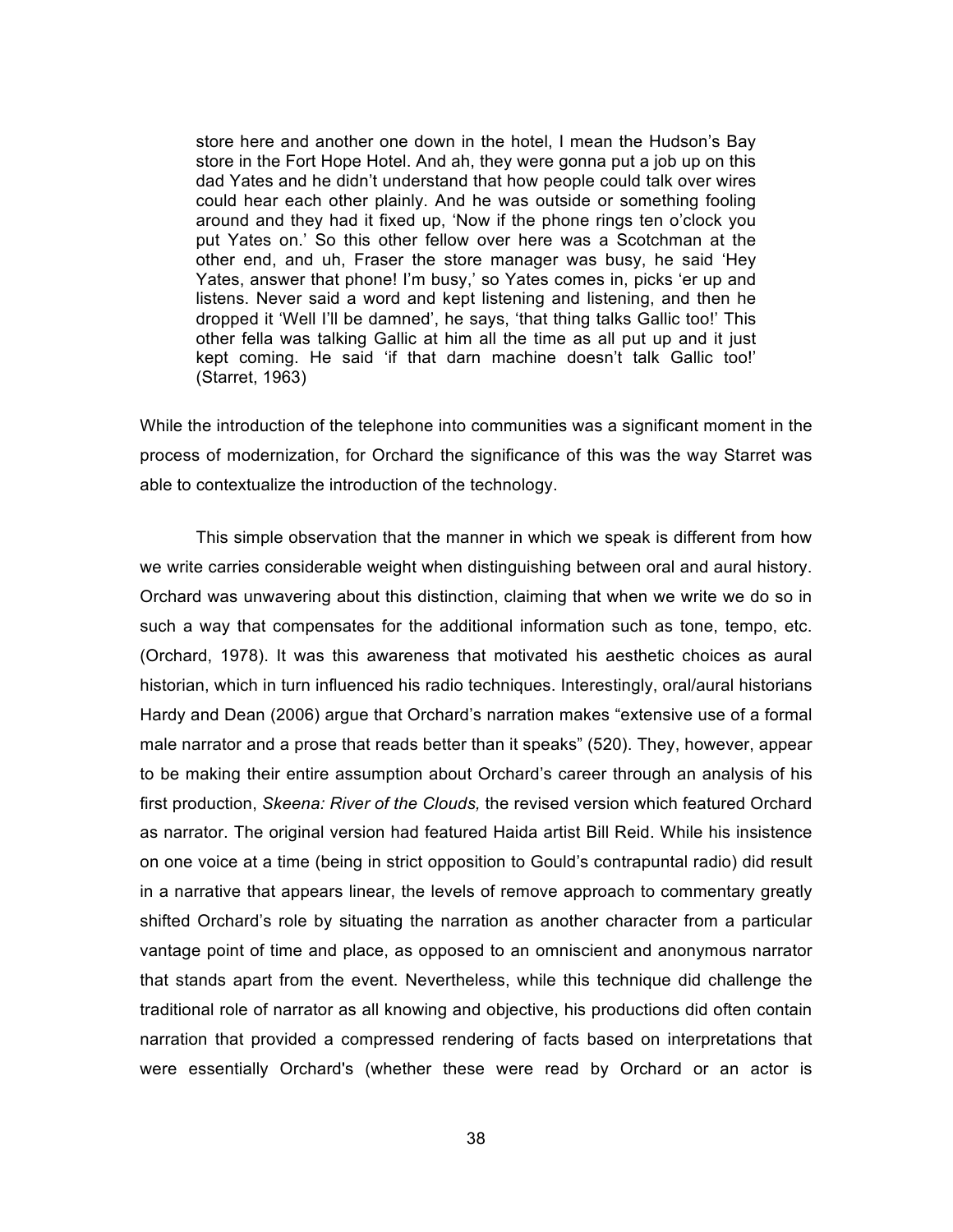inconsequential). So, as the scripted dialogue established continuity by contextualizing the stories of individuals, the emphasis on perspective represented through levels of remove established tangible relationships between speakers and events. While the narrator provided a perspective that was further removed than the other speakers in any given work, the connection to the story shared by all speakers was emphasized through the structuring of perspective.

## **3.4. Techniques of Actuality**

As Orchard developed his techniques of representation over more than a decade at the CBC, he became a foundational figure in sound design for documentary media. Although environmental sound only became a larger component in his later works, his use of the sound of voice in space was a fundamental component to the aural history collection. With the exception of *River of the Clouds,* a survey of Orchard's productions for the CBC demonstrates a trajectory of expanding the sound palette for the representation of space on the radio. Through an increasing interest in the documentation of the aural characteristics of individuals, Orchard developed a selfreflexive understanding of mediation and the effects of sound reproduction technologies. In an interview with the CBC Orchard described the process employed in the making of the *People in Landscape* program *Hell's Gate* (date unknown) as such:

One of the ways I have clarified it for myself is to conceive of different kinds of sounds coming along from different levels, rather like an orchestration ... coming from different levels of instruments. It isn't exactly the same, but you get the ground bass, you might say, of the event itself if you were there and there were sound effects. For instance, when we were going down this wild river with the Boy Scouts, the ground bass is really the noises of the boats banging on the rocks and the boys shouting and jumping in and out of the water — all this kind of thing. Then the next level would possibly be my comment on what's happening. Then another level would be a conversation with somebody, dialogue; maybe we'd stopped on a sandbar, and so we were reviewing what has passed and what is to come. Then another level would be away from all that altogether; all that is the actuality. Afterwards, I'm interviewing somebody and we're reminiscing, bring back — the voices — that will float in over the top at certain places. Or I'm carrying on the narrative myself afterwards, looking back at it, commenting on another level. Again, it's not out in the open air; it's done inside. But the background and particular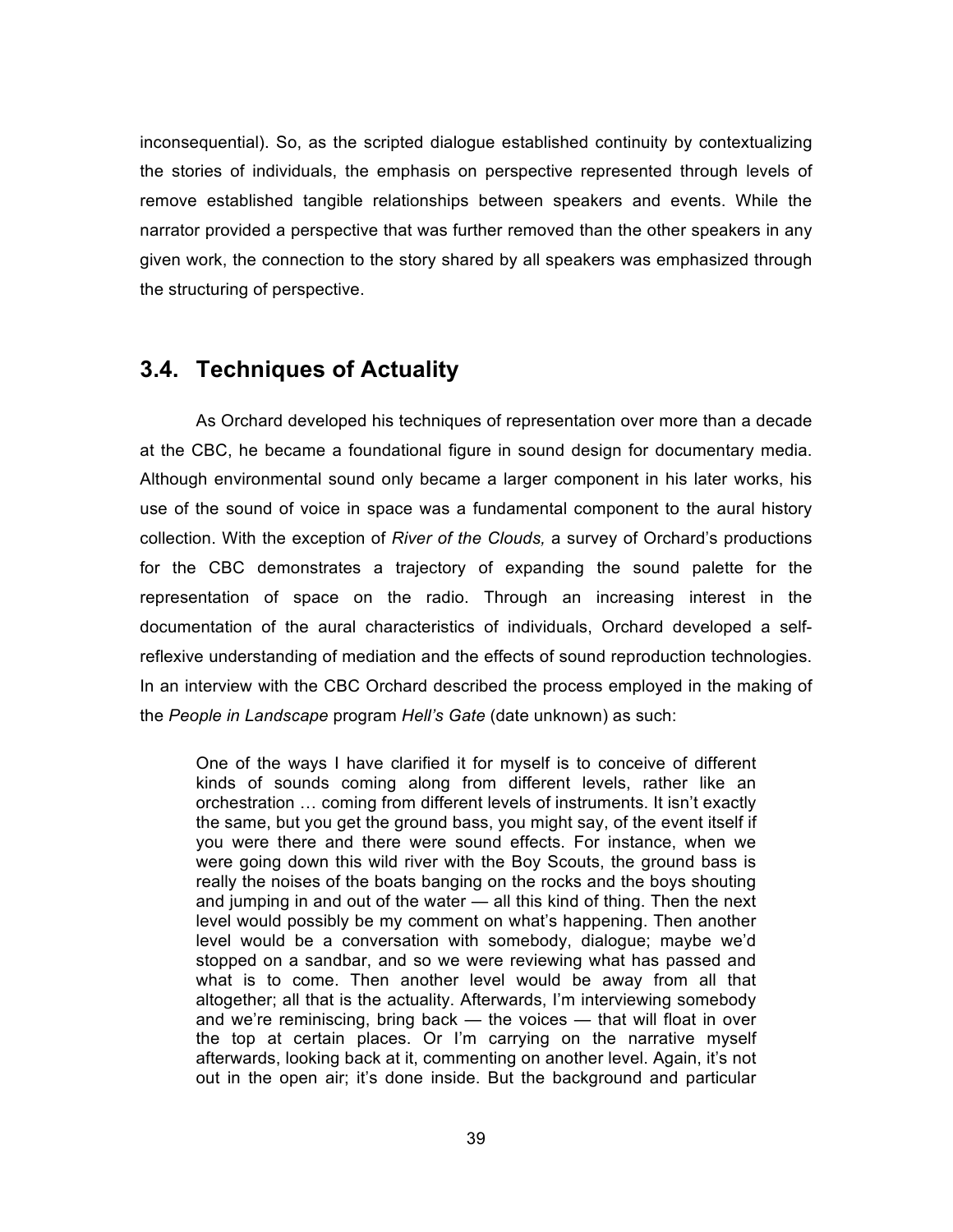sound effects you've got helps to distinguish these different levels. Finally, there's a level of an actor enacting as if in reminiscence the character of Alexander Mackenzie and also one of the character[s] of Simon Fraser based on their own journals. (McColl, 1973, 2)

This example demonstrates a complex mixture of sound sources for providing a broad and visceral representation of time and place. While his later works more commonly employed such ambitious practice, a majority of his oeuvre tends to focus on the mixture of a few 'levels' at a time. For example, the docudrama *Morning at Metlakatla*<sup>11</sup> makes use of mixing re-enactment with running commentary and narration. Interestingly, the program does not use first person accounts, thus omitting recall. The program is about William Duncan, an Anglican Missionary and the controversial mission in Metlakatla established the mid nineteenth century. Duncan persuaded a number of aboriginals from the Port Simpson region to found a new Christian city, one that was free of "heathen" and European influence, as well as being somewhat autonomous of church and government management. The program shifts between Orchard's narration and dramatic re-enactments and poignantly ends with Orchard making concluding remarks on location in Matlaktla.

- Actor: I shall never again set foot on Canadian soil. While I was in Washington and Philadelphia Mr. Thomson and a party of our people searched the coast of southern Alaska and found a very suitable location at Port Chester on a net island, for which the American government has granted us squatters rights. And here we are, all safe, through the God's gracious protection. In the fall of the year, the year 1887. Already our joyful axes ring in the somber forests, building a new Metlakatla on these untroubled shores. To God be all the praise and glory, amen.
- Actor: A change has at last come over Metlakatla. A large body of Mr. Duncan's Indians have removed to a place about seventy miles distant, just within the United States territory of Alaska. Before leaving the Indians destroyed their houses and left the village to a large extent a wreck. I and my faithful band remain.
- Orchard (running commentary):(Ambience fades in: birds heard in the expansive background). Thinking of the conflicts as I came up this morning, it was heavy. Heavy feeling everywhere.

 $11$  No known date of broadcast other than sometime in the 1970s. The program was presented on the program "CBC Monday Evening".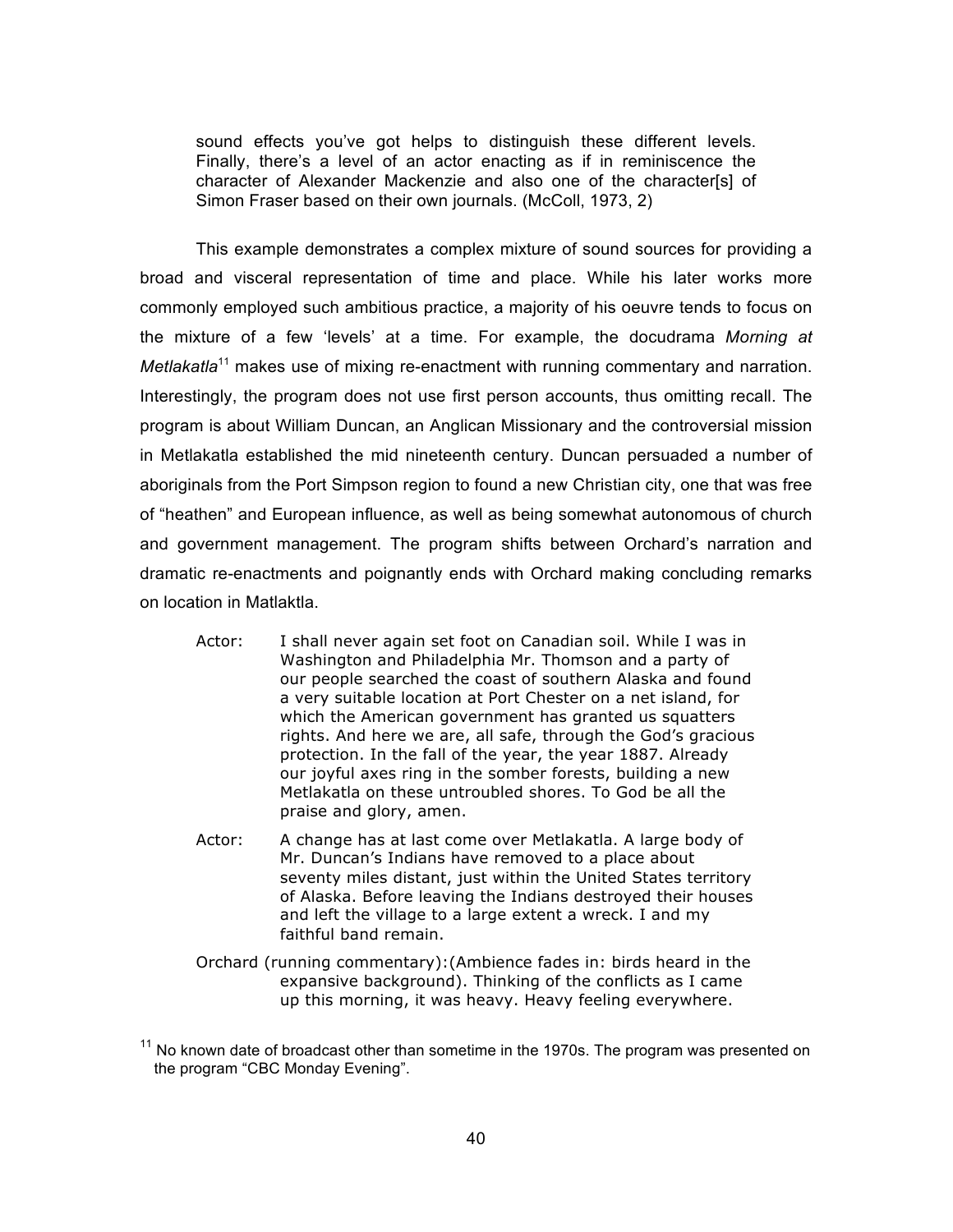As the hours went by they seemed to resolve themselves because Metlakatla is so peaceful now. The sun is warming everything up and the breeze is playing with the trees. Birds are flying everywhere: squawking, chirping, and singing. The children were playing and the men were hammering. (Ambience fades out).

Orchard (narrator): It was noon and there was the ferryman approaching up the channel to take me back to Prince Rupert. The water was sparkling around him. I had seen all there was, I suppose, all there was to see. I had come like a traveller who passes through. Like a stranger, coming and listening, and going away again.

Although this piece is atypical to the majority of Orchard's works for the CBC (as it relies primarily on re-enactment), it is representative of the effectiveness of levels of remove. As the majority of the story is told through re-enactment and narration, Orchard uses running commentary to begin (describing the arrival at Metlakatla by boat) and to end the program (reflecting on the place's history and his personal experience). The bookending of extemporaneous observations establishes the dramatization as belonging to historical account.

While the possibilities of recorded sound in communicating an understanding of place might appear more evident today, in the context of radio in the early 1960s it was a different story. It was only when the tape recorder became available that location recording emerged as a practicality for broadcasters. Prior to tape, wax disc recorders (similar to the phonograph) were used by CBC radio for collecting 'instantaneous' recordings beyond the confines of the studio. In the 1930s, the CBC invested in wax recorders for the purpose of preserving the dialogue of key events (such as speeches made during a Royal visit) for future broadcasts (Hogarth, 2010). Around the same time, British Broadcasting Corporation (BBC) Radio had been building portable recording units in small lorries and driving them to remote locations for the creation of "special features" (Orchard, 1974). At the time, the process of broadcasting actuality, as it was referred to at the time, was further complicated by the editing process, in which a series of the devices were used to mix down selections of recordings to single discs, which were then played 'live' on air (Franklin, 2009). The process of dubbing down greatly reduced the clarity of the audio signal as distortion was added with each duplication. While the wax disc or wire recorders of the time did offer the possibility of recording outside of the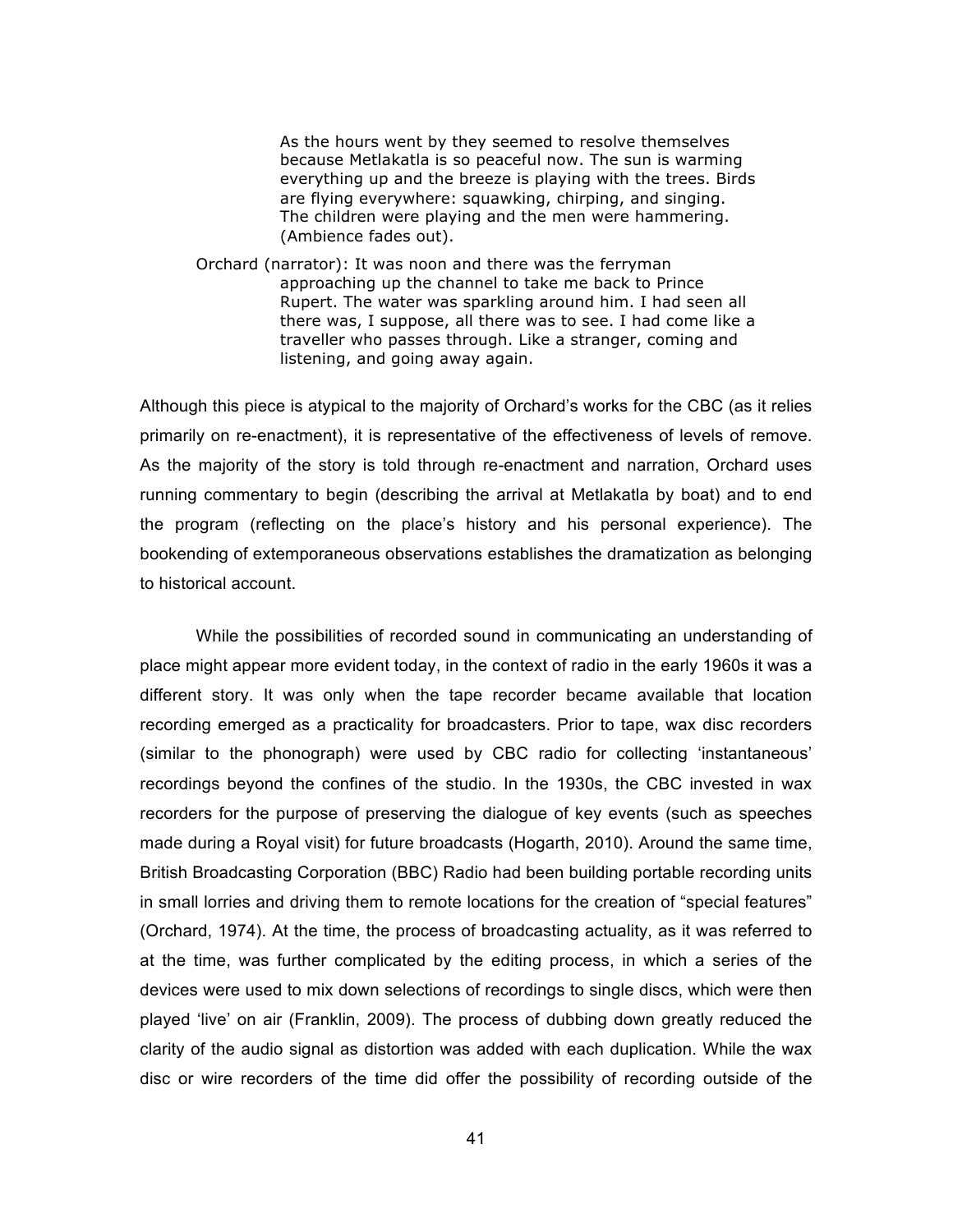studio and increased the presence of extemporary recordings on air, it wasn't until the tape recorder was incorporated by broadcasters that the potentials of capturing and relaying 'actuality' became a realized practice.

The often debated relationship between reality and representation has been perhaps the most challenging aspect of the documentary form since its emergence in the early 20th century. While contemporary film scholarship considers works to be both representational of the event as well as an object in the present (Clarke, 1997; Marks, 1999; Shaviro, 1993), the challenge of mediation is being aware of the effects of the representation. Sterne (2003) writes that the idea of "vanishing mediator" (218), that a copy faithfully represents the original form, is a cultural myth that has been exploited by advertisers of reproduction technologies. The promise of fidelity has been one of the great marketing strategies of the 20th century. Edison's "Tone Tests", for example, capitalized on the infancy of the audience's listening experience with reproduced sound (Thompson, 2002). The importance of Sterne's claim is recognizing the impact advertising has had on the general understanding and interpretation of recording media. As consumers subscribe to the belief that the mediated representation is just like the original, we must also consider how this influences the interpretation of representation in all forms, including documentary film and audio.

In one of the many insightful moments of *The Audible Past*, Sterne (2003) critiques the notion of original versus copy in regards to reality and recordings.

By virtue of their physical location, all sounds are *different* sounds, my argument is historical in scope: the 'original' sound embedded in the recording ... certainly bears a causal relation with the reproduction, but *only* [original emphasis] because the original is in itself an artifact of the process of reproduction. Without the technology of reproduction, the copies do not exist, but, then, neither would the originals. (Sterne, 2003, 219)

Perhaps the most useful application of this understanding is in debates regarding authenticity in reproduction, most notably found in arguments surrounding Walter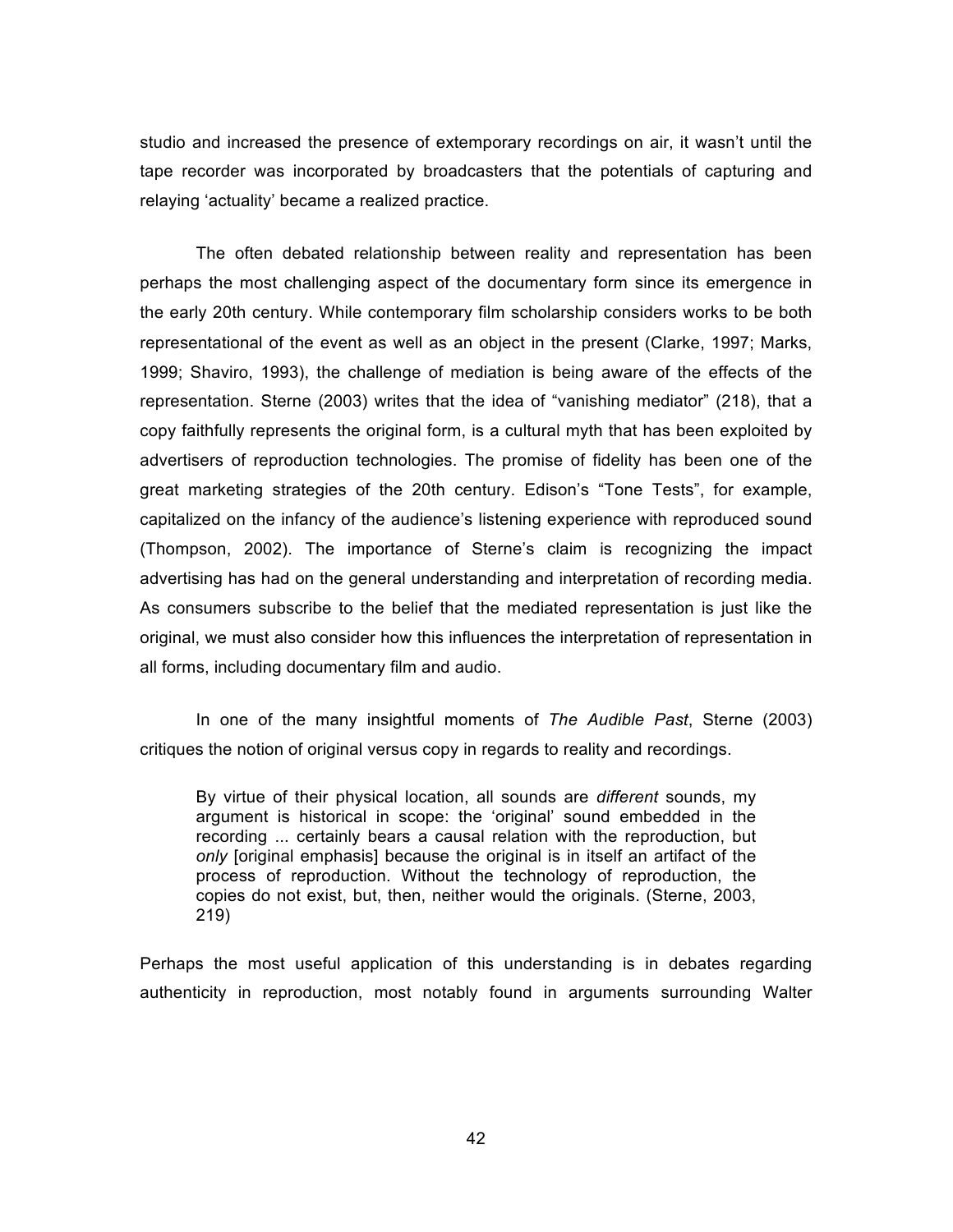Benjamin's concept of the *Aura.*<sup>12</sup> If the original is an artifact of the recording process, as Sterne argues, what is the role of authenticity in a mediated society? I suggest that as Orchard considered recording as producing artifacts, he also recognized that the recordings were of accounts made specifically for the recording. Just as the recording technology creates its own perspective, the recounting of the events for documentation produced unique moments of reflection.

With the tape recorder came many benefits that shaped how recorded audio is thought about. The accessibility to events, both near and far, the efficiency of editing, the ease of duplication, and the improved signal afforded new ways of thinking about the representation of the world through sound. Franklin (2009) suggests that the inclusion of remote recording radically shifted the general audience's relationship to the radio in England, from passive listeners to frequent contributors. Perhaps most importantly, like the 35 mm camera, the tape recorder became a ubiquitous device that permeated the daily lives of many homes with modest incomes. Not only did tape enable private acoustic space through the introduction of the Walkman (Bull, 2004), but it resulted in a new generation of unintentional documentarians. It could be, as Orchard (1974) wrote, "a serious tool or a light hearted toy" (29).

Just as the editing process implies a manipulation of events, it is easy to forget that the act of recording impacts equally on the formation of the document. Who is the recordist? What is the environment like? What kind of dialogue is encouraged? What equipment is used? All of these factors play into the creation and interpretation of artifacts made historical over time. These were questions that were fundamental to the early development of soundscape studies and will be covered in Chapter four. As well, I will examine the impact of audio editing from the perspective of both producer and listener in relation to Benjamin's (1936) argument that the juxtaposition of recordings

<sup>12</sup> While Benjamin's *Work of Art in the Age of Mechanical Reproduction* ([1936] 1968) is his most well known writing on this topic, a more nuanced reading that bypasses the quasi religious implication can be found in *The Arcades Project* (1999) in which he states: "The trace is the appearance of a nearness, however far removed the thing that left it behind may be. The aura is the appearance of a distance, however close the thing that calls it forth. In the trace, we gain possession of the thing; in the aura, it takes possession of us" (1983; 447). For a thorough survey of Benjamin's uses of the term see Miriam Bratu Hansen's "Benjamin's Aura" (2008).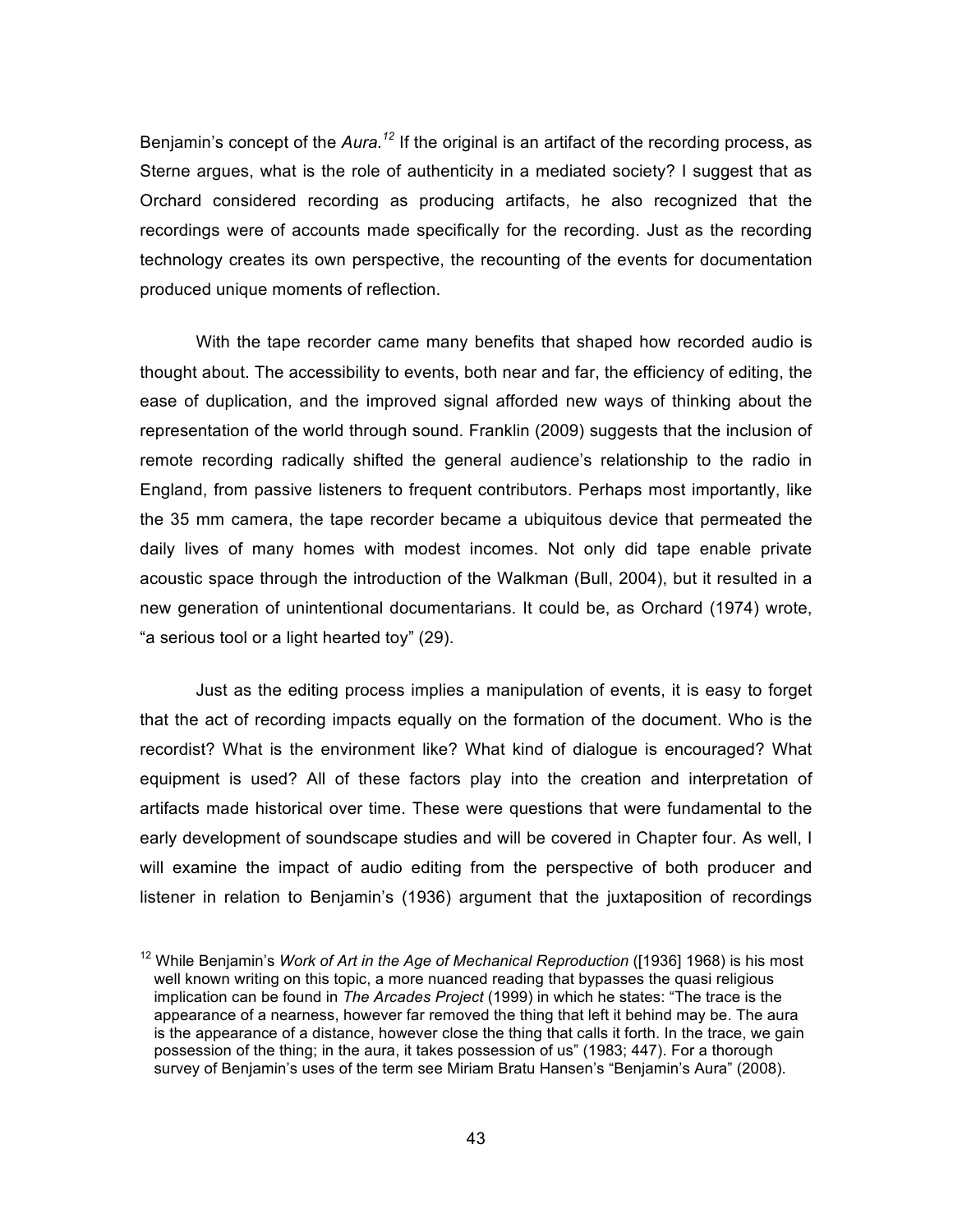presents new ways of imagining the world. Similar to historical accounts, recorded events are often accepted as fact, as singular truths: 'photographic evidence,' for example. This issue is not raised to discredit the value of representation, but rather to suggest that it implies authorship and effect. While the recording process requires a set of techniques and technologies to be performed, it must also be recognized that the performance of recall follows a similar process that contributes to the subjective rendering of reflections of the past.

As Meaghan Morris (1990) wrote, "Anecdotes need not be true, but they must be functional in a given exchange" (15), Orchard's recording method was designed to portray impressions of the region's history. The interviewees, the dialogue and aural qualities, provided the listener with inscriptions of the characters of BC's past, and the artifacts contained on tape provided, for Orchard, a sense of the past.

Well, they were factual in a kind of way, but very very limited. After you had heard about thirty, or forty, or fifty from one particular ... area, you began to feel through all this to the true currents that were running through that part of the world ... In a way that I would never get from the history as it has been written, or printed, or reproduced in some way. (Orchard, 1978)

As Orchard considered the recording a historical document only through the virtue of time passing, and was more interested in 'a sense of place' rather than providing a definitive account, his productions allowed for a sense of playfulness on the part of the stories he collected. While he favoured certain interviewees for their unique vernacular and active memory, Orchard generally was not concerned with fact checking, or avoiding contradictions. Rather, by recording a multitude of perspectives, he gathered moments, or impressions, that were suggestive of the suggestive of the past, not *the* past.

I know it [fabrication] happened with Harry Marriot and his tall stories ... I had somebody come along after and say, "Well, that's so much bullshit", or whatever it was he was saying, you know. And I don't know, and I don't care, because it's introduced as ... "Caribou Tales" ... True, it's about certain people and so on like that; so what? If I'm definitely making a historical program, then of course you're going to check every darn thing. (Laughter) And by the end of that, you'll have such a dry sort of program that nobody will listen anyway." (Reimer, 1978, 6)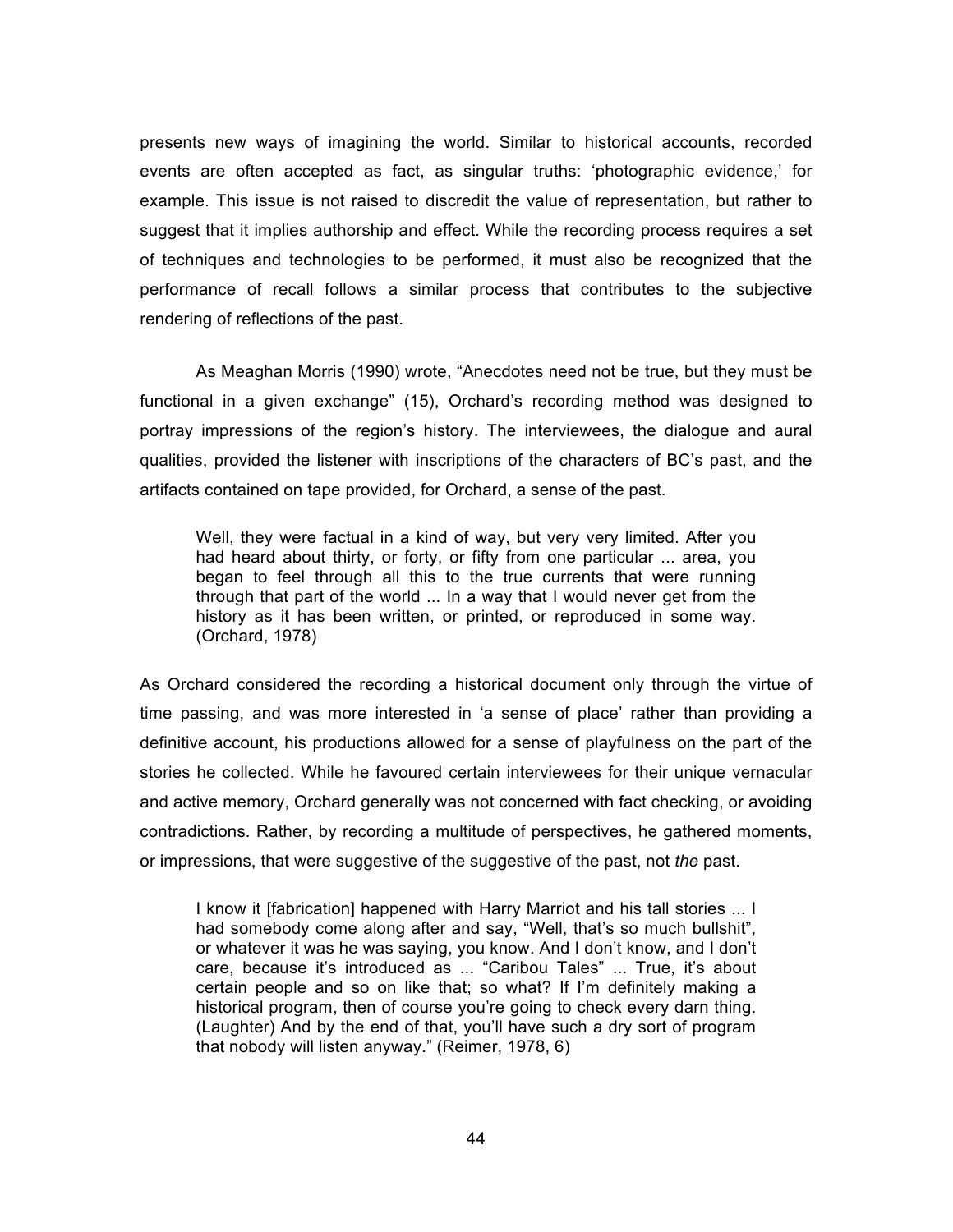This is not to suggest that Orchard was indifferent to historical merit: "I would certainly be as accurate as I could." Rather, he was exploiting the medium as best he knew; "you're really trying to draw people into a sense of time, a sense of atmosphere. Even if the story is untrue, largely untrue and rather tall, it gives a sense of the feeling of the times" (Reimer, 1978b, 6). Like Sterne's 'vanishing mediator', Orchard understood that the accounts recorded onto tape were not historical artifacts of the times they portrayed but rather became historical artifacts from the time they were made. Ultimately, these were accounts made for the tape recorder at the behest of Orchard's direction and as such would not have existed in such form without his intervention.

While levels of remove is used to varying degrees throughout his career, it is more apparent in later works, such as *A Journey of Two Summer Moons* (1974). This program was based around recordings made of Orchard and Vancouver actor and broadcaster Peter Haworth as they traced the steps of British explorer and fur trader David Thompson in 1807. Mixed with the observations of the landscape (how it appeared when Orchard and Haworth did the journey while speculating on how it would have appeared similar and different to Thompson) are recordings of an actor reading Thompson's journal mimicking what they believed Thompson's voice would sound like; "Just as we in our conversation slip into the past, so Thompson's subjective reactions and observations are brought into the present" (Orchard, 1974, 35).

- Collins: The Kootenay Plains are low and level. And the country are [sic] not withstanding the rugged snowy appearance of the chain of mountains. All around [sic] is pleasant [ambience fading in], and one might pass an agreeable summer here.
- Orchard: We're at Kootenay Plains, the famous Kootenay Plains. Near a bridge, a little wooden bridge that goes across the North Saskatchewan here to the other side where the plains are very extensive, and a good deal of this is going to be flooded.
- Haworth: It is undoubtedly a very impressive area. It's so big. I'd imagined before I came here that it was just a small sort of meadow like area, maybe a few miles. The actual area is much, much bigger. Hemmed in by mountains.
- Orchard: Perhaps half a mile up the bridge here, where a little stream comes down, it's more than likely that it's just there that Thompson camped. It's right by the flats of the river. They could draw up their canoe very easily and the horses would get pasturage, and there was wood just behind them. And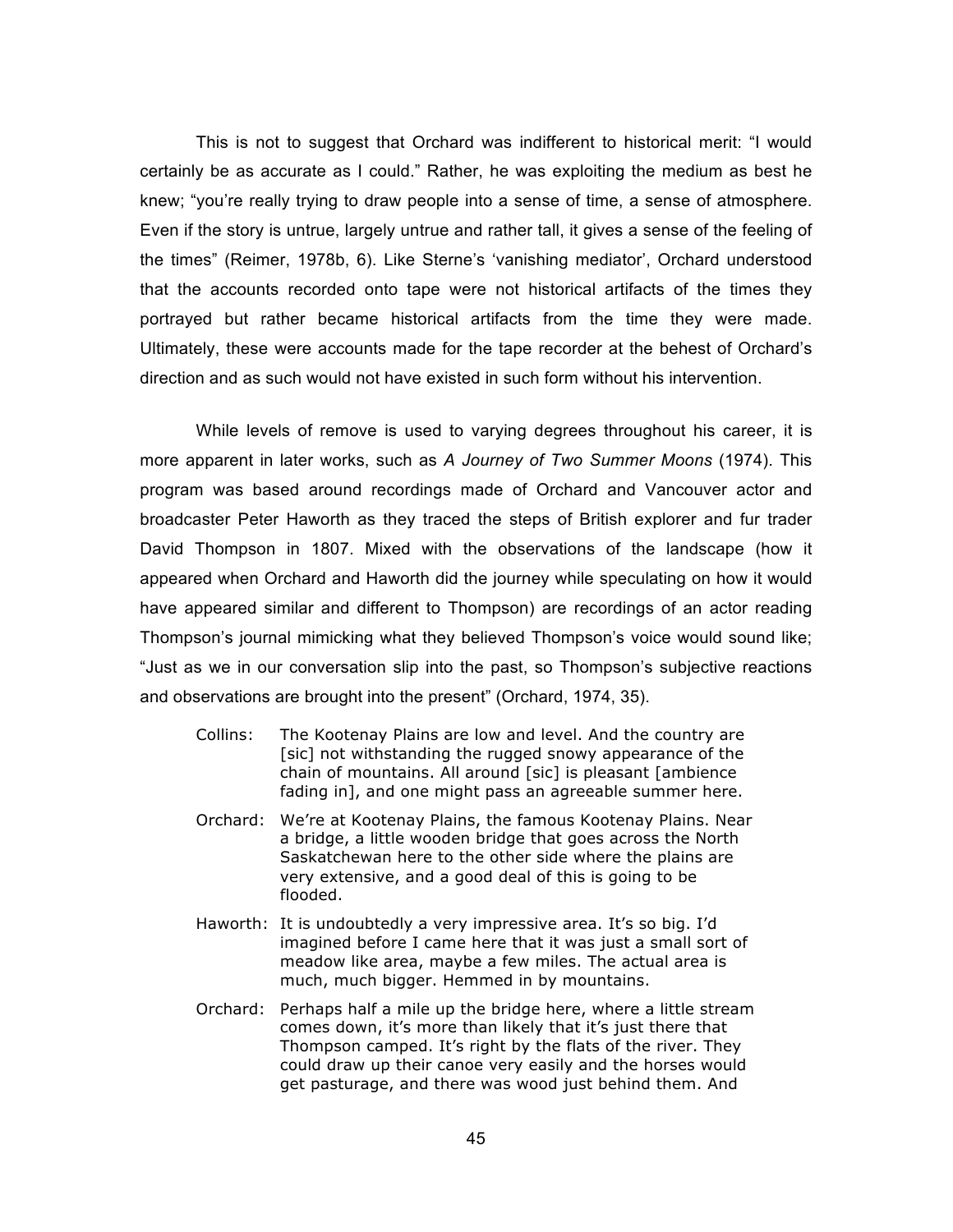of course they had the water from the stream itself, which they (Haworth: Ya) which they'd use rather than the water of the river.

- Haworth: It was, I suppose, in a way a kind of oasis in the wilderness to them. It was green, fresh, lovely. The dark green of the fur trees up the mountainsides, and the very pale green of the plains in front of us. It's an area that people seem to remember all their lives to fall in love with, as it were.
- Orchard: There's a kind of rhythm about this place, things are almost in a dance.
- Haworth: Everything is quivering, isn't it?
- Orchard: Yes, it's very light. It's kind of a livable place in spite of the fact that the mountains are fairly close around. But they're very beautiful, light in colour and not brooding, too much, as they are further up when the river gets up around, really into the central core of the Rockies. It's a bruiting big ice field sort of country.
- Haworth: This was really the last place where they could rest for a few days; take stock of their provisions; hunt; and prepare themselves for the ordeal of crossing the mountains [ambience fades out].
- Collins: At the foot of the rocks behind the plains are the lodge poles of a Kootenay camp presently deserted. I observe that their tents are constructed with poles, like those of our plains Indians, and covered with leather in the same manner. Opposite the plains on the south side of the river we see many more deserted camps where all the huts and tents are formed of split wood…

While location sound was used in many of his productions, he was first and foremost a recorder of personal accounts. Aural history implied, for Orchard, the priority of the individual's presence over the content of their dialogue alone. While environmental sounds can be heard in most of Orchard's productions, the inclusion of such sounds was a practice that developed over time. As such, *A Journey of Two Summer Moons,* one of his final productions, stands out in Orchard's oeuvre for its use of environmental sound, which Orchard referred to as 'aural space'. Sounds "belong[ing] to a quiet river, a rushing mountain, bulldozers building a dam, a windy promontory, birds, the gurgle of water under a bridge, road traffic, a train" (Orchard, 1974, 34) were discussed in the running commentary, comparing what they experienced in relation to what they believed Thompson would have experienced a century before. From a sound studies perspective this technique of interpreting the environment through its sonic diary affords listeners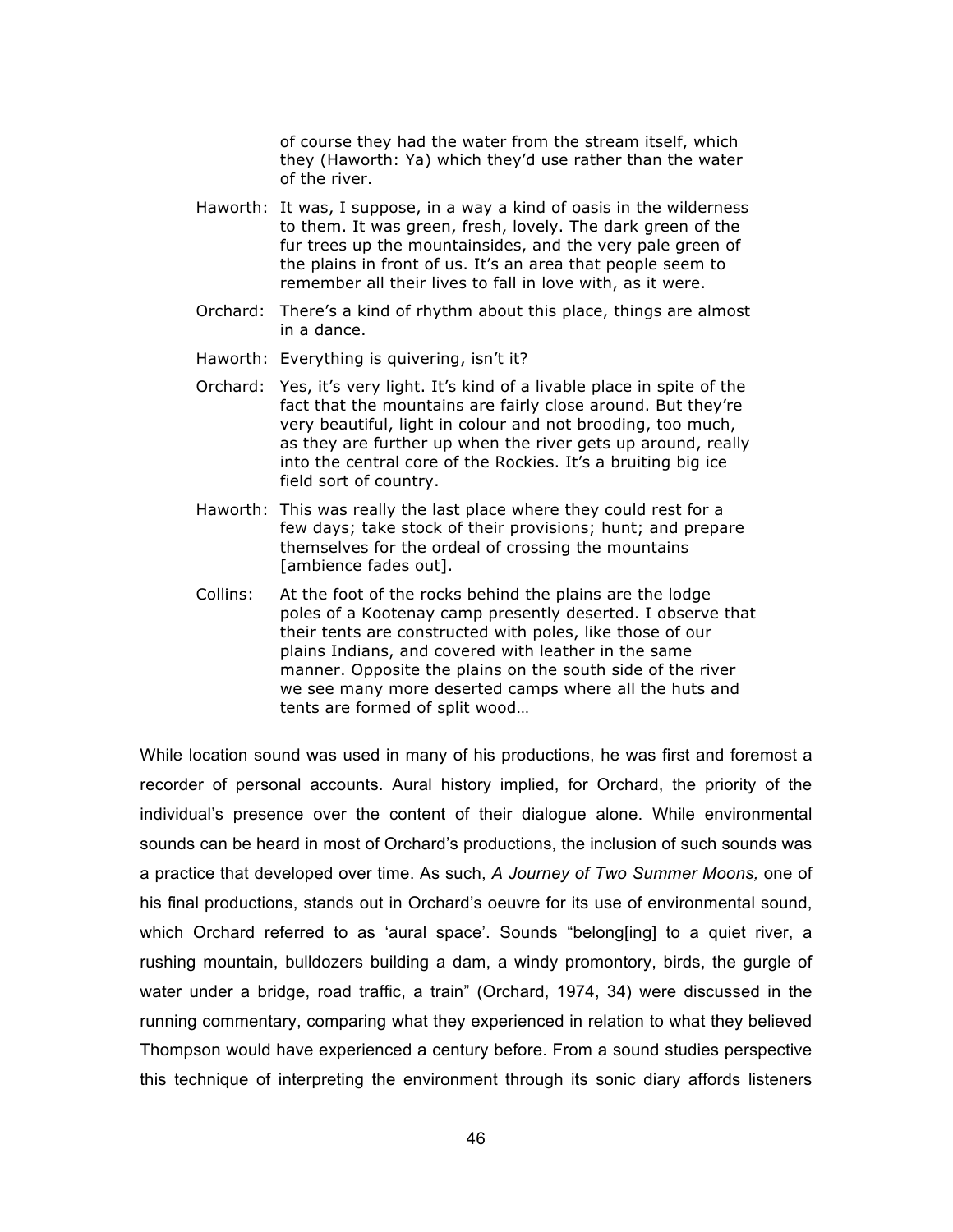today a chance of hearing some of what Orchard and Haworth heard, while also providing insight into how they interpreted the environment themselves.

As Sterne's vanishing mediator concept brings awareness to the effects of mediation, the system of levels of remove indicates the motivations for Orchard's production practices while suggesting attentiveness to the limits and potentials of mediated representation. While he was concerned with the recording of authentic individuals from the region's history, he was not as concerned with the accountability, per se, of their descriptions. Actuality, for Orchard, was the present. Ultimately, recollections of the past were only significant in how they impacted upon those in the present. We could say that when Orchard recorded accounts he was listening for resonances of the past imbedded within the memories of each individual.

# **3.5. Preserving Emotions**

Aesthetic judgments such as the quality of voice (i.e. being phonogenic), content and tempo all guided Orchard's decisions in the recording process. I suggest that Orchard's background in literature, history and theatre, as well as his training as a radio producer, instilled in him a unique understanding of how to approach media production. Was this artistic approach a downside to the long-term value of the collection? I don't believe so as the collection speaks of Orchard's encounters and veneration with the region's "old timers". I do, however, feel that an understanding of Orchard's motivations is beneficial to the interpretation of the *Aural History Collection* in the Provincial Archives and along side Budd's work (2005; 2010) it is my aim that this thesis contributes to that understanding.

Any collection raises questions about power, ideology and value (axiology), and the *Living Memory* section of the Aural History Division at the Provincial Archives is no exception. Orchard, like many oral historians and anthropologists of the time, was a white, upper middle class, and foreign educated male. His background had instilled a different epistemology than most of those he interviewed. He was interested in the province's past and wanted to learn about something he did not know; what Paul

47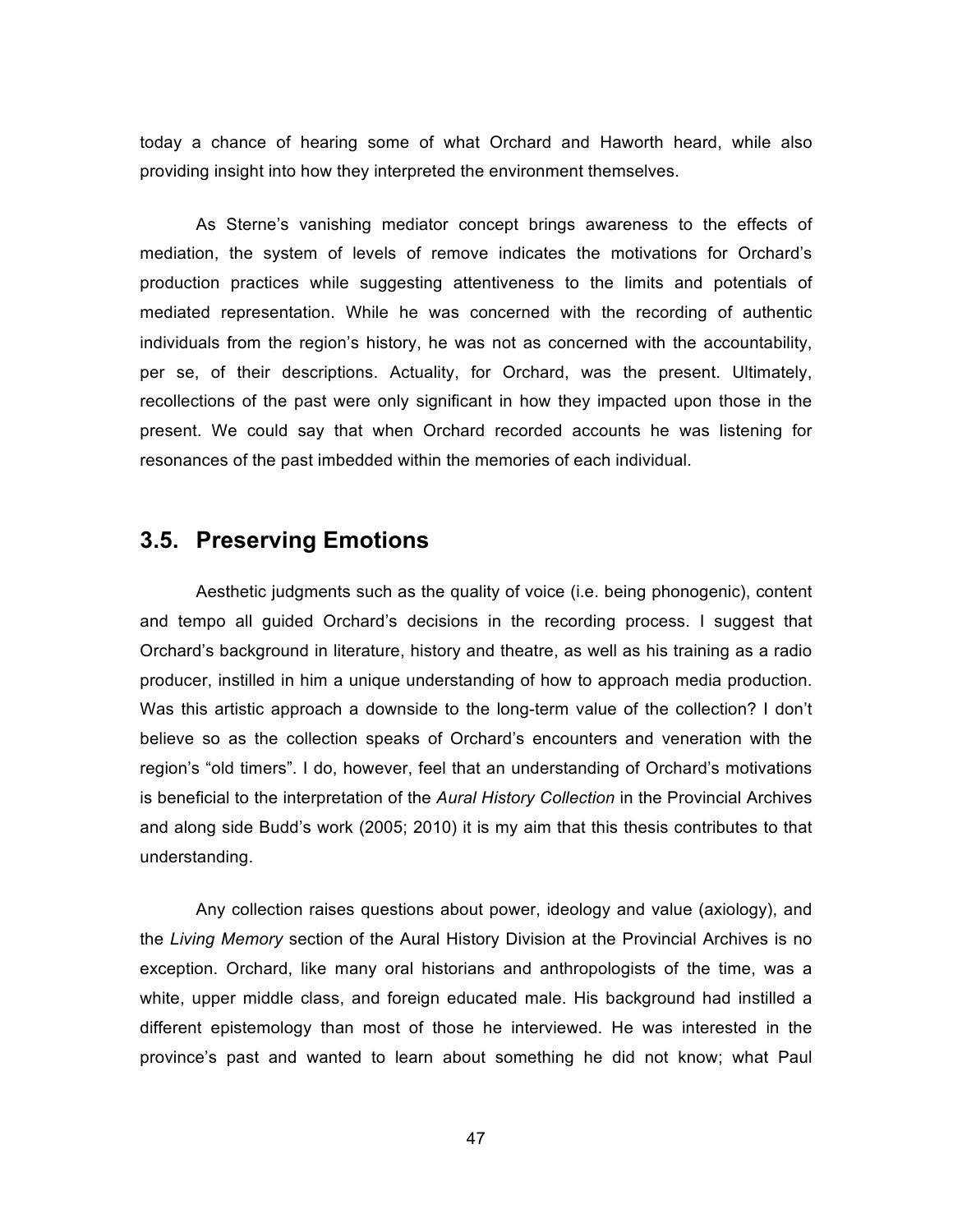Thompson refers to as the *modus operandi* of the oral historian (cited in Budd, 2005, 11).

An understanding of the value system that guided the collection is vital to the evolution of its interpretation. One of the key points when considering the archive today is the influence of the aesthetic values of the radio producer. Recording has long been associated with the act of preservation, and decisions about what is worthwhile for preservation have an influence upon how the past will be conceived. Regarding the aestheticization of sound documents, Sterne (2003) states:

In many ways, embalming is an analog of [the] studio process. Both transform the interiority of the thing (body, sound performance) in order that it might continue to perform a social function after the fact. Like the cosmetic touch-up of corpses, even the most "realist" approaches to sound recording took extensive steps to beautify the product for future ears. (297)

What recording technologies do, Sterne (2003) demonstrates, is preserve the "exteriority" of sonic events for a period of time, with unique bias. The use of recording technology as a way to extend an individual's presence in the social world is a fundamental component to Orchard's approach to media production. Through the promise of preservation he was able to assemble the extensive oral history collection under the fact that many of the interviewees, who had lived through much of the province's developing stages, were nearing the end of their lives. The CBC funded the massive interview collection with the understanding that these recordings would become the basis for future productions (McColl, 1973). The *Living Memory* collection today is the result of extensive bias, the bias of an aural historian who was trying to record emotions (in other words, individuals with active memories) as well as the bias of a radio producer trying to record compelling storytellers.

The practice of collecting interviews prior to any specific production plans was not unique to Orchard's project at the CBC. The proliferation of remote recording practices that had begun in the 1950s through the Canadian crown corporation was a result of the portable equipment and the interest "to enrich the biographical record of important figures" (Franklin, 2009, Appendix). CBC archivists Dan McArthur and Robin Woods had encouraged broadcasters such as Peter Stursberg and Mac Reynolds to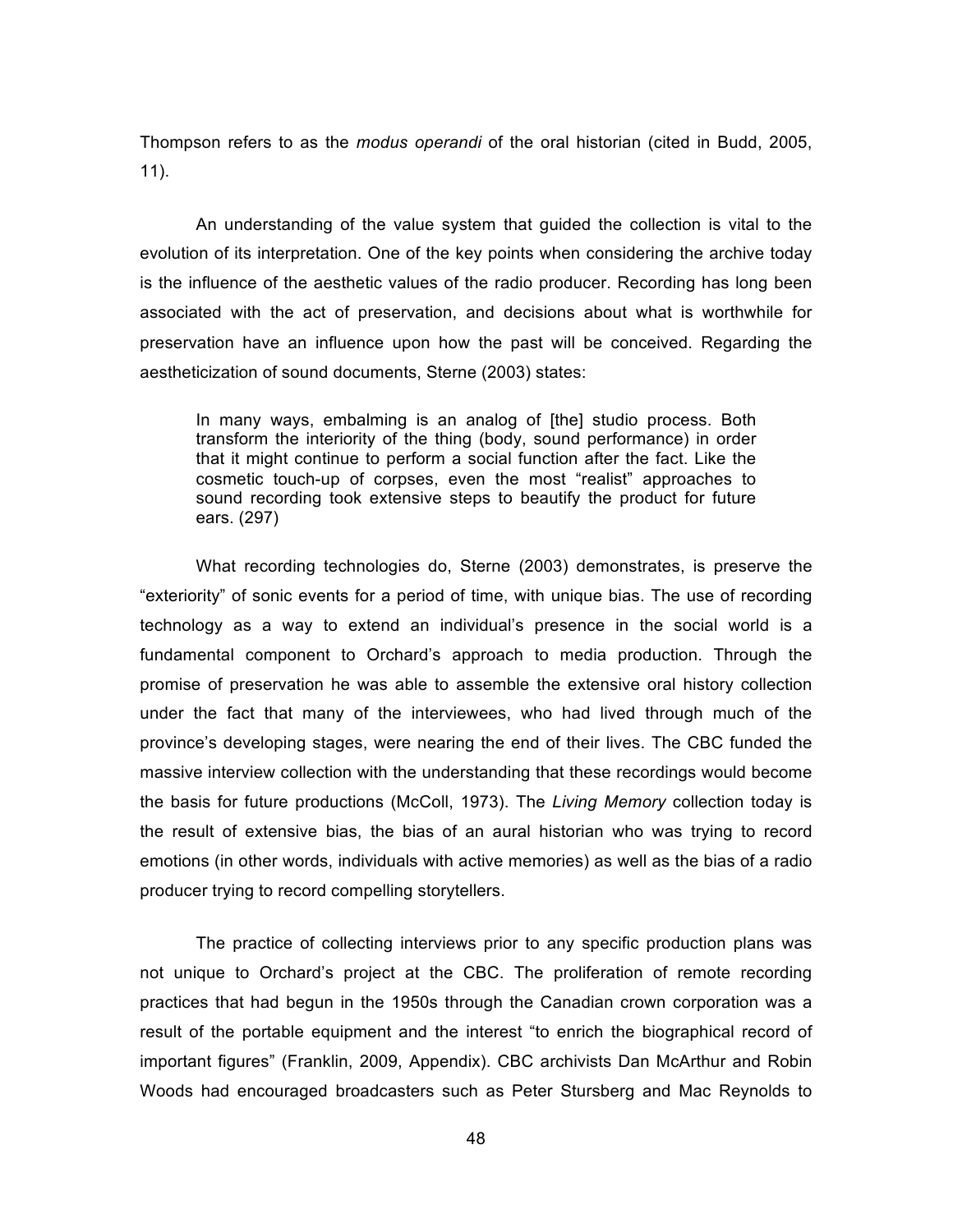conduct interviews, strictly for preservation, with and about those who were a part of Canada's development (Franklin, 2009). The materials would serve as posthumous memories of the 'great and the good' (Stursberg, 1993, 1). While this demonstrates that Orchard's collection was not unique to the CBC in the assembly of recordings of historical figures, it does suggest a possible unique value to the collection. While historical recordings are understood to preserve the "exteriority" of the sound (Sterne, 2003), Orchard's motivations as aural historian obligated him to document the emotional accounts of his interview subjects. While it could be said that any recording of voice captures emotional inflections, it was the relationship of the emotional response with the story of the past that had compelled Orchard to record the event.

While the distinction between aural historian and radio producer is pronounced throughout this thesis, as a media producer it is unlikely that Orchard was aware of, or concerned with, this distinction. Orchard was a radio producer who focused on historical account. However, as the *Living Memory* collection becomes more historical and significant with every passing day, understanding the choices that resulted in the collection become more pertinent. In the following section I will discuss Orchard's role as lecturer and course designer at Simon Fraser University after his departure from CBC in 1974 as the courses provide great insight into the methods that guided his work at the CBC.

# **3.6. Concept and Design at Simon Fraser University**

After 18 years at the CBC, Orchard felt that he had achieved what he could as a producer focusing on the region's past. His final series *People in Landscape* had finished a run of four seasons, and he had been producing individual pieces for various programs such as *Bush and Salon, Tuesday Night* and *Between Ourselves.* That same year, 1974, he took a lecturer position at SFU teaching courses on aural documentation in the Department of Communication Studies. He had been asked to lecture at SFU because "some of the professors up there had heard my work" at the CBC and were looking for a "worker in sound and tape to complement the work in photography ... and the visual side of things" (Duffy, 1978, 8). However, he quickly felt that the work he was more interested in belonged in a more general studies program: "Some of them [the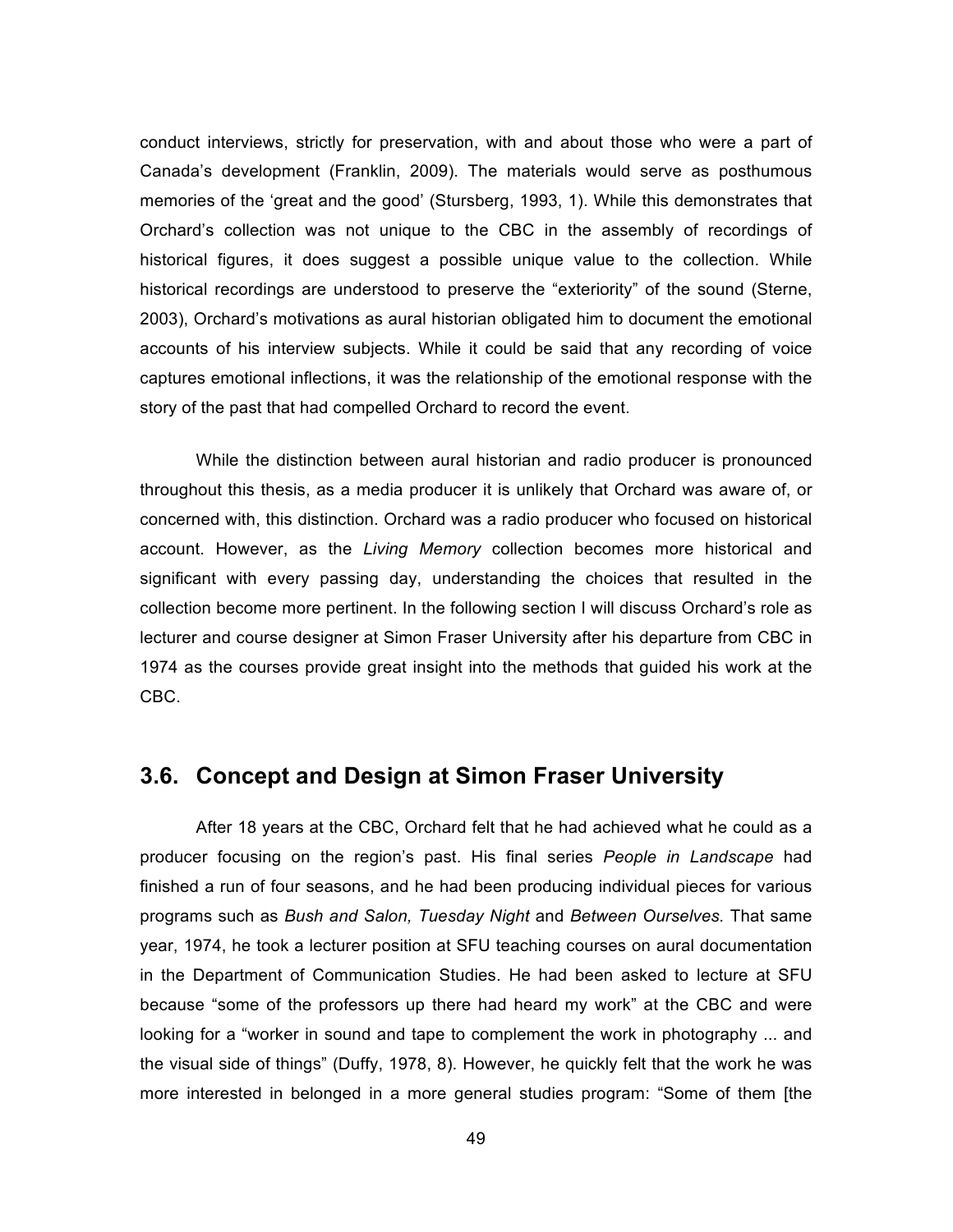faculty] did, very definitely [understand], but I had quite a struggle to get the kind of curriculum that I wanted, and to get the courses that I wanted, and I had to explain myself constantly, over and over again, because it was something new" (Duffy, 1978, 8). This sentiment is seen in a letter I presume was addressed to the Communication department regarding the value of Orchard's stream of Aural History courses:

We all know that when words and numbers became symbols and were able to be fixed in space, our civilization entered a new era. A statement could be read and re-read, interpreted, analyzed, rearranged and so on. The impact this made on human development was so vital that the written or printed word is still the medium in which we carry out the greater part of our academic work. But with the arrival of the tape recorder the fixing of words in space has taken on a new dimension, and it is now possible to make a record of words spoken, including the inflexions, rhythms, tempos and pauses, which themselves are part of the meaning. In addition, something of the personality of the speaker is likely to get onto the tape, together with the background sounds and sense of the acoustic dimensions and qualities of the space in which the words are spoken; and because we are so used to communicating via the written and printed word, we forget that all this, too, can be part of the meaning. (Appendix A)

By mirroring the rhetoric of Walter Ong and McLuhan, and to some extent Schafer, this framing is indicative of Orchard's feelings towards academia's arrested development of the applied uses of media for historical and cultural studies. It echoes Ong's (1982) 'neoorality,' the techniques of oral society with the technologies of a literate society by placing an importance on the evolution of methods of communication, particularly developing, as he saw, the potentials of the tape recorder.

Given that sound studies today is not an autonomous discipline per se but rather provides different frameworks for examining and making new connections between existing fields of study, we can comprehend some of the tension that arose through Orchard's conception of audio documentation education. This section will look at the courses Orchard proposed and explain, from his perspective, why they failed to realize their full potential.

His background in history, theatre, literature, as well as interest in art and music that had provided him with an exemplary skill set for the CBC put him at odds with some of the faculty at SFU. "Most CBC producers have these kind of backgrounds, and they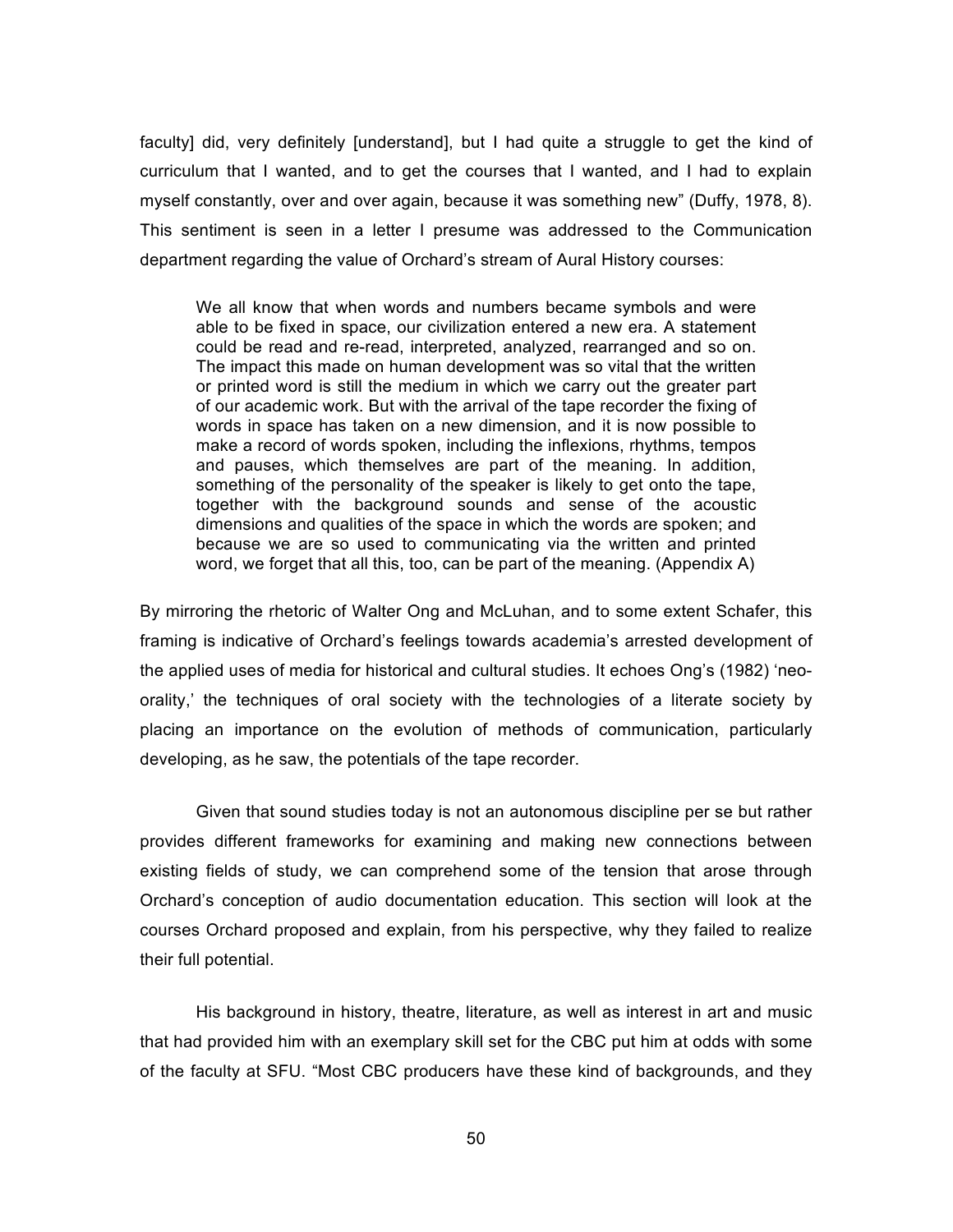didn't get any particular training; they got training in other things, and then they were brought together into this different medium, but one that could make use of this sort of thing" (Duffy, 1978, 11). In this regard, particular course proposals were considered too broad to belong to a single department and were more suited to general studies, or cross-discipline programs. Reflecting on this, he stated:

When I got down to it and was working out my programs and began to see the importance of this, more and more importance of this to the university as a whole, more and more I began to feel that their interest in it was altogether too narrow and special for what it was, and that that kind of work should have been in general studies and applied to geography, history, literature, playwriting, education...a general understanding of what it is to make a tape and what it is to edit a tape [while] rather basic and rather important, [is] just like writing good English, writing an essay and things like that. (Duffy, 1978, 8)

For example, Appendix B shows the proposed outline to the Faculty of Canadian Studies for a series of courses based around Orchard's research of BC's history. What is of particular interest in this document is the list of contributors it calls for. As the province's history relates to all residents, the History course would have had contributors from "Archeology, Anthropology, Political Science, Sociology, Economics, Communication Studies, Biology, Geography and Geology" (Appendix J). The broad range of contributors would provide the program with a breadth of interpretations, values and methodologies.

Regarding the making of documentaries, Orchard wrote: "I think it's very important that students have a certain background, which communication students, by and large, don't have: first of all in history, and particularly in BC history, both of the content of BC history and the general training of history -- the historical method, the approach to documentation, approach to source material" (Duffy, 1978, 10). While this shows Orchard's bias to his own research interests and education, it also represent a comprehension of complexities that are beneficial for the construction of documentaries.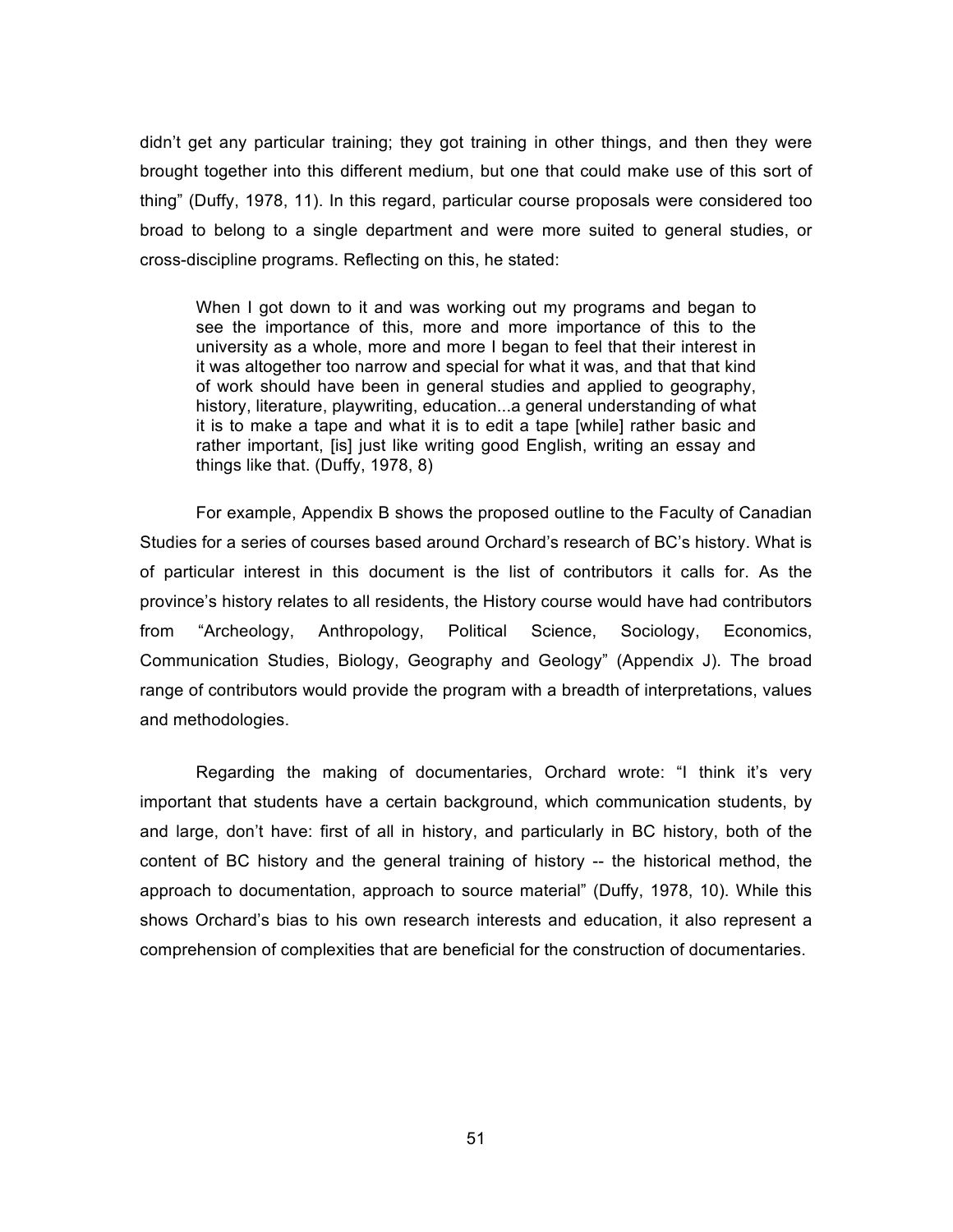While less ambitious, his *Aural History I* course outline for the Communication department represent his core epistemology and methodology of acoustic representation.<sup>13</sup> The outline reads:

#### *CMNS 332 - OBJECTIVES*

*To Learn about:*

- *1. The nature of sound tape recording and its meaning for today.*
- *2. The document in sound: its various categories.*
- *3. Acquiring information from tapes: listening, making outlines, selecting.*
- *4. Using the information*
- *5. Related research.*

*(Work on the above objectives will culminate in the first major assignment, which will be written.)*

- *6. Recording techniques and qualities.*
- *7. Conducting recorded interviews.*
- *8. The running commentary.*
- *9. Narrative.*
- *10. Tape editing.*
- *11. Compiling a simple documentary in sound.*

*(The second major assignment will be a compilation in sound of interview material and narrative, while the third major assignment will be a review and critique of sound tape recording as explored during the course.*

While this suggests a general discussion on the uses and potentials of the tape recorder, it also indicates elements of levels of remove. Most significant is the importance of 'The running commentary'. While journalists did experiment with location recording as early as the Second World War, subjective interjection was a developing technique. Reflexive documentary filmmaking had been developing through the early

 $13$  I believe that this document is from 1974 as there was no date attached to the original document. (See Appendix E)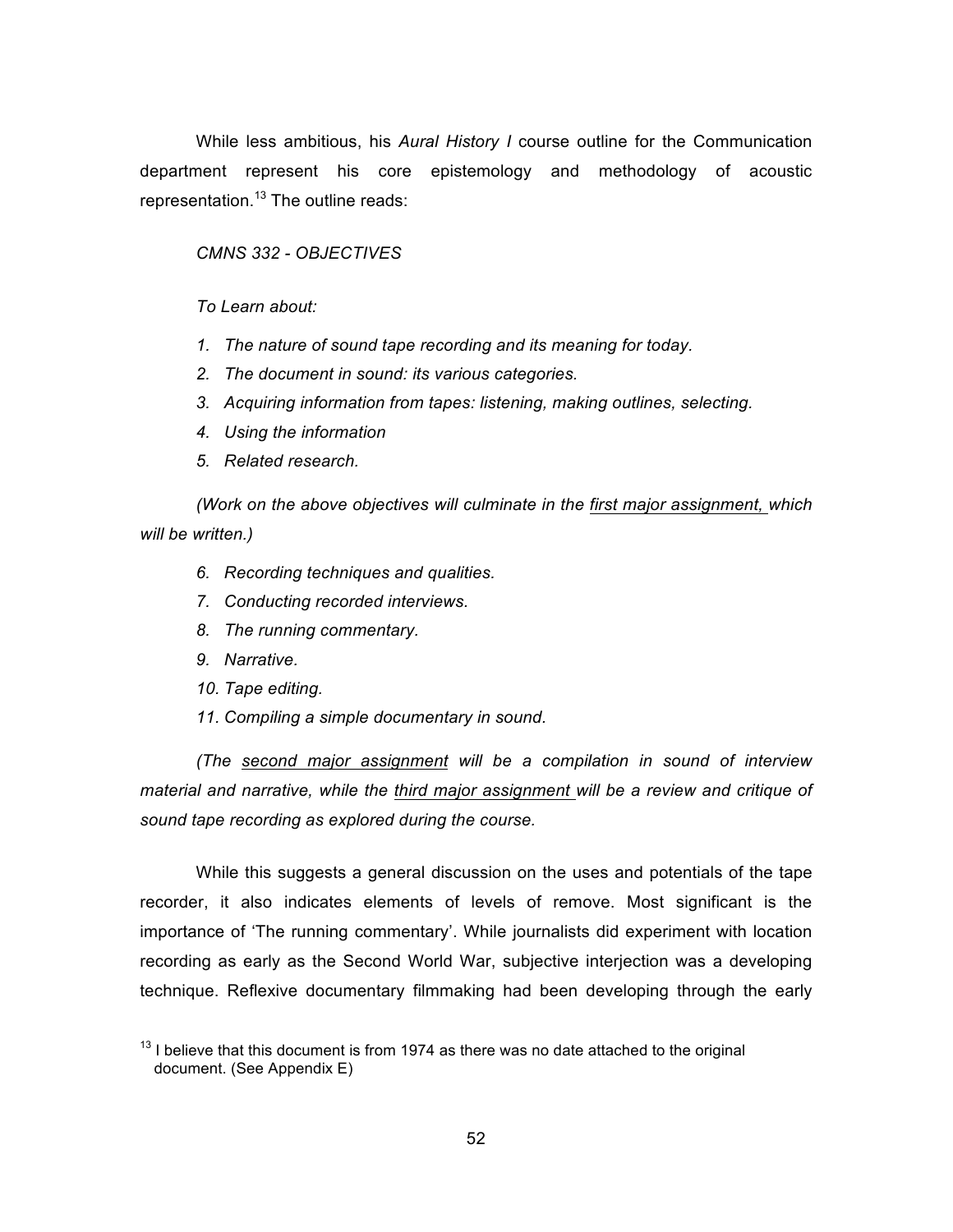1960s (Nichols, 2001); however radio productions of the time were often more conservative — relying more on the traditional and authoritative performances of factuality, as constructed in the studio. This has been emphasized in Biewen's (2010) introduction to the edited book *Reality Radio: Telling True Stories in Sound,* writing about the relatively recent practices (post 1980s) in radio documentary,

In fact, our essays [in the book] argue that it's the very subjectivity of their work — the editing of words into 'poetry,' the manipulation or even manufacturing of sound, the synthesis of chaotic material into a cohesive idea, even the injection of pure fiction — that allows them to say something important, to achieve something closer to the 'real.' The embrace of the subjective is part of what distinguishes this work, which I'm broadly calling documentary radio, from conventional news. (5)

I suggest that Orchard's ambitions in academia were ahead of their time. While the lower level course *Aural Documentation I* continues to this day (renamed *Introduction to Electroacoustic Communication* to fit within Truax's framework), the larger scope of Orchard's hopes for the inclusion of the tape recorder as a literary device continues today as a recognized, yet largely unrealized, possibility of pedagogical practice.

As convinced as Orchard was about the potential of the tape recorder as a device for literacy, he often found himself at odds with the different departments, particularly History. This is not unique to Orchard, as the discipline had, until around the early 21<sup>st</sup> century, "been engaged with two major battles with the established tradition of historiography  $\ldots$  the struggle to ensure acceptance of the validity of oral sources" as well as "the attempt to widen the horizons of historical research" (Passerini, 1998, 53). Oral history is recognized as being conventionalized at Columbia University under the guidance of Allan Nevins whose book *The Gateway to History* (1938) proposed opening up history to the voices of individuals, "a systematic attempt to obtain, from the lips and papers of living Americans who have led significant lives, a fuller record of their participation in the political, economic and cultural life of the last sixty years" (cited in Sharpless, 2006, 21). In the interviews available at the Provincial Archives and his own writing, Orchard (1974) argued that in the 70s the practice of oral history was discredited in the academic world because of the role subjectivity played in the creation of the story. He stated that arguments against oral history were often along the lines of "it's all just hearsay; it's just coming through memory, and I want facts" (Duffy, 1978, 12). To justify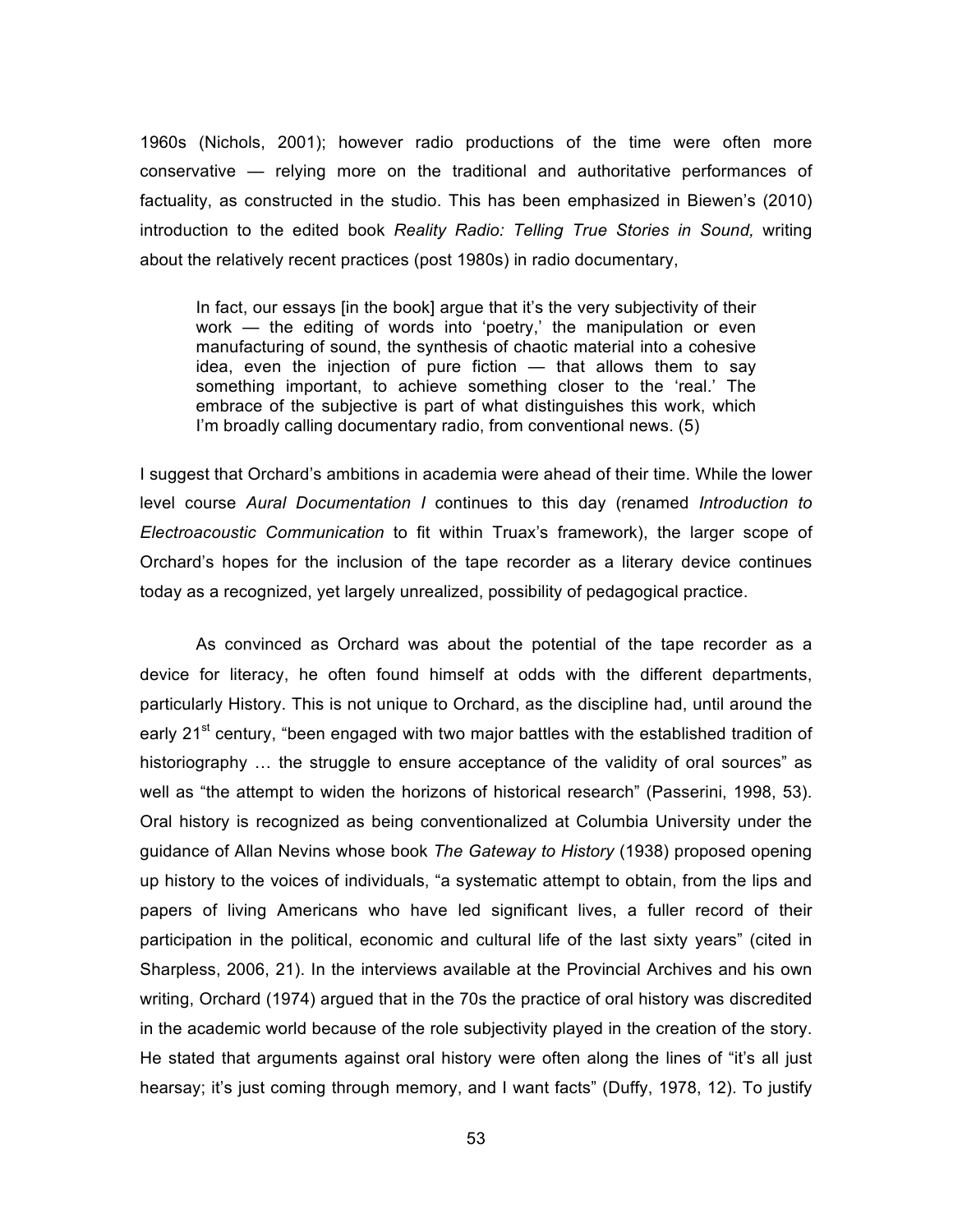the validity of ordinary individuals, Orchard considered the quantity of recordings to provide a counter to the institutionally instilled hierarchy of historical account. By providing individuals with a voice of authenticity and authority, his motivation was that "if you can ... get numbers of tape recordings, numbers of witnesses about one thing, then you're coming closer to the truth" (Duffy, 1978, 13). We can consider this something akin to a pointillistic approach to representation, a belief that embodies the credo of oral historians: the possibility of multiple truths.

For Orchard, the tape recorder was a device for extending the communication palette with the ability to record, and by extension preserve a sense of emotion. He argued that it was this feature that caused departments such as History to often oppose its use (Duffy, 1978, 3). All recorded accounts are based upon interpretation and are a synthesis of information, crystallization into mediated account. The tape recorder offered Orchard the ability to record the inflections of individuals, as it was "the feeling that's in the voice, as voice, not that comes on the page afterwards, is historically important" (Duffy, 1978, 12). While the tape recorder did not provide a window to the past, it did offer additional means for documenting the memories of that past.

Under the course number CMNS 336: *Aural Documentation I* the outline (Appendix F) reads as follows:

Students must know how to make recordings on a tape recorder. They may use their own equipment — reel-to-reel or cassette. Those supplied by the department are Uhers.

The meaning of sound tape recording for today: categories of sound documentation: how to handle content on tape: techniques of interviewing, editing and compilation. As a preliminary requirement it will be important to know how to carry out research and produce a clear, wellstructured written article.

The first assignment will be written, the second will be an exercise in editing, compiling and narrating. For the last assignment the student will record an interview, extracts from which will be compiled with narrative to form a short "thesis" or "documentary" in sound.

As the portable tape machine was a relatively new device in the 1970s, at least in the hands of the general public, establishing a familiarity amongst students was a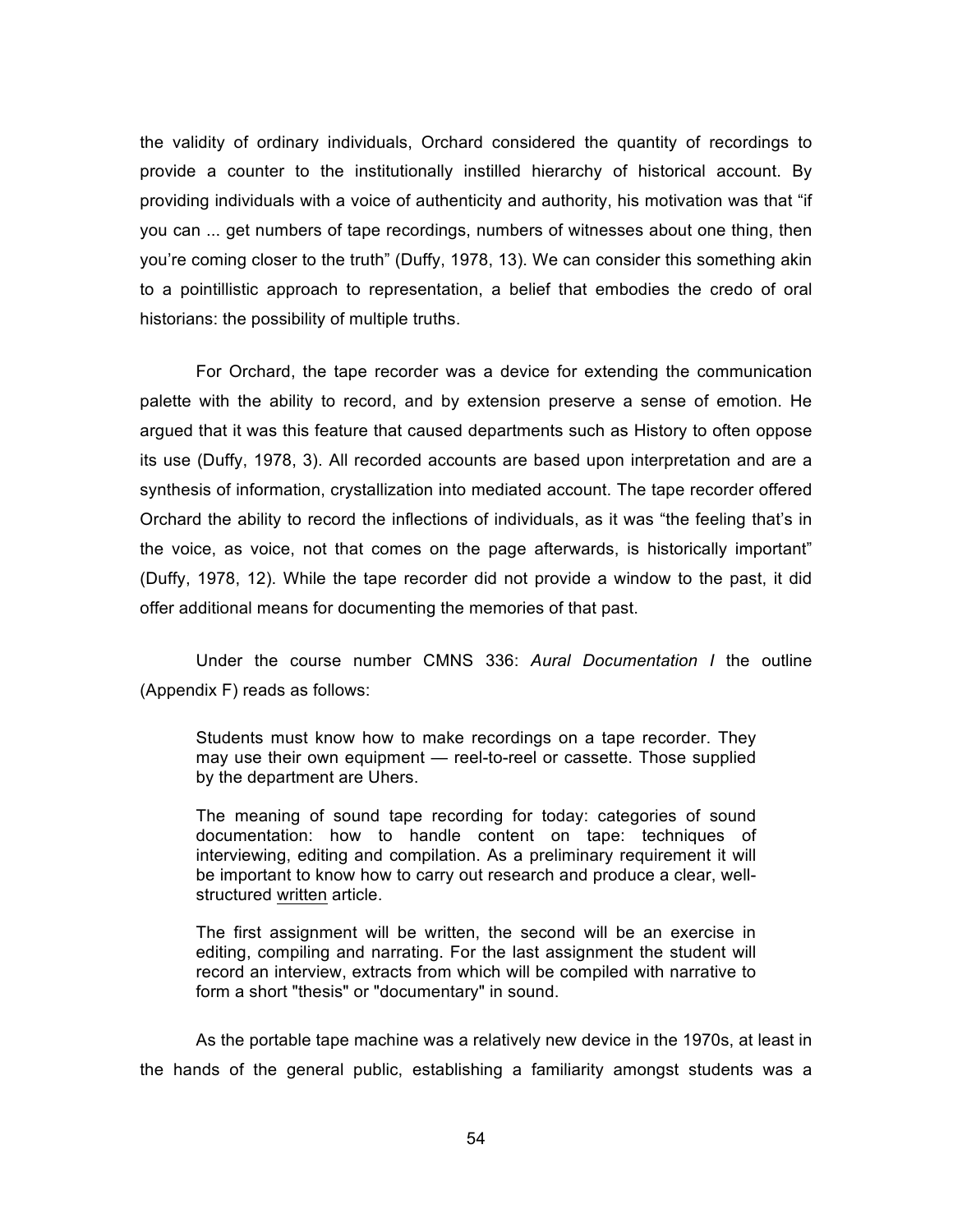challenge. Orchard not only struggled to get students to a level of competency for making documentaries, but felt that he faced an uphill battle with the different departments in communicating the potentials of the new technologies. Today as the radio documentary form has flourished through the proliferation of devices and continually developing means of dissemination, courses and programs in universities throughout the world are beginning to distinguish the radio documentary from journalistic practice. While Orchard aimed to establish a level of competence with the tape recorder, he was more concerned with the goal of developing a mediated consciousness, an awareness to the possibilities and pitfalls of electroacoustic sound.

# **3.7. Summary**

Writing about the intersection of effect and affect of sonic mediation, sound artist and scholar Salomé Voegelin (2010) writes, "Listening when it is not concerned with sharing the meaning produced in its practice is indifferent to the failure to do so, and remains focused on the solitary production of what it hears, —whereby, in this phantasmagoric practice, objectivity and subjectivity exist in a close and reciprocal bond" (46). While this reduction might seem like a stretch from Orchard's emphasis of emotion as inscription, Voegelin's dissection of listening to its basic action suggests "the meeting point of the semiotic and the phenomenological" (ibid). By highlighting the intersection of the literal and the abstract Voegelin provides a methodology for exploring the oral and aural elements of audio documents. While this understanding of sound and listening in contemporary pedagogy draws awareness to nuances of mediated sound it retains the intersection of sound and language, a distinction that resonates those arguments suggested by Barthes (2013 [1972]) and Orchard (1974).

A true proponent for the recognition of audio media's possibilities, Orchard's frustration with the institutionalization serves us today as a reminder of how much has changed in regards to technological acceptance while also reminding us of how rooted in traditional methods academia remains. While the use of recorded sound continues to develop through practice and theory, the frustrations vocalized by Orchard in the 1970s continue to be echoed today by prominent figures across various disciplines. For example, anthropologist Steven Feld (2004), suggests that "Until the sound recorder is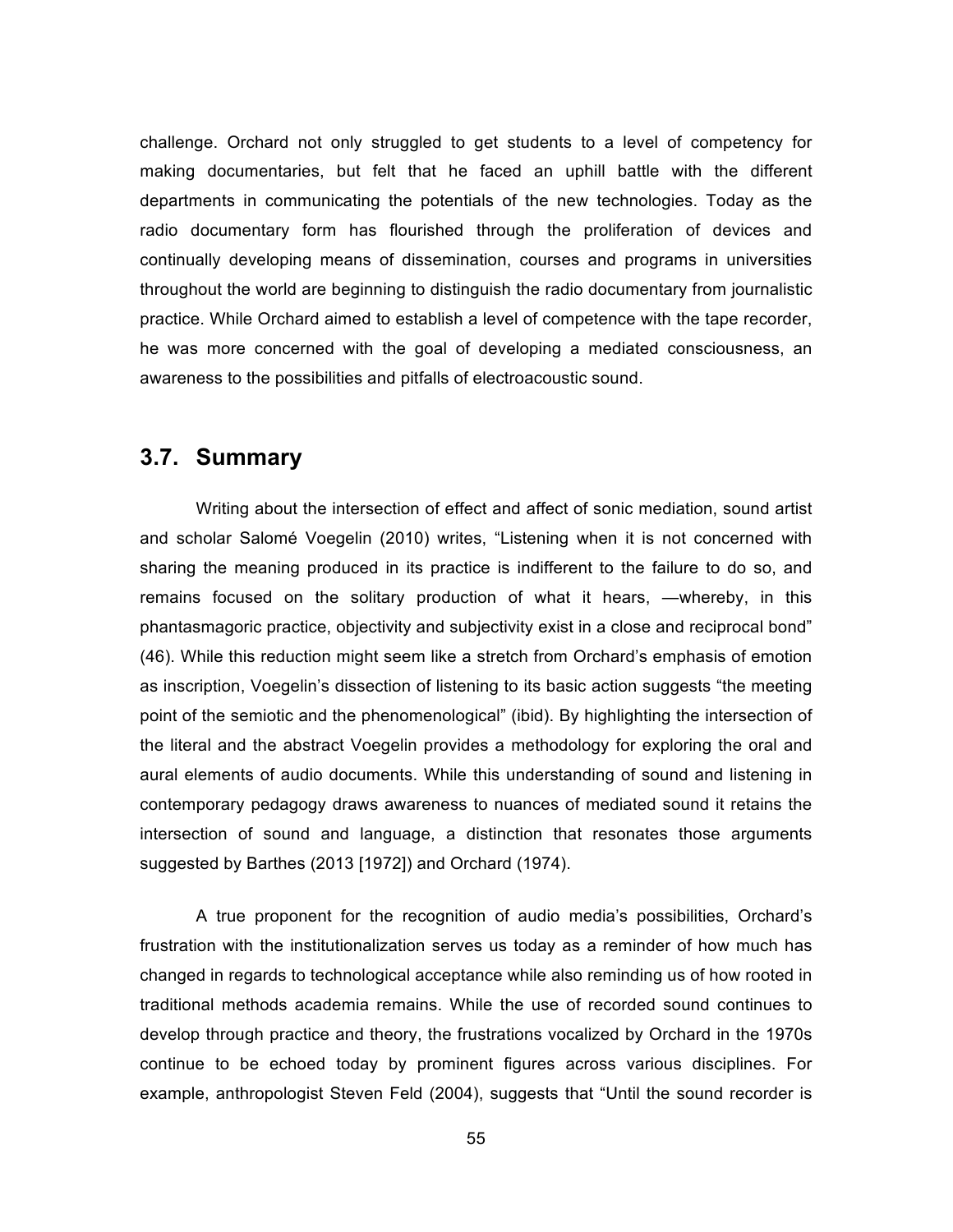presented and taught as a technology of creative and analytic mediation which requires craft and editing and articulation just like writing, little will happen of an interesting sort in the anthropology of sound" (471).

Through an overview of Orchard's background and time spent at the CBC and SFU, this chapter has demonstrated the epistemological position from which he navigated his career as a producer of radio and historical records, and as an educator. Although his feelings of disappointment about the breadth of training available for students of documentary studies are understandable, it is equally comprehensible why such ambitious programs were not fully realized. What stands out most from this survey, however, is Orchard's understanding of the potentials of recorded sound for not just documenting history, but for furthering an understanding of the potentials of audio media. The tape recorder, for Orchard, was not just a device for recording dialogue. It was a means of capturing the presence of an individual; it was the recording of the juncture of dialogue and voice in space that created a historically significant document.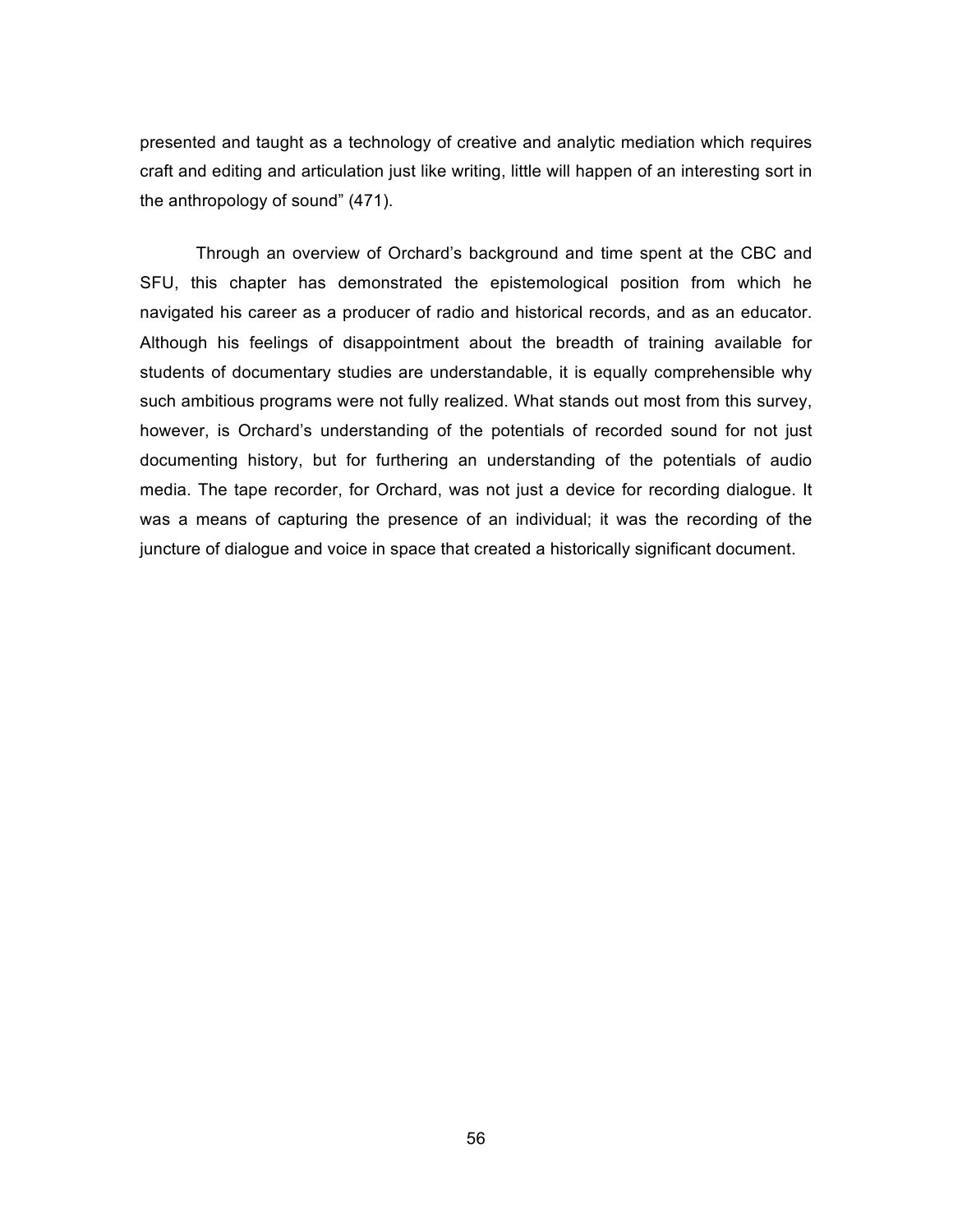# **Chapter 4.**

# **Orchard, Gould and the WSP: Sounding Communities**

### **4.1. Introduction**

This chapter presents the argument that it was in this era — largely due to the inclusion of the portable tape recorder into production practices — that a particular sense of place was fostered on the CBC through the broadcast of 'acoustic communities'. It is on this precise point, I argue, that Gould, Orchard, and the WSP converge in their common aim of representing Canadian communities through their innovative use of environmental sound on national airwaves.

The balance of control and freedom in the creation of cultural products is a fertile ground for analysis when discussing the sound work of Orchard, the WSP and Glenn Gould. While all three were held to the standards of the CBC and each project dealt uniquely with the subject of Canadian identity there was, by today's standards, an unusual degree of independence provided to each group. Orchard was able to gather one of Canada's largest oral history collections while collecting materials for current and future broadcast; Schafer had negotiated the editorial rights of the *Soundscapes of Canada* series; and finally, Gould, the golden child of the CBC, had been given his own studio and engineer for experimenting with production techniques, as in his *Solitude Trilogy*. It will be demonstrated throughout this analysis that while each of these producers did enjoy the liberties of their projects there is a resounding and complex theme of place as well as an overwhelming intersection of producer and subject that ties these productions together.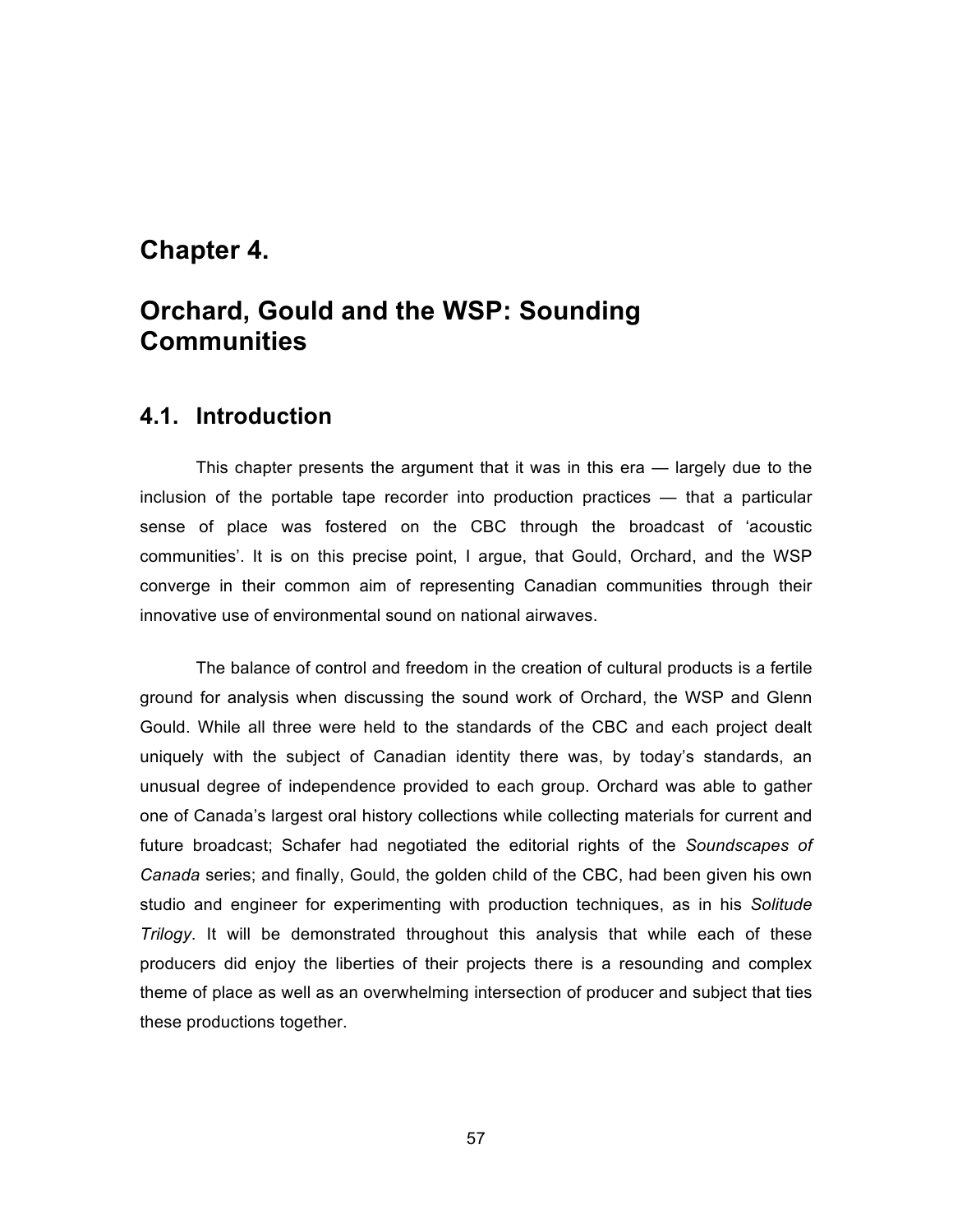An emphasis on both technique and technology is relevant while examining the motivations that compelled these producers to use audio recordings to increase listeners' awareness of their unique locations of both time and place. The large volume of work produced under the headings aural history and acoustic ecology was largely influenced by the possibility of expanding listeners' awareness about their unique spatial and temporal vantage point by representing a multitude of perspectives. Both Orchard and the WSP had prior interest in expanding individuals' awareness of their relationships to time and space, respectively, but it was the inclusion of the tape recorder that elevated their ventures to radically new forms of communication. The tape recorder enabled new ways of examining and understanding the world, something Benjamin (1968) optimistically foretold when he, while writing about the utopian potentials of cinema, described "the dream of a better nature" (362).

While Benjamin's "The Work of Art in the Age of Mechanical Reproduction" (1968) is often referenced as an argument regarding the lack of authenticity in reproduced works, it is instead a treatise on the utopian potentials of modern art forms. His essay argues that it is specifically the lack of an *aura,* the perceived one-of-akindness, of producible works that frees new works of art from the traditional bindings of authoritarian control: "mechanical reproduction emancipates the work of art from its parasitical dependence on ritual" (224). In other words, Benjamin was arguing against the production of art being tightly controlled by conservative authoritarian figures (who maintain a monopoly on the production of culture). His argument was ultimately that limitless reproduction is cultural freedom, and cultural freedom, not the imagined integrity of the object, is of highest value.

Benjamin (1968) used cinema as an example to argue that the modern perception of the world was being altered by experimental techniques (such as those used by Vertov and Chaplin). Specifically the ability to splice time and space were linked to new ways of thinking about collective experience. While cinema did indeed offer new ways of engaging with the world, the influence of creative practice on perceptual awareness was nothing new; cinema simply offered different ways of thinking about perception. He explains:

58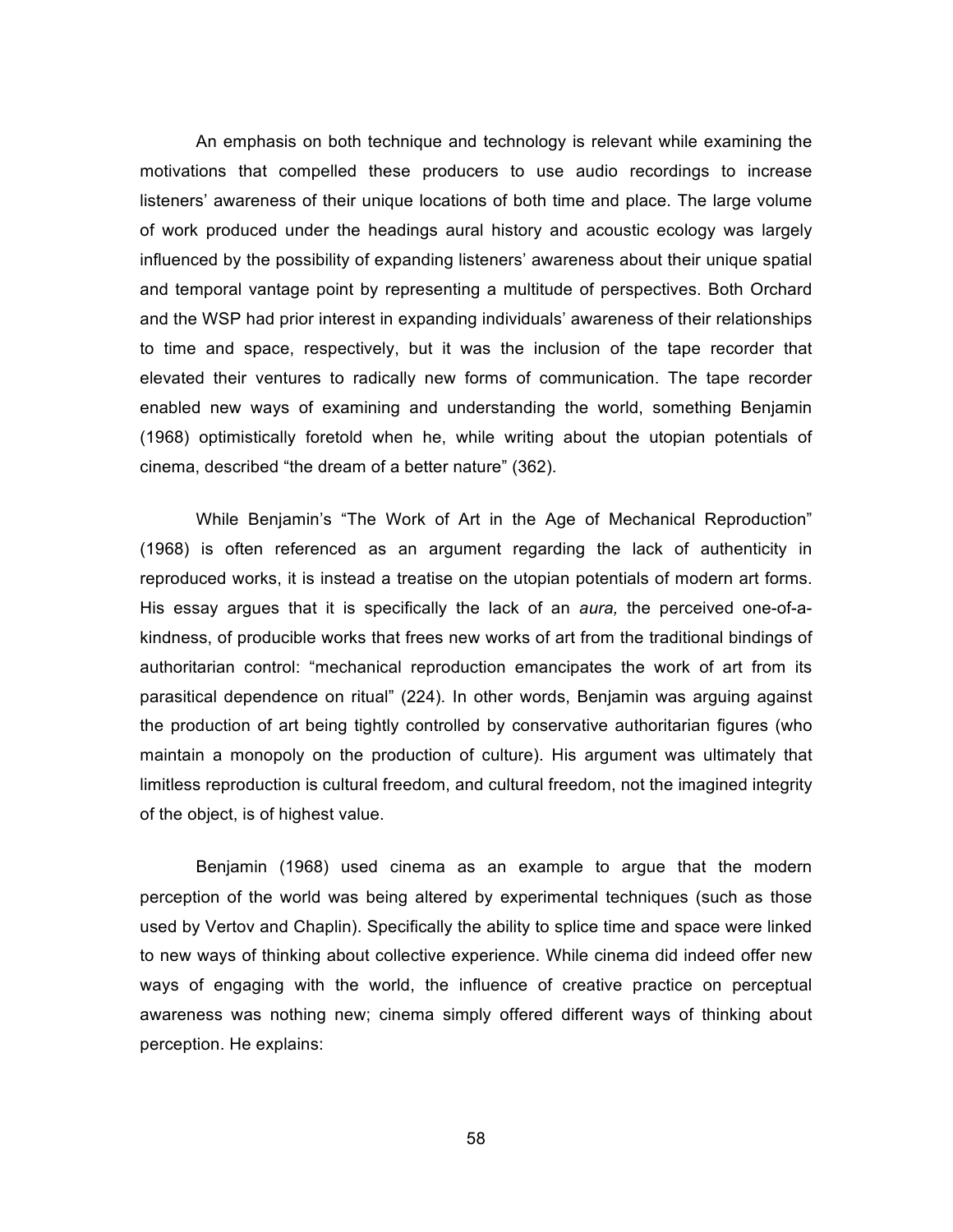During long periods of history, the mode of human sense perception changes with humanity's entire mode of existence. The manner in which human sense perception is organized, the medium in which it is accomplished, is determined not only by nature but by historical circumstances as well (Benjamin, 1968, 236).

Like cinema, recorded audio is "at once a form of perception and a material perceived, a new way of encountering reality and a part of reality thereby perceived for the first time" (Shaviro, 1993, 41). Audio and optical recording devices allow for an unprecedented representation of the world that not only reflects upon events but influences collective experience and interpretations of them. Orchard's awareness of mediation, its dual nature of object of the past in the present, influenced his techniques of representation – as seen in his dual roles as aural historian and radio producer.

The portable tape recorder provided the possibility of splicing different recordings together to construct a representation of time and place that only exists in the minds of listeners. Mediated identity is the construction of awareness that arose through the influence of media on cultures. In the case of CBC Radio, the representation of place on national airwaves came to embody sounds of Canadians in their environments as well as the sound of the Canadian environment itself. This chapter will examine the techniques employed by Orchard, the WSP and Gould and the construction of place on the radio.

### **4.2. Gould and the Aesthetic of the North**

Orchard's treatment of sound and voice can be considered progressive and experimental when compared to the general practices of oral history at the time. However, when we contrast his work and writings with that of the younger Gould, his conservative nature begins to become clearer. While 'aural' implied the qualities of the sounds of the voice, the significance of dialogue cannot be understated. It was, after all, the disappearing stories of the past that had compelled, and enabled, him to record and produce such a collection in the first place.

For Gould, the potentials of recording technology were twofold. At the age of 32 he had shocked the music world by retiring from public performance, claiming that the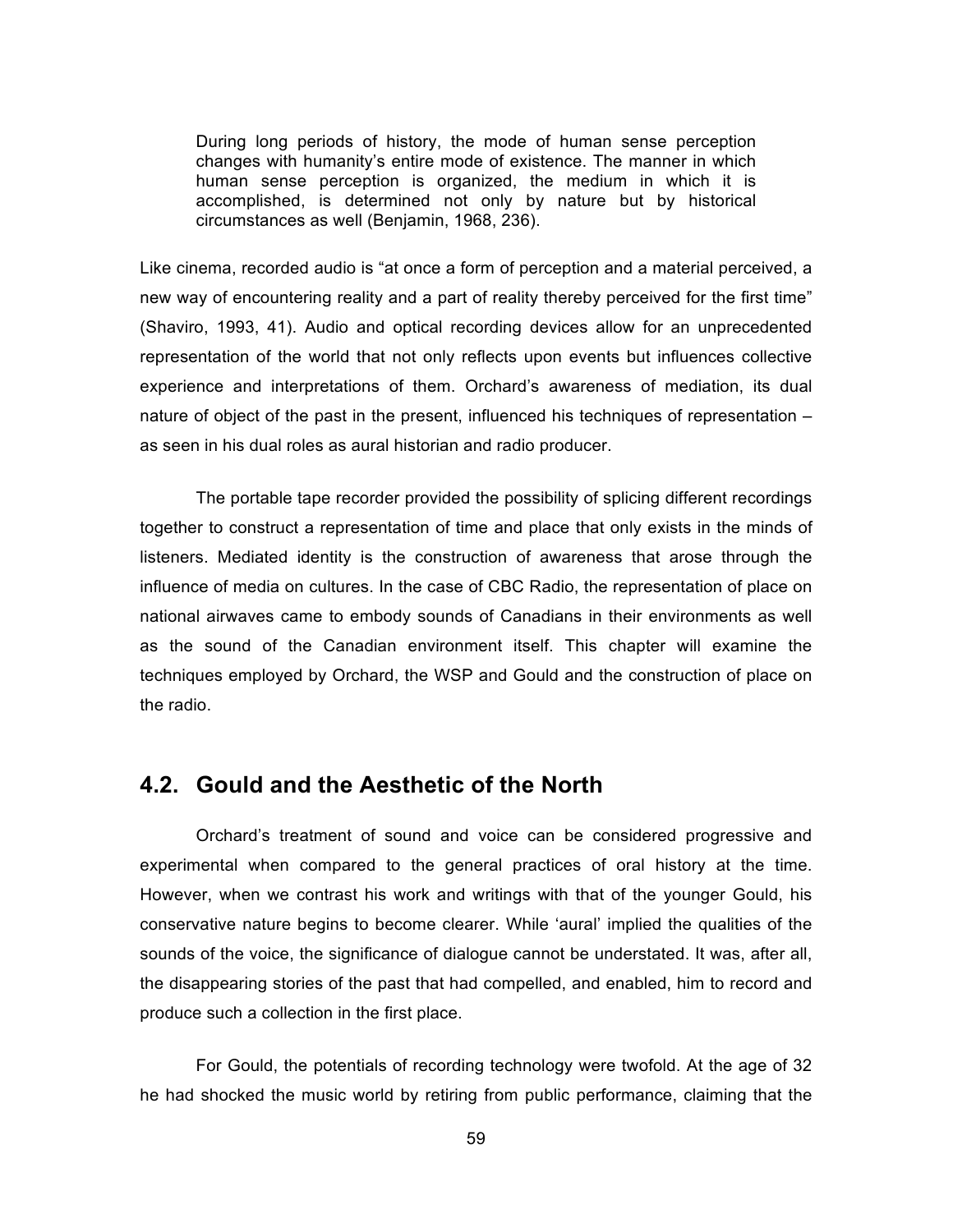concert hall was a dying medium and that its practices compromised musical integrity. He pronounced "the concert is dead". He vehemently argued that the recording studio, and by extension the recorded document, had become the new medium for musical form and function (Gould, 1966). While the studio allowed Gould to address his audience in a more direct manner, and through a means primarily under his control, it also allowed him to remove himself from direct access to the public, essentially isolating himself through the use of technology. From his controversial recording techniques for his piano recordings of splicing multiple takes into one single idealized version to his contrapuntal radio documentaries, the exile of the studio provided a safe place for Gould to explore internal and external manifestations of isolation: the self and the North.

Gould was emphatically drawn to the notion of the North as it provided both a literal and metaphoric concept to explore, as both an individual and member of the Canadian population. Not unique to Gould at all, the notion of the North is richly embedded in the Canadian psyche. Sherrill Grace (2002) suggests, the North "is part of an imagined community called Canada and a defining characteristic, a crucial metonym, for the whole" (50).<sup>14</sup> While Grace's quote demonstrates the ubiquitousness of the North in the Canadian consciousness, it more subtly points to the constructed nature of, or the function of discourse within, the imagined community. This, however, was not the concern of Gould who used the idea to propel himself further into isolation in search of the "aesthetic ideal" of creativity (Mantere, 2012). While Gould explored the isolation from multiple perspectives, he simultaneously projected his public figure further into the psyche of CBC listeners, as part of the imagined community he sought to document.

The three programs that make up the radio series the *Solitude Trilogy* are *The Idea of North* (1967), which focuses on the Northern Canadian landscape; *The Latecomers* (1969), about Newfoundland's outports, and the encouragement of urbanization through a centralized state; and finally *The Quiet in the Land* (1977) about a Mennonite community in Manitoba struggling with the tension between religious isolation and modernization. While the theme of each episode is isolation, it has been argued that

<sup>&</sup>lt;sup>14</sup> The concept of "imagined communities" was first written about by Benedict Anderson in his book *Imagined Communities* (1983) as a way to explain the modern (since the 18th century) idea of nationalism.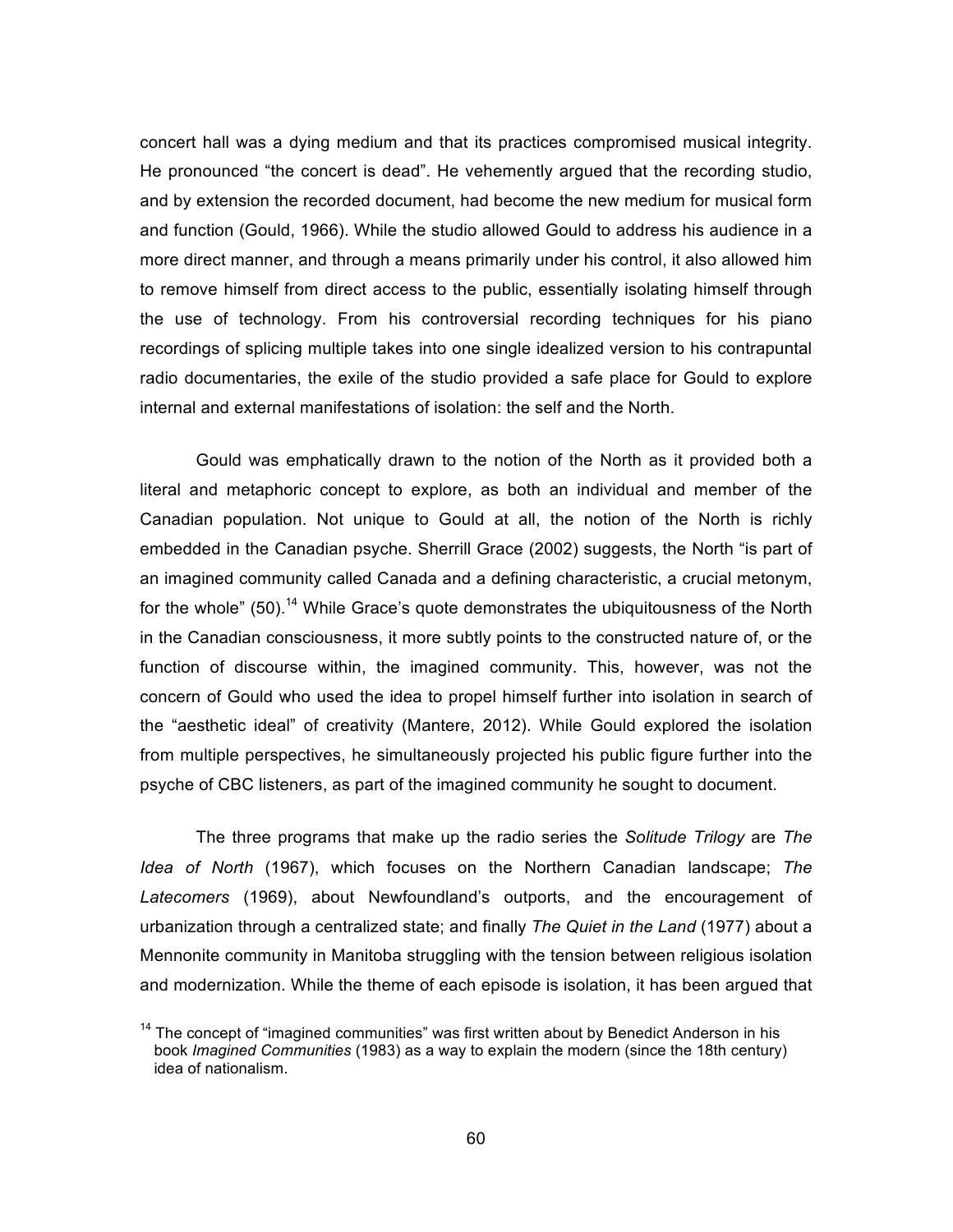the programs are more telling of Gould's isolation (in the studio and life); as Markus Mantere (2005) suggests: "*The Idea of North* is less a documentary on the Canadian North itself — the Inuit and other indigenous inhabitants, for instance are markedly absent in Gould's documentary — than about Gould's own construction of the North and about his own aesthetic world-view" (90). Over the course of the three programs Gould developed a contrapuntal radio technique that stands as a testament to his creative intellect. An examination of his techniques with knowledge of the technological developments (particularly stereo sound) highlights his adaptive and exploratory nature. While it may be more fitting to consider the works as studies of Gould's self-imposed isolation rather than those of particular Canadian communities, this insight emphasizes the relationship between producer and subject in the construction of mediated representations.

Tim Hecker (2008) has underlined that Gould's transition from public performer to studio recluse was at a "point in which recorded music was at a crossroads, where traditional compositional values were being matched and arguably trumped by production aesthetics" (78). I suggest that Gould's documentaries represent a time where physical isolation was being challenged by encroaching communication technologies — the exact same advancements that Gould was, ironically, using to isolate himself. However, as the "reliance on conventions, norms and canons that make up the 'system'" (Mantere, 2005, 90) had driven the younger Gould from musical performance, he saw in recording technology the possibility that allowed diversity to be recorded, preserved, and most importantly communicated. As Orchard used recording technology as a way to increase listeners' awareness of history and their relationship to the passing of time, and as the WSP used the same technologies to enhance listeners' awareness of their acoustic environments, Gould used recording technology to highlight the mosaic makeup of Canadian identity in the face of an imagined unity, one fostered largely out of the construction of national broadcasts. Kevin McNeilly (1996) suggests that Gould's contrapuntal radio experiments reflect the dynamic makeup of his imagined communities, a "site at which many voices and 'ideas' coalesce, antagonize, support, subvert, mingle, and separate" (87). Mantere (2005) furthers this notion by suggesting that, unlike the contrapuntal music preferred by Gould, the single voice of homophonic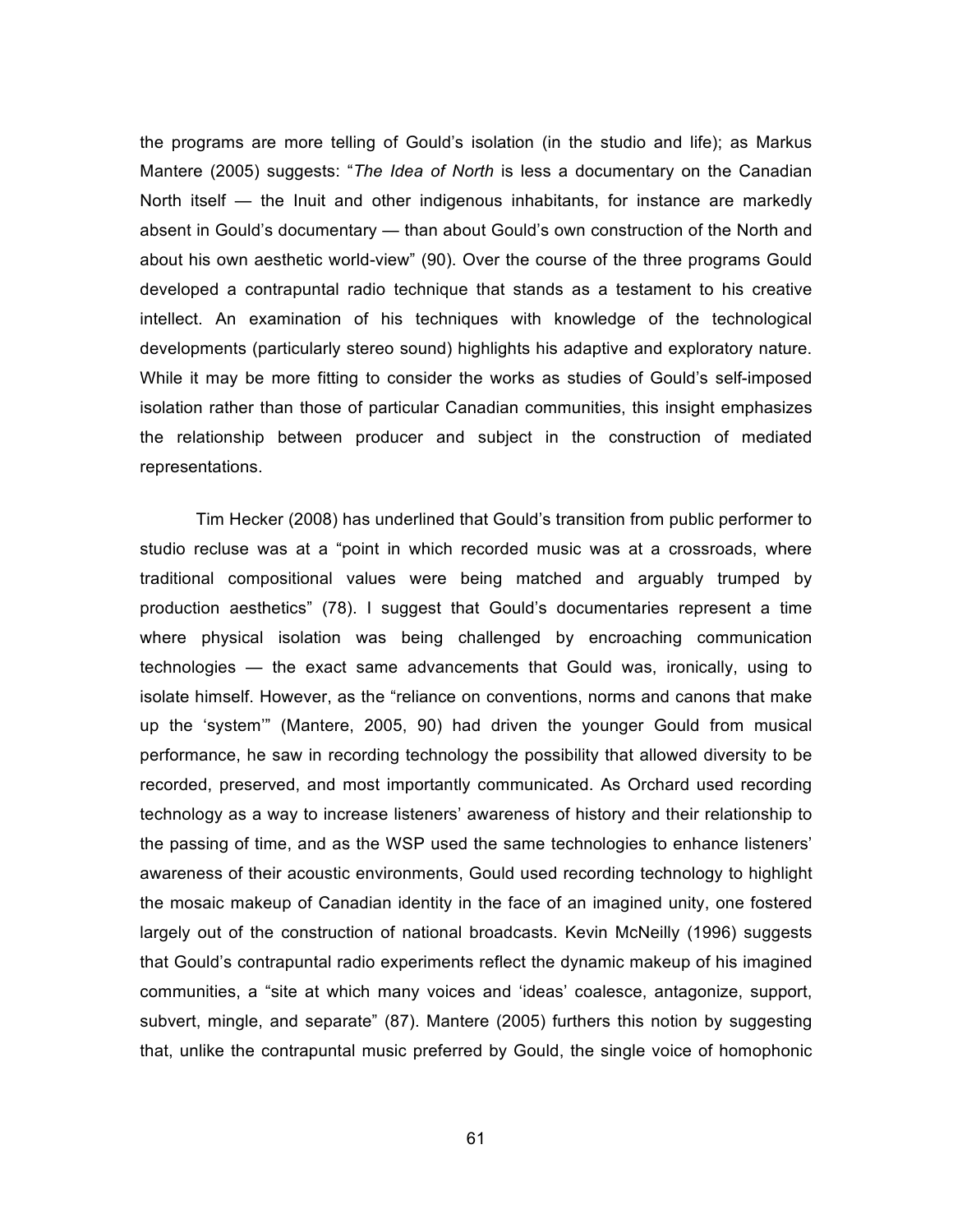music creates, for him, an inequality within the piece, ultimately promoting that of a "totalitarian ideal."

Perhaps oversimplifying his argument and showing his conservative tendencies, Orchard was critical of Gould's musical approach at representation. In his 1974 paper, Orchard wrote about the danger of "treat[ing] speech as if it were music and composing 'speech fugues' or 'speech sonatas'" (Orchard, 1974, 37). Somewhat contradictory to his emphasis of aural history, he wrote: "To miss the meaning of a sentence is to reduce it to mere sound" (Orchard, 1974, 37). His argument was that the qualities of the sound contribute to the dialogue, and without the meaning of the text the qualities of the sound lose contextual value. While this compresses our understanding of Orchard's treatment of sound, particularly the voice, it helps to define the possibilities he imagined in aural representation. His radio productions were verbal documents enhanced through the qualities of sound: the sound of the individual (voice); the sound of place (reverb, ambience); and, the sound of time (levels of remove).

In comparison to Gould we see the earnest approach of Orchard's attempt at something closer to transparent representation, albeit through emphasized mediation (i.e. levels of remove). While he recognized the aesthetic judgments made in choosing individuals and the stories they told, he did consider the need for his works to contain the integrity necessary for portraying the individual's acoustic presence through sound. Where Gould used voices as symbols of remote and ephemeral perspectives, Orchard found the voice as symbolic of the individual, a character of the past as documented for the present.

### **4.3. The WSP and the Sound of Place**

Whereas Orchard drew motivation from the possibility of recorded sound to increase listener awareness of the past as well as to highlight their individual placement within history, the WSP aspired to expand the individual's awareness of their relationship to place. Even prior to his conception of the WSP, Schafer was concerned with the ecological impact of sound emanating from mechanized and amplified sources. His motivations were guided by a desire to make hearing an active experience rather than a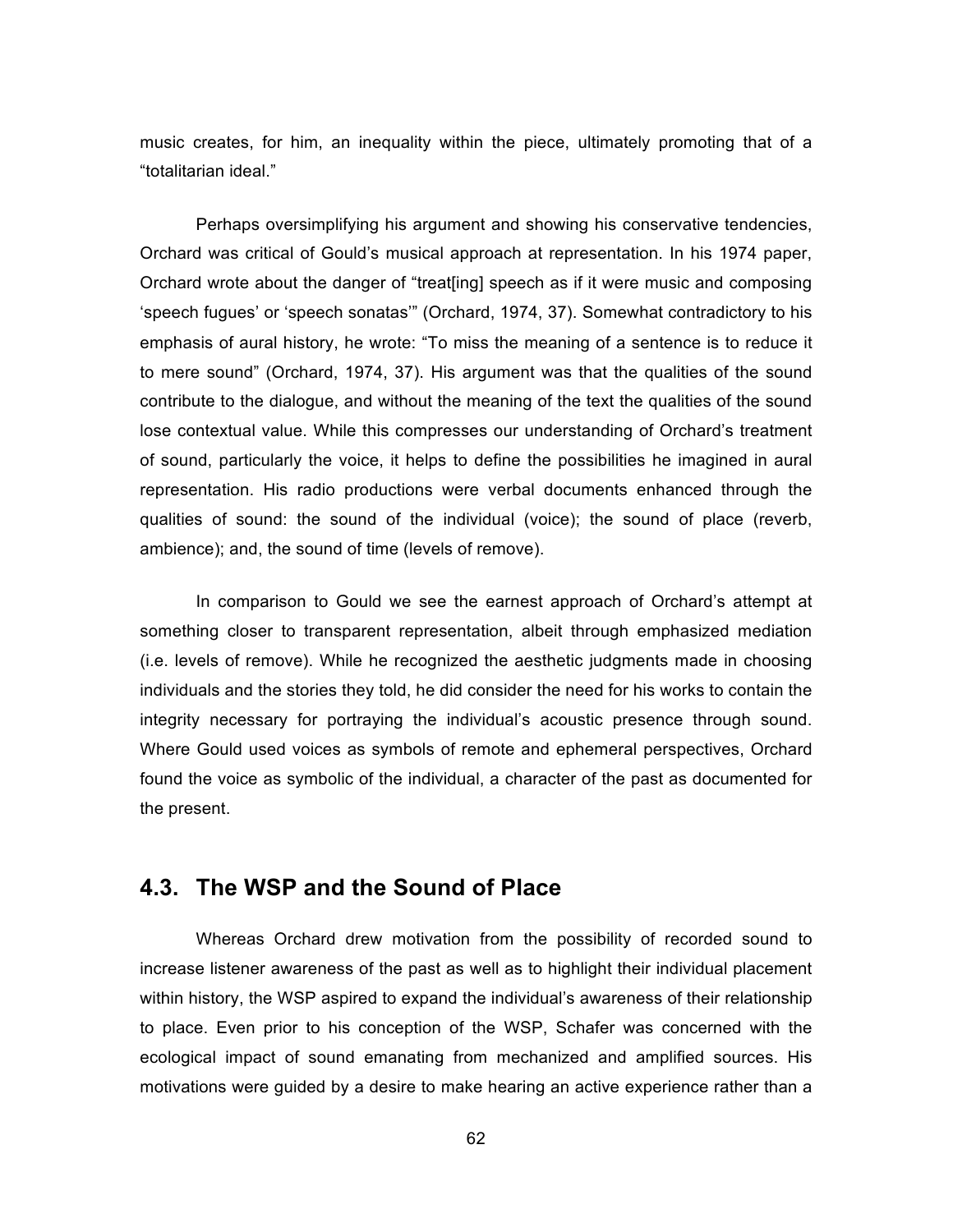passive one, believing that a consciousness of the acoustic environment would function as the catalyst of political and social action. The apparent contradiction between the positive social potential he advocated for sound technologies, while still abhorring their popular use, has provided many contemporary academics fertile ground for critiquing Schafer's approach (Akiyama, 2010; 2014; Bijsterveld, 2008; Kelman, 2010; Sterne, 2003). However, like the polarized approaches of Orchard and Gould, the contradiction is typical of the evolution of attitudes towards recording technologies (Benschop, 2007). While the recordings began as "trying to retain an ephemeral historic event" the WSP's reflexive response to listening to the recordings in the studio ultimately led to a "new listening experience", one that, in turn, greatly influenced the group's output (Benschop, 2007, 489).

When Schafer moved from Toronto to Vancouver in 1965 to serve as the Resident in Music at the Centre for Communications and the Arts for the inaugural year of SFU, the climate and architecture of the West Coast left the composer vulnerable to the barrage of industrial sound that had been intensifying over the previous decade; "I was struck by the noise of Vancouver almost as soon as I arrived" (Marontate, 2011). The lack of insulation essential for the frozen winters of central Canada, allowed homes on the West Coast to be breached by the increasingly mechanized soundscape, what he would refer to as "The New Soundscape".<sup>15</sup> For Schafer, it was the continual traffic of seaplanes, the influx of mechanical sounds and amplification of electric signals that motivated his politicized reaction to what he perceived as an unhealthy acoustic ecology. Initially, he petitioned neighbours on his own but joined the local chapter of SPEC (Scientific Pollution and Environmental Control Society) with the hope of acquiring a stronger voice. However, Schafer found that SPEC largely neglected the issue of noise pollution, so he took it upon himself to publicize its impact, beginning his crusade against unnecessary sound (Torigoe, 1982, 47).

The WSP grew out of Schafer's campaign against noise pollution in the 1960s and a course at SFU he developed on "noise" and the transformation of "our sonic

<sup>15</sup> *The New Soundscape (A Handbook for the Modern Music Teacher)* (1969) demonstrates the proactive transition towards acoustic design that Schafer would employ throughout his academic life.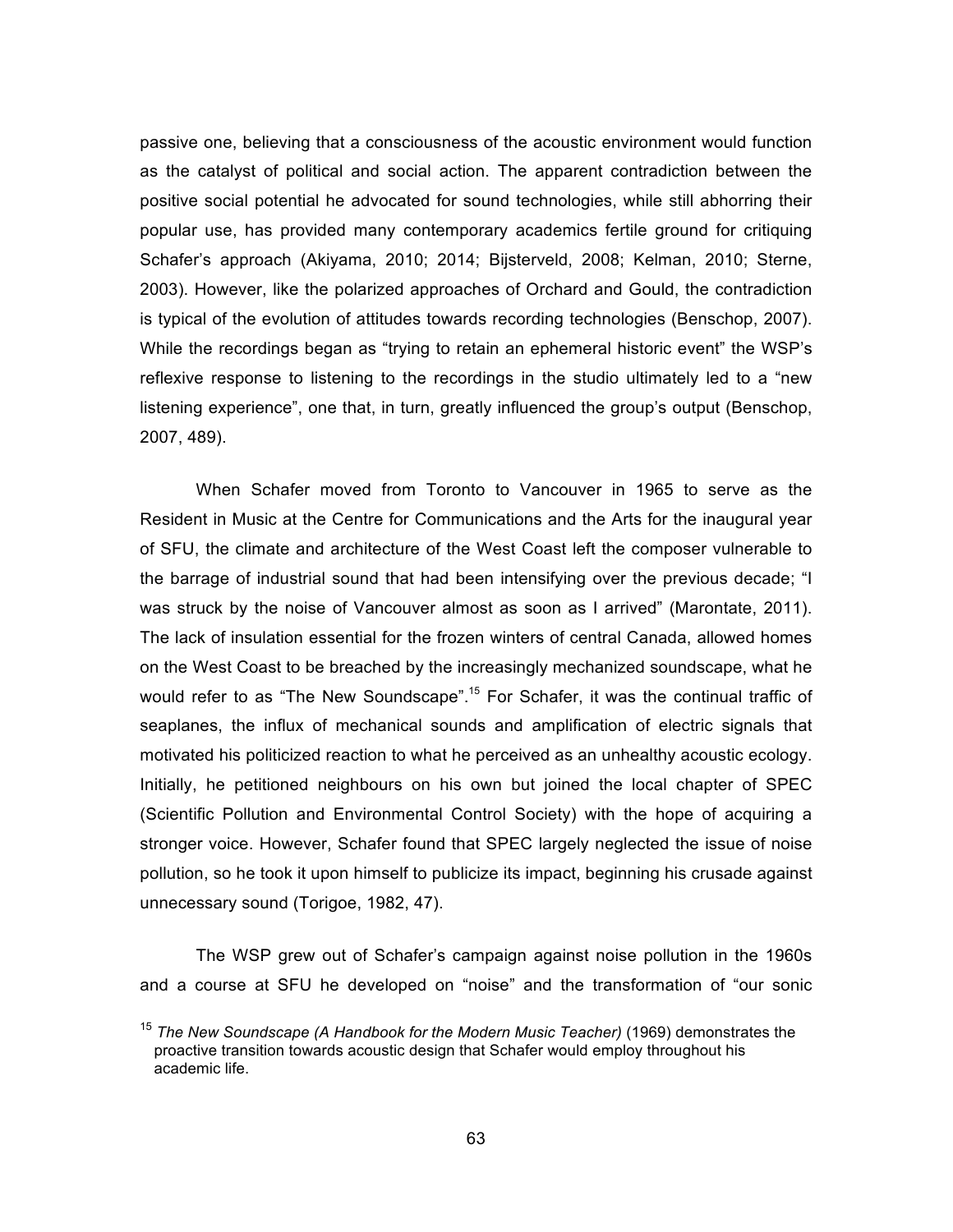environment." In response to the cynicism and fatalism of his early students who felt little could be done to abate the sounds of modern life, Schafer developed a more proactive approach by establishing soundscape and acoustic design studies. The new field analyzed contemporary soundscapes through comparisons with literary and personal (i.e. earwitness) descriptions of sounds and soundscapes from the past. After receiving substantial grants from the Donner Canadian Foundation and UNESCO in the early 70s, Schafer was able to hire research assistants who would form the WSP team, an autonomous group of researchers based at SFU primarily through the 1970s. The team included Barry Truax, Howard Broomfield, Bruce Davis, Peter Huse and, soon after, Hildegard Westerkamp. As suggested earlier, through the inclusion of the hi-fidelity Nagra IV-S tape recorder and AKG microphones into their practice, the research rapidly evolved into a documentary project about disappearing sonic artifacts (Bijsterveld, 2008; Marontate et al. (forthcoming); Schafer, (1994 [1977]). The group produced a collection of field recordings that represent a landmark study in acoustic ecology and field recording practices: completing a study of Vancouver in 1972; a cross Canada tour in 1973; as well as a study of five European villages in 1975. While the original tapes are housed in the Sonic Research Studio at SFU, the collection has been digitized and can now be accessed online through special permissions.

In 1973, the group released a double LP and 72-page booklet detailing the Vancouver Soundscape Project recordings. While the "studio techniques used at that time consisted mainly of transparent editing and mixing of untransformed original recordings" (Truax, 2002, 5) the group quickly adapted musical sensitivities to the recordings, establishing the field of *soundscape composition.* Truax defines soundscape composition as "the presence of recognizable environmental sounds and contexts, the purpose being to invoke the listener's associations, memories, and imagination related to the soundscape" (Truax, 2009, 54).

By reframing the context of sound and environment, the goal is to increase the listener's awareness of the place of origin (Truax, 2001). While there are many audio pieces that could be credited as the origins of the genre that pre-exist the formation of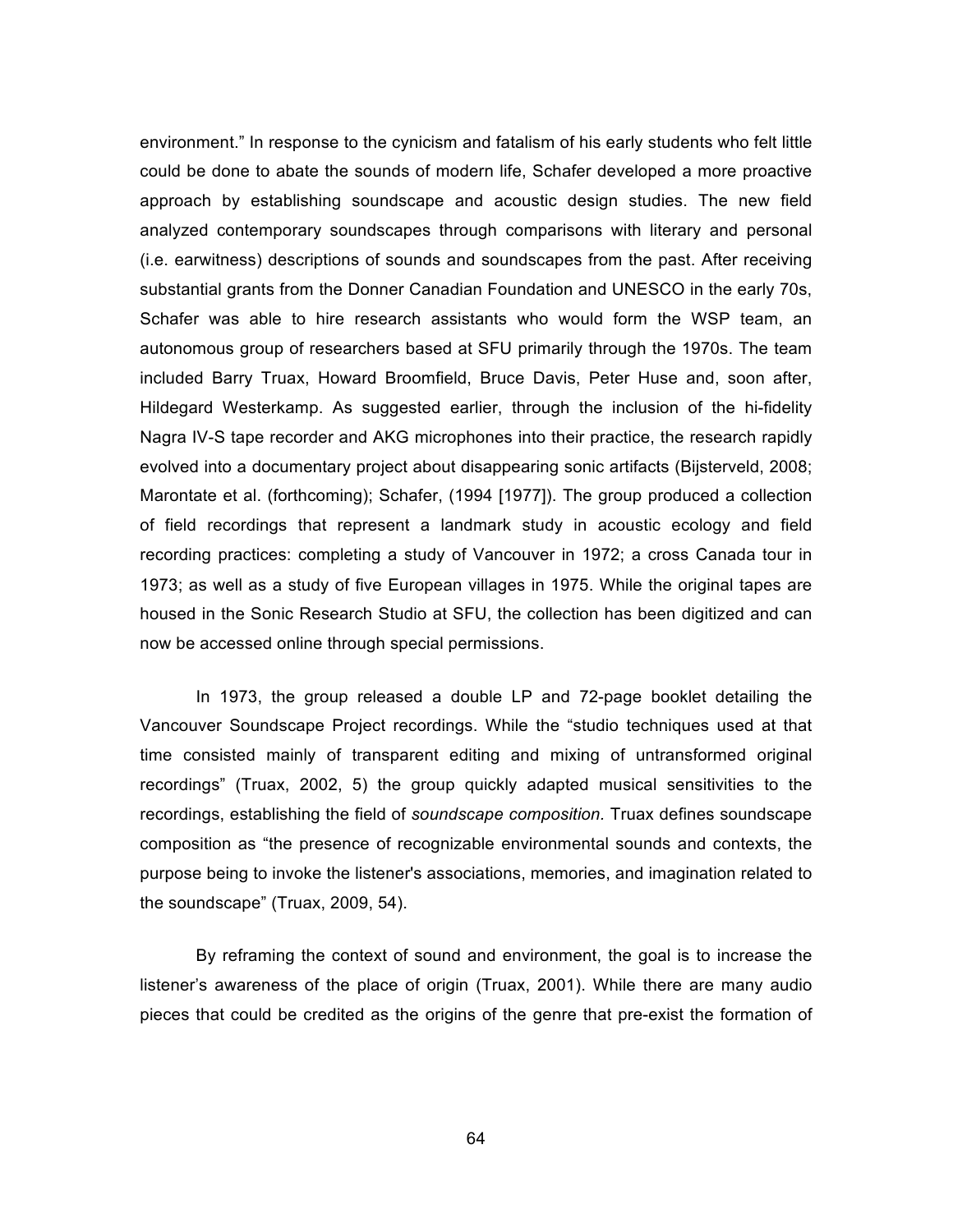the WSP,<sup>16</sup> it was the group's "Entrance to the Harbour" (1973) which, unique to the rest of the *Vancouver Soundscape* album, employed relatively simple studio manipulation to simulate the journey a ship would make entering the city harbour. The piece was completed by recording locations (soundmarks) that were chosen to be representative of the passage and arranging those sounds in a chronological pattern illustrative of the actual route. The vessel's engine that made the real journey possible and would have masked all of the soundmarks that made the voyage acoustically interesting had to be omitted from the recording (Truax, 1996; 2002; 2012). "Entrance to the Harbour" was a subtle yet foundational work for the group that questioned what we hear and what we ignore or miss in our daily lives and foreshadowed the possibilities of artfully extracting and arranging the sounds of place.

Following the release of *Vancouver Soundscape*, Davis and Huse completed a coast-to-coast tour of Canada in 1973, documenting the unique, historic, mundane and transitory acoustic elements of the interpreted Canadian experience. A subsequent ten part series of one-hour radio programs titled *Soundscapes of Canada* that aired on CBC Radio's *Ideas* program in 1974 was constructed from materials collected during the Canadian tour. Under the direction of Schafer's autonomous editorial control, the group explored techniques and themes of representation. The first three episodes are more didactic as they are intended to establish the group's methodology and motivations. These include Truax and Schafer's *Six Themes of the Soundscape,* Schafer's *Listening,*  as well as Davis and Schafer's *Signals, Keynotes, and Soundmarks.* Following the instructional opening to the series, "more extensive transformation was used with the sounds and their composition" (Truax, 2002, 5), programs such as Davis' *Bells of Percé, Work* and *Games*, Truax's *Soundscape Study* and *Maritime Sound Diary,* and Broomfield's *A Radio Programme about Radio* expanded the conceptual framework of the radio format while also establishing foundational techniques of soundscape

<sup>16</sup> Notably Walther Ruttmann's *Weekend* (1930) which simulated the sounds that might be experienced on a weekend trip from the city to the country; Luc Ferrari's *Presque Rien No. 1 Le lever du jour au bord de la mer* (1970) (trans. almost nothing) which compressed the sounds recorded over the period of a day on a beach in Yugoslavia; as well as many radio works by Tony Schwartz such as *New York 19* (1954) which is comprised of recordings from his postal zone in Manhattan. The recording, according to the Smithsonian Folkways release "reveals the melody and rhythm of everyday life" of Schwartz's neighbourhood.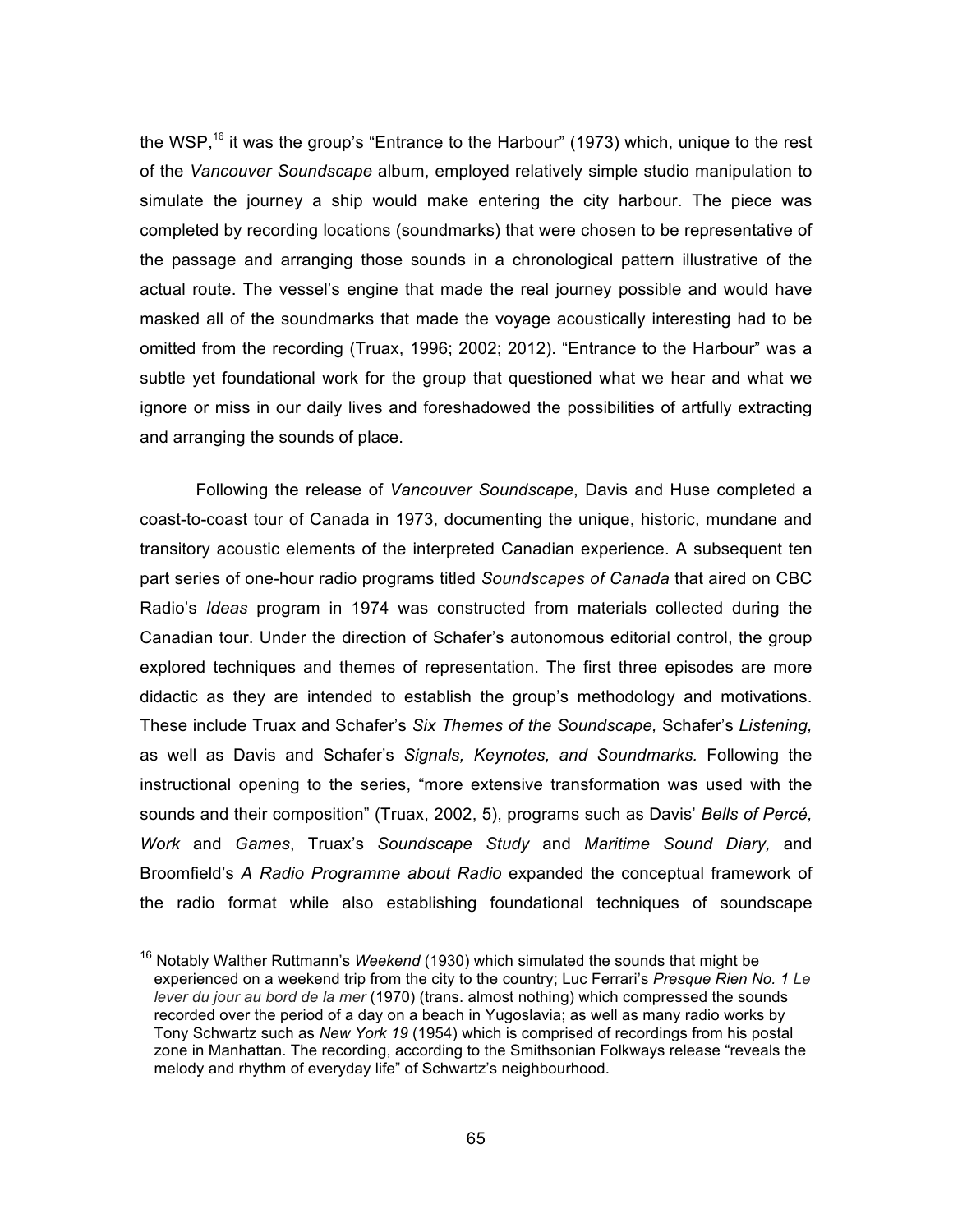composition. Huse's 'mappings' of dialects and soundmarks across Canada in the two programs, *Directions* and *Soundmarks of Canada,* demonstrate early explorations of the geography of sound. One of the most unique pieces in this collection is *Summer Solstice,* a program consisting of excerpts from a 24-hour recording the group made in a rural area near Mission, BC*.* One important distinction about this, and the program *Dawn Chorus,* is that they followed the group's traditional practice of collective creation, whereas the rest of the series represents a departure by crediting individually authored compositions. Ultimately, through explorations of quite radical techniques the works in this series aimed to foreground the listeners' relationship to their surroundings by representing elements of the Canadian soundscape, as heard through a microphone and orchestrated by the various members of the group during post-production; in other words, both phonographic and abstracted approaches were used. The programs made conscientious modifications of field recordings to foreground everyday elements of daily life to affect the audience in a way intended to make them aware of their own acoustic experiences.

As Gould used voice as a signifier of imagined place, the WSP used recordings, from reflections (what they called "earwitness accounts") to chance environmental events, to reconnect the audience with their surroundings through aestheticized interpretations of place. In both cases, for the WSP and Gould, "the sound itself...is preeminent" (Orchard et al., 1974, 4), meaning that sound in and of itself was part of the narrative structure; the sound contained an autonomy for establishing the context in the mind of the listener. For Orchard, and aural history, "speech — what people are saying — is the pre-eminent thing" (Orchard et al., 1974, 4); the voice created the context and the qualities of the voice and additional sounds developed a richer perspective. While the three producers used voice, music and soundscape recordings in diverse ways it was always to establish a sense of place on the radio. That sound is an artifact of action in place allowed all three producers to formulate new ideas about the mediated community on the radio: based on their own experiences of different times, different places, and with different relationships.

66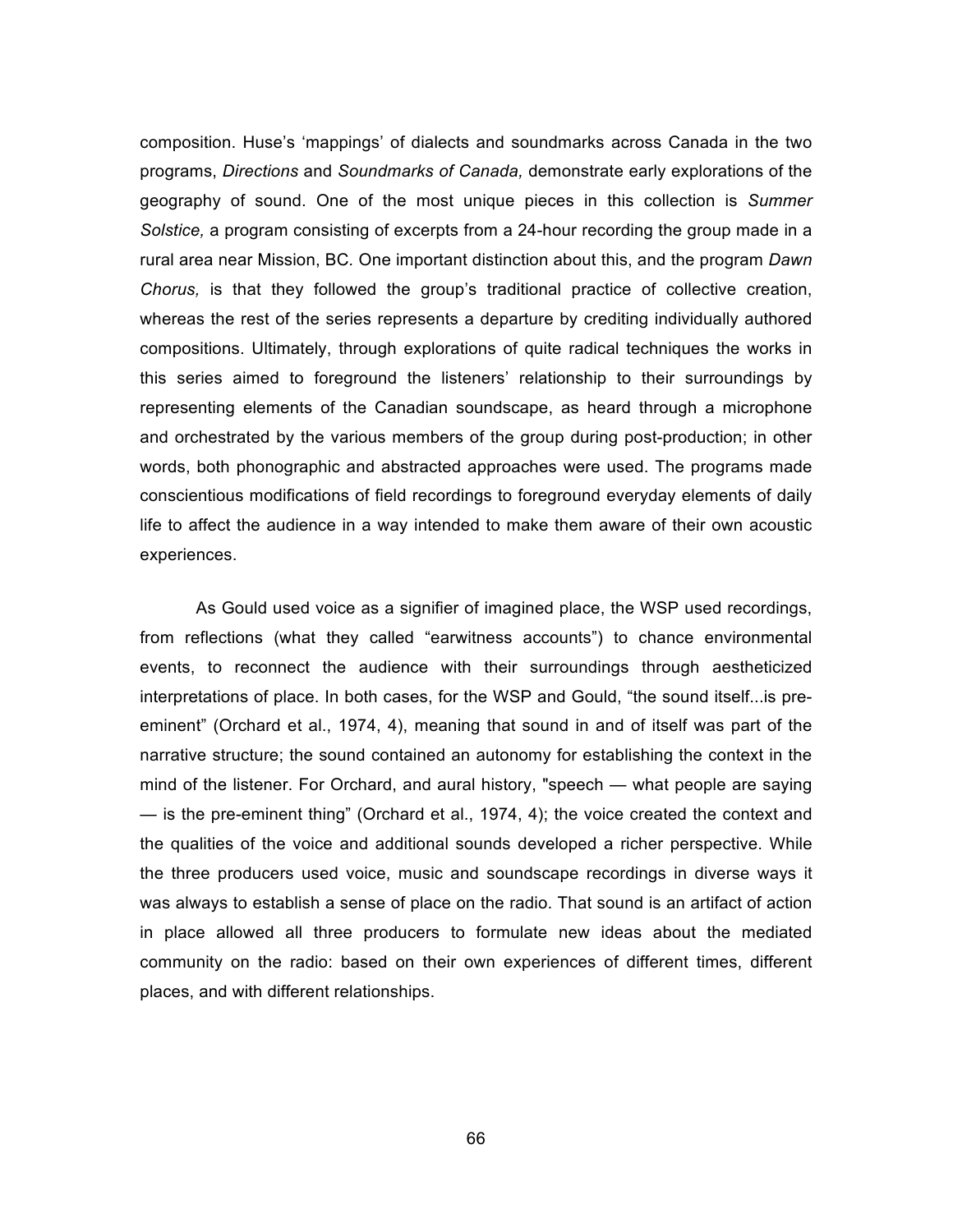# **4.4. Critical Comparison of Orchard, Gould and the WSP: Voice, Music and Soundscape**

This comparison of Orchard to Gould and the WSP will survey the techniques used to document and represent the experiences of individuals and communities across Canada. I will examine how each navigates the voice-music-soundscape continuum (Truax, 2001, 50) in their production practice to demonstrate unique epistemologies and relationships towards the recording technology while also relating each to the larger theme of Canada as a mediated nation. The analysis will be based upon the more popular productions of each: Gould's *Solitude Trilogy*; WSP's *Soundscapes of Canada*; and a selection of Orchard's works for the CBC. Key to this discussion is the use of environmental sound recordings, as these producers represent a dramatic shift in production techniques for CBC Radio away from a reliance on studio recordings.

# **4.4.1. Orchard**

#### *Voice*

Moreso than in the work of Gould and the WSP, voice is the most significant element of the voice-music-soundscape continuum found in Orchard's productions. As his venture into radio was the result of recording the stories of Constance Cox and her recollections of growing up in the Skeena Valley in the late 19th century, he was motivated to record the reflections of individuals from the perspective of an historian. That he took such a definitive stance as aural historian, as opposed to oral, highlights his sensitivity to the potentials of sound recording as a tool for furthering literacy in an increasingly mediated world. However, statements such as "as an aural historian I'm not much concerned with transcribing" (Orchard et al., 1974, 8) suggest a tension when considering the significance of dialogue in his works.

Studying Orchard's methods today, we can stipulate that he considered the recordings as documenting the juncture of dialogue and speaker, both equally contributing to the impression of the individual on the acetate tape. His statement "emotions are historical" (Orchard, 1978) demonstrates the motivation for capturing the aural characteristics of the individual. It was through the voice that such information was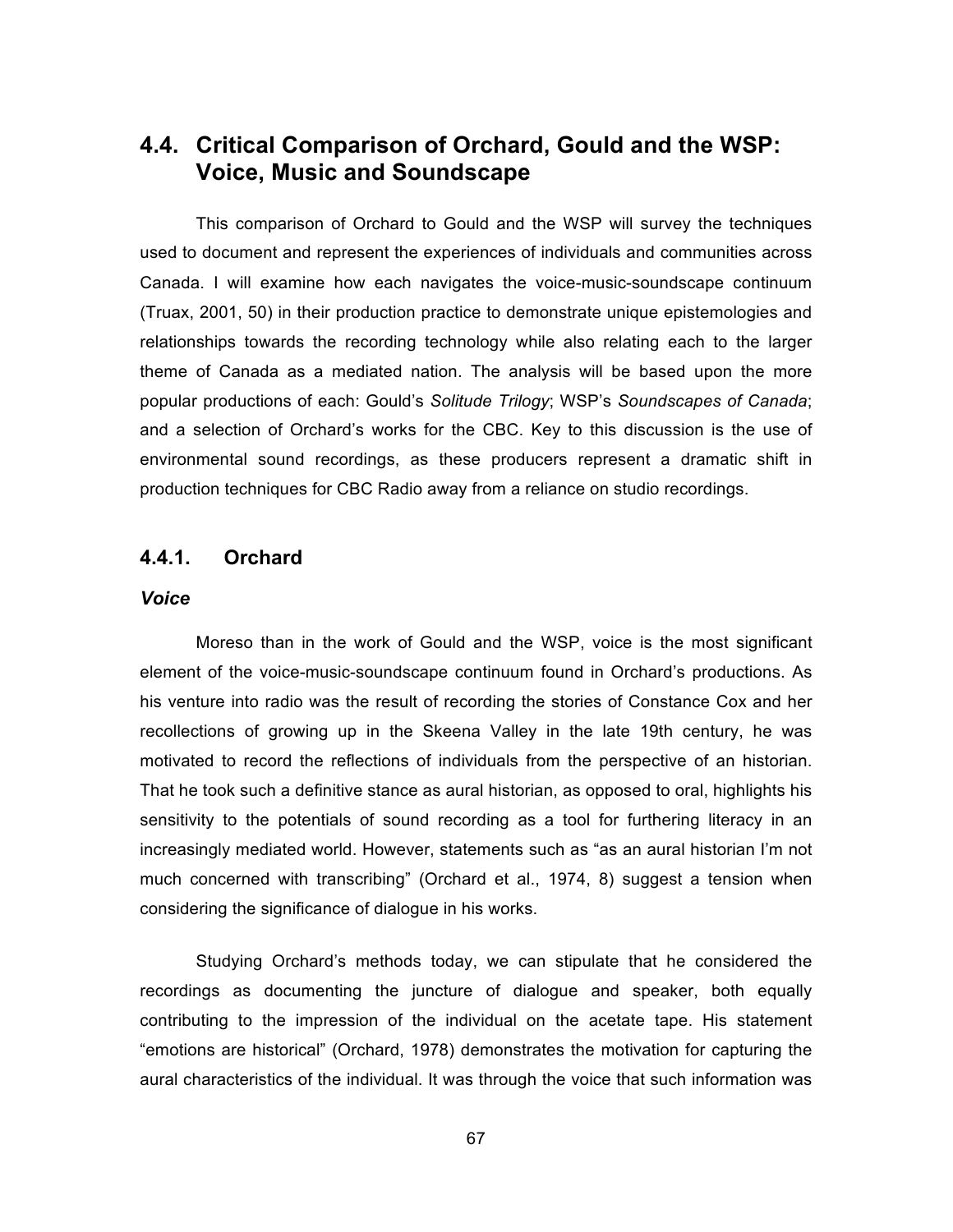conveyed — information that would largely be omitted through traditional transcription practice. I postulate that it is in the tension of the oral/aural divide that we can better understand the significance of the voice in Orchard's work as he developed his techniques of representation to bridge the gap between his roles as historian and radio producer.

The program *Patterns of the Valley* from the *Mountains to the Sea* series is a good illustration of Orchard's more general use of recording techniques of constructing a narrative from multiple voices.

- Orchard (narrator): The Hudson's Bay people operated a large farm on Langley Prairie, at the back of the fort. But there was little other settlement in the area, apart from a few cabins owned by trappers or employees of the company. That is, not until the 1858 gold rush which changed the whole quality of life in the colony and brought in hundreds of people of all shapes and sizes seeking their fortunes. It seems that the Indians were not too impressed with them, and the name for a white man in the Chilliwack town is hwalitum.
- Interviewee 1: Hwalitum, well that's what the Indians called the white man. Because in them days, those white people up there were travelling to the gold rush, they were starving. Well the Indians began to feed them 'til they get all right, and then they start again. They say the Indians here in this valley as about the kindest Indians that are living, that's what the white people said.
- Orchard (narrator): Well if one of these fortune seekers happened to be a farmer at heart he couldn't help but notice the large patches of meadow land down at the delta, or up around the shallow slews and rivers.
- Interviewee 2: They just figured this was a cattleman's paradise.
- Interviewee 3: The bushes used to grow grey, tall, green brushes; heavy stuff would grow and be green all winter long. Along the edges would be all these strings that was running around in this low, boggy place. And the cattle would just roll in fat there.
- Interviewee 4: At that time they knew from one year to the next that the whole whole country was going to go under water. There was a flood for sure every year.

Orchard (narrator): And that created the prairies at…

Though less dramatic than the earlier example of the male and female voices finishing each other's sentences, this example demonstrates Orchard's use of different voices for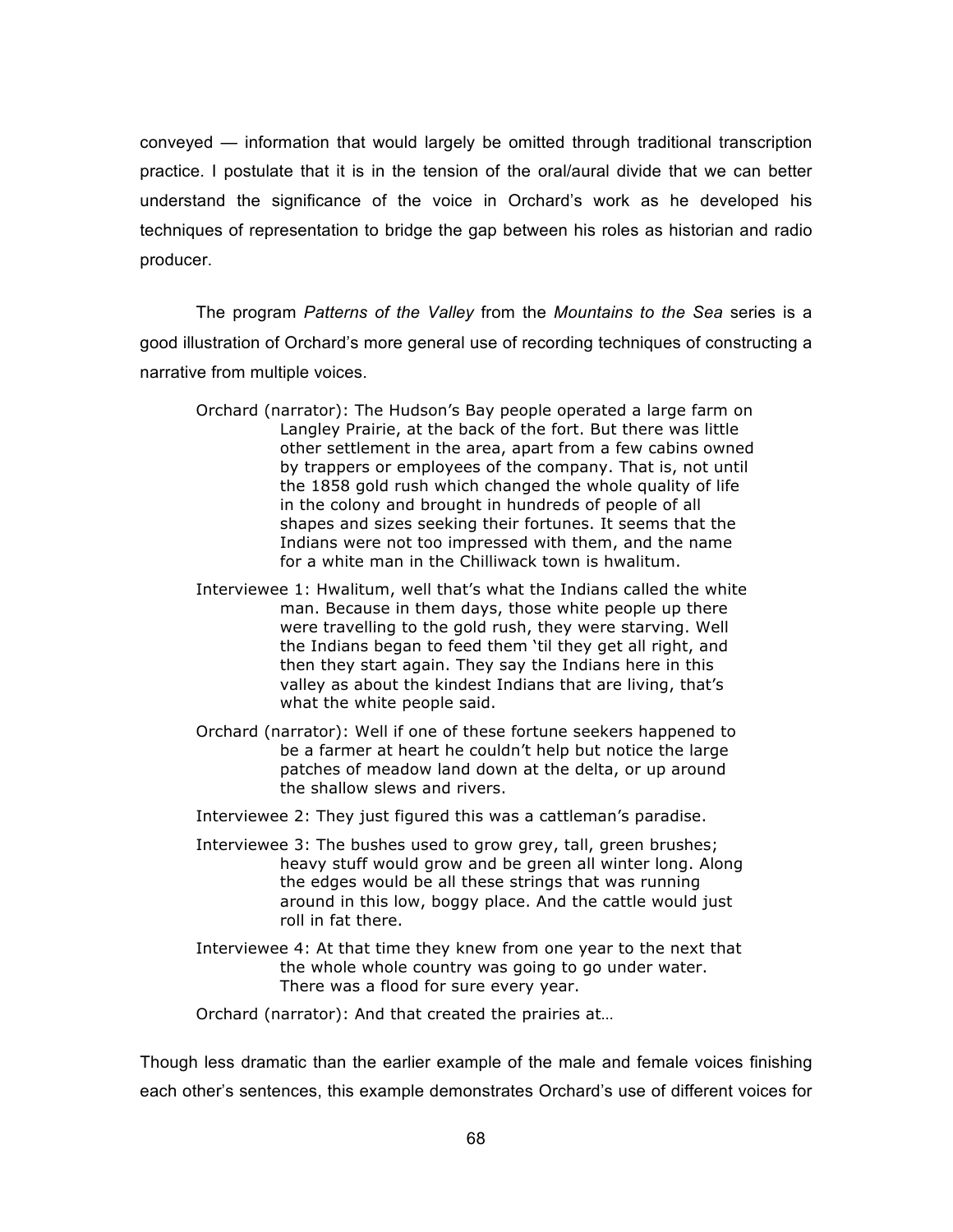the purpose of creating a composite construction. Relating this to the theorizations of Benjamin (1968) who wrote of the utopian potentials of cinema (the possibilities offered through editing) we can understand how Orchard considered this new technology as a means for enhancing understandings of the past, and placements within the present.

An analysis of the use of speech in Orchard's productions is an analysis of his methods of representation. In an interview with Dennis Duffy in 1978 he stated "I centre on people — their experiences, their personalities, the qualities that come through in sound, in the way they speak, and what happens to them; how their lives [are] reflected" (Duffy, 1978, 5). "Levels of remove" is primarily concerned with *voice* as it creates a system for organizing different recordings of characters to emphasize multiple perspectives and relationships; that is, it is a tool for composition.

#### *Music*

*Pioneer People of the North* (1962) was Orchard's very first piece for the CBC, and featured recorded music throughout — including Aaron Copland's *Billy the Kid* (1938). In the interview with Duffy in 1978 he said: "Running music behind everything, I think, can be most annoying, particularly music behind actual old-timers talking extemporarily (sic)... The rhythms are so utterly different" (70). Orchard considered *Pioneer People of the North* a learning piece, "like a student's sort of first little mess" (70). Following that*,* his productions only used music when he worked with composers. His first successful documentary was *River of the Clouds* (1963) that featured original music by John Henry Avison, conductor of the CBC Vancouver Chamber Orchestra, and narration by Haida sculptor and artist William (Bill) Ronald Reid. As well, the series *From the Mountains to the Sea* (1967) received funding from the CBC for centennial celebrations — as did Gould's *Idea of the North* (1967) — and allowed Orchard to work with composer Elliot M. Weisgarber and different groups of musicians. Each episode, focusing on specific regions, featured unique music that was written for ensembles of different instruments. Orchard and Weisgarber had chosen different groupings of instruments to enhance the variation between each episode. Their decisions on which instruments to use were based upon what they believed best represented the episode's subjects (Reimer, 1978, 2). His approach to using music was only to provide an accompaniment to the narration, the music being written to match the rhythm of the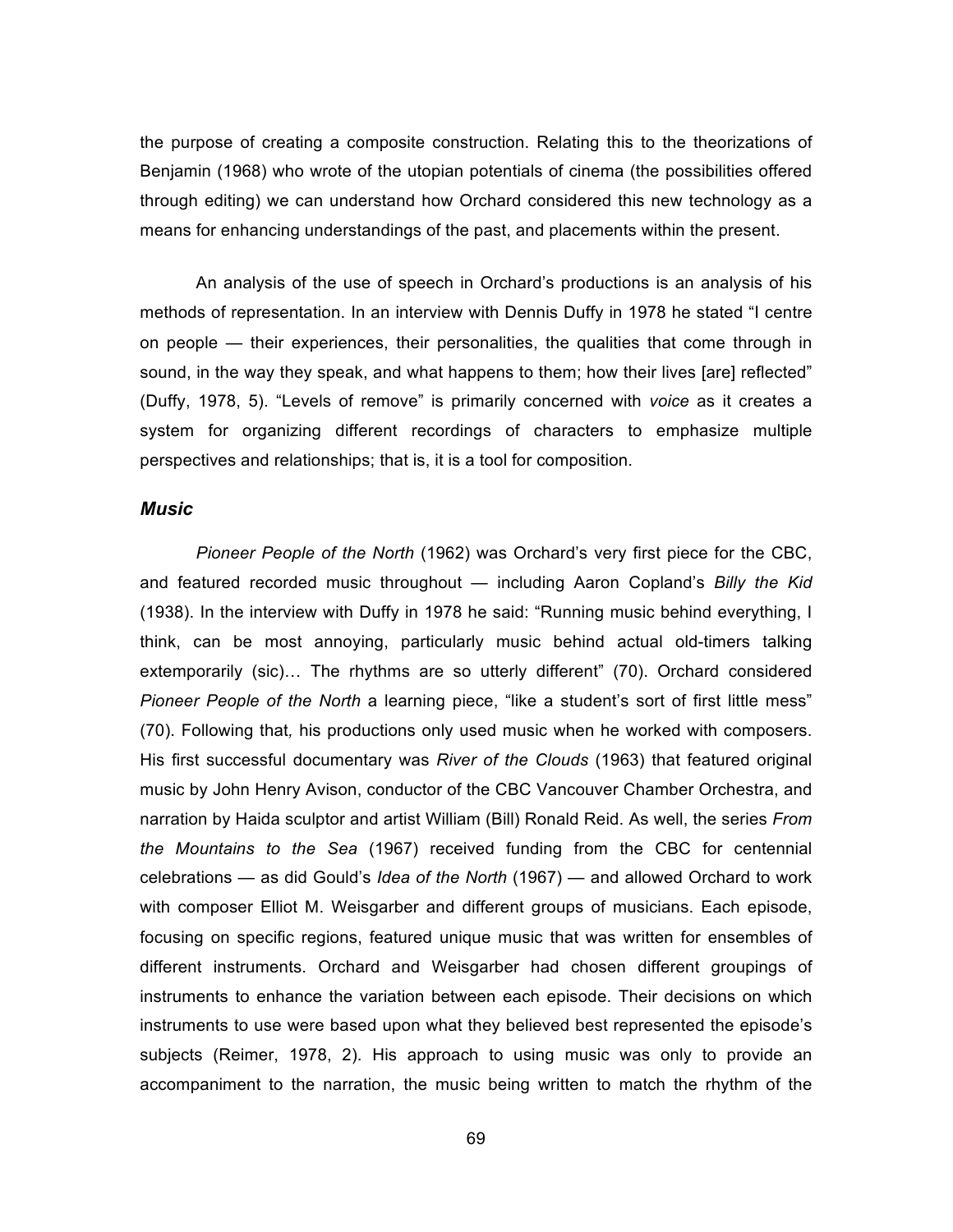narration. This technique of accompanying the narrator created a very distinct dialect between the voice of the narrator and the voice of interviewee, leaving the interviewees' voices to be heard on their own, in their own acoustic space while the narrator, devoid of any specific space other than the studio, was accompanied by music to enhance the production's mediated atmosphere. This also allowed the aural qualities of the interviewees to be heard on their own, not influenced by external, post-production sound. Apart from the *Mountains to the Sea* series, Orchard moved away from using music in his productions. While royalties and rights certainly favoured this decision (as evident in revised reproductions), it is more likely that Orchard's developed interest in acoustic space and focus on the aural qualities of the voice was most responsible for this aesthetic decision.

#### *Soundscape*

Throughout Orchard's career he gradually increased his use of environmental sounds, from originally being the acoustic space of the speaker, as conveyed through reverberation, to the naturally occurring sounds of a place. While most of the sounds in his productions were related to voice and the characteristics of a voice in space, later works included what could be called soundscape recordings, or "acoustic space" as Orchard referred to it. By extending the available sound palette, he conveyed the places he was representing as vividly as possible. While *River of the Clouds* contained the sounds of water and birds as aural cues for the narrator's story, his later productions featured commentary on sounds themselves, highlighting their functions and significance to that particular place. By the time Orchard began teaching at SFU, his interest in sound had extended beyond speech, yet he was still anchored in the significance of the dialogue itself. For Orchard, sound was, after all, an artifact of happenings (interviews, recollections, observations) and as such could be used to communicate activities (not just words) over space (radio) and time (tape).

While multiple 'levels' were used in all of his productions (most commonly narration and recall), rarely did all exist in one. As mentioned before*, A Journey of Two Summer Moons* makes use of re-enactment, and running commentary. However, instead of basing the piece around re-enactments (as is the case with *Morning at Metlakatla)*, the running commentary of Orchard and Haworth makes up a majority of the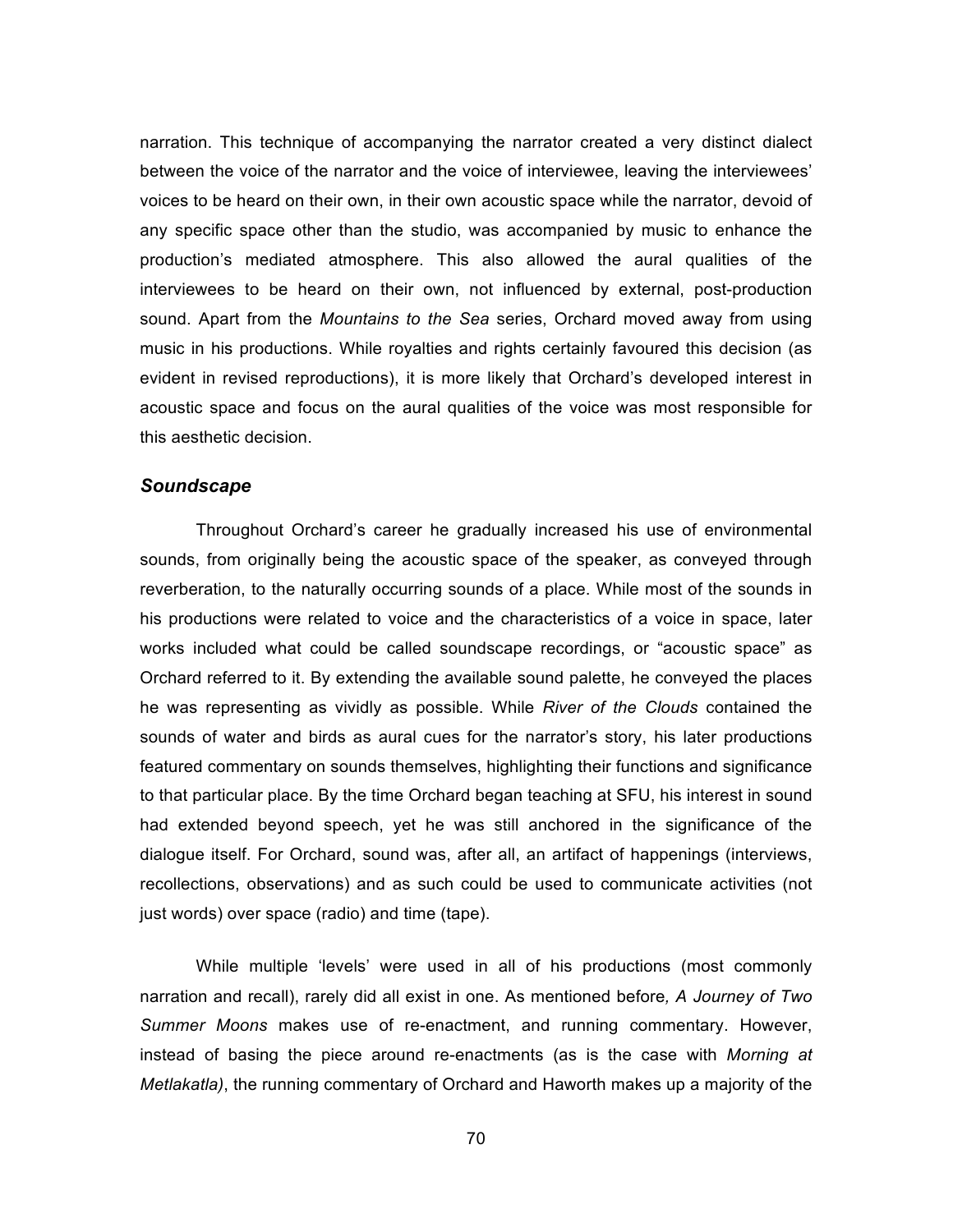program. Field recordings of discussions were made along the journey as they retraced the steps of British-Canadian fur trader David Thompson from 200 years before. Orchard and Haworth's commentary fades in and out of readings of Thompson's journals by actor Michael Collins. The contrast in the aural spaces of the studio (re-enactment) and field recordings (running commentary) emphasize the temporal difference between the different accounts. The absence of external sound in the recording studio stresses the content of the dialogue and the silence of the printed word (although Collins' use of an English accent does appear to challenge this), whereas the ambience of the running commentary accentuates the presence of the recording technology and documentarians in the world.

A similar use of acoustic space, but different balance of 'levels', is heard in the program *In the House of the Old Doctor* (1978). It opens with Orchard spending five minutes standing in the front yard of the home in Victoria, BC, with cars heard in the background, describing the yard and home of pioneer doctor John Sebastian Helmcken. Orchard uses his voice-over description of the sounds absent from the modern soundscape as a way to place the listener in a historical frame of mind. The sequence begins outside as you hear Orchard describing various factors that contributed to the Helmcken House being built. After the introduction Orchard walks inside the house and the transition from outside ambience to a small space changes his vocal qualities as hardwood floors and walls add thick reverberation. The *voice-in-space* becomes the vehicle of mediation as Orchard describes the visual characteristics of the space. This is emphasized in moments when Orchard moves away from the microphone and the amplitude of his voice drops while becoming more reverberant. While discussing the furniture of the home, Orchard describes a conversation he had recorded sixteen years prior (while making *the Living Memory* program *The Old Doctor*) with two of Dr. Helmcken's grandchildren. The piece then cuts to this recorded conversation made in the same location at a different time. Not only is the listener hearing a recording from a different time, but the dialogue is referencing a different time altogether; whereas Orchard comments on the present, the interviewed grandchildren recount a time that only exists in their memories. The program continues in this manner with Orchard remarking on the present condition of this place while using recordings as a way of reaching back into the collective memory of interviewees he had amassed over two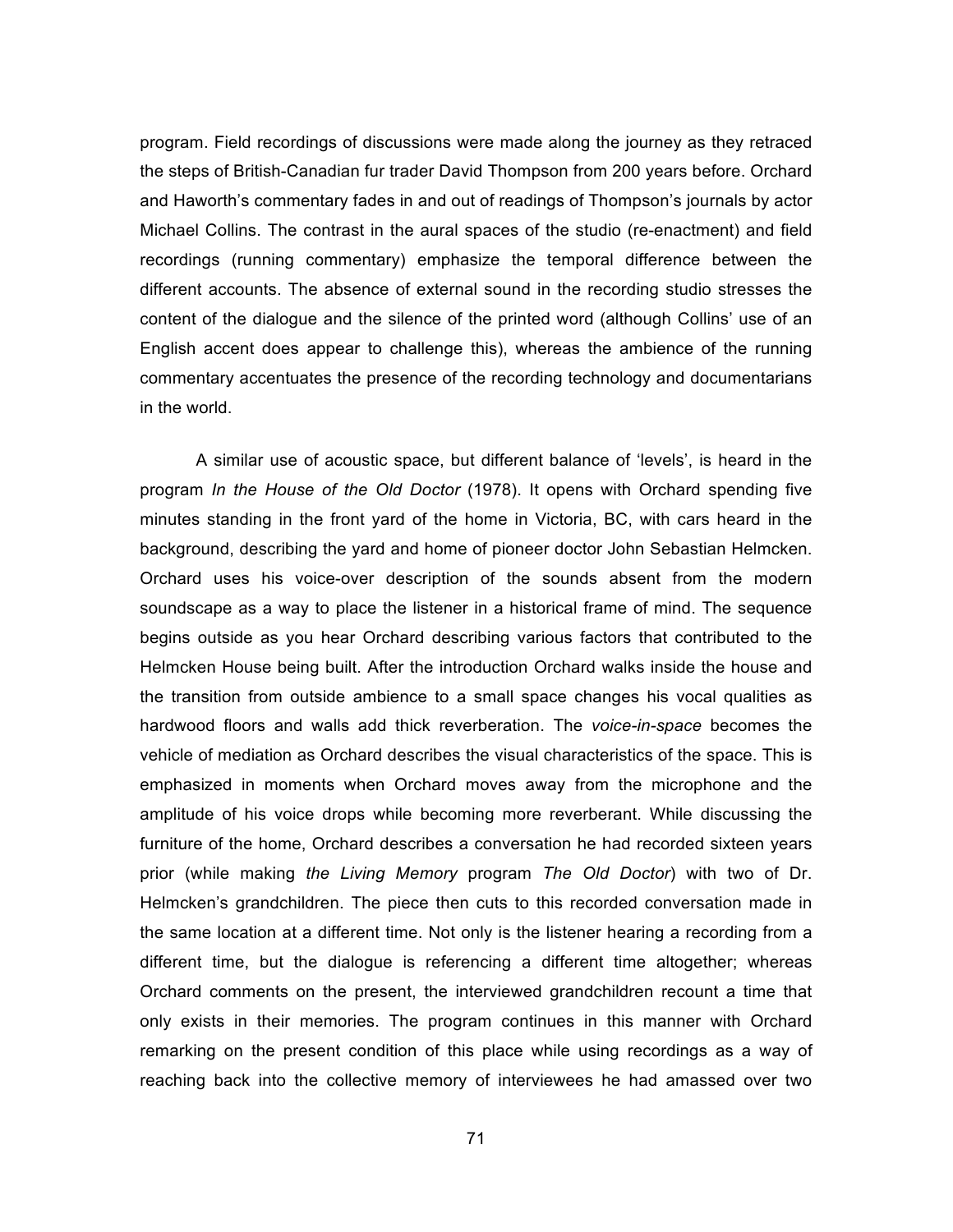decades as a radio producer at the CBC. The ambience of the home as animated in the sounds of Orchard's presence (i.e. his footsteps, opening doors etc.) and his *voice-inspace* (i.e. how his voice echoes and reverberates) suggests for the listener a mental image of the place in discussion. These cues are subtle and rely just as much on the listener's awareness (that they hear the sound) as on their attention (that they focus on the sound). $17$ 

*A Journey of Two Summer Moons* and *In the House of the Old Doctor* are illustrative of Orchard's techniques of aural representation as they offer the listener multiple vantage points of the place in reference. The system situates the listener in relation to Orchard as producer and the interviewees as individuals with active memories. Orchard does prioritize the voice in the sense that the voice is the manifestation of the individual in space, and that it is the voice in the space that conveys the emotions of the reflection. It is through the documentation of the acoustic qualities of the individual's presence that the place is illuminated in the listener's imagination. Among the qualities of the sounds used in his productions, the technique of levels of remove provides the listener with information about the speaker's unique relationship to the past, thus highlighting the listener's historical vantage point.

#### **4.4.2. Gould**

### *Voice*

In the article "Radio as Music" by John Jessop (1971), Gould claimed that his use of contrapuntal radio in *The Idea of North* (1967) originated from a need to fit the program into the allocated time slot (i.e., as a time compression technique). This justification, however, is unlikely given his musical background and admiration of

 $17$  Westerkamp (2011) discusses the distinction between attention and awareness in the listening process and how the listener navigates their point of focus. This comparison relates to Truax's (2001) distinction of *Listening-In-Search* and *Background Listening.*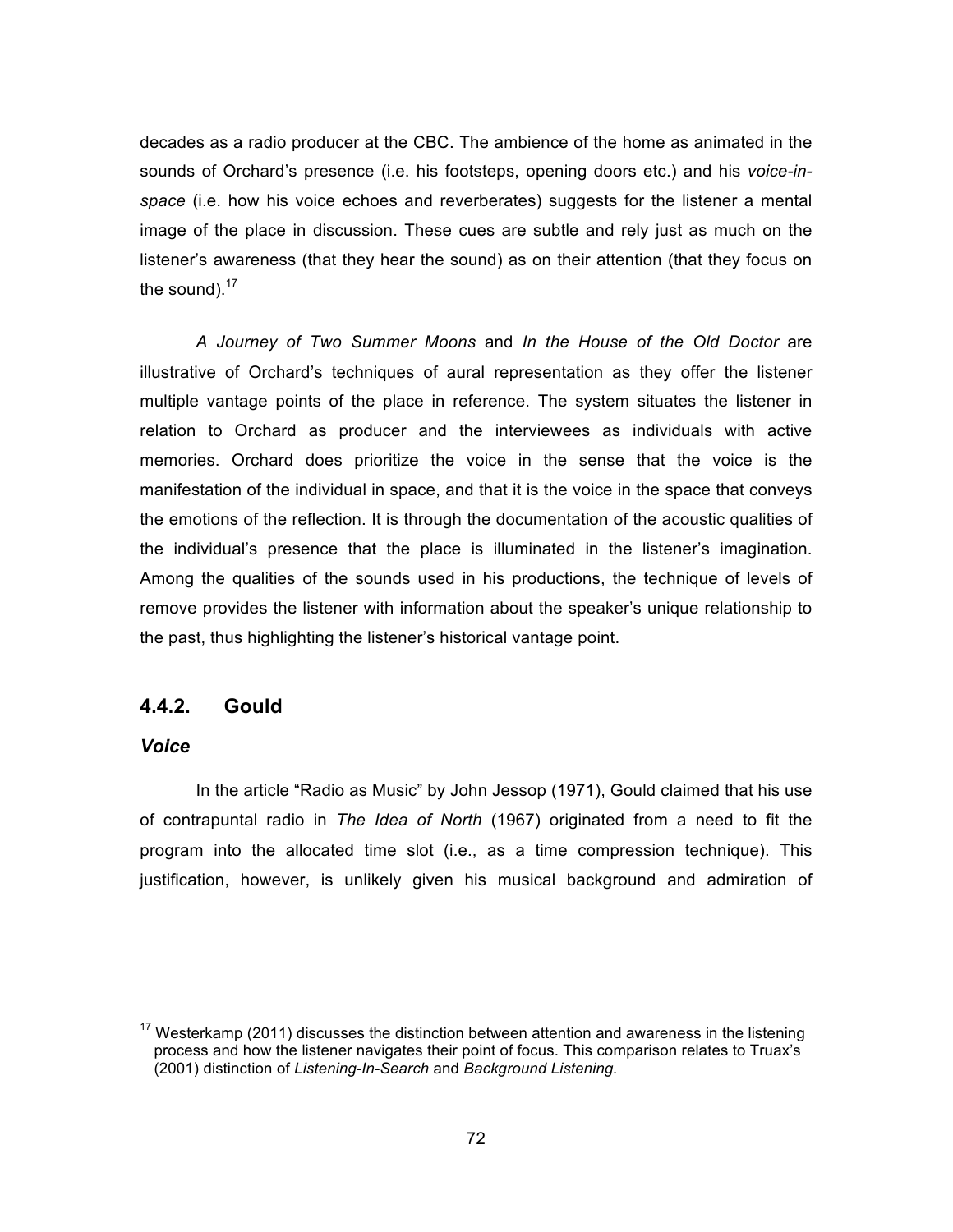contrapuntal music — particularly the works of Bach, Schoenberg and Webern.<sup>18</sup> As well, one cannot but notice the increasing presence of the technique throughout the series. When listening to the final part, *The Quiet in the Land* (1977), it is apparent that the complexity with which Gould was able to compare, contrast and emphasize ideas and perspectives would be near impossible without the technique. As his use of contrapuntal radio was greatly enhanced by the use of stereo sound (the CBC celebrated the arrival of stereo broadcast by commissioning Gould's *The Latecomers* in 1968), the series can be seen as an evolution of the producer's awareness of the possibilities of creating complex realizations of place through sound.

*The Idea of North* features the use of the contrapuntal technique, but in a limited manner; the interviewees fade over one another within the single audio channel, and this technique only appears at the beginning and end of the piece. The program is based around an imagined train journey on the *Muskeg Express*, from Winnipeg to Fort Churchill and features the narrator Wally McLean. Following the contrapuntal introduction that provides a survey of the different contributors to the program, Gould provides an introduction that explains his fascination with the "the North". As Gould describes his interest in the north and introduces the characters, his voice is heard above a dense assemblage of voices and bird song, but when he transitions to describing the train journey and meeting McLean, sounds of train travel fill the background. The uses of travel sounds remain consistent throughout the piece establishing the illusion that all recordings were made along the journey. He emphasizes a sense of continuity among the recordings by carefully editing the dialogue, as if one speaker were telling their story to the narrator or responding to each other when in fact they were all recorded at different times.

In *The Latecomers* he uses the contrapuntal technique more fluidly as the voices appear to fit around the sound of crashing waves — an allusion to the water surrounding the island of Newfoundland. The sound of waves crashing pull and push the momentum

 $18$  Contrapuntal music uses multiple voices (melodic lines) that share a harmonic structure while remaining independent rhythmically. Gould's international fame as a concert pianist was established through his 1955 recording of *The Goldberg Variations*, a series of 30 variations of an aria written by Johann Sebastian Bach in 1741.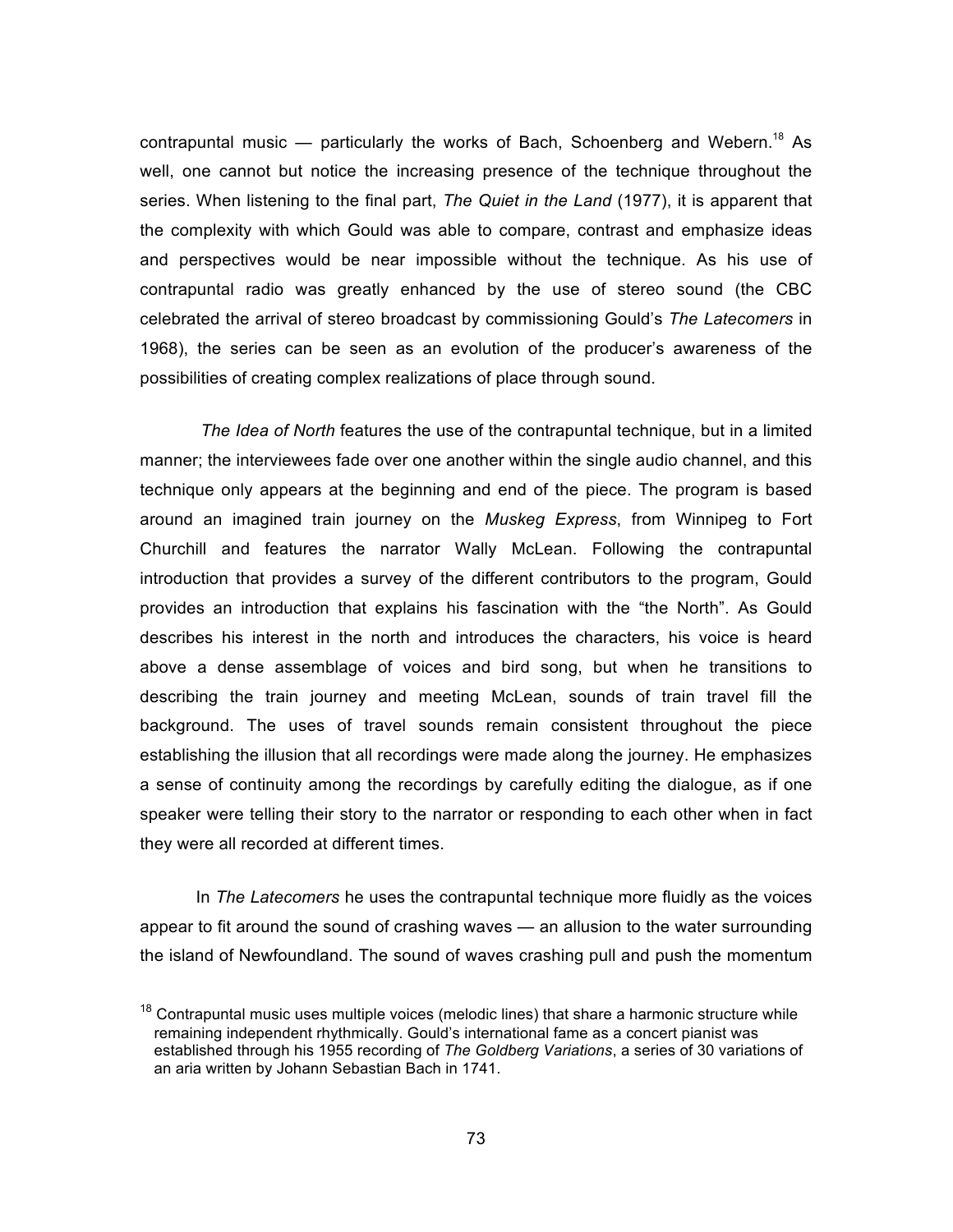of the piece, as voices are panned left and right, establishing space in the stereo field to exist simultaneously. Of particular interest in this work is the use of reverberation on the voice of the preacher whose voice seems to traverse the vertical plane, opposed to the more popular horizontal movement of the stereo field. As the piece moves from introduction to the main body, individual voices tend to fade from one to another with very little overlap, focusing on each interviewee at a time (similar to Orchard's technique). The sequences at the beginning and end are the only times in the piece that use the contrapuntal technique. As mentioned above, Gould's use of contrapuntal radio comes to fruition in *The Quiet in the Land* where recordings of multiple speakers are heard simultaneously throughout the piece, an example from which is described below. In this piece Gould uses voice, music and soundscape as equally contributing components.

#### *Music*

Music plays a limited role in the first two programs of the series, with the exception of Sibelius' Fifth Symphony being played at the end of *The Idea of North,*  where the imagined train journey ends in Fort Churchill. The music is highly symbolic of the open northern tundra, an association with Sibelius' native land of Finland. Conversely, *The Quiet in the Land* is by far the most ambitious episode of the *Solitude Trilogy.* The piece opens with spacious environmental sounds from a Mennonite community (a church bell, children playing, cars driving over a gravel road) that fade into a recording of a church organ, and following the direction of the highly reverberant preacher to "let us stand, please", the congregation begins a hymn that fills the stereo field for the first time with the rich and resonant tones. The voice and dialogue of what could be a preacher begins, but the lack of reverberation creates a noticeable spatial distinction between the recording of the voice and of the music. This opening sequence establishes the rich tapestry of sound sources that make up *The Quiet in the Land.* As the second speaker discusses isolation between traditional Mennonite communities and the surrounding secular society, he mentions listening to Janis Joplin on record. At this moment "Mercedes Benz" is played, panned hard right, essentially isolating it from all the other sounds of the Mennonite community that reside in the mid-central range of the stereo field. Gould's use of Joplin's song represents a critique of consumer culture and the desire for ownership; it is played throughout the piece when mainstream culture is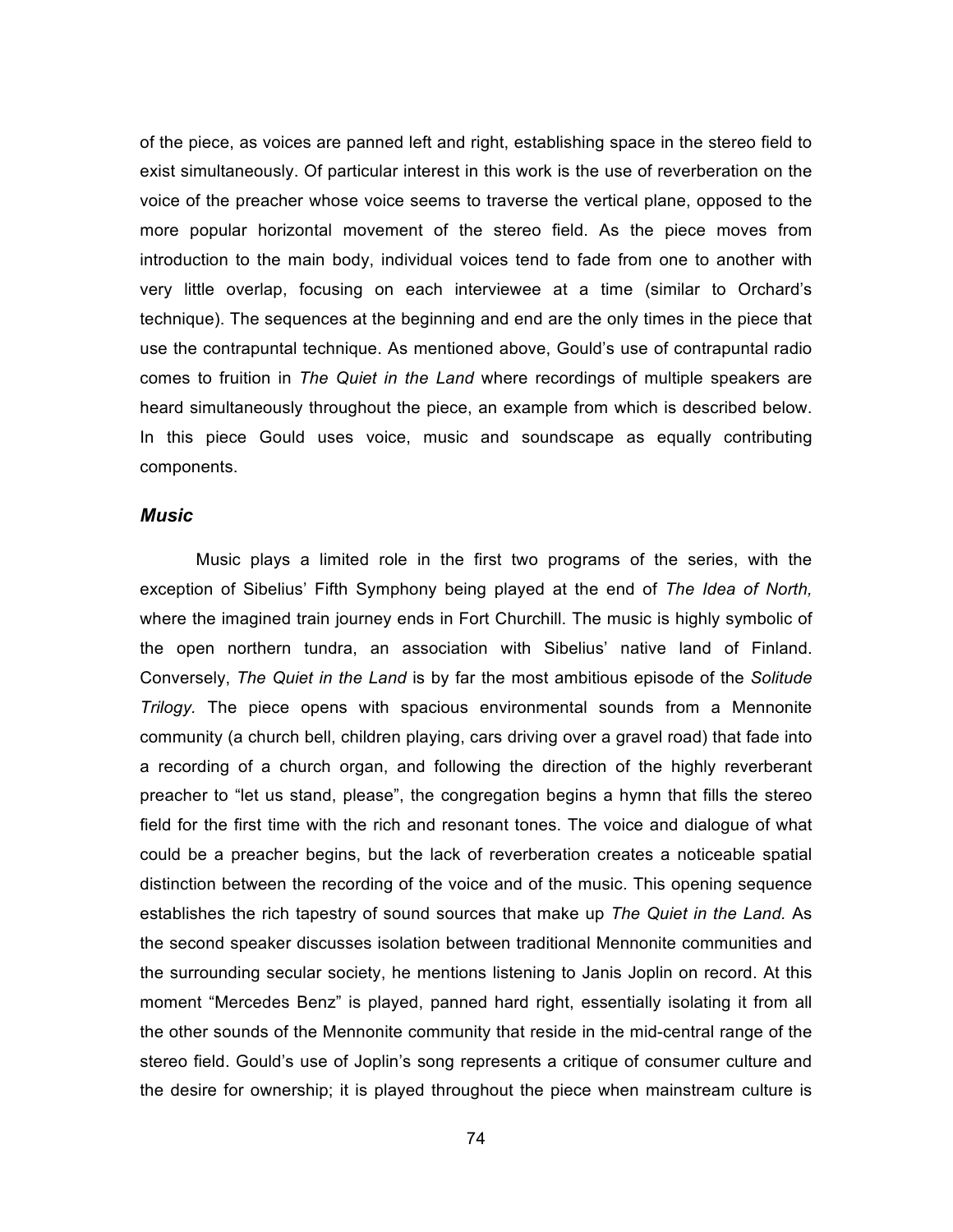discussed. The sequence is composed of a montage of sacred and secular sounds; Joplin (panned hard right) is heard alongside the congregational singing that has remained since the opening. The interplay between these two cultures parallels the content of the speakers' dialogue.

Near the beginning of *The Quiet in the Land* there is a comparison made by one of the interviewees between the traditional Mennonite way of life and "great art". By "great" the interviewee refers to "classical" as opposed to "popular". The fugue (the contrapuntal technique of establishing a theme with two or more related yet independent voices) is discussed as a Bach Cello Suite is heard. The low-mid pitched sound of the cello, a very warm sound resulting from the natural reverb, fits in the centre of the spatial field while the congregation is place mid-left while Joplin's "Mercedes Benz" is hard right. Again, like the preacher's voice in *The Latecomers,* the dimensional field of the recording is enhanced through the rich reverb and resonances of the cello. Towards the end of this sequence one of the speakers mentions the challenge many Mennonites face of "being in the world and not of the world", a phrase that Gould fixates on throughout the program. The complexity of the piece is emphasized through numerous moments like this where the use of music is intricately tied to the themes of the speakers. When the effect of such a counterpoint is considered together with the content of the dialogue, Gould's valuation of multiple sound sources becomes apparent. Gould uses the stereo field as a way of mirroring the relationships within the Mennonite community and with the outside world, using the space of the stereo field to represent "being in and of the world".

#### *Soundscape*

In *Idea of the North,* the focus of the production is on narration, the environmental sounds merely provide an acoustic setting. The recordings of the train carriages establish a place to imagine the voices as belonging to, but remain background sounds throughout. By contrast, in *The Latecomers* the dialogue is incorporated into environmental sounds in order to add layers of symbolic meaning, as well as an embodied experience for the listener within the acoustic space of the recording. The placement of voices within the stereo field suggests unique relationships to the geography of the island, and the recordings of waves passing across the stereo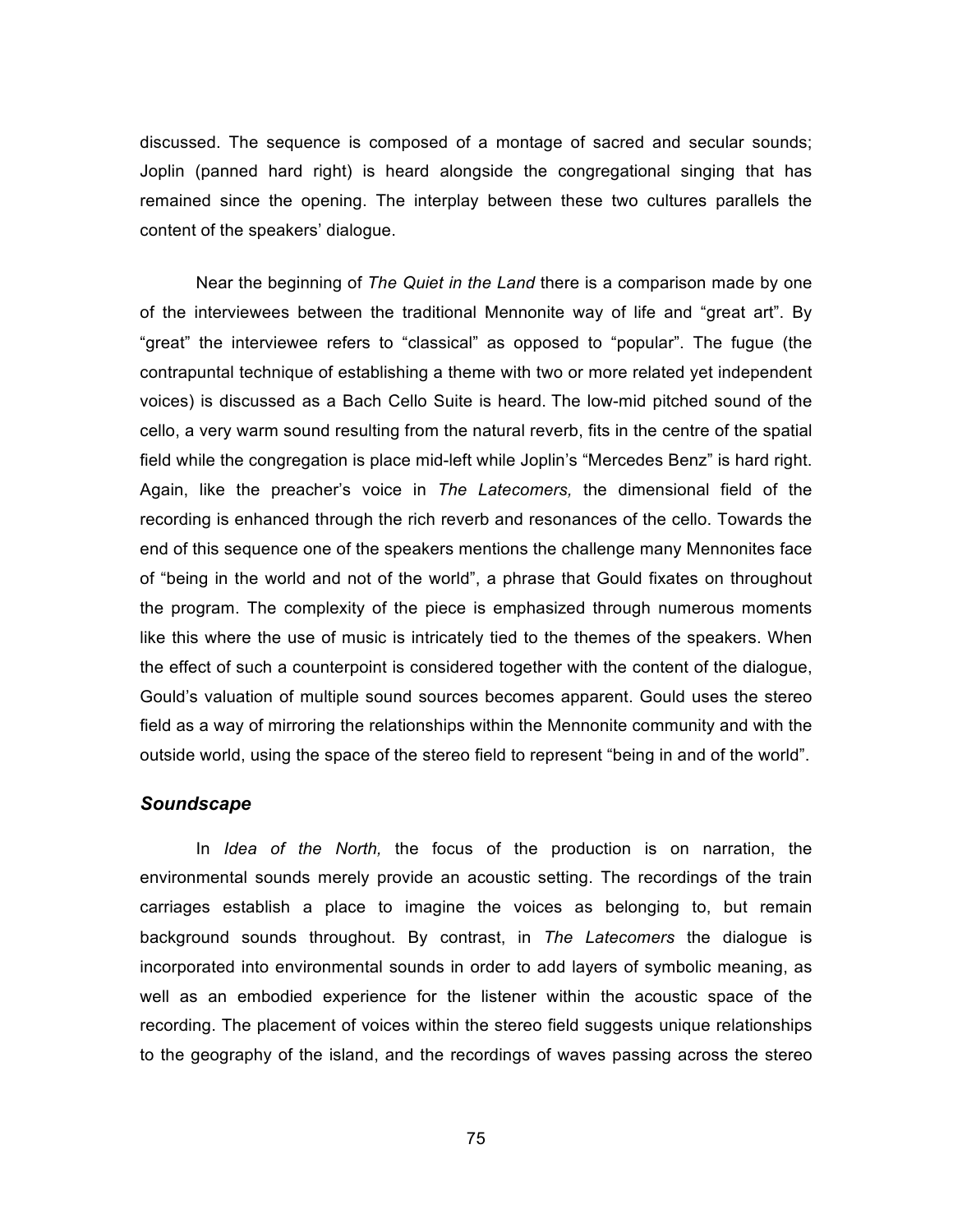field situate the audience in a fixed position as the environmental sounds move around them.

*The Quiet in the Land* builds upon the contrapuntal techniques established earlier in the series. Whereas in the other programs the use of 'keynote' sounds, to borrow a phrase from soundscape studies,<sup>19</sup> such as the train and water, serve as generic reference points that anchor all dialogue to the conceptual root. Rather than relying on one sound to tie the interviewees to a sense of place, or commonality, Gould uses the idea of "in and of the world" as a means to develop tension and resolution throughout the piece. This is achieved through the contrapuntal (and often contrasting) use of voice, music and soundscape.

#### **4.4.3. WSP**

## *Voice*

While the *Soundscapes of Canada* series is firmly rooted within an academic research paradigm, only four of the ten programs can be considered as being influenced by that didactic model. The other programs explore environmental sound as a compositional element — what could be considered proto-soundscape composition pieces. The didactic pieces *(Six Themes of the Soundscape, Listening, Signals, Keynotes & Soundmarks* and *Soundscape Design*) employ explicit and intentional use of the narration to instruct the listener on themes and concepts: those intended to inform the listener on what to listen for in the radio programs as well as ways in which to listen in their daily lives. These programs function to promote awareness toward the sound of place with the ultimate goal of creating more ecologically engaged listeners.

Each piece begins with CBC Ideas host Doug Campbell briefly introducing the series and providing the name of the particular program. Schafer then describes the given program, what it's about and what motivated its creation; this is achieved through

 $19$  Schafer (1977) adapted the concept from music theory where the keynote is the root note, the tonic, around which the composition is based, they are "important because they help to outline the character of men [sic] living among them" (9).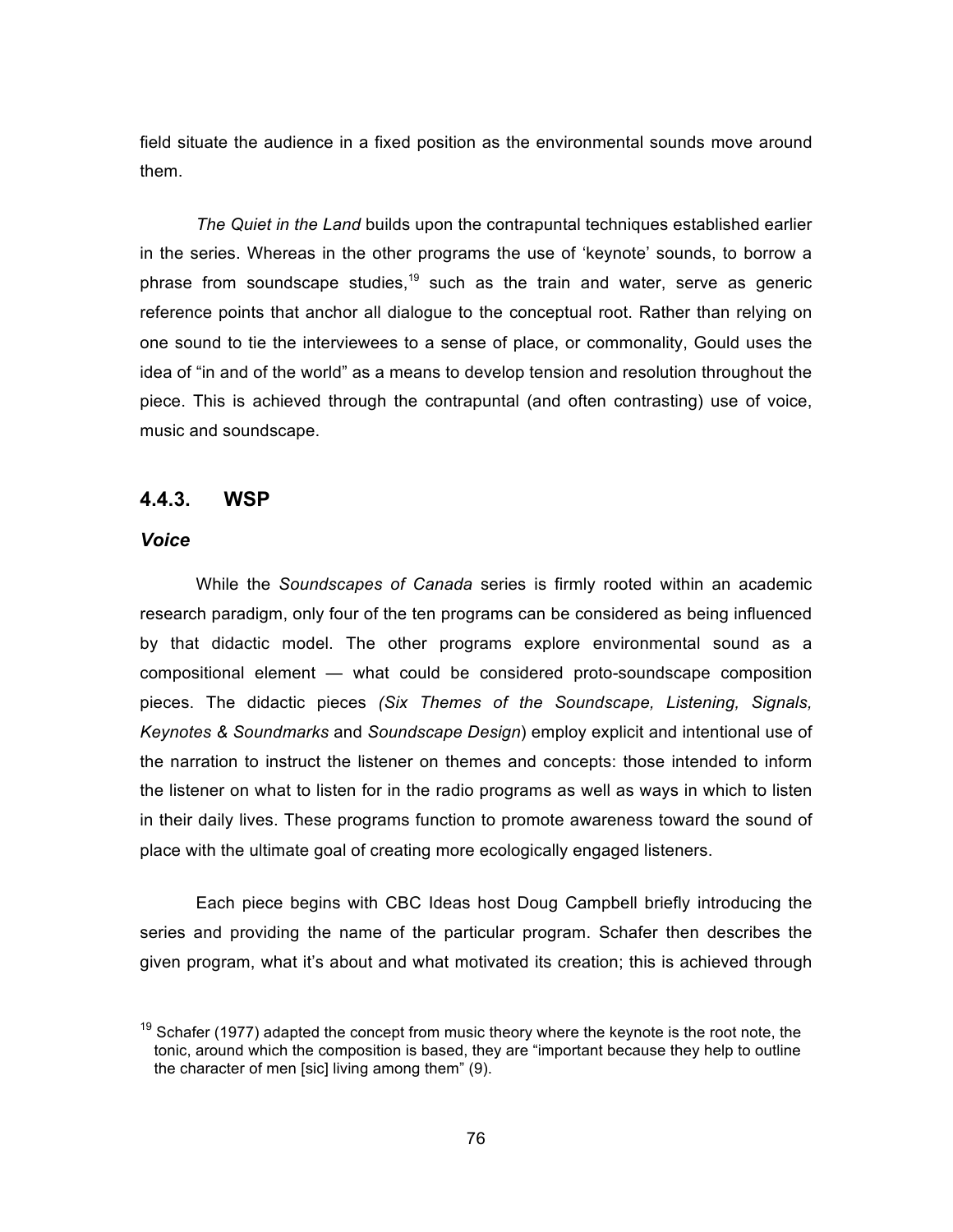a discussion with its author. These conversations vary, from a didactic description of how the piece *Summer Solstice* was conceived and executed to the almost comical, and deliberately unedited, conversation with Howard Broomfield:

Schafer**:** Stay very close to the mic, k. Um, actually, listening to your program, I did, ah found, actually listening to your program I did find it ... rather inconsistent in places. It's it's a very strange program, isn't it?

Broomfield**:** Um, well… it's the kind of program that I make.

Schafer**:** I know, uh, we had a lot of discussion before we… ah, decided to accept it for broadcast as to whether it was suitable for broadcast, whether it came up to the CBC's high standards.

Broomfield**:** mm hmm.

- Schafer**:** Ah, let me cut that because that's too, that's too much (both laughing, quietly). Actually, we did have a lot of discussion, ah, about these programs as we discussed them all, um, as to whether it was suitable for broadcast. Ah, we thought perhaps it would be a bit too far out for many listeners.
- Broomfield**:** Ah, it seems to be the kind of thing I hear on the radio all the time. Um, someone said it was a radio program so I just tried to make a radio program the same way radio programs are made.
- Schafer**:** So it's a radio program…

Broomfield**:** about radio programs.

These introductions serve to establish the conceptual framework under which each piece was conceived as well as provide credit to the individual authors, which was a new practice for the group who had previously worked collectively.

*Program I: Six Themes of the Soundscape* (Rhythm & Tempo; Ambience and Acoustic Space; Language; Gestures & Textures; The Changing Soundscape; Silence) serves as a conceptual introduction to the series, drawing upon literature, legend, historical account, as well as fundamental principles for explaining properties of sound such as acoustic reflections and reverberation. The key aspect of this program is that it establishes a theoretical connection between field recordings and composition. This connects the use of discrete sonic recordings to a larger thematic structure: soundscape composition. These programs are demonstrative of the techniques that would later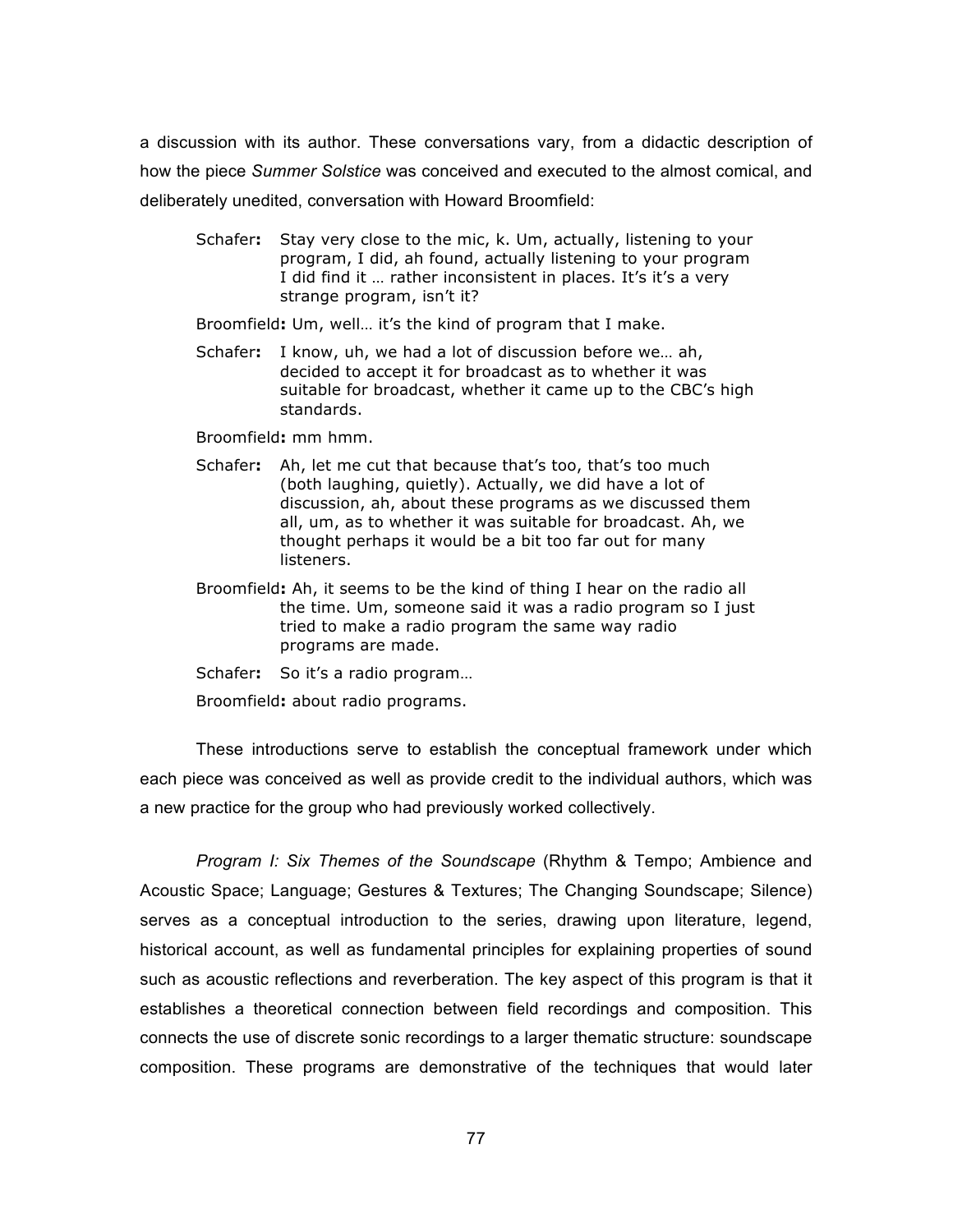distinguish the genre. As *Program I* follows a more conceptual approach to sound — the narration comments upon and contextualizes the recordings and their significance in mediated and non-mediated form — there is a referential element that establishes an educational tone for the entire series.

In part one of *Program II: Listening* Schafer conducts an "ear-cleaning" exercise. This serves to increase listeners' awareness of their own acoustic environments. Ear cleaning is a practice developed by Schafer designed to open listeners' ears to all the sounds around them (Schafer, 1994; Truax, 2001) and is itself an adaptation of critical listening practices from music education. An illustrative example of Schafer's editorial control in this series is the full minute of silence used to attune the listener to the sound of his or her own environment. In this regard, the series is exemplary of the WSP's motivations of using recording technologies to increase the general public's awareness to their everyday lives as well as to challenge the standard conventions of radio.

*Program VI: Directions,* composed by group member Peter Huse, presents the listener with a mapping of the changing dialects across Canada's southern border. While driving across Canada in 1973, Davis and Huse asked directions from bystanders through the car window while discreetly holding the running Nagra tape recorder on their lap. The piece is comparable to Gould's The *Idea of North* in that it can be considered contrapuntal in the limited manner that voices overlap while fading in and out (as heard in the opening and closing sequences of The *Idea of North)*. However, *Directions* is more focused around the aural qualities of the voice than the content of the speech. In this regard the voices of those recorded could be considered environmental, or cultural, impressions in that the qualities of the voice are indicative of the geographic place they inhabit. This compares to Gould's treatment of the voice in that speakers were often treated as musical voices (in the contrapuntal sense that each voice carried a unique melody or projection). As well, this relates to Orchard's considerations of the aural characteristics of the voice and the impact of emotions (as well as cultural and environmental influence) on the speaker's inflection and tone.

Among the other uses of the voice that stand out is the dialogue with a parish priest found in Bruce Davis' *Bells of Percé,* a piece that could be considered as being

78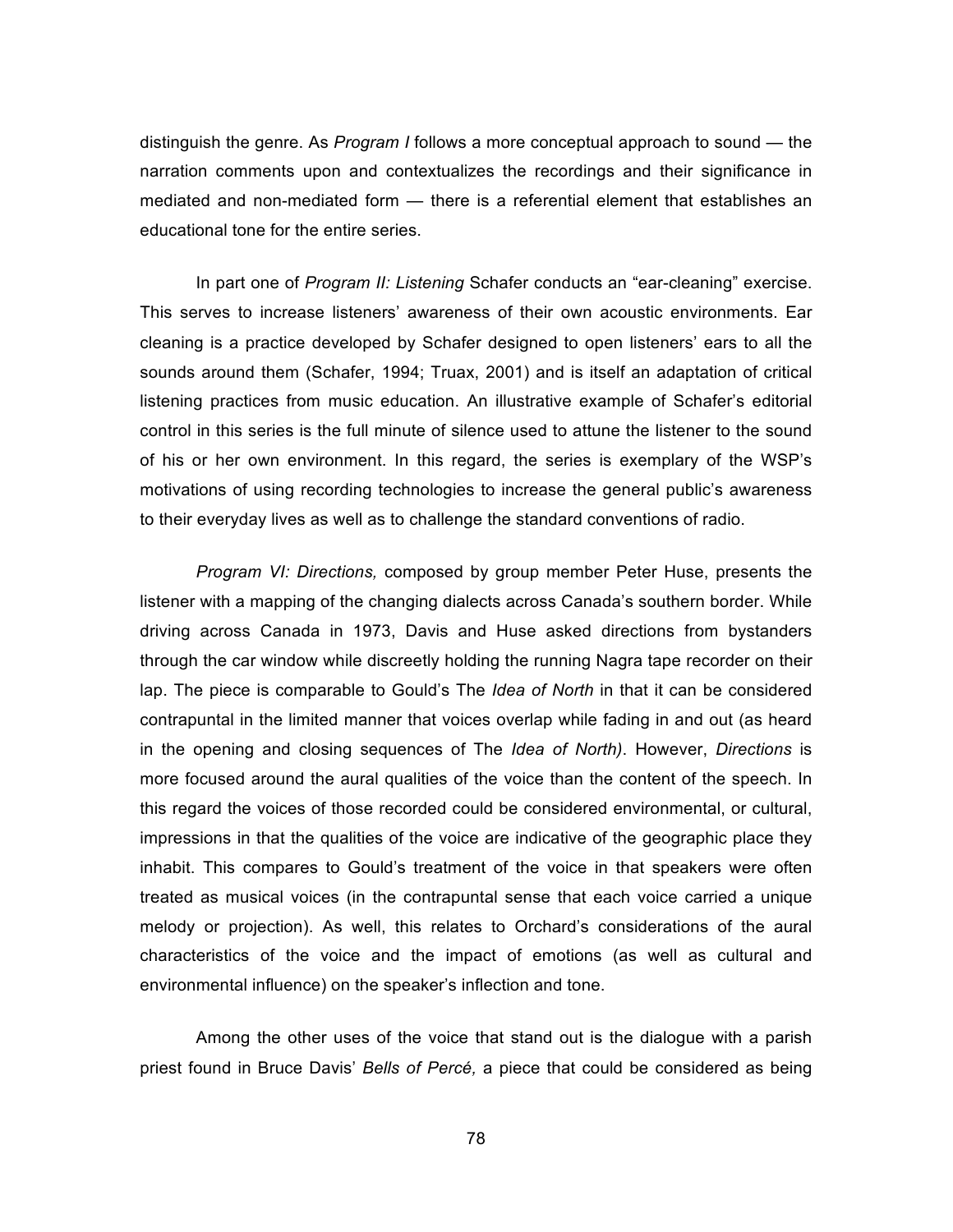both a work of oral history and soundscape composition. Davis describes the recorded voices as being suggestive of the saints the bells are named after. There is a strangely ominous feel to the opening sequence as the highly reverberant sound of the voice cuts in and out with fragments from the dialogue of the priest. A drone-like sound of filtered bells fills the background as the different phrases, with different acoustic qualities, in both French and English, cut in and out.

#### *Music*

While music in the traditional sense is largely absent from this series, the group makes extensive use of musical sensitivities in the form of soundscape composition. After the introduction of *Program I* a pulsating drone begins, and ominous cries of wind are heard as waves quietly crash in the distance. An echoed voice, one panned hard left and the other hard right, recites a mantra on listening. This mixture of dialogue and sound serves to develop a framework for the subsequent radio series while also providing the listener with analytic tools for exploring daily soundscapes. In a similar manner, in the final section Truax, Schafer, Jean Reed and Adam Woog speak about the values of silence while a resonant tone is heard, harmonically pitched through parametric equalization. These two ambiences serve to bookend the program, providing the piece with compositional sensitivity. A similar effect is found in the filtering of recordings of church bells in *Bells of Percé.* The processing transforms the sound from phonographic to abstracted, suggesting the musical qualities as well as the alluding to the historical possibilities of the sounds as suggested by Davis in the program's introduction.

The one exception to the series in regard to the use of music is *Program IX: A Radio Programme about Radio* composed by Howard Broomfield. The program is a kaleidoscopic scan of radio broadcasts as recorded over the car radio by Davis and Huse while driving across the country. In the program's introduction, Broomfield describes it as "being the kind of thing I hear on the radio all the time," suggesting that Broomfield spends a lot of time on the radio scanning different stations. It begins with the popular song *Turn Your Radio On* (1972) by Ray Stevens, intercut with fragments of interviews about radio. Technically, the piece stands out for its use of splicing, layering, juxtaposing, and mixing of recordings. It could easily be considered as a precursor of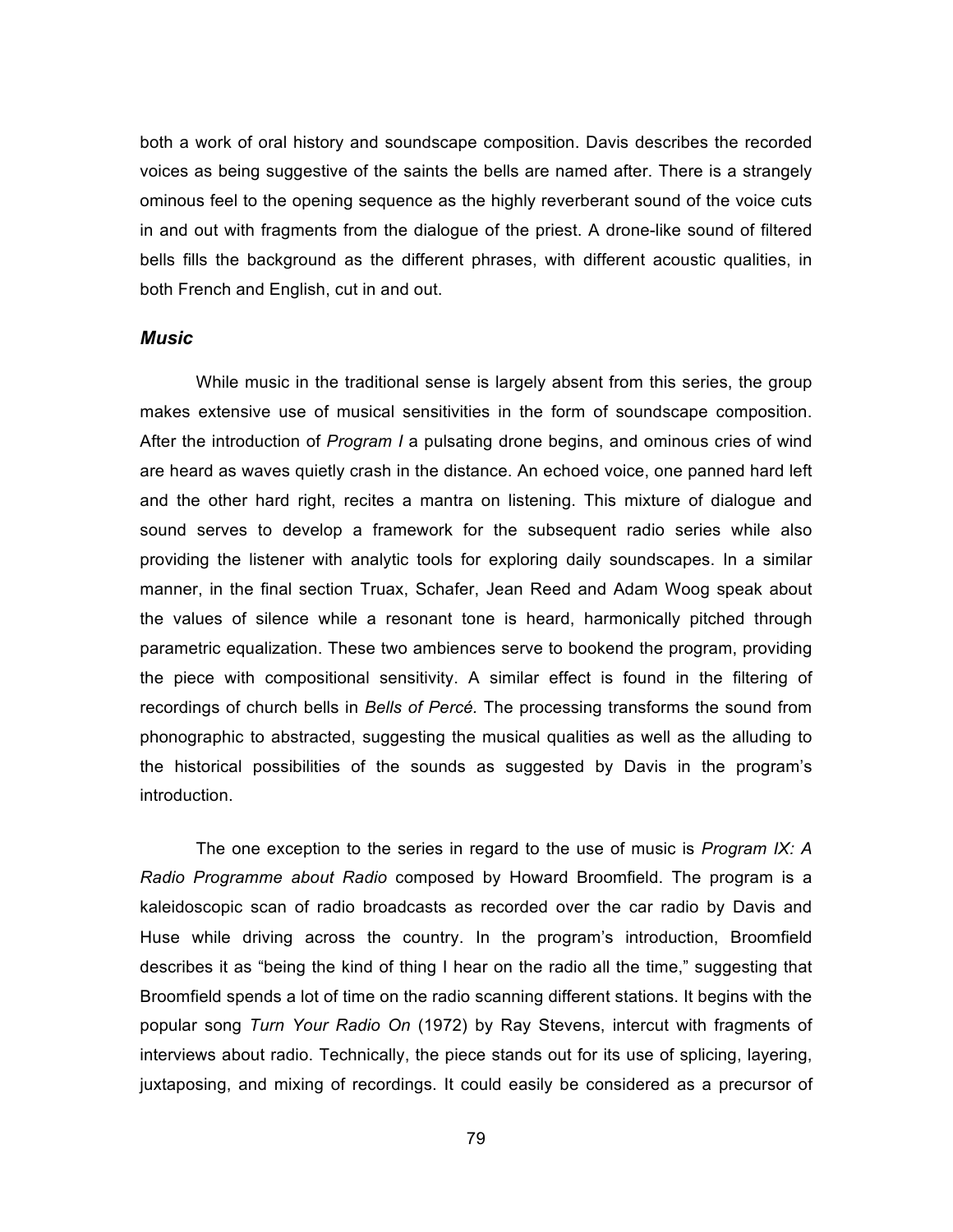micro-editing techniques made popular with dedicated sound editors on desktop computers twenty to thirty years later. Also in the introduction Schafer describes it as "inconsistent" and "a very strange program," and indeed, compared to the rest of the series this is the wild card. Sonically it is suggestive of the *musique concrète* techniques and aesthetics established by Pierre Schaeffer, yet it remains in the soundscape domain by retaining a sense of place, i.e. radio broadcast. The piece at times deals with contrapuntal sound, mixing multiple radio announcers with contrasting styles of music, but, again, compared to Gould's refined use of this technique in *The Quiet in the Land,*  Broomfield's work is more impressionistic, composed of washes of sound that fade in and out of stations' signals through the movements of the radio dial.

#### *Soundscape*

The most unique element of the WSP's production methods is the malleability of what is defined as voice, music, and soundscape. As one of Schafer's primary motives was to instill in listeners a sense of wonder to the sonic artifacts of daily life (Schafer, 1994), there is a sense of listening to environmental sounds as if they were music, i.e. with the same mindfulness. While the term *soundscape* has been adapted to fit countless mandates, for the purposes of this analysis it refers to the environmental sounds used for the representation of place on the radio. Soundscape composition, according to Truax (1995), is the use of "recognizable environmental sounds and contexts, the purpose being to invoke the listeners' associations, memories and imagination related to the soundscape" (54). The goal is to create in the listener an imagined sense of place, thereby bringing forth acoustic elements that would not otherwise be evident (Truax, 2001). For example, in the case of *Directions*, although the piece is comprised entirely of speech fragments recorded across Canada, the context of the recorded medium presents the listener with an imagined sense of community, gradually shifting through the varying dialects in a relatively short span of time.

One of the most distinct programs in regards to challenging the traditional radio format is *Summer Solstice.* The edition that aired on the *Soundscapes of Canada* is an edited version of the recordings the group had made by recording 15 minutes of every hour for 24 hours on the grounds of a rural monastery near Mission, BC The aim of the recording is to give a representation of the changing soundscape over the course of a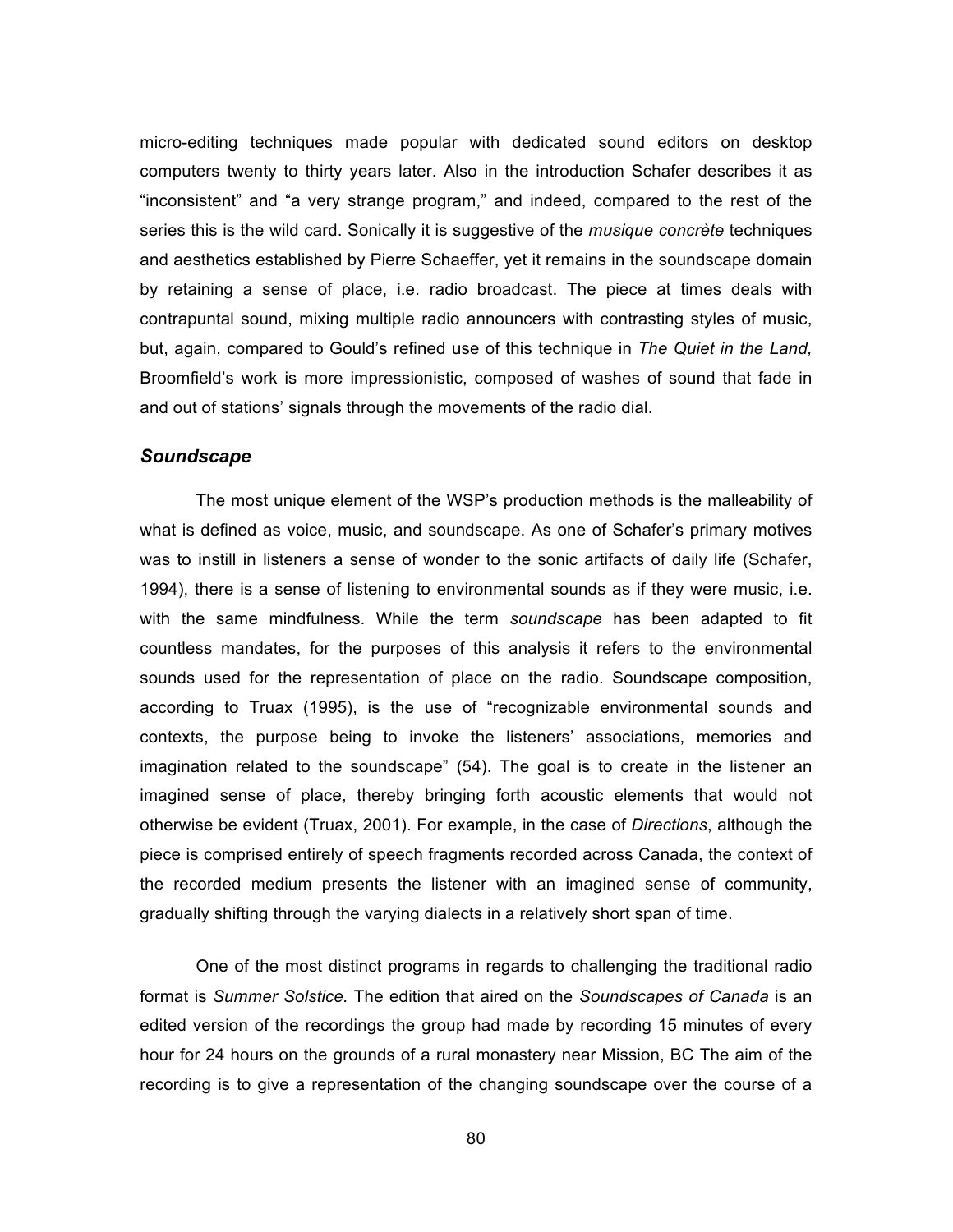day, recording the ebb and flow of insects, frogs and birds. Schafer (2011) has referred to this type of recording as "phenomenological recording", suggesting that what was recorded was largely left up to chance. While this labeling proposes challenges — in that choices needed to be made (when to record, what microphone to use, where to place the microphone, when to stop recording, etc) — these are essentially recording choices, not necessarily choices of what to record. The techniques employed in the construction of the *Summer Solstice* program foreshadow the field of bioacoustics — a crossdisciplinary field of study that combines acoustics and biology. From each recording the group collectively chose the most representative two-minute period. Suggestive of the group's earlier sociological methods, *Summer Solstice* was collectively authored for the purpose of removing individual bias as much as possible. Also of particular interest to this program is the minimal use of dialogue throughout the piece (only to identify the hour), contrary to standard radio practice as well as all other productions covered in this analysis.

While critique can correctly be applied to the biases of the group as manifest in the scope of their collections and representations (Akiyama, 2014), it must also be considered that "the work of these soundscape researchers suggests that research on the nature and experience of acoustic environments provides potentially rich avenues for investigation of changing contexts and modes of engaging with the listening to the world" (Marontate et al., forthcoming). In other words, these works must be considered as artifacts of Canadian culture, artifacts that contribute to Canada's history in sound studies. The contribution made by the WSP to Canadian identity is a direct result of their intentions to raise individual's awareness of the changing world around them. It is important to consider that all listening is based on perspective, and through the consideration of intentions and perspective these artifacts provide insight into both the practitioners and the culture that made their work possible.

# **4.5. Summary**

In many regards it was when environmental recordings became available materials for radio productions that distinctions between voice and music began to blur. One the one hand, in Gould's *The Quiet in the Land* voice, music and soundscape

81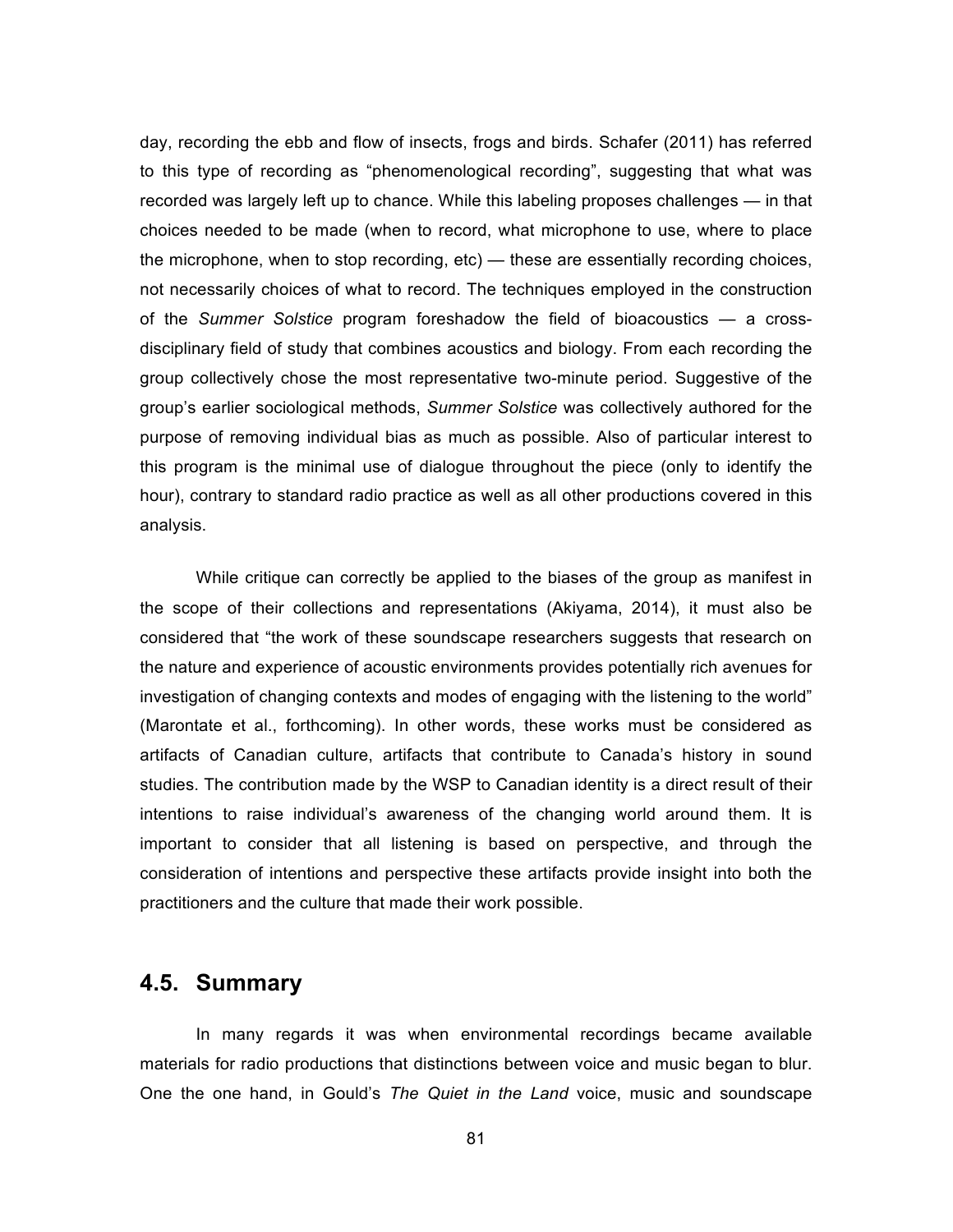recordings are treated equally, each source contributing to and commenting one another. Gould essentially blurs and adapts the symbolic significance of each source so that, while each is understood as a language in and of itself, all sounds are treated equally as forms of human activity and communication. On the other hand, the WSP's examination of the soundscape, and the compositional element of human activity, represents a distinct relationship between the acoustic and electroacoustic. The evolution of the group from simply documenting disappearing sounds to analyzing recorded sound is heard throughout the *Soundscapes of Canada* series. Finally, Orchard can be considered as belonging somewhere in the middle of these two distinct sonic epistemologies. While Orchard's production techniques are more conservative, being primarily concerned with the relationship between dialogue and voice, his awareness of the potentials of acoustic qualities positions him in the vanguard of sound on the radio during this period.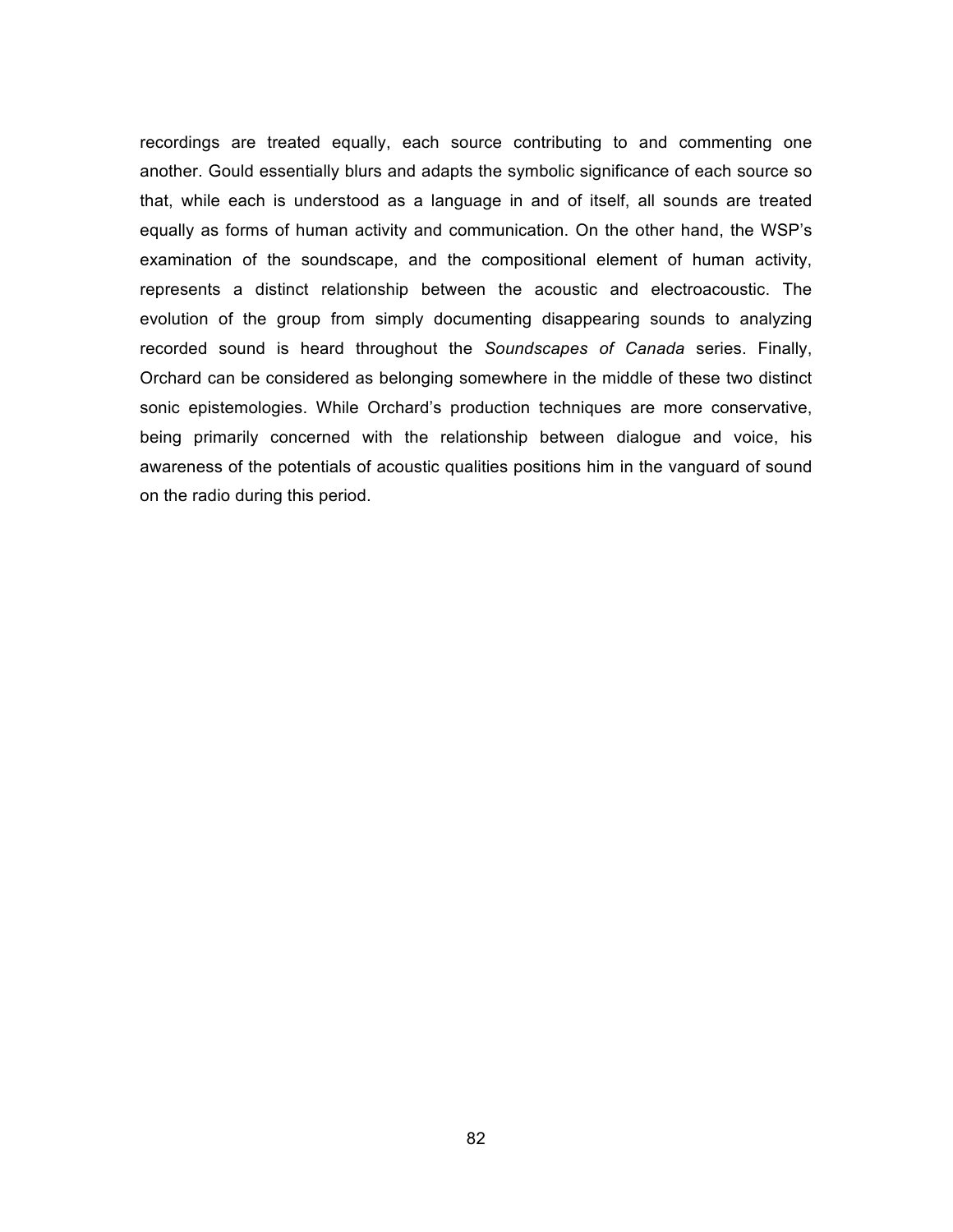# **Chapter 5.**

# **Then Hear**

# **5.1. Conclusion**

When Benjamin wrote *The Work of Art*! paper, he was writing it as a Jewish German citizen during the first years of the rise of Nazi Germany. He saw the very real dangers of a totalitarian state controlling media production. Through mass production, he also saw the potentials of alleviating art from authoritarian control and the diminishing of "cult value" (1968, 224-225). While Orchard, Gould and the WSP had radically different perspectives on life than Benjamin, they too saw the potentials in technologies (and techniques) of mechanical reproduction. The portable tape recorder offered new ways of exploring, documenting and representing social, and private, worlds and the environments that contained them. Orchard, Gould and the WSP all saw utopian potentials in the new technology, ways of considering the relationship of time and place within Canadian culture.

The exploration of the techniques and technologies used by Orchard, Gould, and the WSP in the late 1960s and early 1970s highlights a very particular point in the history of sound recording. The availability of the portable tape recorder allowed for an unprecedented level of access to individuals and environments. Through the analysis of the use of voice, music, and soundscape in the presented works, this thesis considers the introduction of environmental sound on sonic representation within the audio format. While Orchard could be considered as prioritizing aural artifacts of the voice, his productions (particularly his later works) shifted to incorporating more soundscape elements as a means of situating his subjects in place. Greatly influenced by his musical training, Gould constructed works that, although primarily dialogue based, explore the sonic field of the recorded format (most notably in the latter two stereo programs of the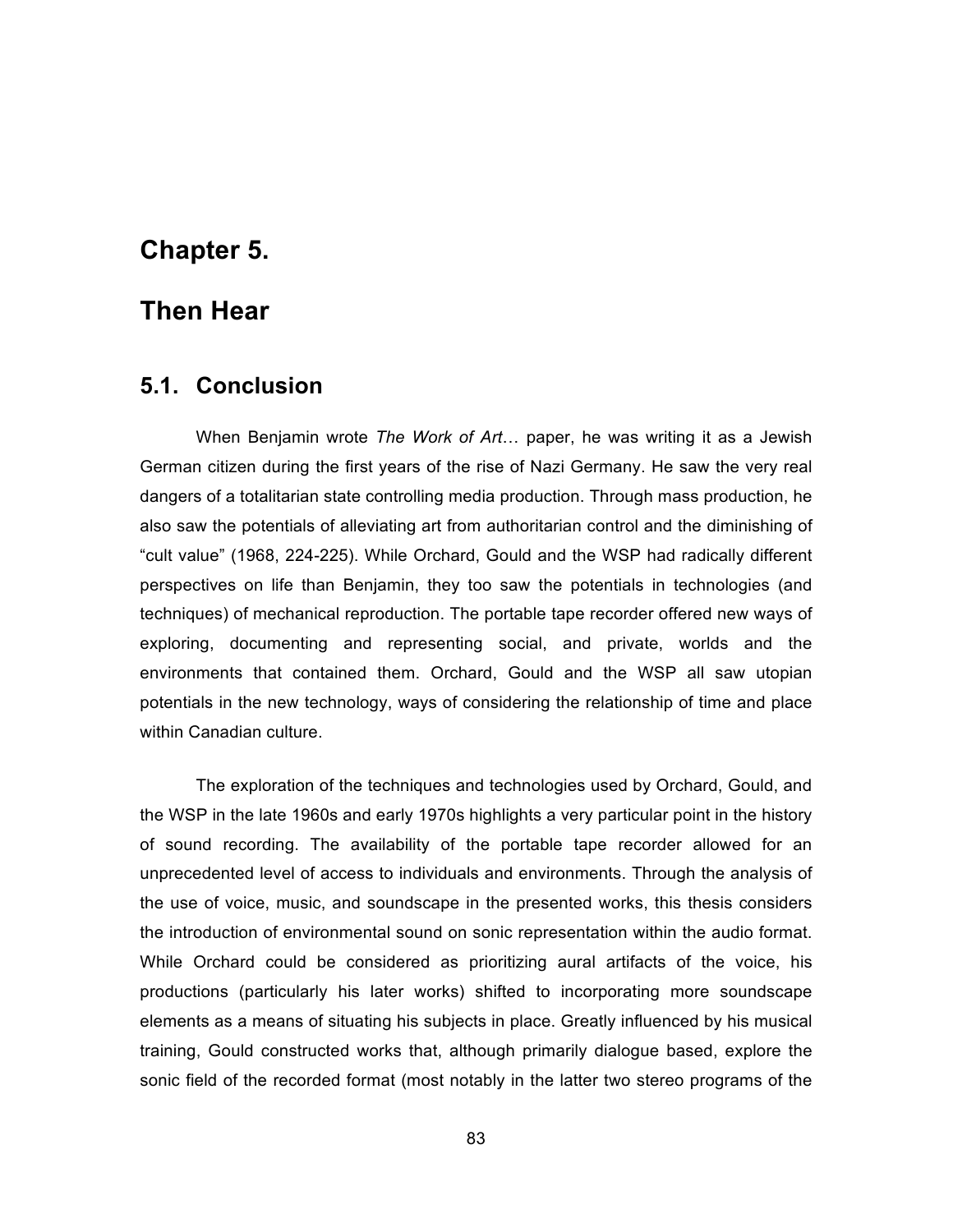*Solitude Trilogy*). In the exploration and representation of Canadian soundscapes the WSP developed multiple studio techniques (many of which became fundamental processes of soundscape composition) intended to highlight elements of the changing acoustic environment. While this summary only discusses the most general elements, any close listening will reveal that all three producers continually navigated the continuum of voice-music-soundscape. This is to say that the producers discussed here extended the sonic palette of Canadian radio in a time when funding was accessible and producer freedom was broad. The experimental approaches demonstrated throughout the different programs for the CBC propagated elements of Canadian life in ways never before experienced through broadcast. While radio had been connecting Canadians since the 1920s, and wartime broadcasts presented experiences from the frontlines in Europe, the appearance of the portable tape recorder allowed for a new type of connectivity. Not only did the public become contributing members of national radio (Franklin, 2009), but their homes, activities and the space they occupied began to be represented with sound through creative recording techniques.

Through the recorded interviews with Orchard conducted by members of the Provincial Archives, his course descriptions and the recorded lectures he gave, it is apparent that he had established a methodology for others to keep using.<sup>20</sup> While the roles of aural historian and radio producer were at times interchangeable, his treatment of audio media suggests that his epistemological perspective as aural historian ultimately informed his role as radio producer. This is noteworthy when we consider the influence of his career as a radio producer on the impact of the archive collection. His aesthetic judgments must be considered when studying the documentation of the province's history. Ultimately, the coevolution of radio producer and aural historian suggest that Orchard's media production methods highlight both temporal and spatial

<sup>20</sup> While Orchard's influence can be seen in the pages of the *Sound Heritage* journal that was published in British Columbia from 1972 to 1983 his most resonating influence can be seen in the current work of Robert Budd. Following the completion of his Master's degree, Budd released *Voices of British Columbia: Stories from our Frontier,* a collection of transcripts from Orchard's collection and photographs of the storytellers. Budd has further followed in Orchard's direction by continuing to collect historical accounts. Rather than receiving funding from the CBC, however, Budd is hired by families to collect and produce historical records in the form of audio and printed documents.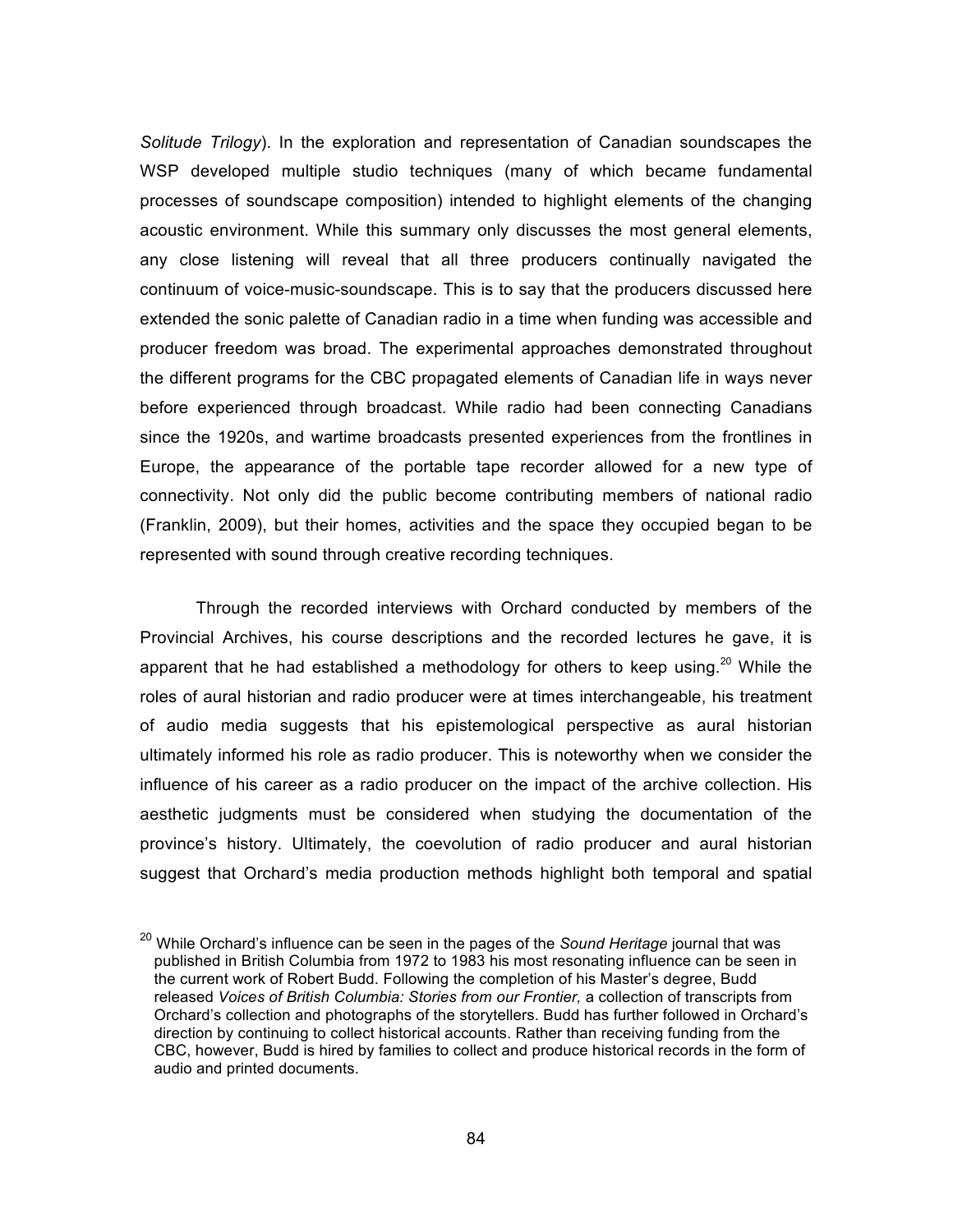relationships. His approach to recording and emphasizing the sound of place (ambience and environmental sound) and the sound of time (vocal qualities) connected communities across Canada with their broadcasts in the 1960s and 1970s (space), and continues to connect individuals through access to the archive collection (time). In *A Plea for Time,* Innis (1950) proposes "history is threatened on the one hand by its obsession with the present and on the other hand by the charge of antiquarianism" (2). What this means is that Innis was concerned with the duality of the past and the present — how history can be used, and of value, in the present, but at the same time history itself is critiqued as irrelevant precisely because it is out of date. His concern was that historical lessons and understandings are lost in the obsession with the present, and civilization will continue to find itself in an amnesiac state: the same mistakes will continue to be made. Innis (1950) offered a solution:

We must somehow escape on the one hand from our obsession with the moment and on the other hand from our obsession with history. In freeing ourselves from time and attempting a balance between the demands of time and space we can develop conditions favourable to an interest in cultural activity. (21)

Innis' theories present us with an encompassing approach to media for examining how the use and uses of media function within our societies. The solution Innis offers isn't to choose between the present and the past, but to think about the relationship between time and space. With space-binding media generally belonging to the more ephemeral, which aids in its dissemination, Innis (1951) warned about the dangers of "the modern obsession with present-mindedness" (76) — the ever present flow of information that continues to increase to this day. The solution, argued Innis (1950), is a balance of time and space biased media. I propose that Orchard's use of aural, over oral, and the relationship between archivist and producer demonstrates a sympathy to Innis' concern for time in a heavily mediated society.

By considering Orchard's use of audio media as functioning within both time- and space-binding media, a comparison of his work to the WSP and Gould presents an alternative perspective to the already large body of literature dedicated to these cultural icons. Orchard, the WSP and Gould produced their seminal radio works during a time when the CBC was heavily promoting a national consciousness. While this was a direct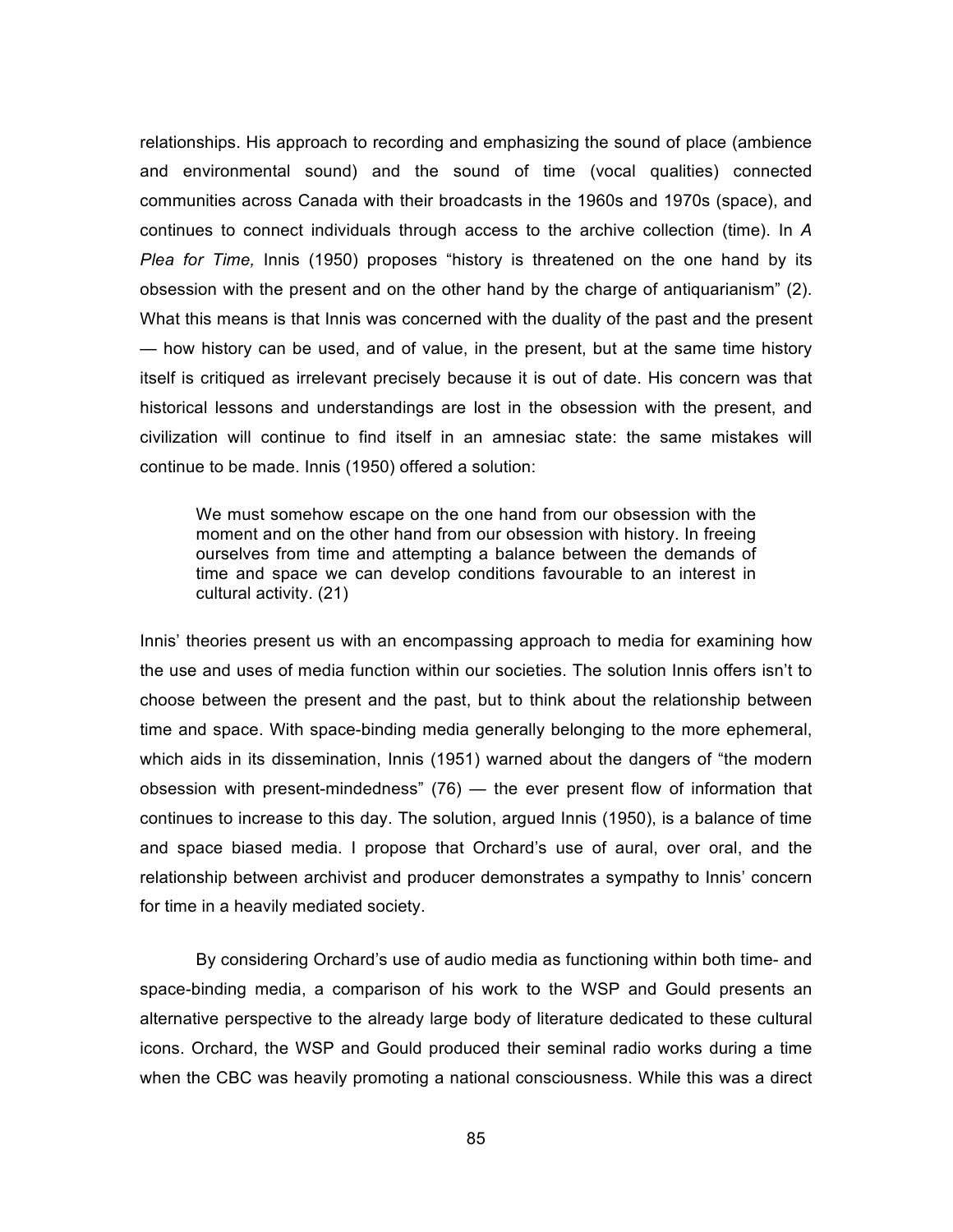result of the Massey Commission's recommendations for preserving and nurturing Canadian culture, this course of programming also helped to secure funding for the state dependent corporation. The ambivalent nature to Canada as both a mediated and unmediated country is highlighted by Druick's (2007b) observation that the Massey Commission sought to promote the high culture of Canadian life while omitting any recognition of the channels with which it was broadcast. In the attempt to represent Canadian communities over national airwaves, the CBC and its producers coincidentally constructed representations of Canadian life that were equally reflective of the establishment of the CBC and the producers, as they were of the lives of individuals represented. It is in this context that we need an understanding of the factors that made Orchard's career both possible and significant. While he sought to document impressions of BC's history, he inevitably became a part of that history through the aesthetic and economic decisions that guided his collection and production techniques. Orchard's epistemology of recorded sound and the resulting production methods he developed over his career greatly influenced his representations and documentation of Canadian life.

As the *Living Memory* collection now resides at the Provincial Archives of British Columbia, in Victoria, this thesis also aims to help contextualize that collection by demonstrating some of the motivations and techniques used by Orchard in its collection. Where Budd's (2005) exceptional thesis examines Orchard's work from the perspective of an (aural) historian, I have focused my analysis and examination on his radio production techniques as a means to provide further insight into the construction of the collection as a cultural, material and historical artifact of Canadian (radio) history.

86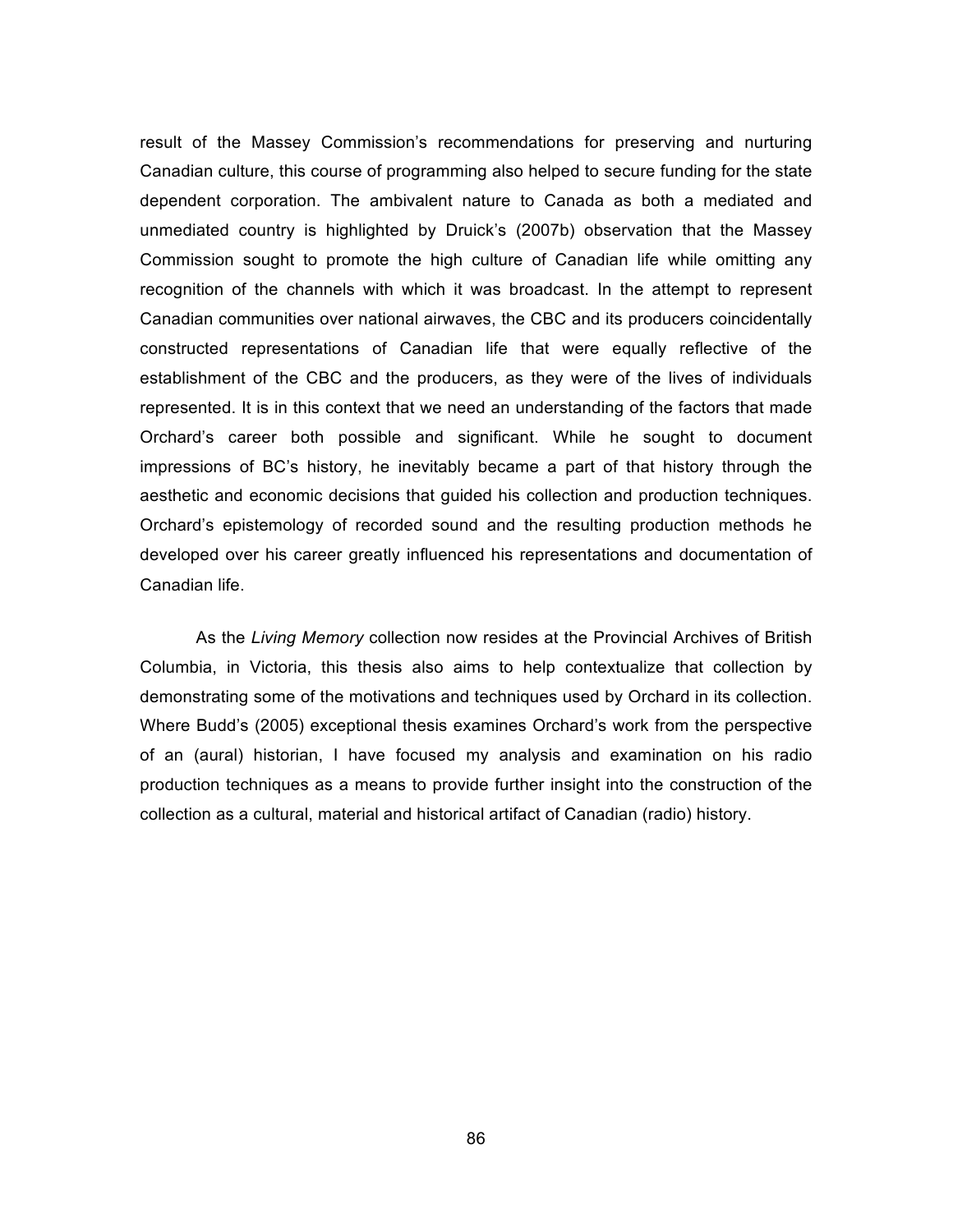# **References**

#### **Books and Journals**

- Akiyama, M. (2010). Transparent Listening: Soundscape Composition's Objects of Study. *Le Regroupement des associations de cadres en matière d'assurance et de retraite (RACAR)*, 35(1), 54-62.
- Akiyama, M. (2014). *The Phonographic Memory: A History of Sound Recording in the Field.* Doctoral Thesis. Montreal: McGill University.
- Anderson, B. R. O. (1983). *Imagined Communities: Reflections on the Origin and Spread of Nationalism.* London: Verso.
- Babe, R. E. (2000). *Canadian Communication Thought: Ten Foundational Writers.* Toronto: University of Toronto Press.
- Barthes, R. ([1972] 2013). The Grain of the Voice. In J. Sterne (ed.) *The Sound Studies Reader.* New York: Routledge.
- Benjamin, W. (1968). *Illuminations: Essays and Reflections.* New York: Schocken
- Benjamin, W. (1983). N [Theoretics of Knowledge; Theory of Progress]. In G. Smith (ed*.*) *Benjamin: Philosophy, Aesthetics, History*. (Trans. of *Passagen-Werk* by L. Hafrey L. and R. Sieburth). Chicago: Chicago University Press.
- Benjamin, W. (1999). *The Arcades Project.* (R. Tiedemann, ed., trans. H. Eiland and K. McLaughlin). Cambridge: Belknap Press.
- Benschop, R., (2007). Memory Machines or Musical Instruments? Soundscape, Recording Technologies and Reference. *International Journal of Cultural Studies,* 10 (4), 485-502.
- Berland, J. (2000). Space at the Margins: Colonial Spatiality and Critical Theory After Innis. In *Harold Innis in the New Century: Reflections and Refractions* (65-96). Montreal: McGill-Queen's University Press.
- Biewen, J. (2010). Introduction. In J. Biewen (ed.), *Reality Radio: Telling True Stories in Sound.* Chapel Hill: The University of North Carolina Press.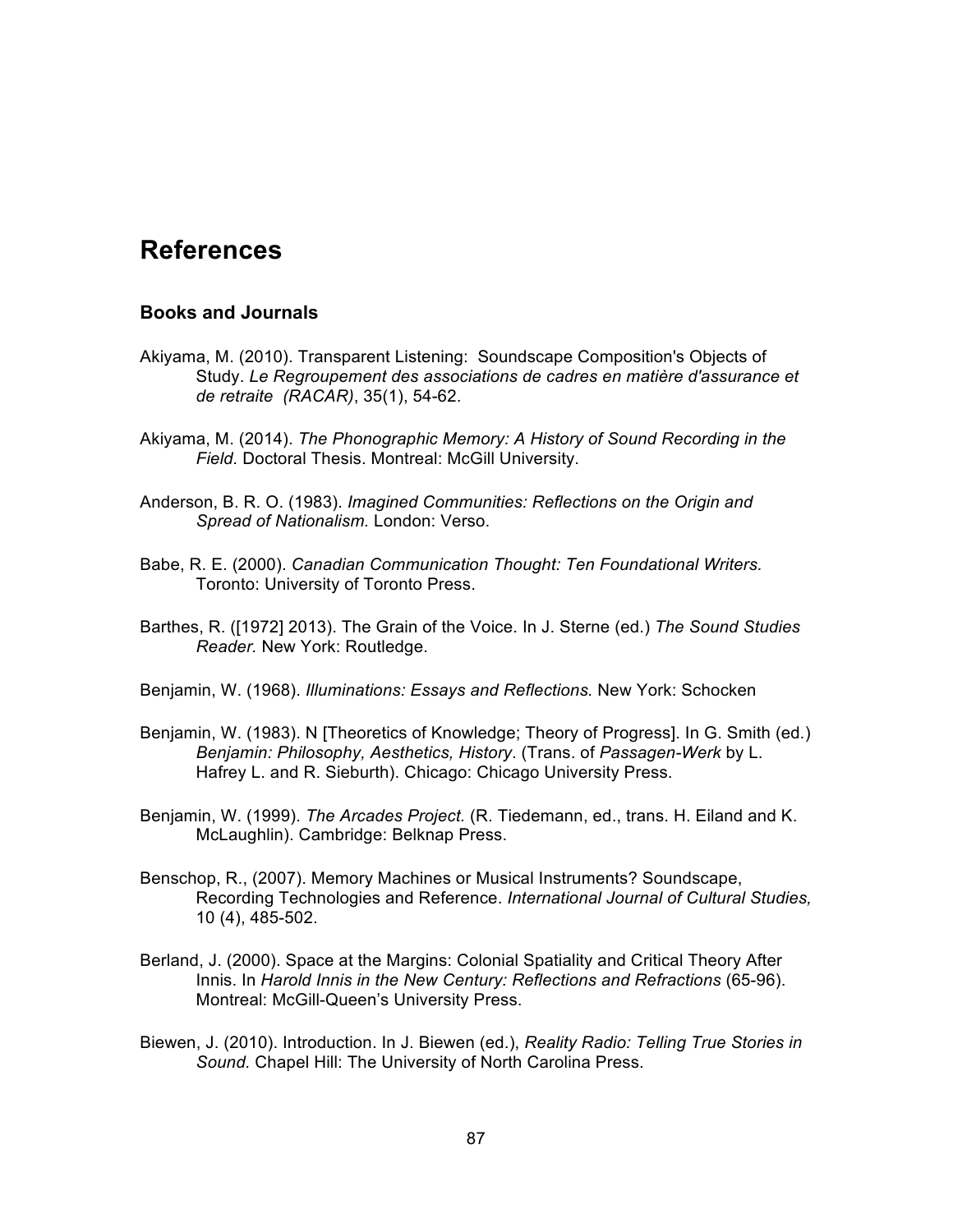- Bijsterveld, K. (2008). *Mechanical Sound: Technology, Culture, and Public Problems of Noise in the Twentieth Century.* Cambridge: MIT Press.
- Breitsameter, S. (2011). Schafer's and McLuhan's Listening Paths Convergences, Crossings & Diversions. *Soundscape: The Journal of Acoustic Ecology,* 11(1), 18-23.
- Budd, R. (2005). *The Story of the Country: Imbert Orchard's Quest for Frontier Folk in BC, 1870-1914.* Master's thesis, University of Victoria. Retrieved from dspace.library.uvic.ca:8080/bitstream/handle/.../budd\_2005.pdf?...1 [14 June 2014].
- Budd, R. (2010). *Voices of British Columbia: Stories from Our Frontier*. Toronto: Douglas & McIntyre.
- Bull, M. (2004) Automobility and the Power of Sound*. Theory, Culture and Society*, 21(4- 5), 243-259.
- Canadian Broadcasting Corporation (1978*). CBC : A Perspective / Canadian Broadcasting Corporation.* Ottawa: Canadian Broadcasting Corporation.
- Carr, G. (2006). Visualizing "The Sound of Genius": Glenn Gould and the Culture of Celebrity in the 1950s. *Journal of Canadian Studies*, 40(3), 5-41.
- Chamberlain, M. (2006). Narrative Theory. In Charlton, T. L., L. E. Meyers and R. Sharpless (eds.) *Handbook of Oral History* (19-41). Lanham: Altamira Press.
- Clarke, D. B. (1997). Introduction. In D. B. Clarke (ed.) *The Cinematic City* (1-22). New York: Routledge.
- Cott, J. (1984). *Conversations with Glenn Gould.* Boston: Little Brown and Company.
- Druick, Z. (2007a). *Projecting Canada: Government Policy and Documentary Film at the National Film Board of Canada.* Montreal: McGill-Queen's University Press.
- Druick, Z. (2007b). Remedy and Remediation: The Cultural Theory of the Massey Commission. *Review of Education, Pedagogy, and Cultural Studies,* 29(2-3), 159-174.

Eisenstein, S. M. (1942). *The Film Sense*. New York: Harcourt, Brace & World.

- Droumeva, M. V. (2014). *Listening with Technology: An Everyday Ethnography.* Doctoral Thesis. Burnaby: Simon Fraser University.
- Feld, S. and D. Brenneis (2004). Doing Anthropology in Sound. *American Anthropologist,* 31(4), 461-474.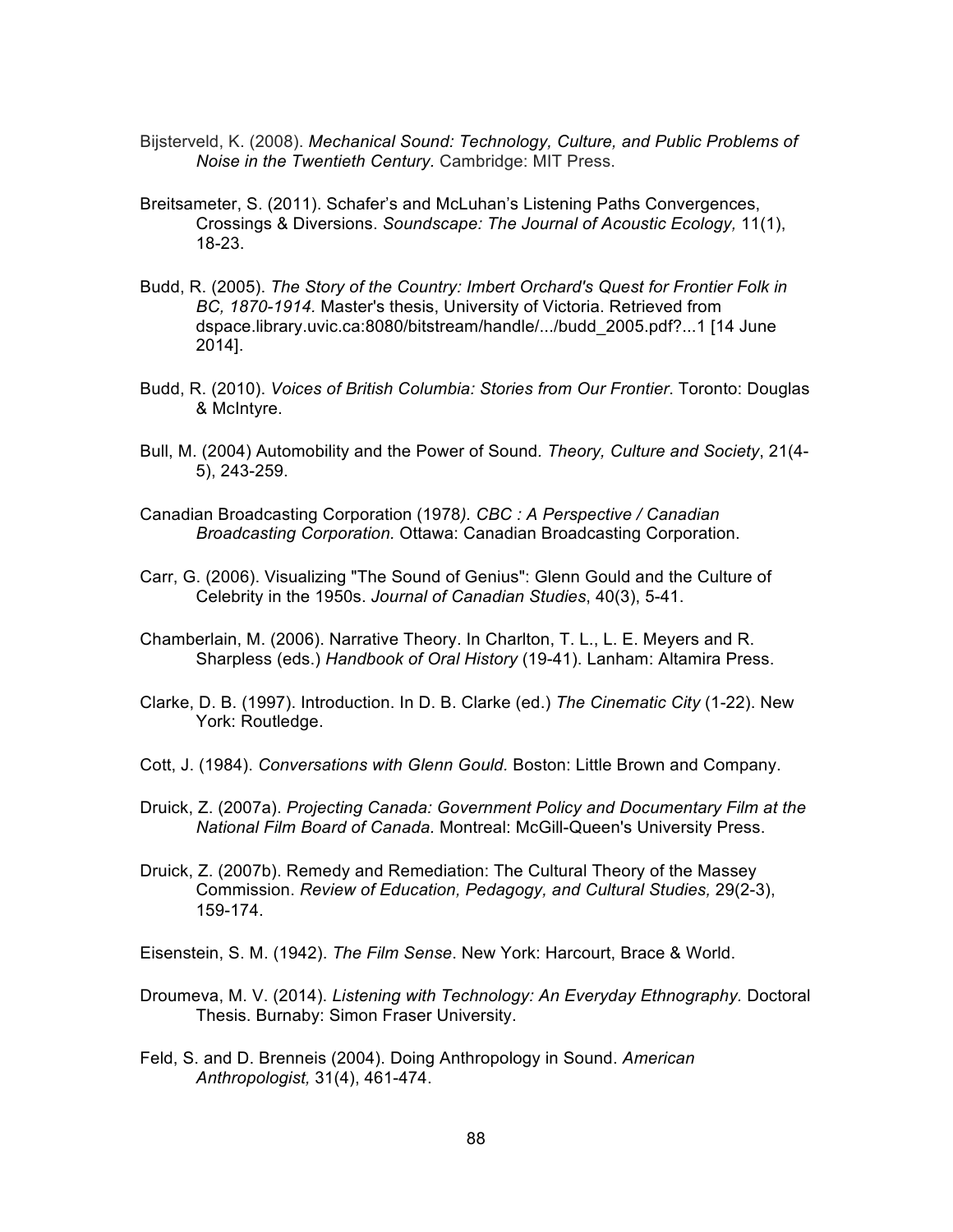Franklin, I. (2009). *Folkways and Airwaves: Oral History, Community and Vernacular Radio.* Doctoral Thesis. Bournemouth University.

Friedrich, O. (1989). *Glenn Gould: a Life and Variations.* New York: Random House.

- Gould, G. (1966). The Prospects of Recording*. High Fidelity Magazine*, 16 (46), 46-63.
- Gould, G. (1971). Radio as Music. In G. Potvin (ed.) *Canada Music Book.* Ottawa: Canada Music Council.
- Grace, S. E. (2002). *Canada and the Idea of North.* Montreal: McGill-Queen's University Press.
- Hafner, K. (2009). *A Romance on Three Legs: Glenn Gould's Quest for the Perfect Piano*. New York: Bloomsbury.
- Hansen, M. B. (2008). Benjamin's Aura. *Critical Inquiry,* 34(2), 336–375.
- Hardy, C. and P. Dean (2006). Oral History in Sound and Moving Image Documentaries. In Charlton, T. L., Myers, L. E., and Sharpless, R. (eds.) *Handbook of Oral History*. Lanhan: Altamira Press.
- Hardy, D. (2009). Painting in Sound: Aural History and Audio Art. In Kurkowska, K. and K. Zamorski (eds.) *Oral History: The Challenges of Dialogue.* Philadelphia: John Benjamins Publishing Company.
- Hecker, T. (2008). Glenn Gould, the Vanishing Performer and the Ambivalence of the Studio. *Leonardo Music Journal,* 18, 77-83.
- Herzog, W. and P. Cronin (2002). *Herzog on Herzog*. London: Faber.
- Hogarth, D. (2010). The Other Documentary Tradition: Early Radio Documentaries in Canada. *Historical Journal of Film, Radio and Television,* 21(2), 123-135.
- Innis, H. (1923). *A History of the Canadian Pacific Railway*. Toronto: McClelland and Stewart, Ltd.
- Innis, H. (1930). *The Fur Trade in Canada: An Introduction to Canadian Economic History.* New Haven: Yale University Press.
- Innis, H. (1940). *The Cod Fisheries: The History of an International Economy.* New Haven: Yale University Press.
- Innis, H. (1950)*. A Plea For Time.* New Brunswick: University of New Brunswick.
- Innis, H. (1951). *The Bias of Communication.* Toronto: University of Toronto Press.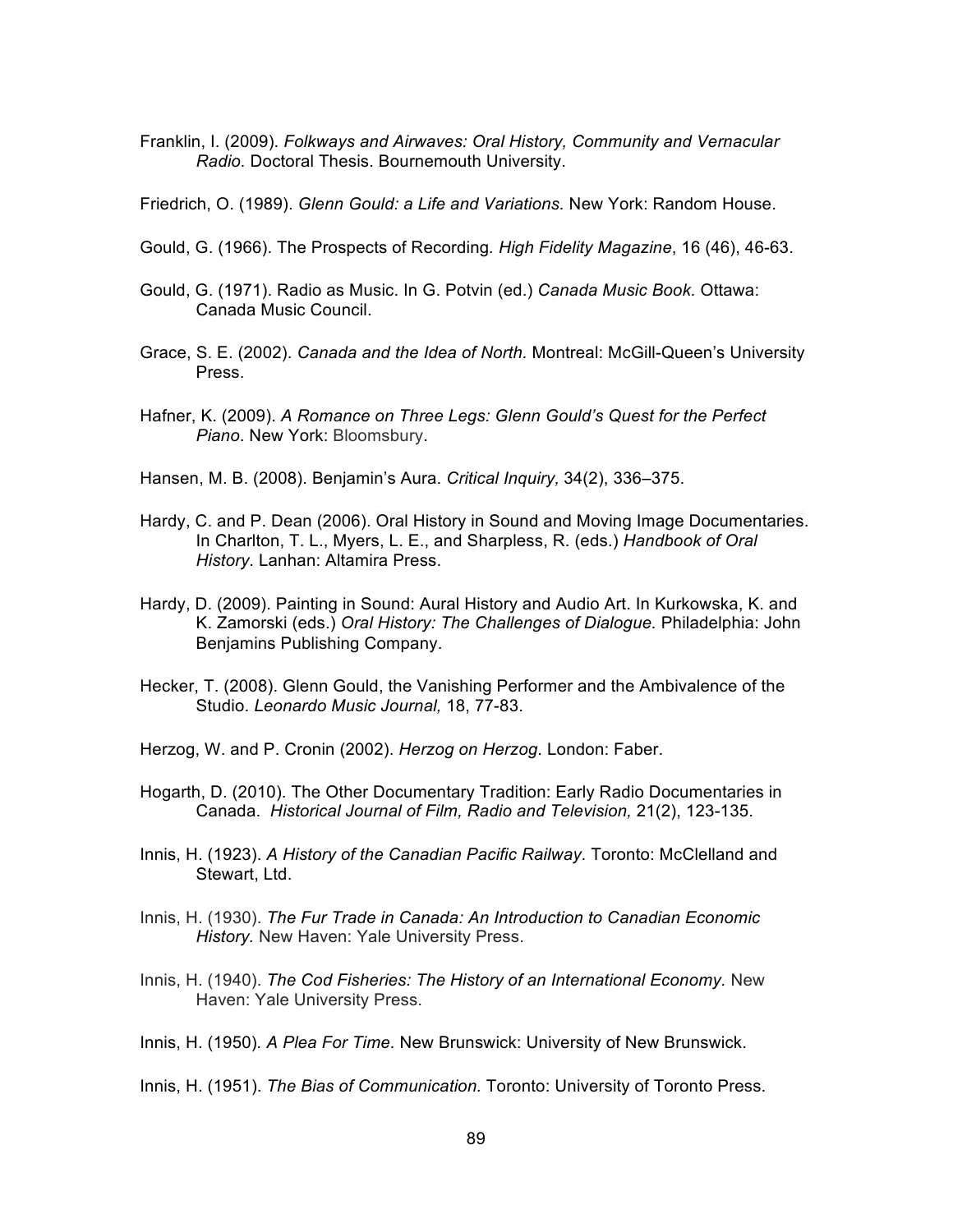Innis, H. (1952). *Changing Concepts of Time.* Toronto: University of Toronto Press.

- Innis, H. (1972). *Empire and Communications.* Toronto: University of Toronto Press.
- Jessop, J. (1971). Radio as Music: Glenn Gould in Conversation with John Jessop. *The Canada Music Book/Les cahiers Canadiens de musique,* 2(Spring-Summer), 13- 30.
- Jordan, R. (2010). Audiovisual Ecology in the Cinema. *Cinephile,* 6(1), 25-30.
- Jordan, R. (2012). The Ecology of Listening while Looking in the Cinema: Reflective Audioviewing in Gus Van Sant's *Elephant. Organised Sound,*17(3), 248-256.
- Jordan, R. (2014). Seeing Then, Hearing Now: Audiovisual Counterpoint at the Intersection of Dual Production Contexts in Larry Kent's *Hastings Street*. In Z. Druick and G. Cammaer (eds.), *Cinephemera: Archives, Ephemeral Cinema, and New Screen Histories in Canada.* Montreal: McGill-Queen's University Press.
- Kalb, D., H. Marks and H. Tak (1996). Historical Anthropology and Anthropological History: Two Distinct Programs. *Focaal,* 26-27, 5-13.
- Kelman, A. (2010). Rethinking the Soundscape: A Critical Genealogy of a Key Term in Sound Studies, *Senses & Society,* 5(2), 212–234.
- Kroker, A. (1984). *Technology and the Canadian Mind: Innis, McLuhan, Grant.* Montreal: New World Perspectives.
- Langlois, W. (1974a). Notes from Aural History, Provincial Archives or British Columbia. *Sound Heritage*, 3(4), 1-3.
- Langlois, W. (1974b). Notes from Aural History, Provincial Archives or British Columbia. *Sound Heritage*, 4(1), 1-3.
- Litt, P. (1992) *The Muses, the Masses and the Massey Commission*. Toronto: University of Toronto Press.
- MacColl, E. (1968). Concerning the Radio Ballads. In E. MacColl and P. Seeger*, I'm a Freeborn Man, and Other Original Radio Ballads*. New York: Oak Publications.
- MacColl, E. (1981). The Radio Ballads: How they were made, when and by whom. Retrieved from http://www.peggyseeger.com/discography/ballads/how-the-radioballads-were-made [10 February 2015].
- Marks, L. (1999). *Skin of the Film: Intercultural Cinema, Embodiment and the Senses*. Durham: Duke University Press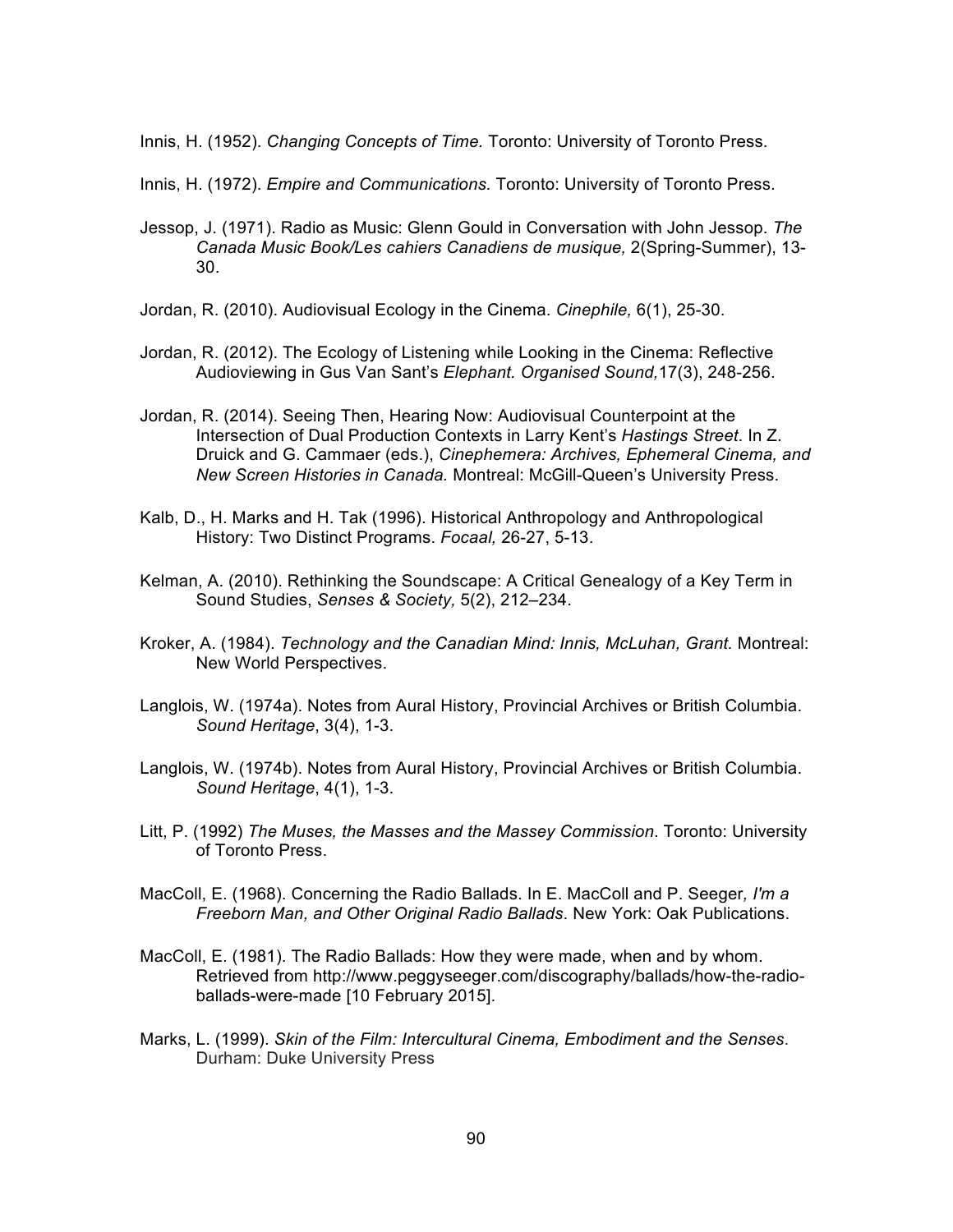- McCheseny, R. W. (1999). Graham Spry and the Future of Public Broadcasting: The 1997 Spry Memorial Lecture. *Canadian Journal of Communication*, 24(1). Retrieved from http://www.cjconline.ca.proxy.lib.sfu.ca/index.php/journal/article/view/1081/987 [12 January 2015].
- McNeily, K. (1996). Listening, Nordicity, Community: Glenn Gould's *The Idea of North*. *Essays on Canadian Writing,* 59(Fall), 87-104.
- McLuhan, M. (1964). *Understanding Media; The Extensions of Man*. New York: McGraw-Hill.
- Madsen, V. (2010). A Call to Listen: The 'New' Documentary in Radio Encountering 'wild sound' and the 'filme sonore', *Historical Journal of Film, Radio and Television*, 30(3), 391-410.
- Mantere, M. J. (2012). *The Gould Variations: Technology, Philosophy and Criticism in Glenn Gould's Musical Thought and Practice.* Frankfurt am Main: Peter Lang.
- Marontate, J., M. Robertson and N. Clarkson (Forthcoming). Soundscapes as Commemoration and Imagination of the Acoustic Past. In A. L. Tota and T. Hagen (eds.), *Routledge Handbook of Memory Studies*. London: Routledge.
- Mitchell, D. and D. Duffy (1979). A Note on Sources in Bright Sunshine and a Brand New Country: Recollections of the Okanagan Valley 1890-1914. *Sound Heritage,* 8(3), 75-78.
- Morris, M. (1990). Banality in Cultural Studies. In P. Mellencamp (ed.), *Logics of Television (*117–137). Bloomington: Indiana University Press.
- Nichols, B. (2001). *Introduction to Documentary.* Bloomington: Indiana University Press.
- Ong, W. J. (1982). *Orality and Literacy: The Technologizing of the Word*. New York: Methuen.
- Orchard, I. (1974). Tape Recordings Into Radio Documentaries. *Sound Heritage, 3*(1), 28-39.
- Orchard, I., B. Truax, and H. Broomfield (1974). Commentary: Aural History and The World Soundscape Project. *Sound Heritage, 3* (4), 4-9.
- Oswald, P. (1998). *Glenn Gould: The Ecstasy and Tragedy of Genius*. New York: W. W. Norton & Company.
- Passerini, L. (1998) Work Ideology and Consensus under Italian Fascism. In Perks, R. and A. Thomson (eds.) *The Oral History Reader* (82-108). New York: Routledge.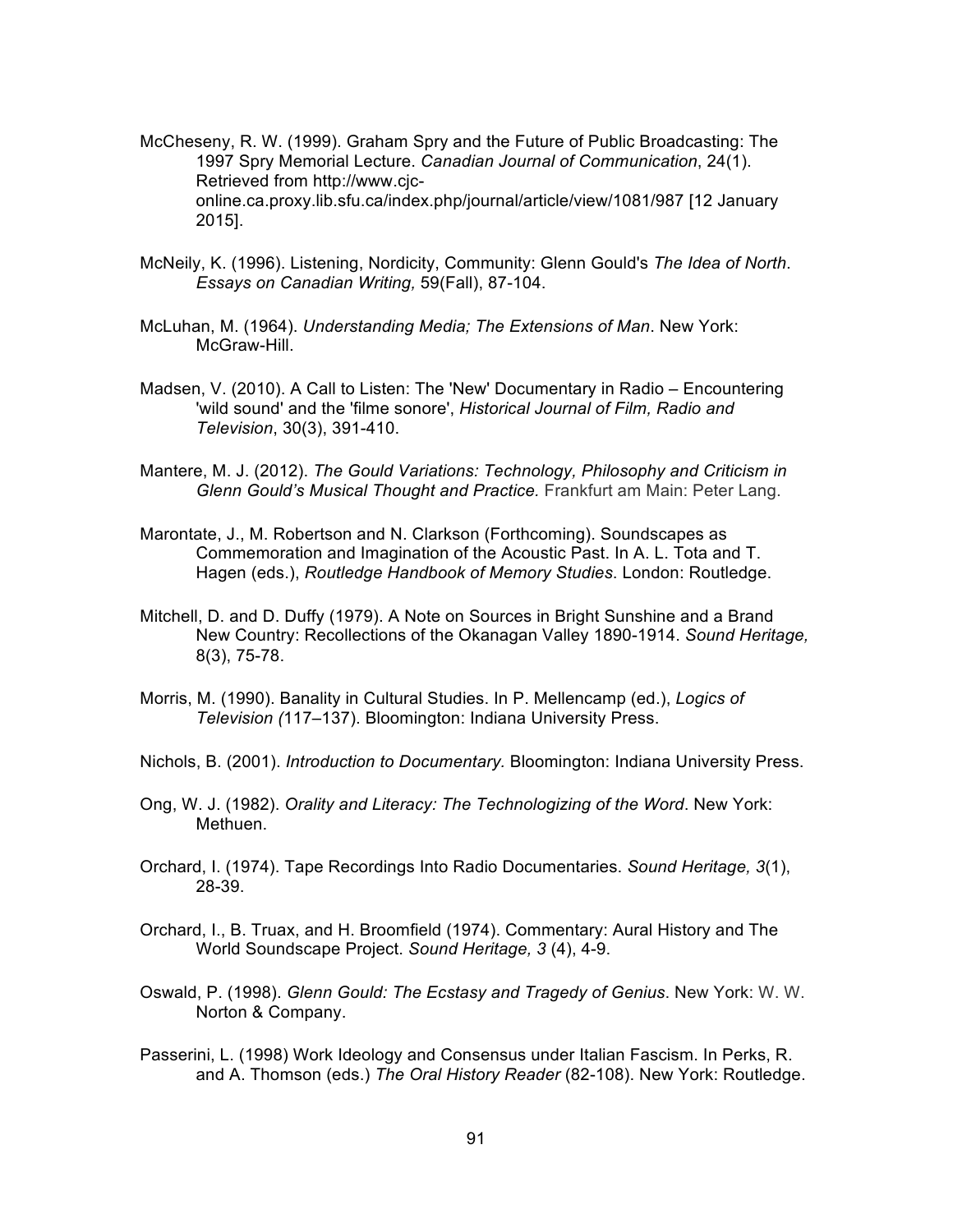Payzant, G. (1978*). Glenn Gould: Music and Mind*. New York: Van Nostrand.

- Perks, R. and A. Thomson (1998). Introduction. In Perks, R. and A. Thomson (eds.), *The Oral History Reader.* New York: Routledge.
- Raboy, M. (1990). Missed Opportunities: A Story of Canada's Broadcasting Policy. Montréal: McGill-Queen's University Press.
- Schafer, R. M. (1969). *The New Soundscape*. Mississauga: Berandol Music Ltd.
- Schafer, R. M. ([1977] 1994). *Tuning the World: The New Soundscape* (2nd ed.). Rochester: Destiny Books.
- Shaviro, Steven (1993). *Cinematic Body (Theory Out Of Bounds)*. Minneapolis: University of Minnesota Press.
- Schine, J. (2013). *Listening to a Sense of Place: Acoustic Ethnography with Billy Proctor in the Broughton Archipelago, British Columbia*. Master's Thesis. Burnaby: Simon Fraser University.
- Schöning, K. and M. E. Cory (1991). The Contours of Acoustic Art. *Theatre Journal*. 43(3), 307-324.

Schwartz, T. (1973). *The Responsive Chord*. Garden City: Anchor Press.

- Sharpless, R. (2006). The History of Oral History. In Charlton, T. L., L. E. Meyers and R. Sharpless (eds.) *Handbook of Oral History* (19-41). Lanham: Altamira Press.
- Sterne, J. (2003). *The Audible Past: Cultural Origins of Sound Reproduction*. Durham: Duke University Press.
- Sterne, J. (2011). The Theology of Sound: A Critique of Orality. *Canadian Journal of Communication,* 36, 207-225.
- Sterne, J. (ed.) (2012). *The Sound Studies Reader.* London: Routledge.
- Sterne, J. (2013). Soundscape, Landscape, Escape. In K. Bijsterveld (ed.), *Soundscapes of the Urban Past: Staged Sound as Mediated Cultural Heritage,* 181-193. New York: Columbia University Press.
- Stursberg, P. (1993). *The Sound of War: Memoirs of a CBC Correspondent*. Toronto: University of Toronto Press.
- Théberge, P. (1986). Counterpoint: Glenn Gould and Marshall McLuhan. *Canadian Journal of Political and Social Theory/Revue Canadienne de Thèorie Politique et Sociale*, X(1-2), 109-127.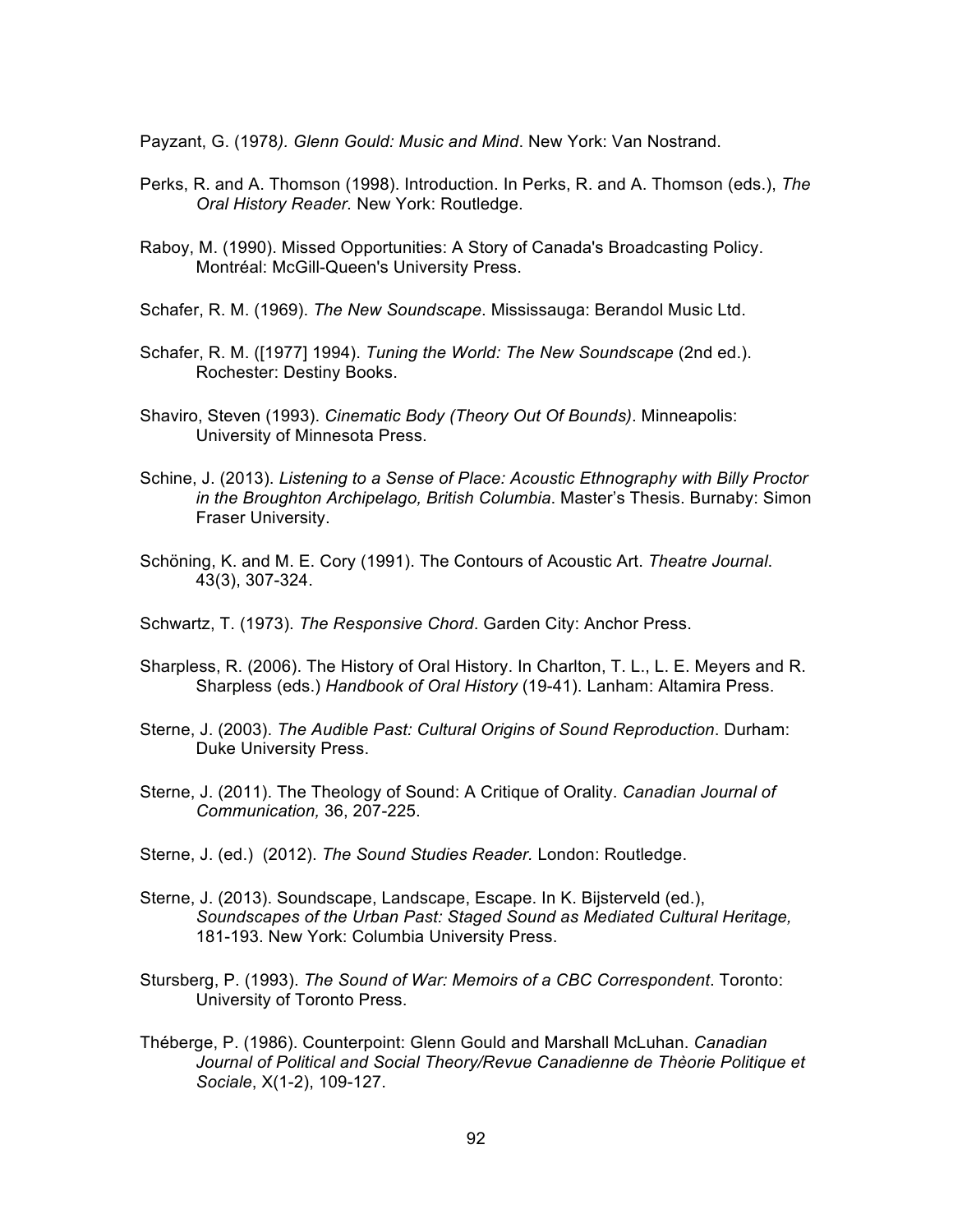Thompson, E. (2002). *The Soundscape of Modernity.* Cambridge: MIT Press.

- Torigoe, K. (1982). *A Study of the World Soundscape Project*. MFA Thesis. Toronto: York University.
- Tosh, J. (1992). *The Pursuit of History: Aims, Methods and New Directions in the Study of Modern History.* London: Longman.
- Truax, B. (1995). Sound in Context: Acoustic Communication and Soundscape Research at Simon Fraser University*: 21st International Computer Music Conference Proceedings,* Banff. Retrieved from http://wfae.proscenia.net/library/articles/truax\_SFUniversity.pdf [9 February 2015].
- Truax, B. (1996). Soundscape, Acoustic Communication and Environmental Sound Composition. *Contemporary Music Review*, 15(1), 49-65.
- Truax, B. (1999). *Handbook for Acoustic Ecology*. Cambridge Street Publications, CD-ROM.
- Truax, B. (2001). *Acoustic Communication* (2nd ed.). Westport: Ablex Publishing.
- Truax, B. (2002). Genres and Techniques and Techniques of Soundscape Composition Developed at Simon Fraser University. *Organised Sound,* 7(1), 5-14.
- Truax, B. (2008). Soundscape Composition as Global Music: Electroacoustic Music as Soundscape. *Organised Sound,* 13(2), 103-109.
- Truax, B. (2012). From Soundscape Documentation to Soundscape Composition. In *Acoustics* 2012 Conference, 23-27, April 2012. Nantes.
- Truax, B. (2013). Soundscape Composition. Retrieved from http://www.sfu.ca/~truax/scomp.html [9 February 2015].
- Voegelin, S. (2010). *Listening to Noise and Silence: Towards a Philosophy of Sound Art.*  New York: Bloomsbury Academic.
- Westerkamp, H. (2002). Linking Soundscape Composition and Acoustic Ecology. *Organised Sound,* 7(1), 51-56.
- Westerkamp, H. (2011). Exploring Balance and Focus in Acoustic Ecology. *Soundscape: The Journal of Acoustic Ecology*, 11(1), 7-13.